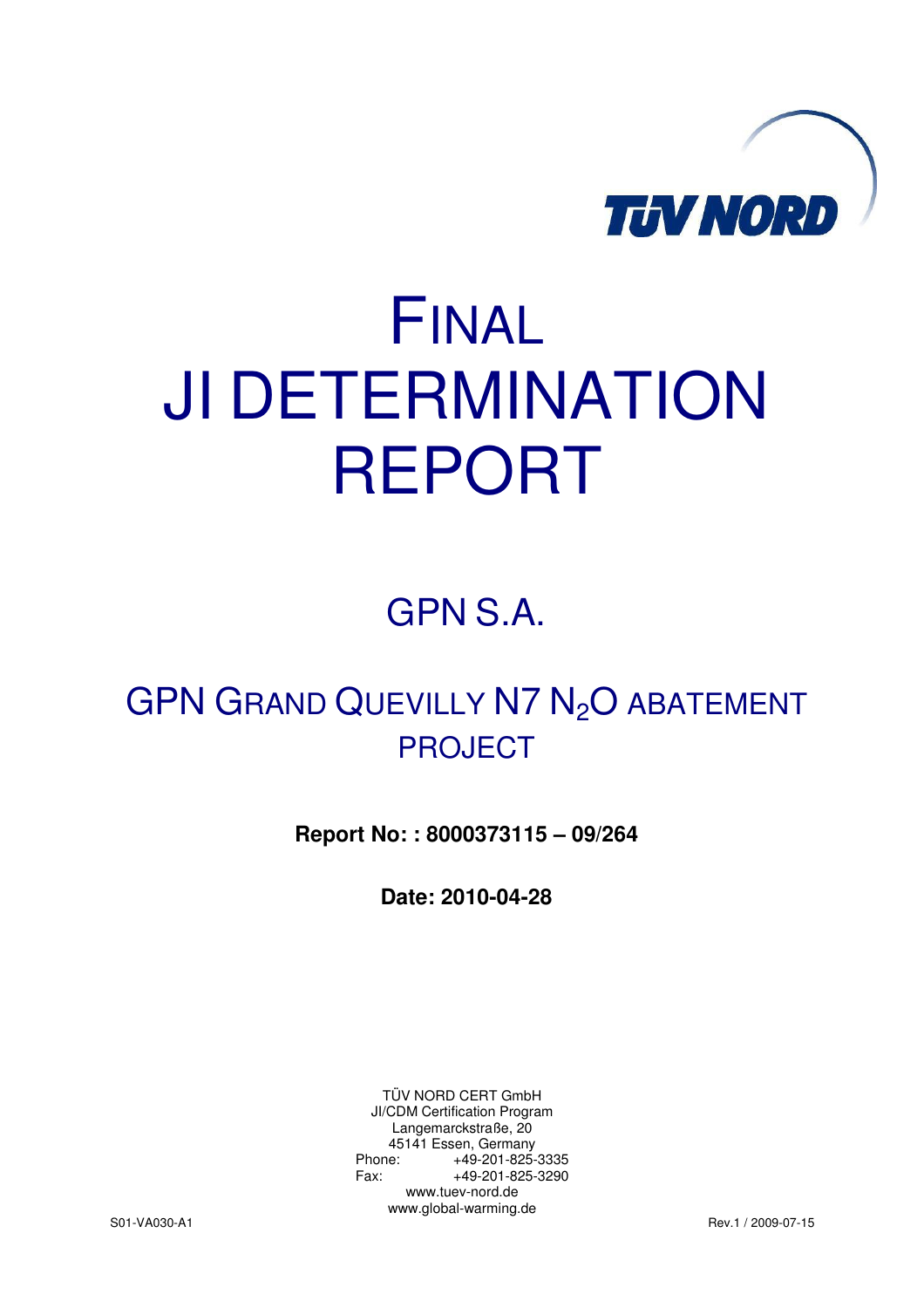

| Date of first issue:                               | Project No.:                                                                                                                                                                                                                                                                                                                                                      |
|----------------------------------------------------|-------------------------------------------------------------------------------------------------------------------------------------------------------------------------------------------------------------------------------------------------------------------------------------------------------------------------------------------------------------------|
| 2009-10-07                                         | Report No:: 8000373115 - 09/264                                                                                                                                                                                                                                                                                                                                   |
| Project Type:                                      | Organisational unit:                                                                                                                                                                                                                                                                                                                                              |
| ⊠ JI Track 1 (Projet Domestique)<br>  □ JI Track 2 | <b>TÜV NORD JI/CDM Certification Program</b>                                                                                                                                                                                                                                                                                                                      |
| Client:                                            | Client ref.:                                                                                                                                                                                                                                                                                                                                                      |
| GPN S.A.                                           | Patrick Le Calvé                                                                                                                                                                                                                                                                                                                                                  |
| Summary:                                           | $\boxtimes$ positive determination opinion $\Box$ negative determination opinion                                                                                                                                                                                                                                                                                  |
|                                                    | GPN S.A. has commissioned the TÜV NORD JI/CDM Certification Program (CP) as a Third Party to determinate<br>the project: "GPN Grand Quevilly N7 N <sub>2</sub> O abatement" with regard to the relevant requirements of the host country<br>France and of the UNFCCC for JI project activities, as well as criteria for consistent project operations, monitoring |

France and of the UNFCCC for JI project activities, as well as criteria for consistent project operations, monitoring and reporting. UNFCCC criteria refer to the Kyoto Protocol Article 6 criteria and the Guidelines for the implementation of Article 6 of the Kyoto Protocol as agreed in the Marrakech Accords.

The project applies to the Projet Domestique Methodology: "Catalytic reduction of N<sub>2</sub>O at nitric acid plants", approved and published by the MEEDDAT in July 2009.

The review of the project design documentation and additional documents related to baseline and monitoring methodology have provided TÜV NORD JI/CDM CP with sufficient evidence to determinate the fulfilment of the stated criteria.

In detail the conclusions can be summarised as follows:

- The project is in line with all relevant host country criteria (France) and all relevant UNFCCC requirements for Jl.
- The project additionality is sufficiently justified in the PDD, the monitoring plan is transparent and adequate.
- The calculation of the project emission reductions is carried out in a transparent and conservative manner, so that the calculated emission reductions of 265,459 tCO<sub>2</sub>e are most likely to be achieved within the crediting period.

The conclusions of this report show, that the project, as it was described in the project documentation, is in line with all criteria applicable for the determination PDD.

| Report No.:<br>8000373115 - 09/264                                                    |  |                                                                                             | Subject Group:<br><b>Climate Protection</b> |                          |
|---------------------------------------------------------------------------------------|--|---------------------------------------------------------------------------------------------|---------------------------------------------|--------------------------|
| Report title:                                                                         |  |                                                                                             |                                             | <b>Indexing terms</b>    |
|                                                                                       |  |                                                                                             |                                             |                          |
| GPN Grand Quevilly N7 $N_2O$ abatement                                                |  |                                                                                             |                                             | <b>Projet Domestique</b> |
| project.                                                                              |  |                                                                                             |                                             | JI – Track 1             |
|                                                                                       |  |                                                                                             |                                             | <b>Determination PDD</b> |
| Work carried out by:                                                                  |  |                                                                                             |                                             |                          |
| Mr. Rainer Winter<br>Mr. Ulrich Walter<br>Mr. Stefan Magenheim<br>Mr. Khalid Doukkali |  | No distribution without permission from<br>the client or responsible organisational<br>unit |                                             |                          |
| Technical review by:                                                                  |  | Final approval by                                                                           |                                             |                          |
| Mr. Eric Krupp<br>Mr. Eric Krupp                                                      |  |                                                                                             | Limited distribution                        |                          |
| Date of this revision:<br>Rev. No.:                                                   |  | Number of pages:                                                                            |                                             |                          |
| 2010-04-28                                                                            |  | 87                                                                                          | Unrestricted distribution                   |                          |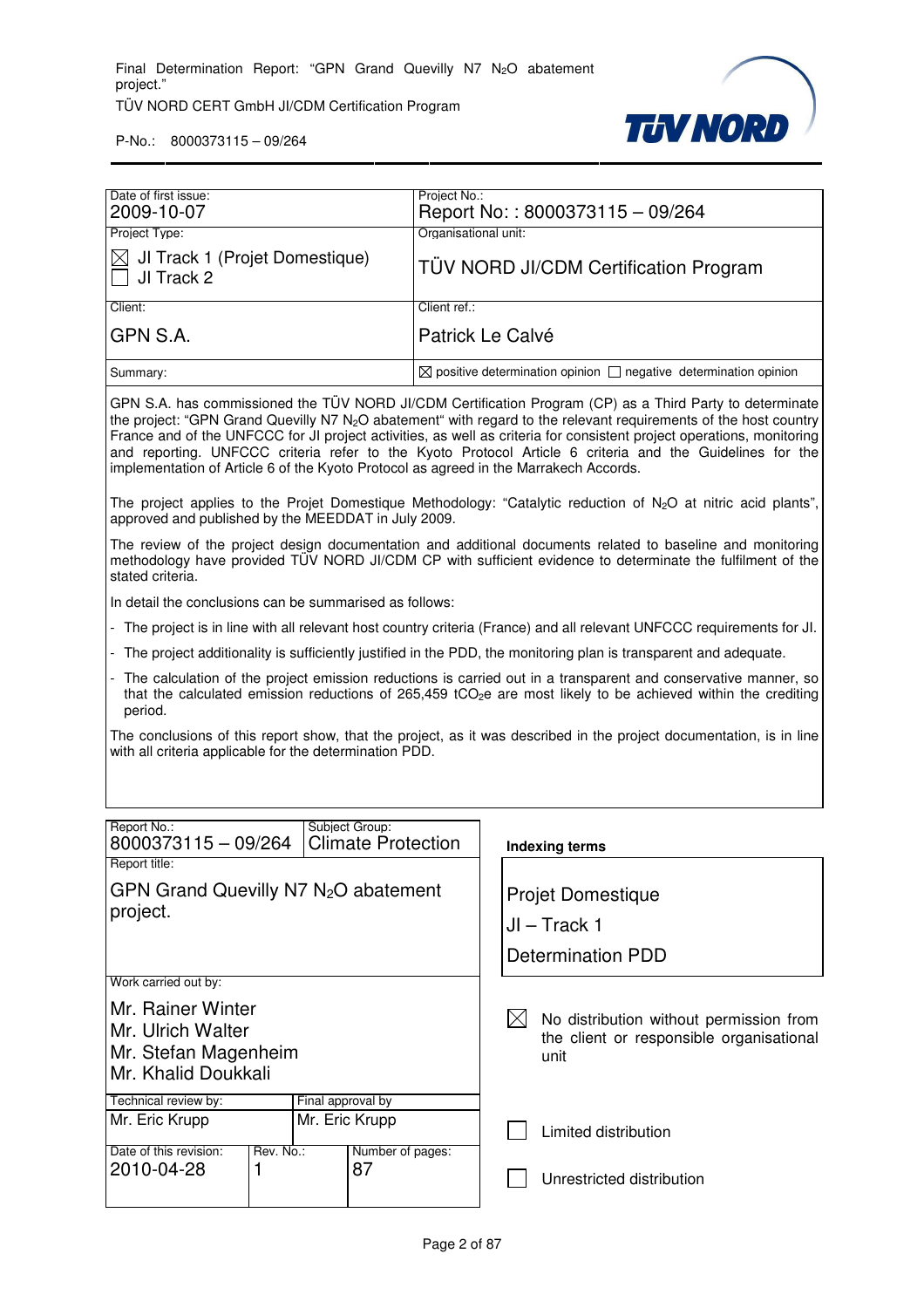

#### **Abbreviations**

| <b>AMS</b>       | <b>Automated Monitoring System</b>                                                      |
|------------------|-----------------------------------------------------------------------------------------|
| <b>BAT</b>       | Best available technology                                                               |
| <b>BAU</b>       | Business as usual                                                                       |
| <b>CA</b>        | <b>Corrective Action</b>                                                                |
| <b>CAR</b>       | <b>Corrective Action Request</b>                                                        |
| <b>CDM</b>       | <b>Clean Development Mechanism</b>                                                      |
| CH <sub>4</sub>  | Methane                                                                                 |
| <b>CL</b>        | <b>Clarification Request</b>                                                            |
| CO <sub>2</sub>  | Carbon dioxide                                                                          |
| CO <sub>2e</sub> | Carbon dioxide equivalent                                                               |
| <b>CP</b>        | <b>Certification Program</b>                                                            |
| <b>DFP</b>       | <b>Designated Focal Point</b>                                                           |
| <b>DRIRE</b>     | Directions Régionales de l'Industrie de la Recherche et de<br>l'Environnement           |
| <b>DVM</b>       | Determination and Verification Manual /Draft)                                           |
| <b>EB</b>        | <b>CDM Executive Board</b>                                                              |
| <b>EIA</b>       | <b>Environmental Impact Assessment</b>                                                  |
| <b>ERU</b>       | <b>Emission Reduction Unit</b>                                                          |
| <b>EU ETS</b>    | European Union Emissions Trading Scheme                                                 |
| <b>FAR</b>       | <b>Forward Action Request</b>                                                           |
| <b>GHG</b>       | Greenhouse gas(es)                                                                      |
| <b>IPCC</b>      | Intergovernmental Panel on Climate Change                                               |
| JI               | Joint Implementation                                                                    |
| <b>JISC</b>      | Joint Implementation Supervisory Committee                                              |
| <b>MEEDDAT</b>   | Ministère de l'Ecologie, de l'Energie, du Développement durable et<br>de la Mer, France |
| $N_2$ O          | <b>Nitrous Oxide</b>                                                                    |
| <b>NCV</b>       | Net Calorific Value of Fuel                                                             |
| <b>PDD</b>       | <b>Project Design Document</b>                                                          |
| QC/QA            | Quality control/Quality assurance                                                       |
| <b>UNFCCC</b>    | United Nations Framework Convention on Climate Change                                   |
| <b>VVM</b>       | Validation and Verification Manual                                                      |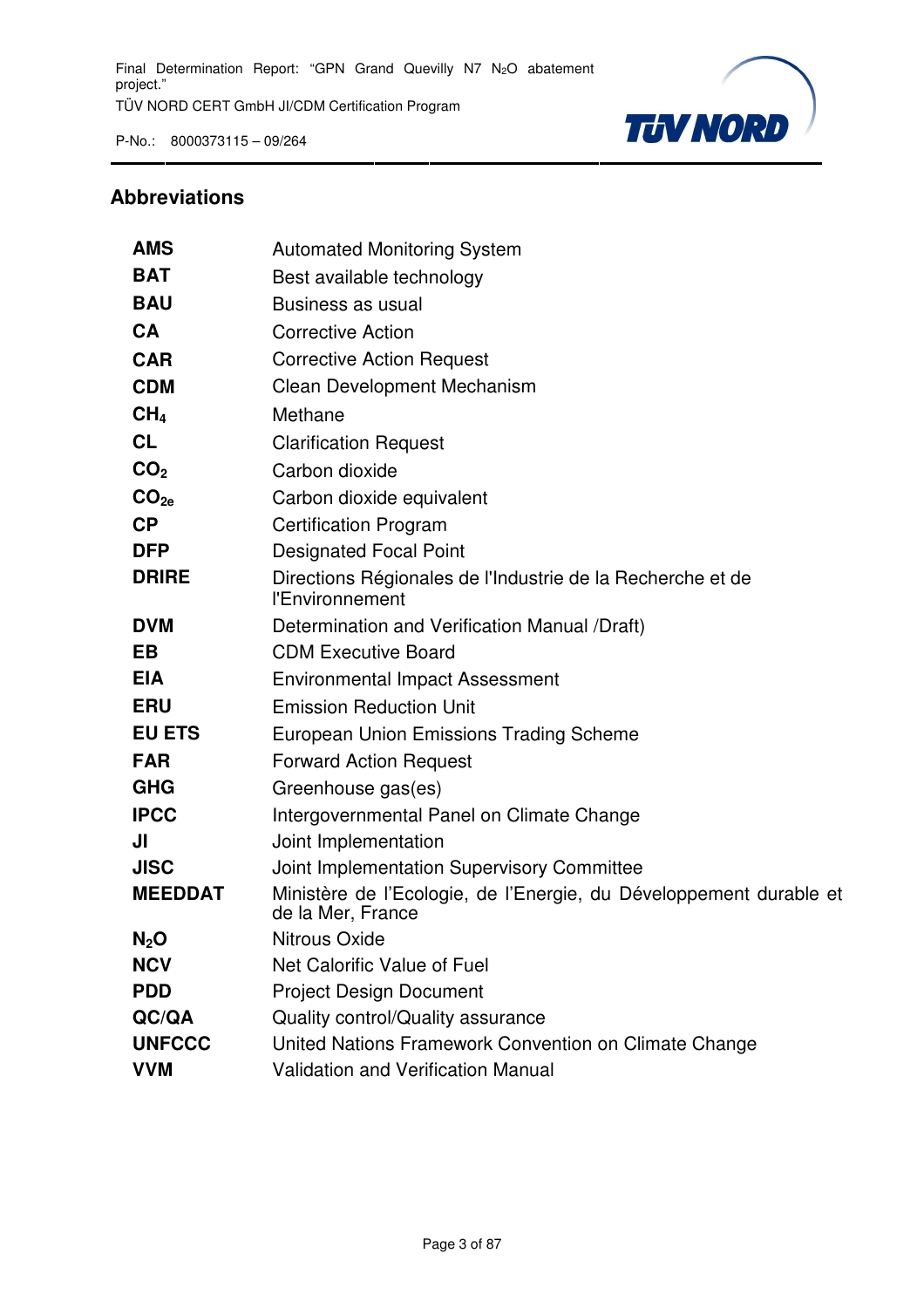

### **Table of Contents Page 2014**

| $\mathbf{1}$    |                |                                                                                         |                     |
|-----------------|----------------|-----------------------------------------------------------------------------------------|---------------------|
| 2<br>2.1<br>2.2 |                | <b>Project Characteristics</b><br><b>Involved Parties and Project Participants</b>      | 6<br>$\overline{7}$ |
| 2.3<br>2.4      |                | <b>Project Location</b><br><b>Technical Project Description</b>                         | $\overline{7}$<br>8 |
| 3<br>3.1        |                | METHODOLOGY AND DETERMINATION PDD SEQUENCE<br><b>Determination PDD Steps</b>            | .9<br>9             |
| 3.2             |                | Contract review                                                                         | 10                  |
| 3.3             |                | Appointment of team members and technical reviewers                                     | 10                  |
| 3.4             |                | <b>Consideration of Public Stakeholder Comments</b>                                     | 11                  |
| 3.5             |                | <b>Determination PDD Protocol</b>                                                       | 11                  |
| 3.6             |                | <b>Review of Documents</b>                                                              | 12                  |
| 3.7             |                | Follow-up Interviews                                                                    | 12                  |
| 3.8<br>3.9      |                | Project comparison<br><b>Resolution of Clarification and Corrective Action Requests</b> | 13<br>13            |
|                 | 3.9.1          | Definition                                                                              | 13                  |
|                 | 3.9.2          | <b>Draft Determination PDD</b>                                                          | 13                  |
|                 | 3.9.3          | <b>Final Determination PDD</b>                                                          | 14                  |
| 3.10            |                | <b>Technical review</b>                                                                 | 14<br>14            |
| 3.11            |                | Final approval                                                                          |                     |
| 4               |                |                                                                                         |                     |
| 5               |                |                                                                                         | .28                 |
| 5.1             |                | General Description of the Project Activity                                             | 28                  |
|                 | 5.1.1<br>5.1.2 | Participation<br>Contribution to Sustainable Development                                | 28<br>28            |
|                 | 5.1.3          | <b>PDD Editorial Aspects</b>                                                            | 28                  |
|                 | 5.1.4          | Technology to be employed                                                               | 29                  |
|                 | 5.1.5          | <b>Type of Project</b>                                                                  | 29                  |
| 5.2             | 5.2.1          | Project Baseline, Additionality and Monitoring Plan<br>Application of the Methodology   | 29<br>29            |
|                 | 5.2.2          | <b>Project Boundary</b>                                                                 | 30                  |
|                 | 5.2.3          | <b>Baseline Identification</b>                                                          | 30                  |
|                 | 5.2.4<br>5.2.5 | <b>Calculation of GHG Emission Reductions</b>                                           | 30<br>31            |
|                 | 5.2.6          | <b>Additionality Determination</b><br><b>Monitoring Methodology</b>                     | 34                  |
|                 | 5.2.7          | <b>Monitoring Plan</b>                                                                  | 34                  |
|                 | 5.2.8          | <b>Project Management Planning</b>                                                      | 34                  |
|                 | 5.2.9          | <b>Crediting Period</b>                                                                 | 34                  |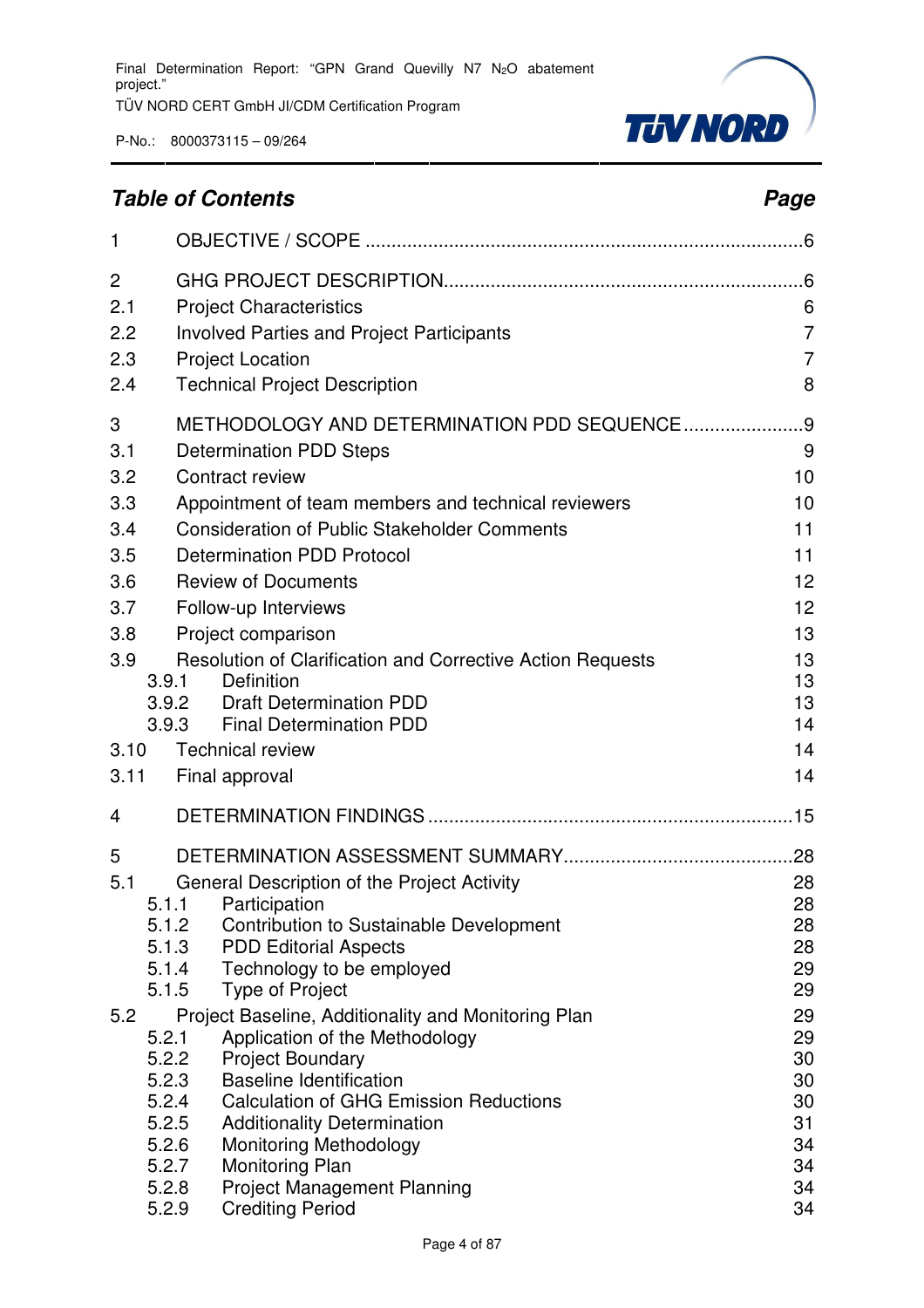Final Determination Report: "GPN Grand Quevilly N7 N<sub>2</sub>O abatement project."

TÜV NORD CERT GmbH JI/CDM Certification Program



|     | 5.2.10<br>5.2.11<br>5.2.12                                                                        | <b>Environmental Impacts</b><br><b>Comments by Local Stakeholders</b><br>Issues for verification                                                                                                                                                                                                                                                                                                                                               | 34<br>35<br>35                                                       |
|-----|---------------------------------------------------------------------------------------------------|------------------------------------------------------------------------------------------------------------------------------------------------------------------------------------------------------------------------------------------------------------------------------------------------------------------------------------------------------------------------------------------------------------------------------------------------|----------------------------------------------------------------------|
| 5.3 | 5.3.1<br>5.3.2<br>5.3.3<br>5.3.4                                                                  | General Description of the Project Activity<br>Participation<br><b>PDD</b> editorial Aspects<br>Technology to be employed.<br><b>Small Scale Projects</b>                                                                                                                                                                                                                                                                                      | 35<br>35<br>35<br>35<br>36                                           |
| 5.4 | 5.4.1<br>5.4.2<br>5.4.3<br>5.4.4<br>5.4.5<br>5.4.6<br>5.4.7<br>5.4.8<br>5.4.9<br>5.4.10<br>5.4.11 | Project Baseline, Additionality and Monitoring Plan<br>Application of the Methodology<br><b>Project Boundary</b><br><b>Baseline Identification</b><br><b>Calculation of GHG Emission Reductions</b><br><b>Additionality Determination</b><br><b>Monitoring Methodology</b><br><b>Monitoring Plan</b><br><b>Project Management Planning</b><br><b>Crediting Period</b><br><b>Environmental Impacts</b><br><b>Comments by Local Stakeholders</b> | 36<br>36<br>36<br>36<br>37<br>37<br>38<br>38<br>39<br>39<br>39<br>39 |
| 6   |                                                                                                   |                                                                                                                                                                                                                                                                                                                                                                                                                                                |                                                                      |
| 7   |                                                                                                   |                                                                                                                                                                                                                                                                                                                                                                                                                                                |                                                                      |
|     |                                                                                                   |                                                                                                                                                                                                                                                                                                                                                                                                                                                |                                                                      |
|     |                                                                                                   |                                                                                                                                                                                                                                                                                                                                                                                                                                                |                                                                      |
|     |                                                                                                   |                                                                                                                                                                                                                                                                                                                                                                                                                                                |                                                                      |
|     |                                                                                                   |                                                                                                                                                                                                                                                                                                                                                                                                                                                |                                                                      |
|     |                                                                                                   |                                                                                                                                                                                                                                                                                                                                                                                                                                                |                                                                      |
|     |                                                                                                   | ANNEX 6: APPLICATION OF NON APPROVED METHODOLOGIES                                                                                                                                                                                                                                                                                                                                                                                             |                                                                      |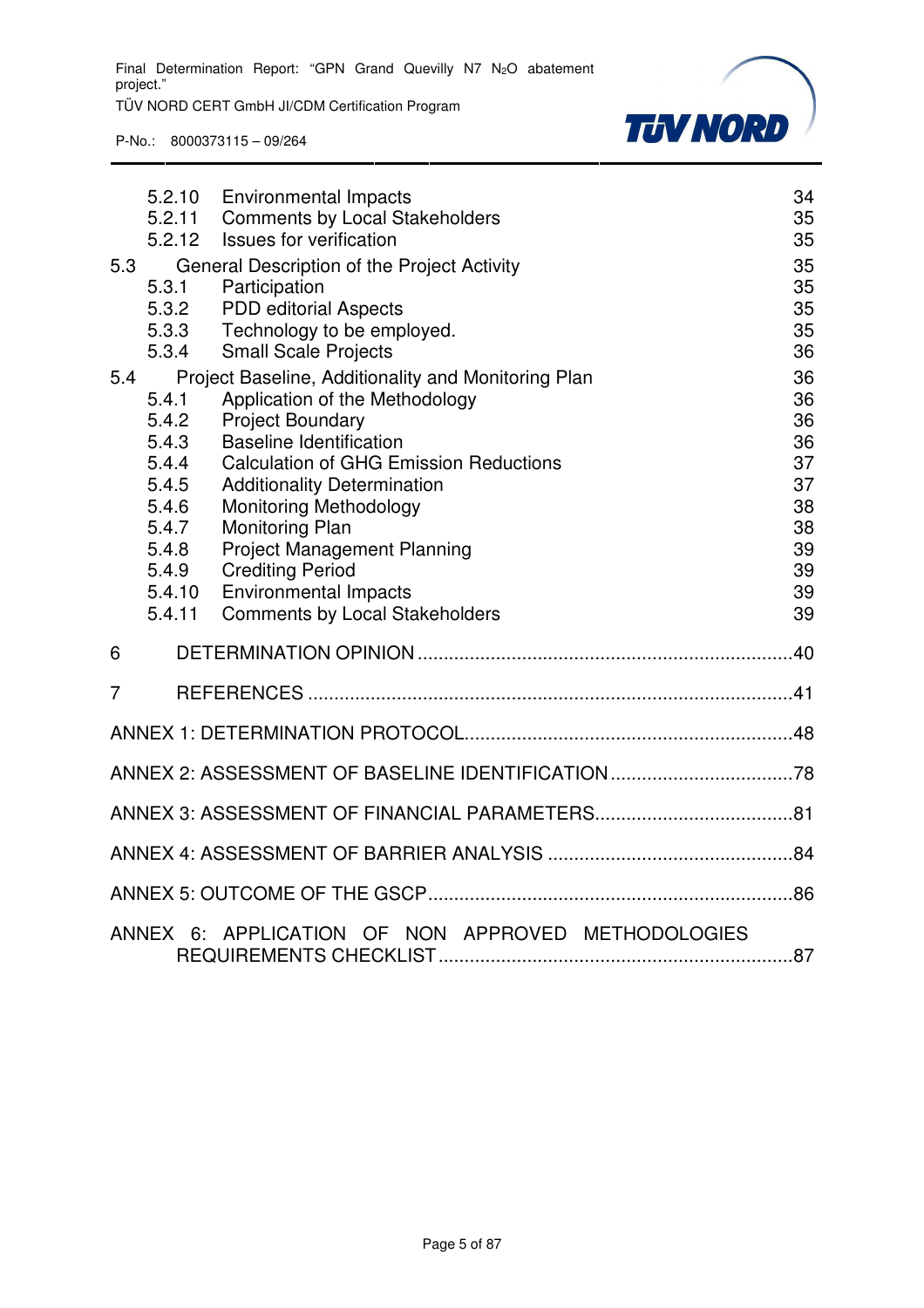

#### **1 OBJECTIVE / SCOPE**

GPN S.A. has commissioned the TÜV NORD JI/CDM Certification Program (CP) to carry out a determination of the project:

#### " GPN Grand Quevilly N7 N<sub>2</sub>O abatement"

with regard to the relevant requirements for JI project activities.

The purpose of a determination is to have an independent third party assess of the project design. In particular, the project's baseline, the monitoring plan (MP), and the project's compliance with relevant host country and UNFCCC criteria are determinated in order to confirm that the project design as documented is sound and reasonable and meets the stated requirements and identified criteria. Determination is seen as necessary to provide assurance to stakeholders of the quality of the project and its intended generation of emission reduction units (ERUs).

UNFCCC criteria refer to the Kyoto Protocol Article 6 criteria and the Guidelines for the implementation of Article 6 of the Kyoto Protocol as agreed in the Marrakech Accords with regard to Track 1 JI project activities.

#### **2 GHG PROJECT DESCRIPTION**

#### **2.1 Project Characteristics**

Essential data of the project is presented in the following Table 2-1.

| Item                       | Data              |                               |                                                                                             |  |
|----------------------------|-------------------|-------------------------------|---------------------------------------------------------------------------------------------|--|
| Project title              |                   |                               | "GPN Grand Quevilly N7 N <sub>2</sub> O Abatement Project"                                  |  |
| Project size               |                   |                               | <b>Small Scale</b><br>Large Scale                                                           |  |
| <b>Project Scope</b>       |                   |                               | Energy Industries (renewable-/non-renewable sources)                                        |  |
| (according to UNFCCC       |                   | 2                             | Energy distribution                                                                         |  |
| sectoral scope numbers for |                   | 3                             | Energy demand                                                                               |  |
| JI)                        |                   | Manufacturing industries<br>4 |                                                                                             |  |
|                            | $\boxtimes$       | 5                             | Chemical industry                                                                           |  |
|                            | Construction<br>6 |                               |                                                                                             |  |
|                            |                   |                               | Transport                                                                                   |  |
|                            |                   | 8                             | Mining/Mineral production                                                                   |  |
|                            |                   | 9                             | Metal production                                                                            |  |
|                            |                   | 10                            | Fugitive emissions from fuels (solid, oil and gas)                                          |  |
|                            |                   | 11                            | of<br>Fugitive emissions from production and<br>consumption<br>halocarbons and hexafluoride |  |

**Table 2-1:** Project Characteristics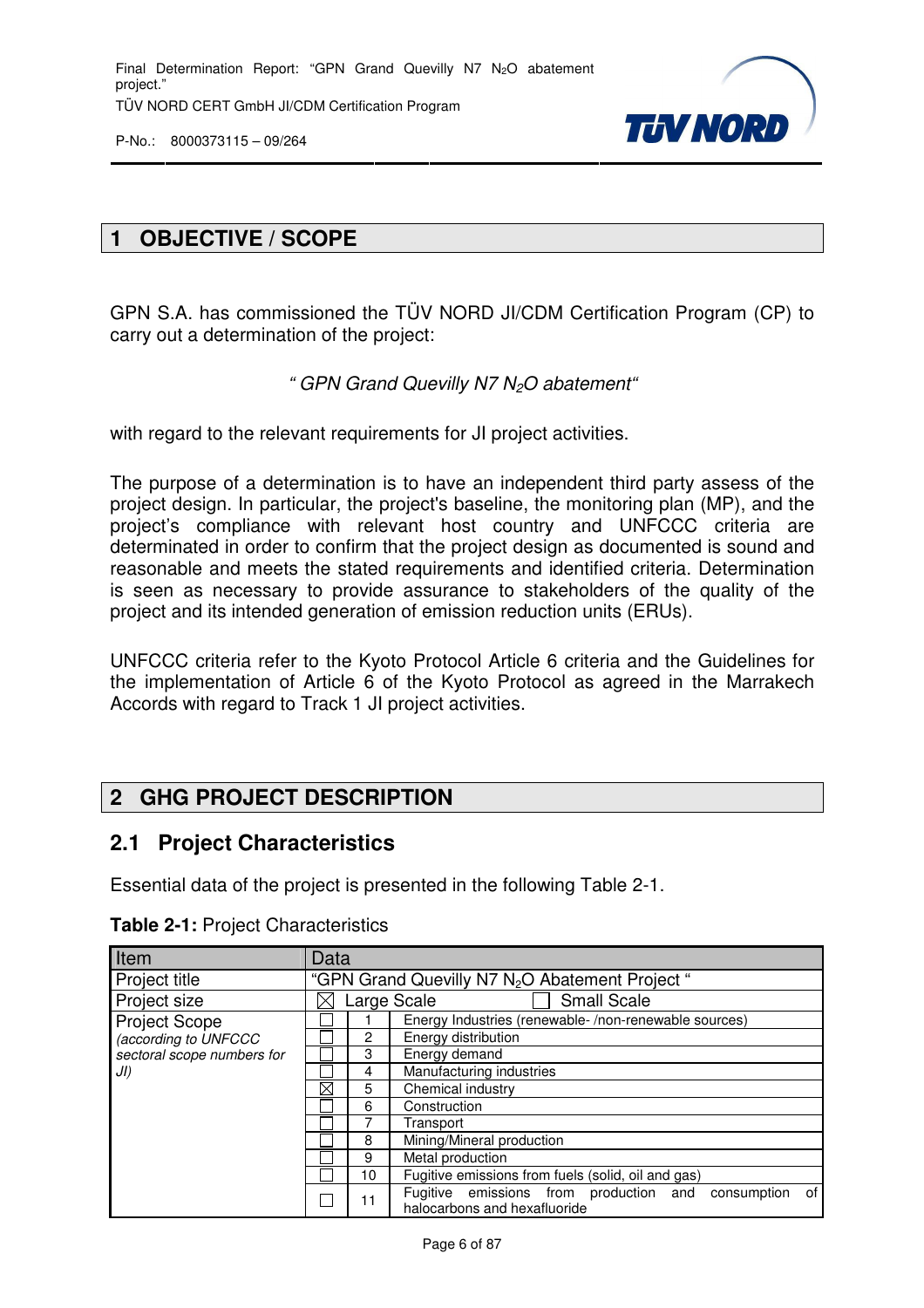

| Item                                   | Data |                                                              |                                 |  |
|----------------------------------------|------|--------------------------------------------------------------|---------------------------------|--|
|                                        |      | 12                                                           | Solvents use                    |  |
|                                        |      | 13                                                           | Waste handling and disposal     |  |
|                                        |      | 14                                                           | Afforestation and Reforestation |  |
|                                        |      | 15                                                           | Agriculture                     |  |
| <b>Applied Methodology</b>             |      | Project specific methodology (Projet Domestique Methodology) |                                 |  |
| <b>Track</b>                           |      |                                                              |                                 |  |
| <b>Crediting period</b>                |      | 2009-12-01 - 2012-12-31                                      |                                 |  |
| Start of crediting period <sup>1</sup> |      | 2009-12-01                                                   |                                 |  |

#### **2.2 Involved Parties and Project Participants**

The following parties to the Kyoto Protocol and project participants are involved in this project activity (Table 2-2).

| Table 2-2: Project Parties and project participants |  |  |  |
|-----------------------------------------------------|--|--|--|
|-----------------------------------------------------|--|--|--|

| Characteristic           | Party   | <b>Project Participant</b>          |
|--------------------------|---------|-------------------------------------|
| Host party               | France  | GPN S.A.                            |
| Other involved party/ies | Germany | N.serve Environmental Services GmbH |

#### **2.3 Project Location**

The details of the project location are given in table 2-3:

| <b>Table 2-3:</b> | <b>Project Location</b> |
|-------------------|-------------------------|
|-------------------|-------------------------|

| No.                      | <b>Project Location</b>                                                                                |
|--------------------------|--------------------------------------------------------------------------------------------------------|
| <b>Host Country</b>      | France                                                                                                 |
| Region                   | North West (Haute Normandie), Département: Seine-<br>Maritime, Commune: Le Grand Quevilly (near Rouen) |
| Project location address | 30, rue de l'lindustrielle - BP 204<br>76121 Grand Quevilly Cadex                                      |
| <b>Plant coordinates</b> | Stack:<br>Latitude: 49°24'58.67"N<br>Longitude: 1°1'28.92"E                                            |
|                          | Ammoniac Boiler:<br>Latitude: 49°24'59.60"N<br>Longitude: $1°1'29.84"E$                                |

 1 As per the published PDD (version 2)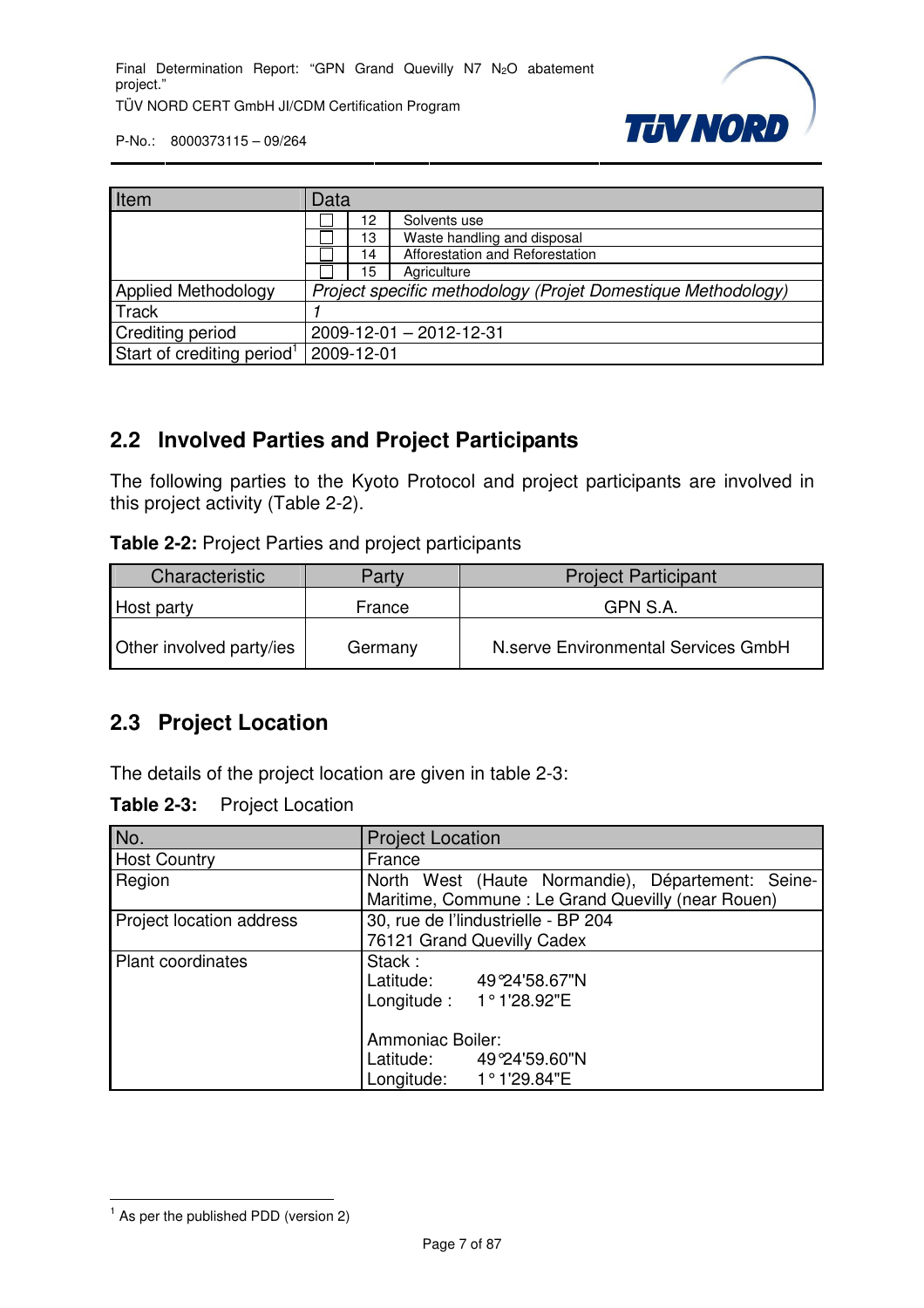

#### **2.4 Technical Project Description**

The project involves the installation of a secondary  $N_2O$  reduction catalyst of the nitric acid production plant of GPN N7. The emission reductions are a result of the catalytic decomposition of nitrous oxide. Nitrous oxide which is formed as by-product of the nitric acid production will be removed by the catalyst installed below the ammonia oxidation gauze pack in the ammonia burner. The nitrous oxide would otherwise be emitted through the gas stack into the atmosphere.

The key parameters of the project are given in table 2-4:

| Table 2-4: | Technical data of the project *) |  |  |  |  |
|------------|----------------------------------|--|--|--|--|
|------------|----------------------------------|--|--|--|--|

| Parameter                                    | Unit                     | Value                               |
|----------------------------------------------|--------------------------|-------------------------------------|
| <b>Ammonia Oxidation Reactor</b>             |                          |                                     |
| Manufacturer                                 | $\overline{a}$           | GPN S.A.                            |
| Diameter                                     | mm                       | 4920                                |
| Start of commercial production               |                          | January 1989                        |
| Operating conditions<br>as<br>per            |                          |                                     |
| specifications (trip point values)           |                          |                                     |
| - Temperature (min/max):                     | $\mathrm{C}$             | 800/925                             |
| - Pressure (min/max):                        | <b>MPa</b>               | There is no trip point for pressure |
| - Ammonia to Air ratio (max)                 | Vol.-%                   | 13,4                                |
| <b>Ammonia Oxidation Catalyst</b>            |                          |                                     |
| Manufacturer                                 | $\overline{\phantom{0}}$ | Heraeus                             |
| Composition:                                 |                          | Pt/Rd/Pd                            |
| Absorber                                     |                          |                                     |
| Design capacity per day (100%)               | t/d                      | 1050                                |
| Design capacity per day (legal)              | t/d                      | 1200                                |
| Annual operation (design)                    | days                     | 350                                 |
| <b>Secondary Catalyst</b>                    |                          |                                     |
| Start of operation                           | $\blacksquare$           | <b>June 2008</b>                    |
| Manufacturer                                 | $\overline{\phantom{a}}$ | <b>YARA</b>                         |
| <b>Type</b>                                  |                          | 58 Y 1                              |
| Design efficiency N <sub>2</sub> O reduction | $\frac{1}{\sqrt{2}}$     | 83                                  |
| N <sub>2</sub> O Analyzer (stack), current   |                          |                                     |
| Manufacturer                                 | $\overline{a}$           | FT Fine Tech                        |
| Type                                         | $\overline{\phantom{a}}$ | PCM 1000/TSO 20                     |
| Measurement Principle                        | $\overline{a}$           | <b>NDIR</b>                         |
| N <sub>2</sub> O Analyzer (stack), future    |                          |                                     |
| Manufacturer                                 | $\overline{\phantom{0}}$ | FT Fine Tech                        |
| Type                                         |                          | ANAFIN 5000 ORBITAL AIT             |
| <b>Measurement Principle</b>                 |                          | <b>FTIR</b>                         |
| Stack volume<br>flow<br>rate                 |                          |                                     |
| measurement                                  |                          |                                     |
| Manufacturer                                 | $\overline{a}$           | <b>Sick Maihak GmbH</b>             |
| Type                                         | $\overline{\phantom{0}}$ | FLOWSIC 100                         |
| <b>Measurement Principle</b>                 | $\overline{a}$           | Ultrasonic                          |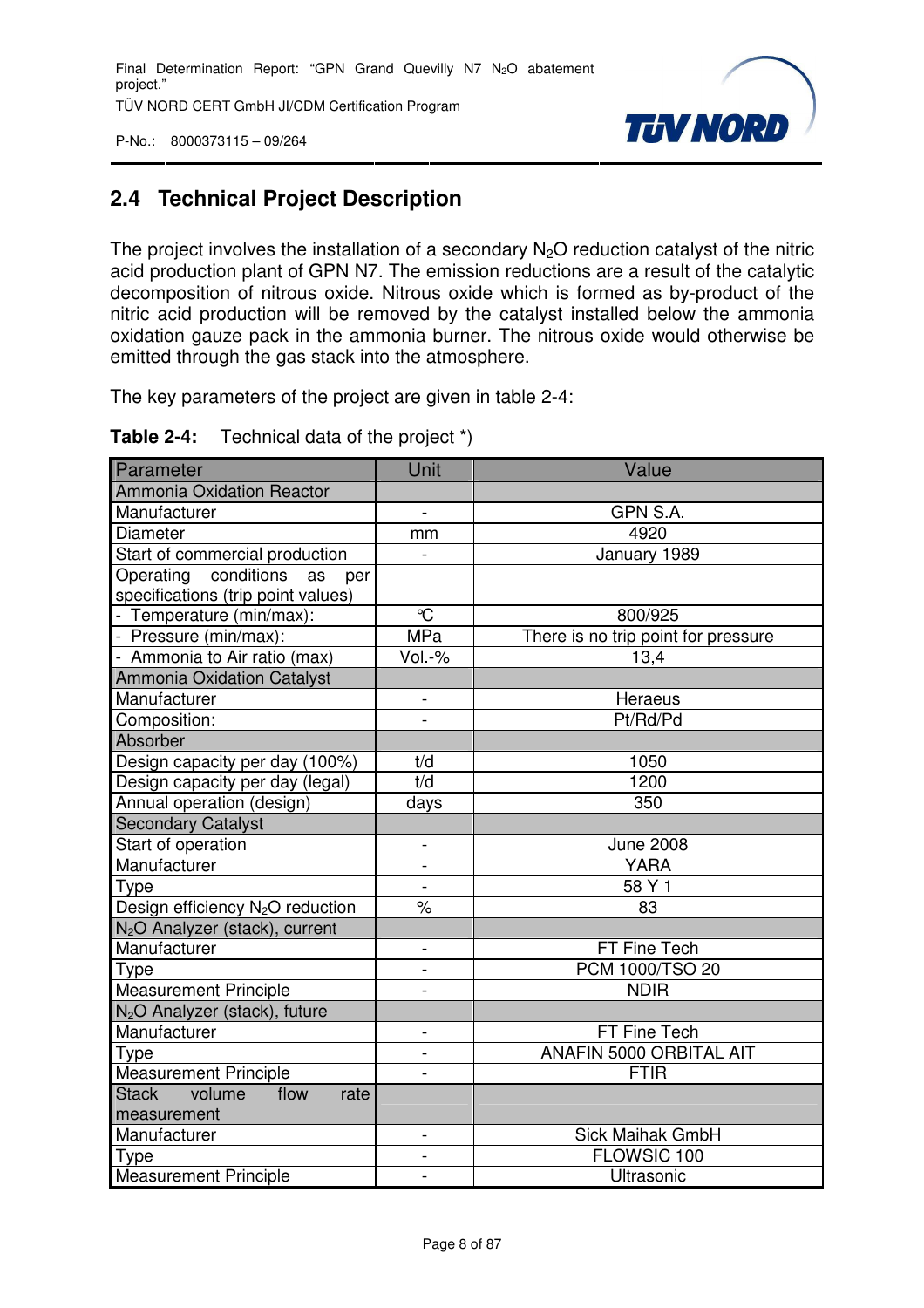



#### **3 METHODOLOGY AND DETERMINATION PDD SEQUENCE**

#### **3.1 Determination PDD Steps**

The determination of the project consisted of the following steps:

- Contract review
- Appointment of team members and technical reviewers
- Publication of the project design document (PDD)
- A desk review of the  $PDD'^{PDD'}$  submitted by the client and additional supporting documents
- Determination planning,
- On-Site assessment,
- Background investigation and follow-up interviews with personnel of the project developer and its contractors,
- Draft determination reporting
- Resolution of corrective actions (if any)
- Final determination reporting
- Technical review
- Final approval of the determination.

The sequence of the determination is given in the table 3.1 below:

#### **Table 3.1:** Determination PDD sequence

| <b>Topic</b>                                                | <b>Time</b>   |
|-------------------------------------------------------------|---------------|
| Assignment of determination                                 | 2009-07-03    |
| Submission of PDD for global stakeholder commenting process | 2009-08-03    |
| On-site visit                                               | 2009-07-27 to |
|                                                             | 2009-07-31    |
| Draft reporting finalised                                   | 2009-08-28    |
| Final reporting finalised                                   | 2010-04-28    |
| Technical review on final reporting finalised               | 2010-04-28    |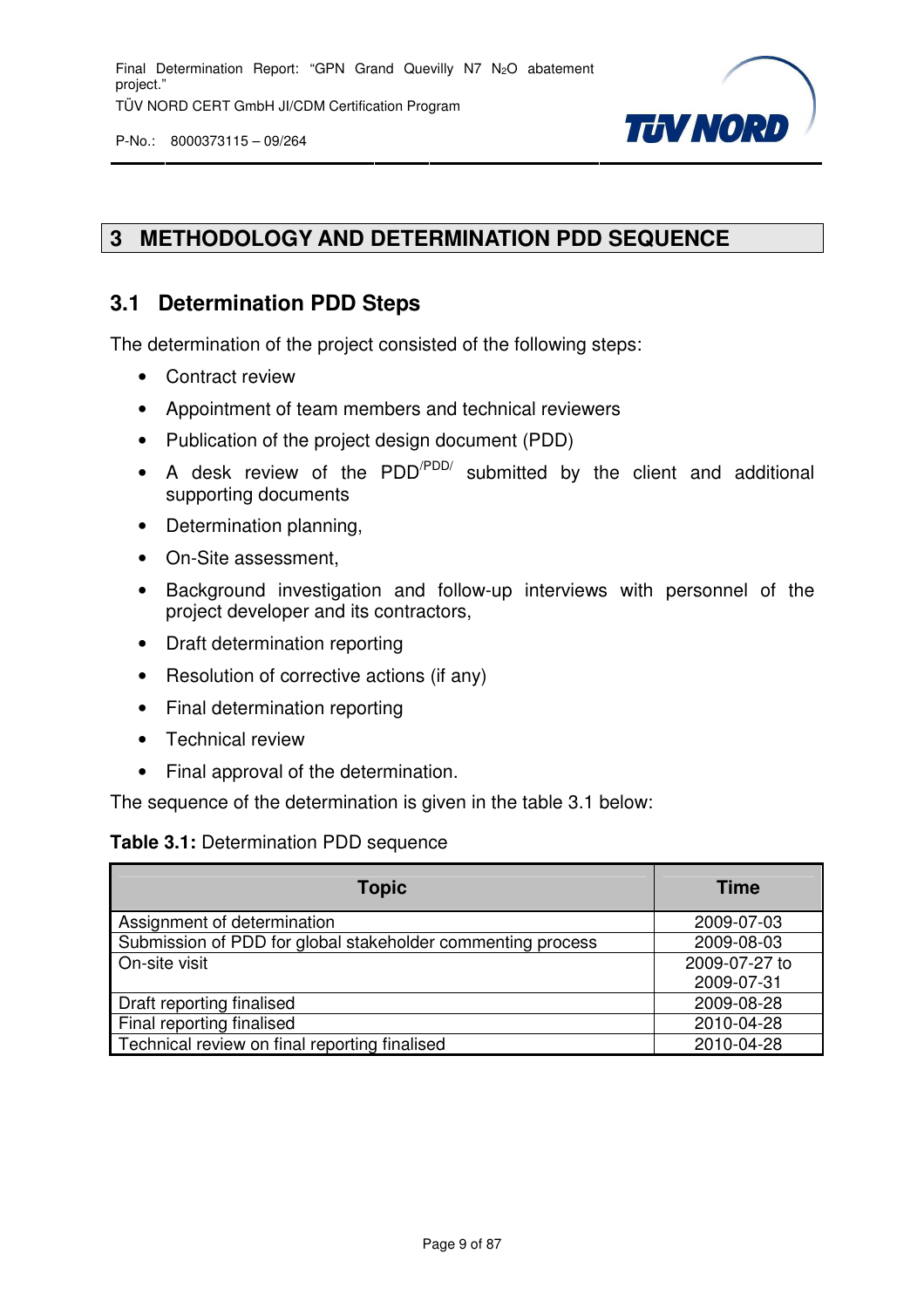P-No.: 8000373115 – 09/264



#### **3.2 Contract review**

To assure that

- the project falls within the scopes for which accreditation is held,
- the necessary competences to carry out the verification can be provided,
- Impartiality issues are clear and in line with the JI accreditation requirements

a contract review was carried out before the contract was signed.

#### **3.3 Appointment of team members and technical reviewers**

On the basis of a competence analysis and individual availabilities a determination team, consistent of one team leader and 3 additional team members, were appointed. Furthermore also the personnel for the technical review and the final approval were determined.

The list of involved personnel, the tasks assigned and the qualification status are summarized in the table 3-2 below.

|                               | <b>Name</b>  | Company                                | Function <sup>1)</sup> | Qualification<br>Ctating 2)<br><b>Status</b> | competence<br><b>Sectoral</b> | competence<br>Technical | Competence<br>country<br>Host | competence<br>Controlling |
|-------------------------------|--------------|----------------------------------------|------------------------|----------------------------------------------|-------------------------------|-------------------------|-------------------------------|---------------------------|
| $\boxtimes$ Mr.<br>$\Box$ Ms. | R. Winter    | <b>TÜV NORD</b><br>CERT, Germany       | <b>TL</b>              | <b>SA</b>                                    | $\boxtimes$                   | $\boxtimes$             |                               | $\boxtimes$               |
| $\boxtimes$ Mr.<br>Ms.<br>П   | U. Walter    | <b>TÜV NORD</b><br>CERT, Germany       | TM                     | <b>TE</b>                                    |                               | $\boxtimes$             |                               |                           |
| $\boxtimes$ Mr.<br>$\Box$ Ms. | S. Magenheim | <b>TÜV NORD</b><br>SYSTEMS,<br>Germany | TM                     | <b>TE</b>                                    |                               | $\boxtimes$             |                               |                           |
| $\boxtimes$ Mr.<br>$\Box$ Ms. | K. Doukkali  | <b>TÜV NORD</b><br>CERT, Germany       | TM                     | <b>TE</b>                                    |                               | $\boxtimes$             | $\boxtimes$                   |                           |
| $\boxtimes$ Mr.<br>$\Box$ Ms. | E. Krupp     | <b>TÜV NORD</b><br>CERT, Germany       | TR, FA                 | <b>SA</b>                                    | $\boxtimes$                   | $\boxtimes$             |                               | $\boxtimes$               |

**Table 3-2:** Involved Personnel

 $1)$  TL : Team Leader; TM : Team Member, TR: Technical review; FA: Final approval

<sup>2)</sup> GHG Auditor Status: A : Assessor; E : Expert; SA: Senior Assessor; T : Trainee; TE Technical Expert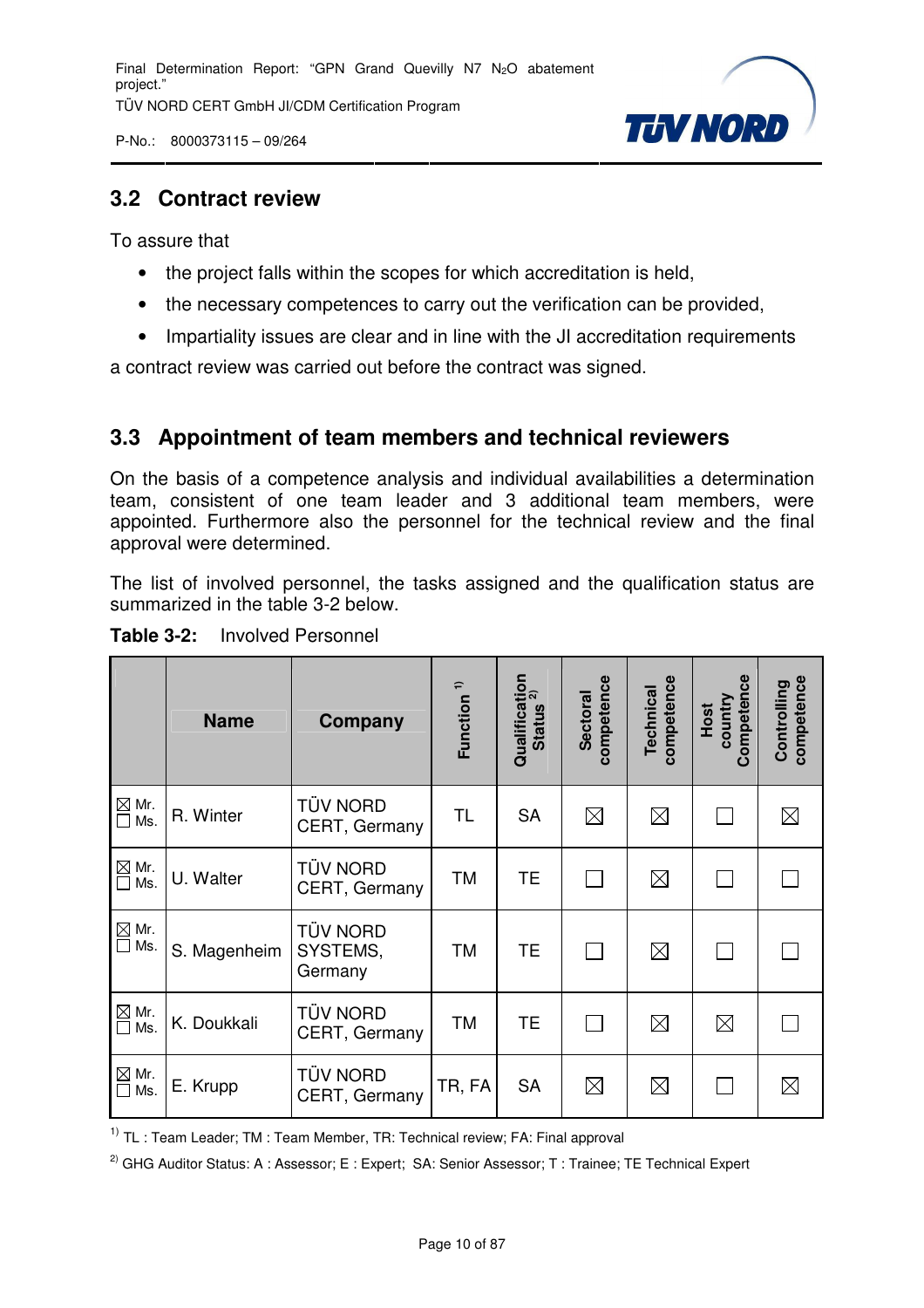P-No.: 8000373115 – 09/264



#### **3.4 Consideration of Public Stakeholder Comments**

The draft PDD, as received from the project participants, has been made publicly available on TÜV NORD Website www.global-warming.de during a 30 days period from 2009-08-03 to 2009-09-03.

In case comments were received, they are taken into account during the determination process. The comments and the discussion of the same are documented in annex 5 of this report.

#### **3.5 Determination PDD Protocol**

In order to ensure consideration of all relevant assessment criteria, a determination protocol is used. The protocol shows, in a transparent manner, criteria and requirements, means of determination and the results from pre-determination the identified criteria. The determination protocol reflects the generic JI – Track 1 requirements projects have to meet as well as project specific issues as applicable. The determination protocol serves the following purposes:

- It organises, details and clarifies the requirements that a JI project is expected to meet;
- It ensures a transparent determination PDD process where the independent entity will document how a particular requirement has been validated and the result of the determination.

| <b>Determination Protocol Table A-1: Requirement checklist</b>                                                                                                                                                                                                                                           |                                                                                                                                                                                           |                                                                                                        |                                                                                                                                                                                                                        |                                                                                                                                           |
|----------------------------------------------------------------------------------------------------------------------------------------------------------------------------------------------------------------------------------------------------------------------------------------------------------|-------------------------------------------------------------------------------------------------------------------------------------------------------------------------------------------|--------------------------------------------------------------------------------------------------------|------------------------------------------------------------------------------------------------------------------------------------------------------------------------------------------------------------------------|-------------------------------------------------------------------------------------------------------------------------------------------|
| <b>Checklist Item</b>                                                                                                                                                                                                                                                                                    | <b>Determination PDD</b><br><b>Team Comment</b>                                                                                                                                           | Reference                                                                                              | <b>Draft</b><br><b>Conclusion</b>                                                                                                                                                                                      | <b>Final</b><br><b>Conclusion</b>                                                                                                         |
| The checklist items in<br>Table A-1 are linked to<br>the various<br>requirements the<br>project should meet.<br>The checklist is<br>organised in various<br>sections. Each section<br>is then further sub-<br>divided as per the<br>requirements of the<br>topic and the individual<br>project activity. | The section is used to<br>elaborate and discuss the<br>checklist item in detail. It<br>includes the assessment<br>of the determination team<br>and how the assessment<br>was carried out. | Gives<br>reference<br>to the<br>information<br>source on<br>which the<br>assessmen<br>t is based<br>on | Assessment<br>based on<br>evidence<br>provided if the<br>criterion is<br>fulfilled (OK), or<br>a CAR, CL or<br>FAR (see<br>below) is<br>raised. The<br>assessment<br>refers to the<br>draft<br>determination<br>stage. | In case a<br>corrective<br>action or a<br>clarification<br>the final<br>assessment<br>at the final<br>determination<br>stage is<br>given. |

The determination protocol as described in Figure 1.

**Figure 1:** Determination protocol tables

The completed determination protocol is enclosed in Annex 1 to this report.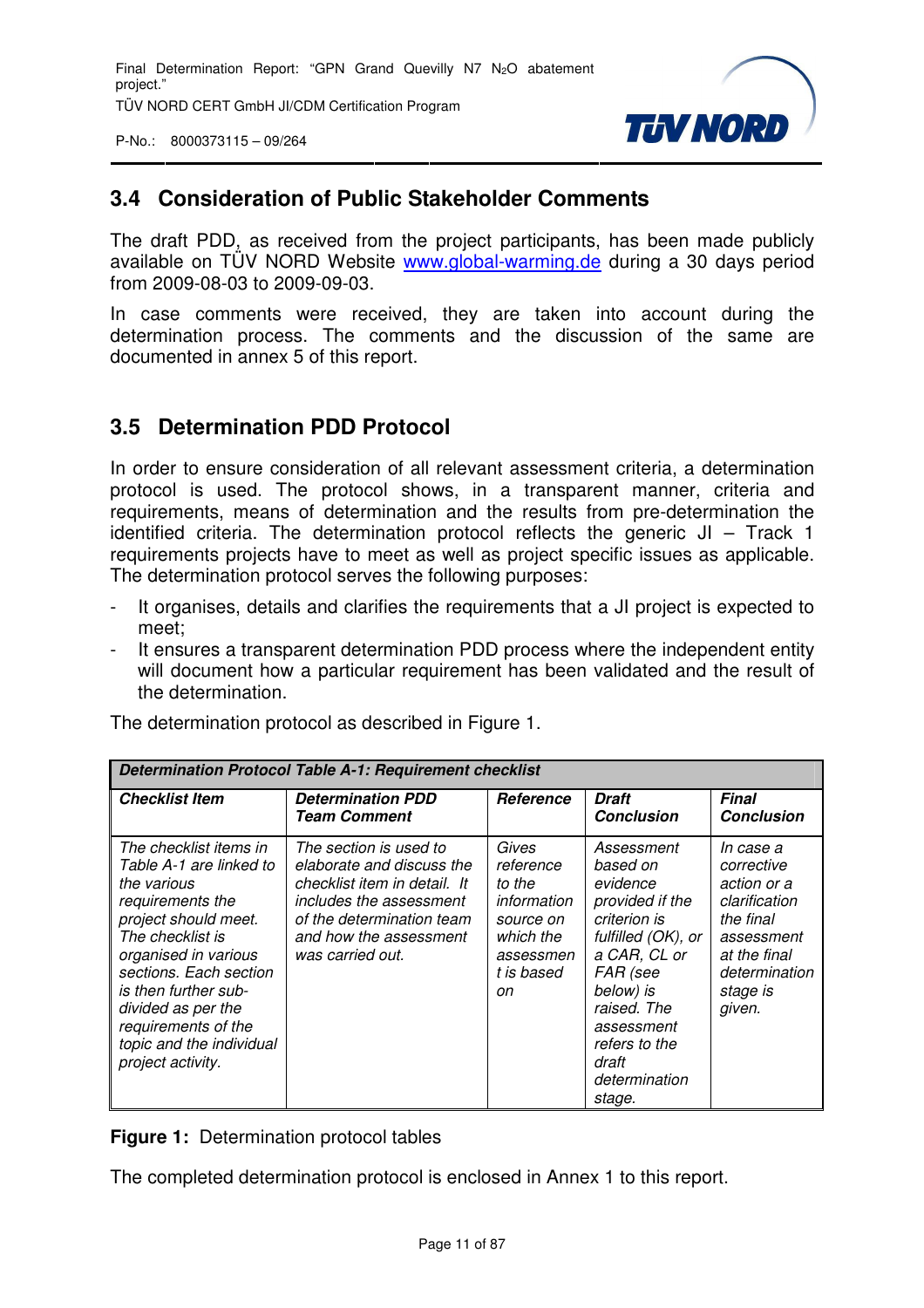P-No.: 8000373115 – 09/264



#### **3.6 Review of Documents**

The published PDD (version 2) and supporting background documents related to the project design and baseline were reviewed.

Furthermore, the determination team used additional documentation by third parties like host party legislation, technical reports referring to the project design or to the basic conditions and technical data.

#### **3.7 Follow-up Interviews**

The determination team has carried out interviews in order to assess the information included in the project documentation and to gain additional information regarding the compliance of the project with the relevant criteria applicable for JI (Projet Domestique).

During determination the determination team has performed interviews to confirm the provided information and to resolve issues identified in the document review. The main topics of the interviews are summarized in table 3-3.

| <b>Interviewed Persons / Entities</b>                                                                         | <b>Interview topics</b>                                                                                                                                                                                                                                                                                                                                                                                                                                                                                                                                                                                                                                                                                                                                                                                                                                                                                                                                                                                                                                               |
|---------------------------------------------------------------------------------------------------------------|-----------------------------------------------------------------------------------------------------------------------------------------------------------------------------------------------------------------------------------------------------------------------------------------------------------------------------------------------------------------------------------------------------------------------------------------------------------------------------------------------------------------------------------------------------------------------------------------------------------------------------------------------------------------------------------------------------------------------------------------------------------------------------------------------------------------------------------------------------------------------------------------------------------------------------------------------------------------------------------------------------------------------------------------------------------------------|
| Project proponent representatives<br>(GPN)<br>Project consultant (N.serve)<br>Maintenance staff of AMS (SPIE) | Chronological description of the project activity with<br>$\overline{a}$<br>documents of key steps of the implementation.<br>Implementation status<br>$\qquad \qquad \blacksquare$<br>Technical details of the project realization, project<br>$\frac{1}{2}$<br>feasibility, designing, operational life<br>time,<br>monitoring of the project<br><b>Host Government Approval</b><br>Approval procedures and status<br>$\overline{\phantom{a}}$<br>Monitoring and measurement equipment<br>and<br>system.<br>Financial aspects<br>Crediting period<br>$\overline{\phantom{a}}$<br>Project activity starting date<br>ERU allocation / ownership<br>$\qquad \qquad \blacksquare$<br><b>Baseline assumptions</b><br>$\overline{\phantom{a}}$<br>Additionality<br>$\overline{\phantom{a}}$<br>Monitoring<br>$\overline{\phantom{a}}$<br>Roles & responsibilities of the project participants<br>$\overline{\phantom{a}}$<br>w.r.t. project management, monitoring and reporting<br><b>National Legislation</b><br>$\overline{\phantom{a}}$<br>Editorial issues of the PDD |

|  | <b>Table 3-3:</b> Interviewed persons and interview topics |
|--|------------------------------------------------------------|
|  |                                                            |

A comprehensive list of all interviewed persons is part of section 7 'References'.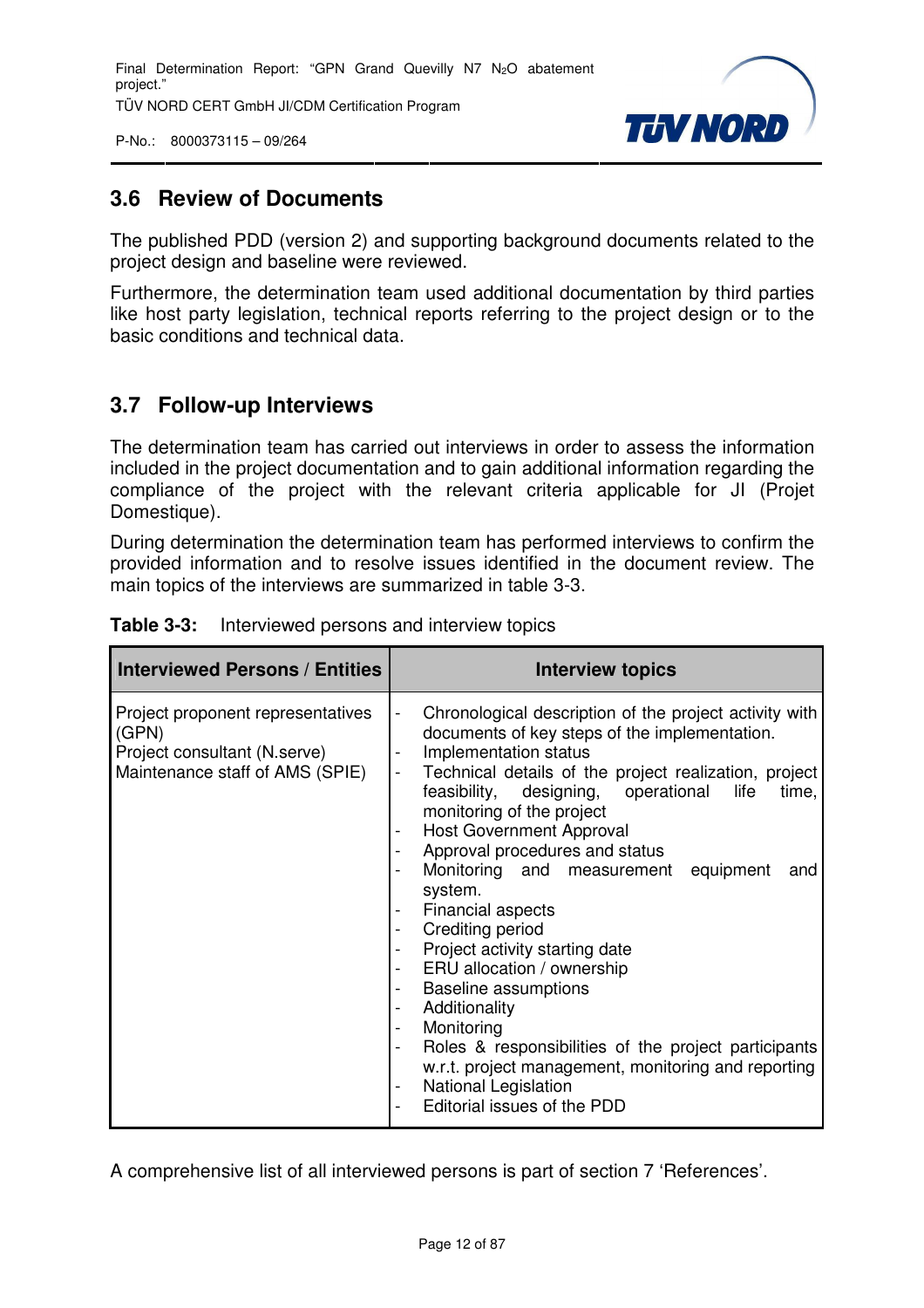

P-No.: 8000373115 – 09/264

#### **3.8 Project comparison**

The determination team has compared the proposed JI project activity with similar projects or technology that have similar or comparable characteristics and with similar projects in the host country in order to achieve additional information esp. regarding:

- Project technology
- Additionality issues
- Reasons for reviews, requests for reviews and rejections within the JI registration process.

#### **3.9 Resolution of Clarification and Corrective Action Requests**

#### **3.9.1 Definition**

A **Corrective Action Request (CAR)** will be established where:

- mistakes have been made in assumptions, application of the methodology or the project documentation which will have a direct influence the project results,
- the requirements deemed relevant for determination of the project with certain characteristics have not been met or
- there is a risk that the project would not be registered by the UNFCCC or that emission reductions would not be able to be verified and certified.

A **Clarification Request (CL)** will be issued where information is insufficient, unclear or not transparent enough to establish whether a requirement is met.

A **Forward Action Request (FAR)** will be issued when certain issues related to project implementation should be reviewed during the first determination ERU.

#### **3.9.2 Draft Determination PDD**

After reviewing all relevant documents and taken all other relevant information into account, the determination team issues all findings in the course of a draft determination report and hands this report over to the project proponent in order to respond on the issues raised and to revise the project documentation accordingly.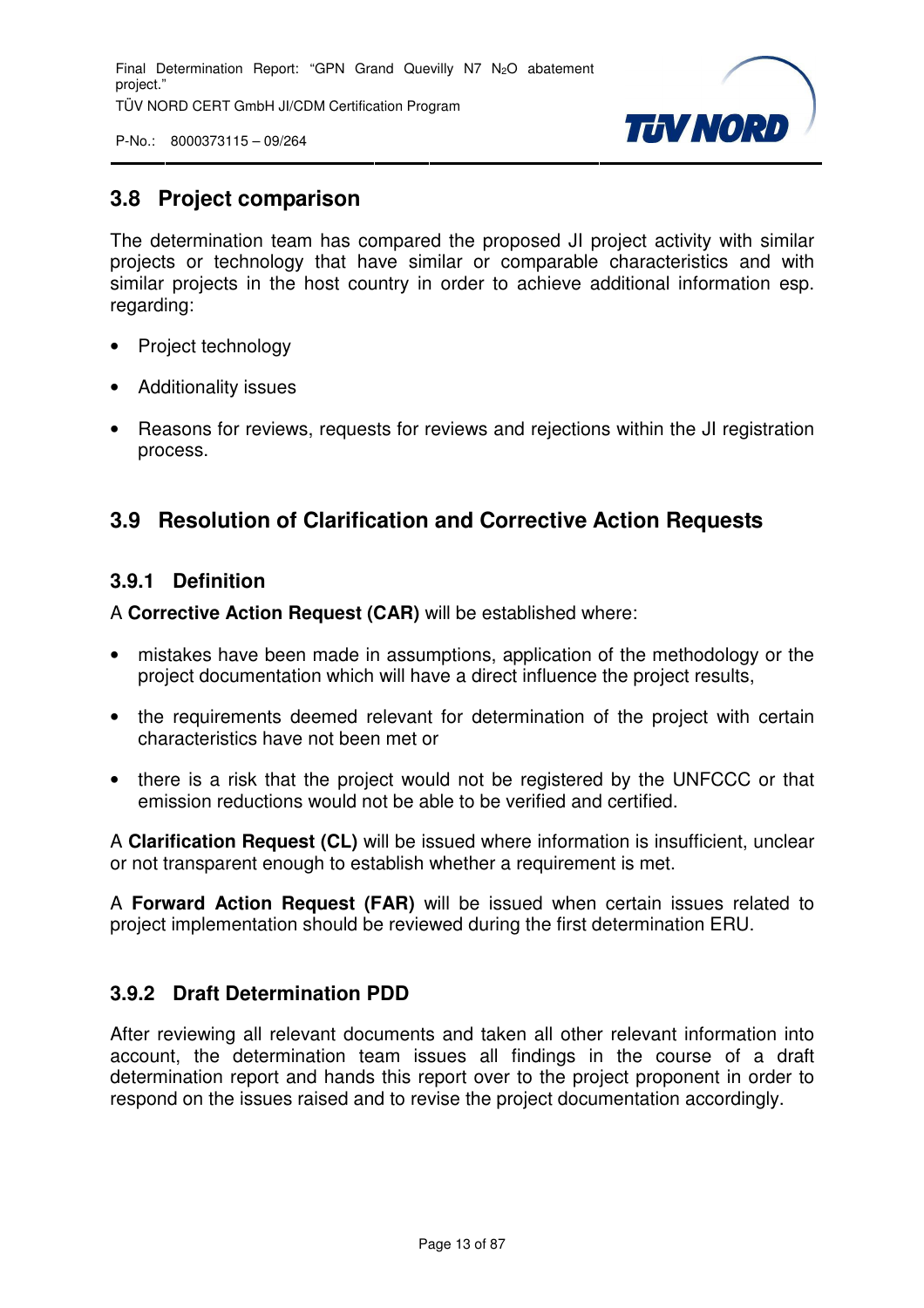

#### **3.9.3 Final Determination PDD**

The final determination starts after issuance of the proposed corrective action (CA) of the CARs CLs and FARs by the project proponent. The project proponent has to reply on those and the requests are "closed out" by the determination team in case the response is assessed as sufficient. In case of raised FARs, in which action from the project personnel is requested, the project proponent has to respond on this, identifying the necessary actions to ensure that the topics raised in this finding are likely to be resolved at the latest during the first verification. The determination team has to assess whether the proposed action is adequate or not.

In case the findings from CARs and CLs cannot be resolved by the project proponent or the proposed action related to the FARs raised cannot be assessed as adequate, no positive determination opinion can be issued by the determination team.

The CAR(s) / CL(s) / FAR(s) are documented in chapter 4.

#### **3.10 Technical review**

Before submission of the final determination report a technical review of the whole determination procedure is carried out. The technical reviewer is a competent GHG auditor being appointed for the scope this project falls under. The technical reviewer is not considered to be part of the verification team and thus not involved in the decision making process up to the technical review.

As a result of the technical review process the determination opinion and the topic specific assessments as prepared by the determination team leader may be confirmed or revised. Furthermore reporting improvements might be achieved.

#### **3.11 Final approval**

After successful technical review of the final report an overall (esp. procedural) assessment of the complete determination will be carried out by a senior assessor located in the accredited premises of TÜV NORD.

Only after this step the request for registration can be started (in case of a positive determination opinion).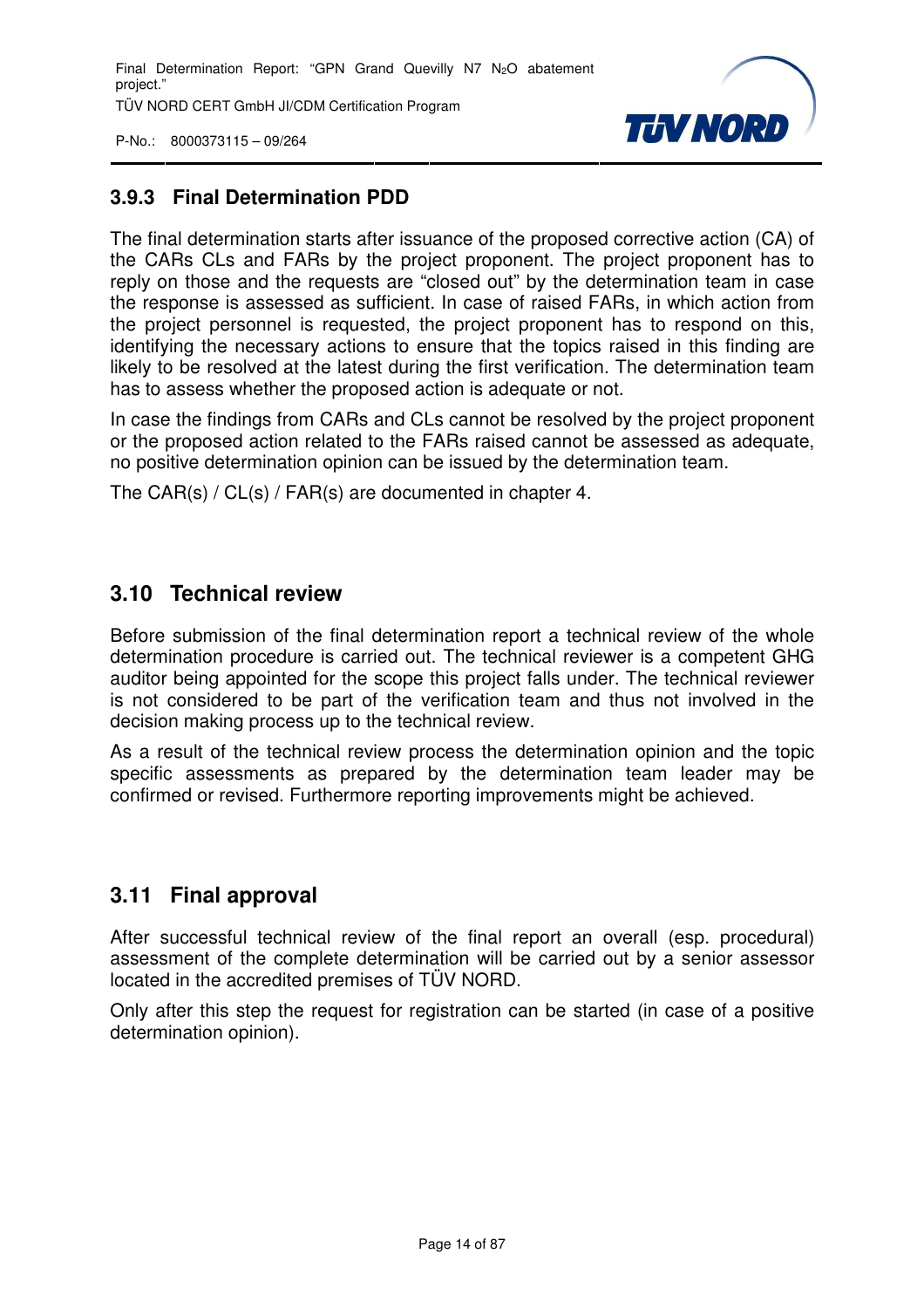

#### **4 DETERMINATION FINDINGS**

In the following table the findings from the desk review of the published PDD, visits, interviews and supporting documents are summarised**:**

#### **Table 4-1:** Summary of CARs, CLs and FARs issued

| Determination topic <sup>1)</sup>                                                                                                                                                                                            | No. of<br><b>CAR</b> | No. of<br><b>CL</b> | No. of<br><b>FAR</b> |
|------------------------------------------------------------------------------------------------------------------------------------------------------------------------------------------------------------------------------|----------------------|---------------------|----------------------|
| General description of project activity (A)<br>Project boundaries<br>Participation requirements<br>Technology to be employed<br>Contribution to sustainable development                                                      | 3                    | 3                   |                      |
| Project baseline (B)<br><b>Baseline Methodology</b><br>Baseline scenario determination<br>Additionality determination<br>Calculation of GHG emission reductions<br>Project emissions<br><b>Baseline emissions</b><br>Leakage | $\overline{2}$       | $\overline{2}$      |                      |
| Duration of the Project / Crediting Period (C)                                                                                                                                                                               | 1                    |                     |                      |
| Monitoring Methodology (D)<br>Monitoring of<br>Project emissions<br><b>Baseline emissions</b><br>Leakage<br>Sustainable development indicators /<br>environmental impacts<br>Project management planning                     |                      | $\overline{2}$      |                      |
| Estimation of greenhouse gas emission reductions<br>(E)                                                                                                                                                                      |                      | 1                   |                      |
| Environmental impacts (F)                                                                                                                                                                                                    |                      |                     |                      |
| Stakeholder Comments (G)                                                                                                                                                                                                     |                      |                     |                      |
| <b>SUM</b>                                                                                                                                                                                                                   | 8                    | 8                   | $\boldsymbol{2}$     |

 $\overline{1}$ ) The letters in brackets refer to the determination protocol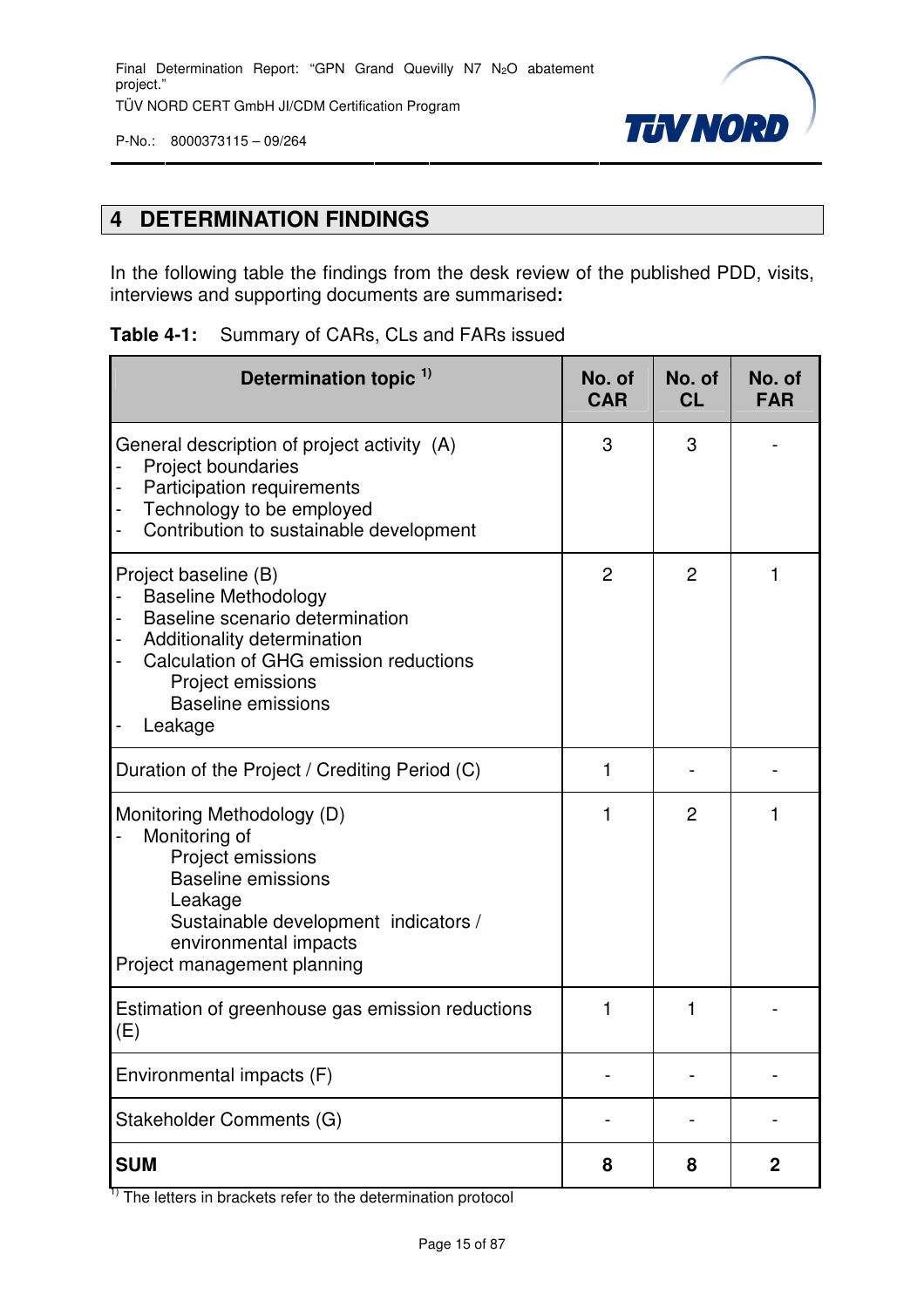

The following tables include all raised CARs, CLs and FARs. For an in depth evaluation of all determination items it should be referred to the determination protocols (see Annex 1).

The findings of determination process are summarized in the tables below.

| Finding:                                                                                                                                                                                                    |                                                                                       | A <sub>1</sub>                                                                                                                                                                                                                                                                                                                                                                                                                                                                                                                                                                                    |            |  |  |
|-------------------------------------------------------------------------------------------------------------------------------------------------------------------------------------------------------------|---------------------------------------------------------------------------------------|---------------------------------------------------------------------------------------------------------------------------------------------------------------------------------------------------------------------------------------------------------------------------------------------------------------------------------------------------------------------------------------------------------------------------------------------------------------------------------------------------------------------------------------------------------------------------------------------------|------------|--|--|
| <b>Classification</b>                                                                                                                                                                                       | <b>CAR</b><br>$\boxtimes$                                                             | CL                                                                                                                                                                                                                                                                                                                                                                                                                                                                                                                                                                                                | <b>FAR</b> |  |  |
| <b>Description of finding</b><br>Describe the finding in unam-<br>biguous style; address the<br>context (e.g. section)                                                                                      |                                                                                       | No letters of approval have been provided so far.                                                                                                                                                                                                                                                                                                                                                                                                                                                                                                                                                 |            |  |  |
| <b>Corrective Action #1</b><br>This section shall be filled by<br>the PP. It shall address the cor-<br>rective action taken in details.                                                                     | <i>issuance request.</i>                                                              | The LoA can only be obtained once a preliminary determination<br>report is available. The French DFP requires a preliminary<br>determination report to be submitted for processing the LoA                                                                                                                                                                                                                                                                                                                                                                                                        |            |  |  |
| DOE Assessment #1<br>The assessment shall encom-<br>pass all open issues in annex A-<br>1. In case of non-closure,<br>additional corrective action and<br>DOE assessments (#2, #3, etc.)<br>shall be added. | de<br>team on 2010-04-28.<br>Designated Focal Point.<br>nitrique sur le site GPN N7". | The LoA of the host country France $A_{L}^{LOM}$ was issued by the<br>Ministère de l'Écologie, de l'Énergie, du Développement durable et<br>la Mer (French Ministry of Ecology and Sustainable<br>Development) <sup>/mist/</sup> on 2010-04-16 and provided to the determination<br>The issuing authority is listed un the UNFCCC JI website as<br>The LoA states GPN S.A. and N.serve Environmental services<br>GmbH as project participants as given in the PDD.<br>The project title is clearly referenced in French: "Projet de<br>réduction des émissions de $N_2O$ de la production d'acide |            |  |  |
| <b>Conclusion</b><br>Tick the appropriate checkbox                                                                                                                                                          | Appropriate action was taken<br>IХI<br>Additional action should be taken              | To be checked during the first periodic verification<br>Project documentation was corrected correspondingly<br>The project complies with the requirements                                                                                                                                                                                                                                                                                                                                                                                                                                         |            |  |  |

| <b>Finding:</b>                                                                                                                                                                 |                 | Α2   |              |
|---------------------------------------------------------------------------------------------------------------------------------------------------------------------------------|-----------------|------|--------------|
| <b>Classification</b>                                                                                                                                                           | $\boxtimes$ CAR | - CL | $\sqcap$ FAR |
| <b>Description of finding</b> $\vert$ The $\vert$ HNO <sub>3</sub> -capacity of the N7-plant needs to be corrected.                                                             |                 |      |              |
| Describe the finding in unam- Furthermore, the value of the annual emissions without the<br>biguous style; address the installation of the abatement technology needs revision. |                 |      |              |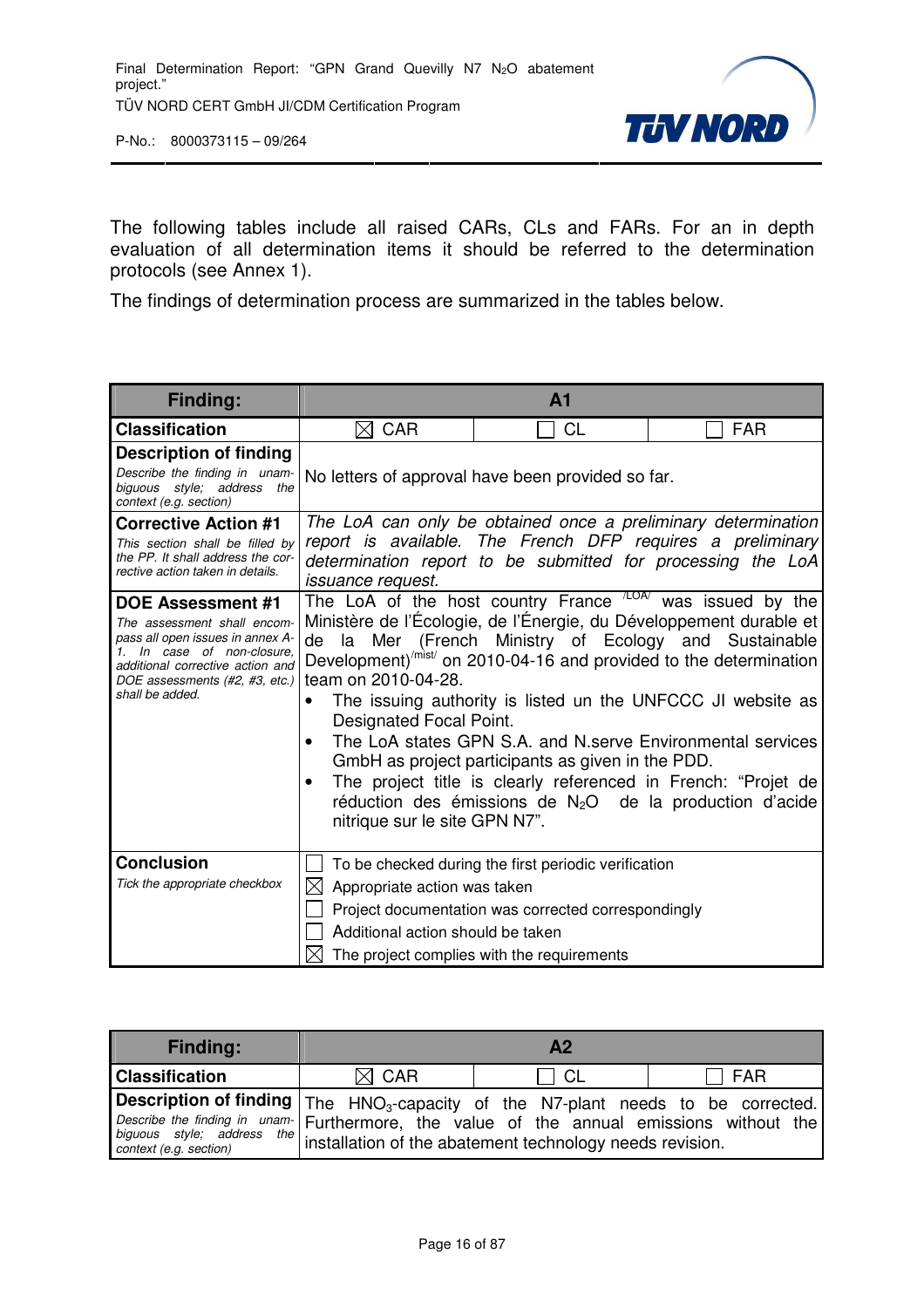

| <b>Finding:</b>                                                                                                                                                                                                 | A <sub>2</sub>                                                                                                                                                                                                                                                   |
|-----------------------------------------------------------------------------------------------------------------------------------------------------------------------------------------------------------------|------------------------------------------------------------------------------------------------------------------------------------------------------------------------------------------------------------------------------------------------------------------|
| <b>Corrective Action #1</b><br>This section shall be filled by<br>the PP. It shall address the cor-<br>rective action taken in details.                                                                         | An amendment has been made to the PDD now reflecting the<br>nominal capacity of the plant being 1050 tHNO <sub>3</sub> (100% conc.) per<br>day (Section A.2, page 1); annual emissions without the installation<br>of the abatement technology has been revised. |
| <b>DOE Assessment #1</b><br>The assessment shall encom-<br>pass all open issues in annex A-<br>In case of non-closure,<br>additional corrective action and<br>DOE assessments (#2, #3, etc.)<br>shall be added. | OK.<br>The relevant figures in the PDD have been revised.                                                                                                                                                                                                        |
| <b>Conclusion</b><br>Tick the appropriate checkbox                                                                                                                                                              | To be checked during the first periodic verification<br>Appropriate action was taken<br>Project documentation was corrected correspondingly<br>Additional action should be taken<br>The project complies with the requirements                                   |

| <b>Finding:</b>                                                                                                                                                                     |                                             | A <sub>3</sub>                                                  |     |  |  |  |
|-------------------------------------------------------------------------------------------------------------------------------------------------------------------------------------|---------------------------------------------|-----------------------------------------------------------------|-----|--|--|--|
| <b>Classification</b>                                                                                                                                                               | CAR                                         | CL                                                              | FAR |  |  |  |
| <b>Description of finding</b>                                                                                                                                                       |                                             |                                                                 |     |  |  |  |
| Describe the finding in unam-<br>biguous style; address<br>the<br>context (e.g. section)                                                                                            |                                             | On page 44/45 the first column should be translated to English. |     |  |  |  |
| <b>Corrective Action #1</b>                                                                                                                                                         |                                             |                                                                 |     |  |  |  |
| This section shall be filled by<br>the PP. It shall address the cor-<br>rective action taken in details.                                                                            | Has been amended in the PDD.                |                                                                 |     |  |  |  |
| <b>DOE Assessment #1</b>                                                                                                                                                            |                                             |                                                                 |     |  |  |  |
| The assessment shall encom-<br>pass all open issues in annex A-<br>In case of non-closure,<br>additional corrective action and<br>DOE assessments (#2, #3, etc.)<br>shall be added. | OK.<br>The relevant table has been revised. |                                                                 |     |  |  |  |
| <b>Conclusion</b>                                                                                                                                                                   |                                             | To be checked during the first periodic verification            |     |  |  |  |
| Tick the appropriate checkbox                                                                                                                                                       | IХI<br>Appropriate action was taken         |                                                                 |     |  |  |  |
|                                                                                                                                                                                     |                                             | Project documentation was corrected correspondingly             |     |  |  |  |
|                                                                                                                                                                                     | Additional action should be taken           |                                                                 |     |  |  |  |
|                                                                                                                                                                                     |                                             | The project complies with the requirements                      |     |  |  |  |

| <b>Finding:</b>                                                                                                                                                                                                           |     | <b>A4</b> |     |
|---------------------------------------------------------------------------------------------------------------------------------------------------------------------------------------------------------------------------|-----|-----------|-----|
| <b>Classification</b>                                                                                                                                                                                                     | CAR | - CL      | FAR |
| <b>Description of finding</b>                                                                                                                                                                                             |     |           |     |
| Describe the finding in unam- $\vert$ The coordinates of the plant location are missing in the PDD.<br>biguous style; address the The coordinates of the plant location are missing in the PDD.<br>context (e.g. section) |     |           |     |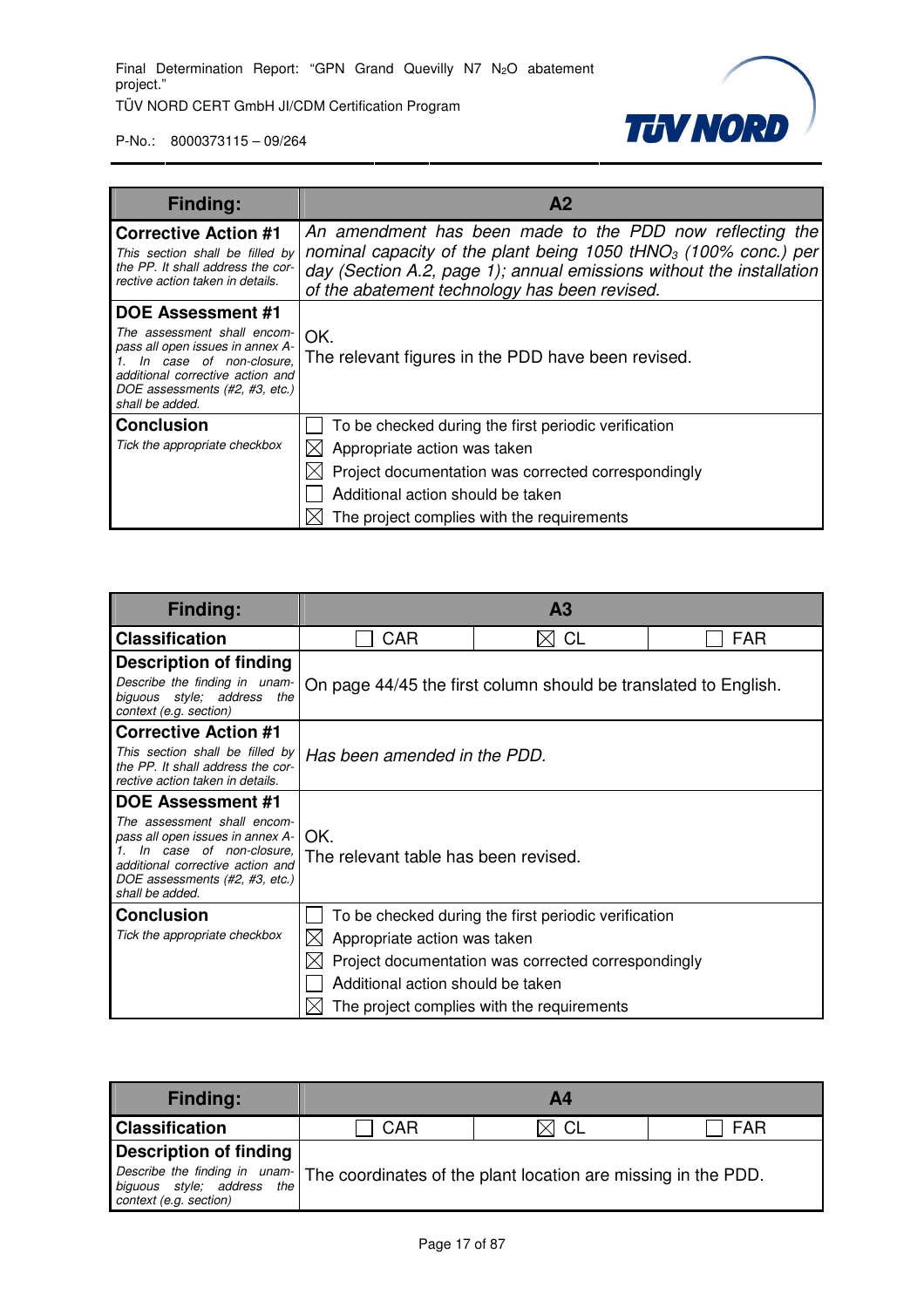

| <b>Finding:</b>                                                                                                                                                                           | Α4                                                                      |  |  |
|-------------------------------------------------------------------------------------------------------------------------------------------------------------------------------------------|-------------------------------------------------------------------------|--|--|
| <b>Corrective Action #1</b>                                                                                                                                                               |                                                                         |  |  |
| This section shall be filled by<br>the PP. It shall address the cor-<br>rective action taken in details.                                                                                  | Coordinates have been added in section A.4.1.4.                         |  |  |
| <b>DOE Assessment #1</b>                                                                                                                                                                  |                                                                         |  |  |
| The assessment shall encom-<br>pass all open issues in annex A-<br>In case of non-closure,<br>additional corrective action and   PDD<br>DOE assessments (#2, #3, etc.)<br>shall be added. | OK.<br>The coordinates are included in the corresponding section of the |  |  |
| <b>Conclusion</b>                                                                                                                                                                         | To be checked during the first periodic verification                    |  |  |
| Tick the appropriate checkbox                                                                                                                                                             | Appropriate action was taken                                            |  |  |
|                                                                                                                                                                                           | Project documentation was corrected correspondingly                     |  |  |
|                                                                                                                                                                                           | Additional action should be taken                                       |  |  |
|                                                                                                                                                                                           | The project complies with the requirements                              |  |  |

| <b>Finding:</b>                                                                                                                                                                                                 | A <sub>5</sub>                                                    |                                                                                                                                                           |                                                                                                                                                                                                                 |
|-----------------------------------------------------------------------------------------------------------------------------------------------------------------------------------------------------------------|-------------------------------------------------------------------|-----------------------------------------------------------------------------------------------------------------------------------------------------------|-----------------------------------------------------------------------------------------------------------------------------------------------------------------------------------------------------------------|
| <b>Classification</b>                                                                                                                                                                                           | CAR                                                               | CL                                                                                                                                                        | FAR                                                                                                                                                                                                             |
| <b>Description of finding</b><br>Describe the finding in unam-<br>biguous style; address<br>the<br>context (e.g. section)                                                                                       | accordingly.                                                      |                                                                                                                                                           | The dates of the relevant Arrete Prefectoral have to be changed to<br>2009-07-16. As two years after this date the revised benchmark has<br>to be applied, the emission reduction calculation has to be revised |
| <b>Corrective Action #1</b><br>This section shall be filled by<br>the PP. It shall address the cor-<br>rective action taken in details.                                                                         |                                                                   | 2011); the emission prospects have been revised accordingly.                                                                                              | All references have been changed to July 2011 (instead of June                                                                                                                                                  |
| <b>DOE Assessment #1</b><br>The assessment shall encom-<br>pass all open issues in annex A-<br>In case of non-closure.<br>additional corrective action and<br>DOE assessments (#2, #3, etc.)<br>shall be added. | OK.<br>revised.                                                   |                                                                                                                                                           | All relevant figures, tables and the corresponding Excel-sheet are                                                                                                                                              |
| <b>Conclusion</b><br>Tick the appropriate checkbox                                                                                                                                                              | Appropriate action was taken<br>Additional action should be taken | To be checked during the first periodic verification<br>Project documentation was corrected correspondingly<br>The project complies with the requirements |                                                                                                                                                                                                                 |

| <b>Finding:</b>                                                                                                                                                                                                                                                            |                 | A6   |     |
|----------------------------------------------------------------------------------------------------------------------------------------------------------------------------------------------------------------------------------------------------------------------------|-----------------|------|-----|
| <b>Classification</b>                                                                                                                                                                                                                                                      | $\boxtimes$ CAR | ' CL | FAR |
| Description of finding The information regarding the name of the organisation given in<br>Describe the finding in unam- Annex 1 is not in line with A.3. The name given in A.3. is GPN S.A.,<br>biguous style; address the in Annex 1 is GPN N7 Nitric acid plant (France) |                 |      |     |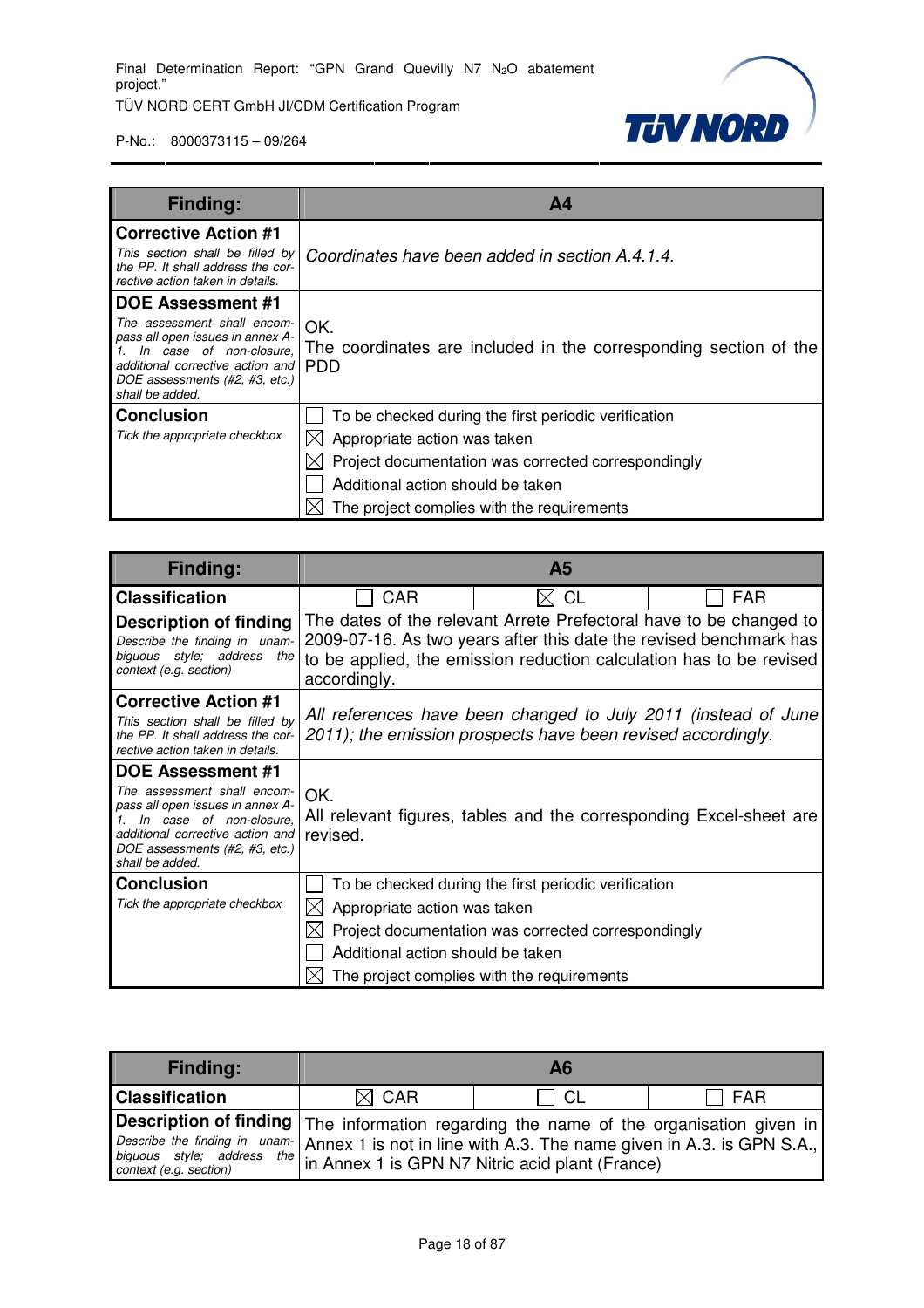**TUV NORD** 

| <b>Finding:</b>                                                                                                                                 | A <sub>6</sub>                                                                                                                                  |
|-------------------------------------------------------------------------------------------------------------------------------------------------|-------------------------------------------------------------------------------------------------------------------------------------------------|
| <b>Corrective Action #1</b>                                                                                                                     |                                                                                                                                                 |
| This section shall be filled by<br>the PP. It shall address the cor-<br>rective action taken in details.                                        | A revised PDD was send per email on 2009-09-16.                                                                                                 |
| <b>DOE Assessment #1</b>                                                                                                                        |                                                                                                                                                 |
| The assessment shall encom-<br>pass all open issues in annex A-<br>In case of non-closure,<br>DOE assessments (#2, #3, etc.)<br>shall be added. | OK.<br>The name of the Organisation in Annex 1 is mentioned according<br>additional corrective action and the information given in Chapter A.3. |
| <b>Conclusion</b>                                                                                                                               | To be checked during the first periodic verification                                                                                            |
| Tick the appropriate checkbox                                                                                                                   | Appropriate action was taken                                                                                                                    |
|                                                                                                                                                 | Project documentation was corrected correspondingly                                                                                             |
|                                                                                                                                                 | Additional action should be taken                                                                                                               |
|                                                                                                                                                 | The project complies with the requirements                                                                                                      |

| <b>Finding:</b>                                                                                                                                                                                          | B1                                                                |                                                                                                                                                           |                                                                    |
|----------------------------------------------------------------------------------------------------------------------------------------------------------------------------------------------------------|-------------------------------------------------------------------|-----------------------------------------------------------------------------------------------------------------------------------------------------------|--------------------------------------------------------------------|
| <b>Classification</b>                                                                                                                                                                                    | <b>CAR</b><br>$\times$                                            | <b>CL</b>                                                                                                                                                 | <b>FAR</b>                                                         |
| <b>Description of finding</b><br>Describe the finding in unam-<br>biguous style; address the<br>context (e.g. section)                                                                                   | B.4.                                                              |                                                                                                                                                           | The discussion of the alternatives c) and d) is missing in chapter |
| <b>Corrective Action #1</b><br>This section shall be filled by<br>the PP. It shall address the cor-<br>rective action taken in details.                                                                  | (Step 1).                                                         |                                                                                                                                                           | A discussion of these scenarios has been included in section B.4   |
| DOE Assessment #1<br>The assessment shall encom-<br>pass all open issues in annex A-<br>In case of non-closure,<br>additional corrective action and<br>DOE assessments (#2, #3, etc.)<br>shall be added. | OK.                                                               | PDD. Both scenarios were discussed sufficiently.                                                                                                          | The discussion of the scenarios c) and d) are now included in the  |
| <b>Conclusion</b><br>Tick the appropriate checkbox                                                                                                                                                       | Appropriate action was taken<br>Additional action should be taken | To be checked during the first periodic verification<br>Project documentation was corrected correspondingly<br>The project complies with the requirements |                                                                    |

| <b>Finding:</b>       |  |    |                           |
|-----------------------|--|----|---------------------------|
| <b>Classification</b> |  | ◡∟ | $\Lambda$ $\Gamma$<br>- ^ |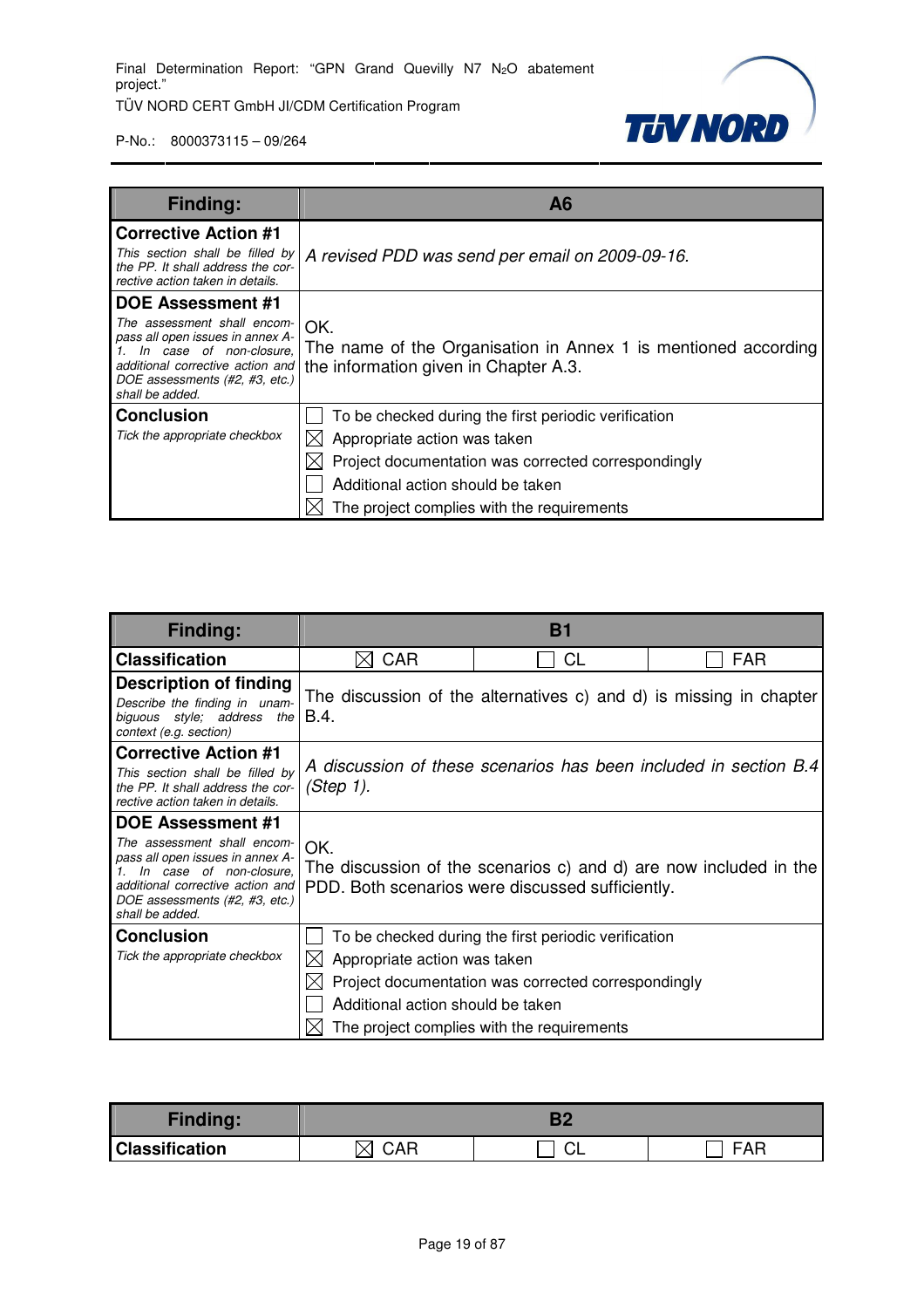

| <b>Finding:</b>                                                                                                                                                                           | <b>B2</b>                                                        |  |  |
|-------------------------------------------------------------------------------------------------------------------------------------------------------------------------------------------|------------------------------------------------------------------|--|--|
| <b>Description of finding</b>                                                                                                                                                             |                                                                  |  |  |
| Describe the finding in unam-<br>biguous style; address<br>the<br>context (e.g. section)                                                                                                  | Table 3 in section B.3 needs to be completed.                    |  |  |
| <b>Corrective Action #1</b>                                                                                                                                                               |                                                                  |  |  |
| This section shall be filled by<br>the PP. It shall address the cor-<br>rective action taken in details.                                                                                  | The mentioned table has been completed.                          |  |  |
| <b>DOE Assessment #1</b>                                                                                                                                                                  |                                                                  |  |  |
| The assessment shall encom-<br>pass all open issues in annex A-<br>In case of non-closure,<br>1.<br>additional corrective action and<br>DOE assessments (#2, #3, etc.)<br>shall be added. | OK.<br>The table has been completed according to the methodology |  |  |
| <b>Conclusion</b>                                                                                                                                                                         | To be checked during the first periodic verification             |  |  |
| Tick the appropriate checkbox                                                                                                                                                             | Appropriate action was taken                                     |  |  |
|                                                                                                                                                                                           | Project documentation was corrected correspondingly              |  |  |
|                                                                                                                                                                                           | Additional action should be taken                                |  |  |
|                                                                                                                                                                                           | The project complies with the requirements                       |  |  |

| <b>Finding:</b>                                                                                                                                                                                                    | <b>B3</b>                                                                                      |                                                                                                                                                                                                                                                                                                                                                                                                                                                                                                                                                 |                 |
|--------------------------------------------------------------------------------------------------------------------------------------------------------------------------------------------------------------------|------------------------------------------------------------------------------------------------|-------------------------------------------------------------------------------------------------------------------------------------------------------------------------------------------------------------------------------------------------------------------------------------------------------------------------------------------------------------------------------------------------------------------------------------------------------------------------------------------------------------------------------------------------|-----------------|
| <b>Classification</b>                                                                                                                                                                                              | CAR                                                                                            | СL                                                                                                                                                                                                                                                                                                                                                                                                                                                                                                                                              | $\boxtimes$ far |
| <b>Description of finding</b><br>Describe the finding in unam-<br>biguous style; address the<br>context (e.g. section)                                                                                             | $N_2O/t$ HNO <sub>3</sub> ) over a period of 12 months.                                        | For the time after $16th$ July 2011, it has to be clarified in the PDD<br>how it can be assured that no ERUs will be issued for emission<br>levels which do not go beyond the business as usual scenario,<br>which is defined by the Arrete prefectoral 2009-07-16 (2,47 kg                                                                                                                                                                                                                                                                     |                 |
| <b>Corrective Action #1</b><br>This section shall be filled by<br>the PP. It shall address the cor-<br>rective action taken in details.                                                                            |                                                                                                | This issue has now been addressed in the section 'Data processing<br>in case of malfunction of the abatement system' in section B.6.1.                                                                                                                                                                                                                                                                                                                                                                                                          |                 |
| <b>DOE Assessment #1</b><br>The assessment shall encom-<br>pass all open issues in annex A-<br>1. In case of non-closure.<br>additional corrective action and<br>DOE assessments (#2, #3, etc.)<br>shall be added. | OK.<br>case is $2.47 \text{kgN}_2\text{O}/\text{tHNO}_3$ from 2009-07 on,<br>regulatory limit. | It was clarified in the PDD, that in the case where a regulatory limit<br>was set by local authorities, this limit replaces the benchmark<br>emission factor determined by the French DFP.<br>Furthermore it must be proven during the verification to the<br>satisfaction of the responsible AIE that no ERUs will be claimed for<br>emission levels that exceed the new regulatory limit, which in this<br>It must therefore be proven at each verification that the plant's<br>average emission levels for the past year did not exceed this |                 |
| <b>Conclusion</b><br>Tick the appropriate checkbox                                                                                                                                                                 | $\boxtimes$ Appropriate action was taken<br>IХI<br>Additional action should be taken           | To be checked during the first periodic verification<br>Project documentation was corrected correspondingly<br>The project complies with the requirements                                                                                                                                                                                                                                                                                                                                                                                       |                 |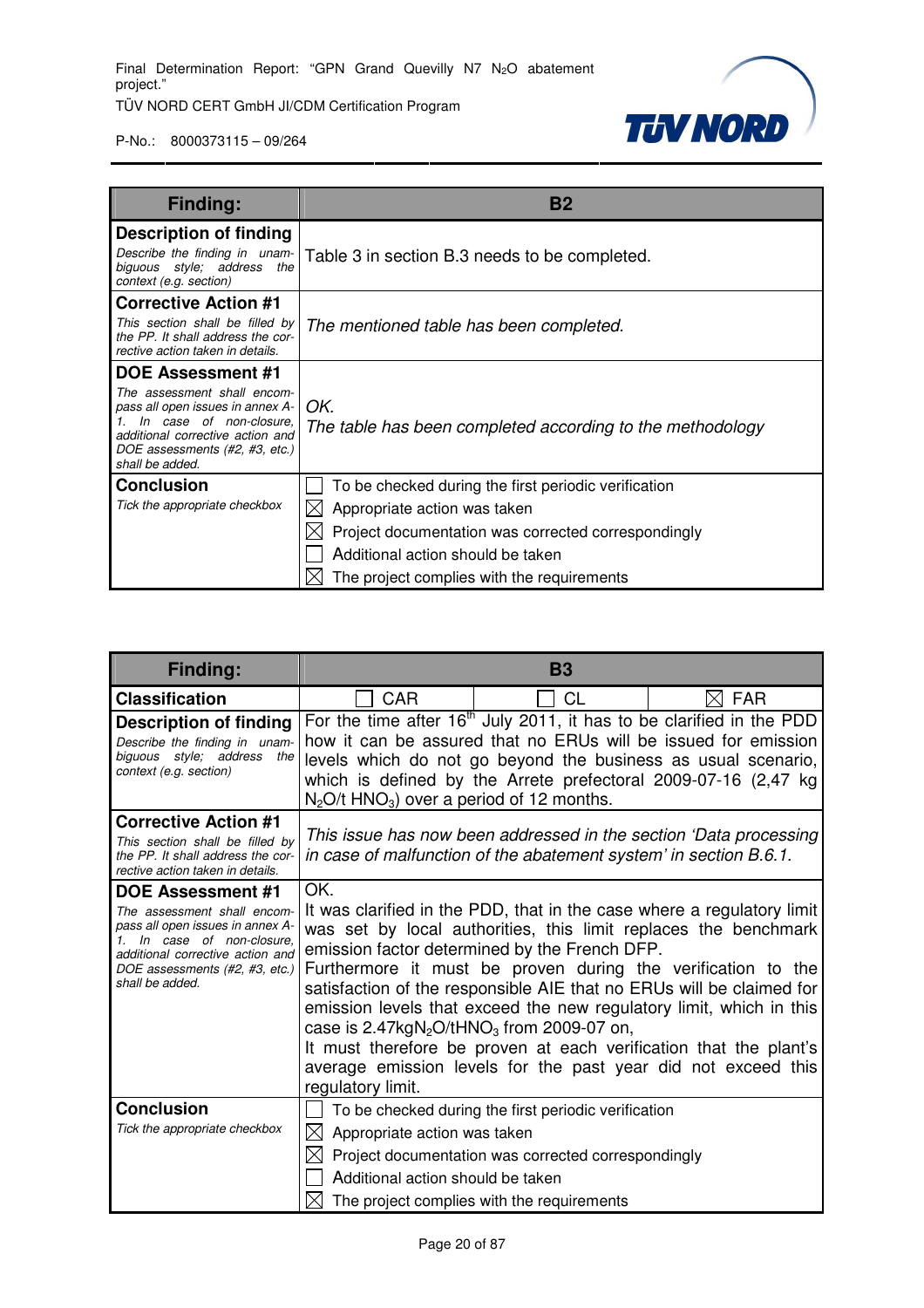

| <b>Finding:</b>                                                                                                                                                                                                    | <b>B4</b>                                                                                                                                                                                                                                                                                                                                                                                                                                                                                                                   |                                                                                                                                                                                                                                                                                                                                                                                                                                                                                                                                                                                                             |                                                                                                                                                                                                                                                                                                                                                                                                                                                                                                                                                                                                                                             |  |
|--------------------------------------------------------------------------------------------------------------------------------------------------------------------------------------------------------------------|-----------------------------------------------------------------------------------------------------------------------------------------------------------------------------------------------------------------------------------------------------------------------------------------------------------------------------------------------------------------------------------------------------------------------------------------------------------------------------------------------------------------------------|-------------------------------------------------------------------------------------------------------------------------------------------------------------------------------------------------------------------------------------------------------------------------------------------------------------------------------------------------------------------------------------------------------------------------------------------------------------------------------------------------------------------------------------------------------------------------------------------------------------|---------------------------------------------------------------------------------------------------------------------------------------------------------------------------------------------------------------------------------------------------------------------------------------------------------------------------------------------------------------------------------------------------------------------------------------------------------------------------------------------------------------------------------------------------------------------------------------------------------------------------------------------|--|
| <b>Classification</b>                                                                                                                                                                                              | CAR<br>$\boxtimes$ CL<br><b>FAR</b>                                                                                                                                                                                                                                                                                                                                                                                                                                                                                         |                                                                                                                                                                                                                                                                                                                                                                                                                                                                                                                                                                                                             |                                                                                                                                                                                                                                                                                                                                                                                                                                                                                                                                                                                                                                             |  |
| <b>Description of finding</b><br>Describe the finding in unam-<br>biguous style; address the<br>context (e.g. section)                                                                                             | The Investment Cost Sheet is still pending                                                                                                                                                                                                                                                                                                                                                                                                                                                                                  |                                                                                                                                                                                                                                                                                                                                                                                                                                                                                                                                                                                                             |                                                                                                                                                                                                                                                                                                                                                                                                                                                                                                                                                                                                                                             |  |
| <b>Corrective Action #1</b>                                                                                                                                                                                        |                                                                                                                                                                                                                                                                                                                                                                                                                                                                                                                             |                                                                                                                                                                                                                                                                                                                                                                                                                                                                                                                                                                                                             |                                                                                                                                                                                                                                                                                                                                                                                                                                                                                                                                                                                                                                             |  |
| This section shall be filled by<br>the PP. It shall address the cor-<br>rective action taken in details.                                                                                                           |                                                                                                                                                                                                                                                                                                                                                                                                                                                                                                                             | The Investment Cost Sheet was sent per e-mail on 2009-08-07.                                                                                                                                                                                                                                                                                                                                                                                                                                                                                                                                                |                                                                                                                                                                                                                                                                                                                                                                                                                                                                                                                                                                                                                                             |  |
| <b>DOE Assessment #1</b><br>The assessment shall encom-<br>pass all open issues in annex A-<br>1. In case of non-closure,<br>additional corrective action and<br>DOE assessments (#2, #3, etc.)<br>shall be added. | OK.<br>AMS associated costs N7 summary<br>$\bullet$<br>The main types of costs are:<br>The main types of costs are:<br>٠<br>٠<br>$\bullet$<br>$\bullet$<br>Installation and connection<br>$\bullet$<br>$\bullet$<br>platform<br>Engineering<br>$\bullet$<br>QAL2 audit (2010)<br>$\bullet$<br>$\bullet$<br>$\bullet$<br>Determination (once)<br>$\bullet$<br><b>First Verification</b><br>$\bullet$<br>Subsequent Verifications (x 5))<br>determination process.<br>$\bullet$<br>$\bullet$<br>invoices or technical offers. | invoices were provided to TUEV NORD on 2010-01-20.:<br>Investment Excel sheet: "GPN N7 100120<br>•Costs for catalyst/leasing or investment<br>Cost for the loss of noble metals in the catalyst lifetime<br>monitoring standards listed in the methodology<br>Sampling points, calibration gases, pressure regulators, access<br>QAL 3 (maintenance, calibrations etc) (ongoing)<br>Annual Surveillance Test (2011, 2012)<br>The results of the assessment of the financial sheets are following:<br>project/the installation should not be undertaken.<br>Taxation (VAT) is excluded from the calculation. | A clear, viewable and unprotected investment cost sheet and a<br>rough summary of associated costs with copies of relevant order,<br>Monitoring equipment (Finetech) which is in compliance with the<br>The numbers mentioned in the cost sheets are proved by<br>evidences provided on the on-site visit or during the<br>Since the contract between Heraeus and GPN includes a<br>guaranteed performance (85% guaranteed /83% real) over the<br>full crediting period, a technical lifetime assessment of the<br>The input values are referenced and proved with contracts,<br>Between 2009 and 2012, the project costs are summarised to |  |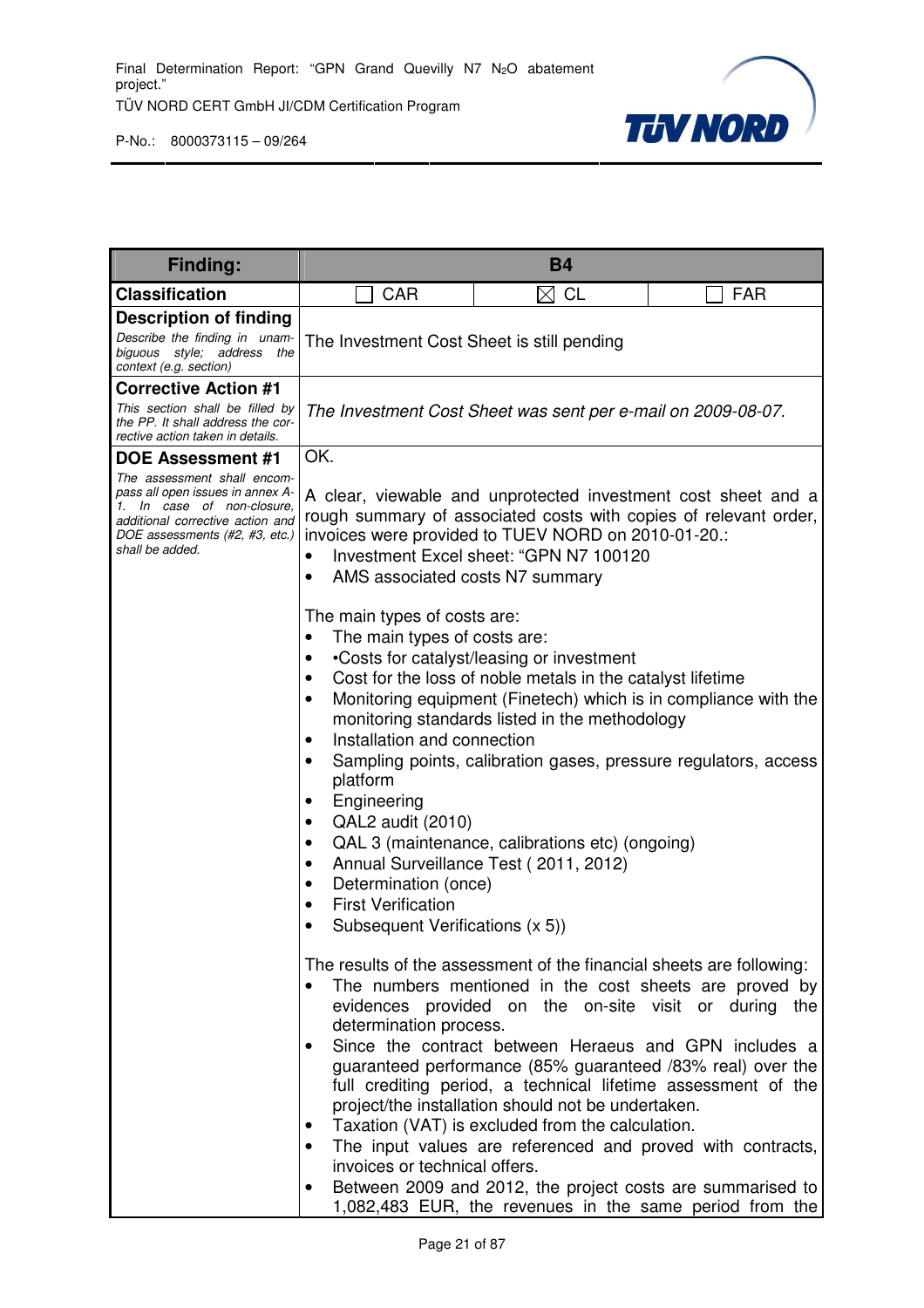**TUV NORD** 

| Finding:                      | <b>B4</b>                                                                                                                                                                                                                                                                                                                                                                                                                                                        |  |  |
|-------------------------------|------------------------------------------------------------------------------------------------------------------------------------------------------------------------------------------------------------------------------------------------------------------------------------------------------------------------------------------------------------------------------------------------------------------------------------------------------------------|--|--|
|                               | ERUs issued are 2,389,134.<br>The tax savings caused by less $N_2O$ -emission are 248,094 EUR<br>between 2009 and 2012. It could be shown, that it is not<br>possible to compensate the costs of the project activity<br>$(1,082,483$ EUR) only with profits from the a.m. N <sub>2</sub> O-tax<br>savings.                                                                                                                                                      |  |  |
|                               | The figures included in the Data Cost Sheet are assessed as<br>appropriate, conservative and realistic, the calculation<br>is.<br>comprehensible. On a basis of an ERU price of $9 \notin a$ return of<br>invest is given at 2010.<br>Since no benchmark is predefined (according to the methodology),<br>a further assessment of the IRR is not required.<br>The Annex 3 of the Determination Report includes a detailed<br>assessment of financial parameters. |  |  |
| <b>Conclusion</b>             | To be checked during the first periodic verification                                                                                                                                                                                                                                                                                                                                                                                                             |  |  |
| Tick the appropriate checkbox | $\boxtimes$ Appropriate action was taken                                                                                                                                                                                                                                                                                                                                                                                                                         |  |  |
|                               | Project documentation was corrected correspondingly                                                                                                                                                                                                                                                                                                                                                                                                              |  |  |
|                               | Additional action should be taken                                                                                                                                                                                                                                                                                                                                                                                                                                |  |  |
|                               | $\boxtimes$ The project complies with the requirements                                                                                                                                                                                                                                                                                                                                                                                                           |  |  |

| <b>Finding:</b>                                                                                                                                                                                                 | <b>B5</b>                                                             |                                                                                                                                                           |                                                                                                                               |
|-----------------------------------------------------------------------------------------------------------------------------------------------------------------------------------------------------------------|-----------------------------------------------------------------------|-----------------------------------------------------------------------------------------------------------------------------------------------------------|-------------------------------------------------------------------------------------------------------------------------------|
| <b>Classification</b>                                                                                                                                                                                           | CAR                                                                   | <b>CL</b><br>ΙXΙ                                                                                                                                          | <b>FAR</b>                                                                                                                    |
| <b>Description of finding</b><br>Describe the finding in unam-<br>biguous style; address the<br>context (e.g. section)                                                                                          | evidenced.                                                            |                                                                                                                                                           | The date of the installation of the $N_2O$ abatement catalyst is not                                                          |
| <b>Corrective Action #1</b><br>This section shall be filled by<br>the PP. It shall address the cor-<br>rective action taken in details.                                                                         | 58-Y1 <sup>/CNN7/</sup><br>Note <sup>/DNN7/</sup> (date: 2008-06-10). |                                                                                                                                                           | The PP provided a Consignment Note regarding 7.499 m <sup>3</sup> Catalyst<br>(date: 2008-06-03) and a corresponding Delivery |
| <b>DOE Assessment #1</b><br>The assessment shall encom-<br>pass all open issues in annex A-<br>In case of non-closure,<br>additional corrective action and<br>DOE assessments (#2, #3, etc.)<br>shall be added. | OK.<br>at the beginning of June 2008.                                 |                                                                                                                                                           | The documents show clearly the date of purchasing of the catalyst                                                             |
| <b>Conclusion</b><br>Tick the appropriate checkbox                                                                                                                                                              | Appropriate action was taken<br>Additional action should be taken     | To be checked during the first periodic verification<br>Project documentation was corrected correspondingly<br>The project complies with the requirements |                                                                                                                               |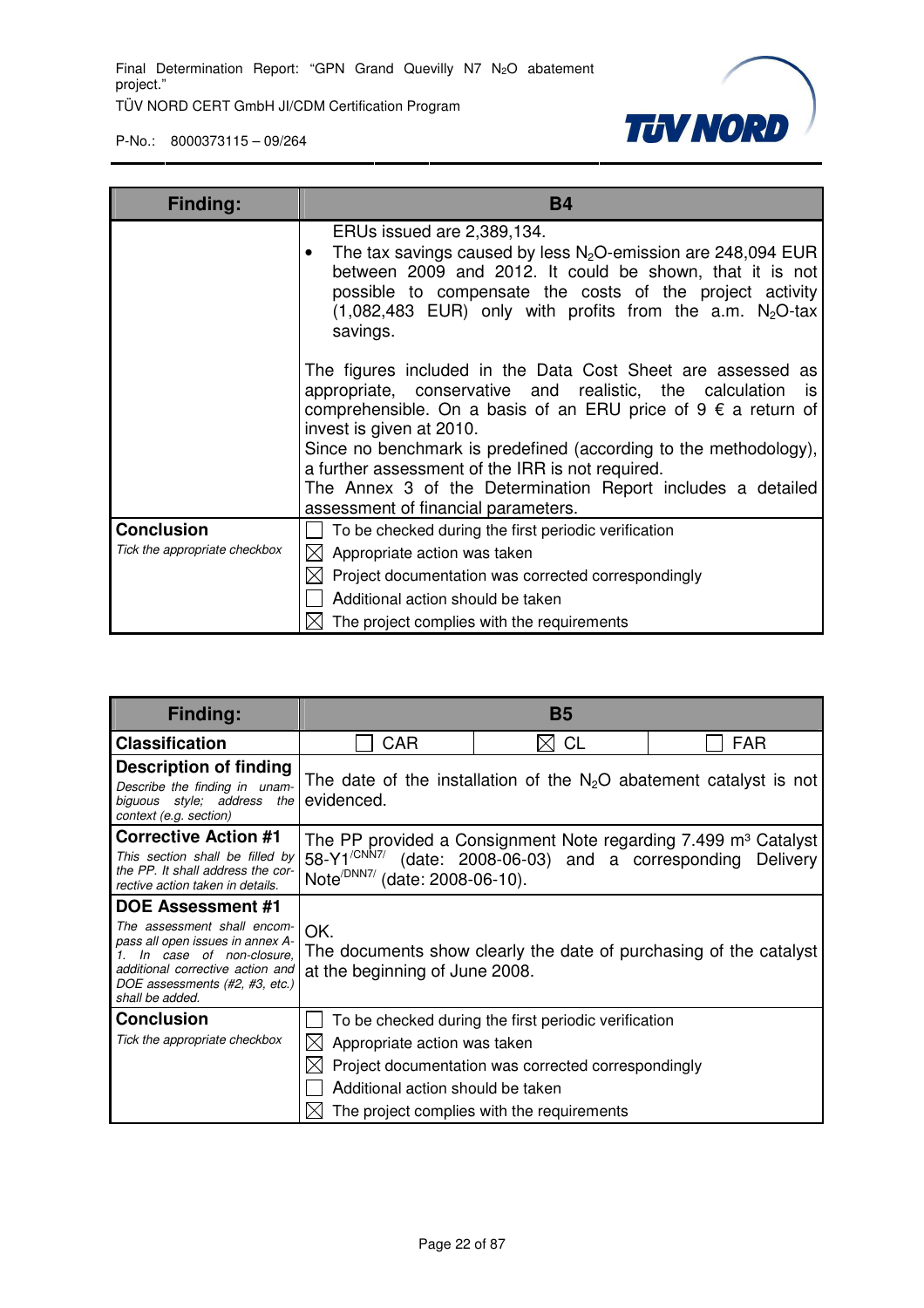TÜV NORD CERT GmbH JI/CDM Certification Program



| Finding:                                                                                                                                                                                                           |                                                                        | C <sub>1</sub>                                                                                                                                            |                                                                     |
|--------------------------------------------------------------------------------------------------------------------------------------------------------------------------------------------------------------------|------------------------------------------------------------------------|-----------------------------------------------------------------------------------------------------------------------------------------------------------|---------------------------------------------------------------------|
| <b>Classification</b>                                                                                                                                                                                              | <b>CAR</b>                                                             | CL                                                                                                                                                        | <b>FAR</b>                                                          |
| <b>Description of finding</b><br>Describe the finding in unam-<br>biguous style; address<br>the<br>context (e.g. section)                                                                                          |                                                                        | the technical aspects of the project implementation.                                                                                                      | Apart from the procedural aspects, section C.1. should also reflect |
| <b>Corrective Action #1</b><br>This section shall be filled by<br>the PP. It shall address the cor-<br>rective action taken in details.                                                                            |                                                                        | Some clarifying sentences have been added to section C.1.1.                                                                                               |                                                                     |
| <b>DOE Assessment #1</b><br>The assessment shall encom-<br>pass all open issues in annex A-<br>1. In case of non-closure.<br>additional corrective action and<br>DOE assessments (#2, #3, etc.)<br>shall be added. | OK.<br>described properly in section C.1.1                             | The technical aspects of the project implementation is                                                                                                    | now                                                                 |
| <b>Conclusion</b><br>Tick the appropriate checkbox                                                                                                                                                                 | Appropriate action was taken<br>⊠<br>Additional action should be taken | To be checked during the first periodic verification<br>Project documentation was corrected correspondingly<br>The project complies with the requirements |                                                                     |

| <b>Finding:</b>                                                                                                                                                                                                 | D1                                                                                                                                                                                                                                                                      |                                                                                                                                                                                                                                                                                                                                                                                                                                                                                                                                                                                              |                                                                 |  |
|-----------------------------------------------------------------------------------------------------------------------------------------------------------------------------------------------------------------|-------------------------------------------------------------------------------------------------------------------------------------------------------------------------------------------------------------------------------------------------------------------------|----------------------------------------------------------------------------------------------------------------------------------------------------------------------------------------------------------------------------------------------------------------------------------------------------------------------------------------------------------------------------------------------------------------------------------------------------------------------------------------------------------------------------------------------------------------------------------------------|-----------------------------------------------------------------|--|
| <b>Classification</b>                                                                                                                                                                                           | CAR                                                                                                                                                                                                                                                                     | $\bowtie$ CL                                                                                                                                                                                                                                                                                                                                                                                                                                                                                                                                                                                 | <b>FAR</b>                                                      |  |
| <b>Description of finding</b><br>Describe the finding in unam-<br>biguous style; address the<br>context (e.g. section)                                                                                          | Regarding the AMS it should be made clear in the PDD whether the<br>EN 14181 will be followed completely or if other eligible standards,<br>like AFNOR XP X43-305, which are in line with the methodological<br>requirements will be applied for this project activity. |                                                                                                                                                                                                                                                                                                                                                                                                                                                                                                                                                                                              |                                                                 |  |
| <b>Corrective Action #1</b><br>This section shall be filled by<br>the PP. It shall address the cor-<br>rective action taken in details.                                                                         | Additional information has been added to section B.7.2, chapters 1<br>& 3 therein.                                                                                                                                                                                      |                                                                                                                                                                                                                                                                                                                                                                                                                                                                                                                                                                                              |                                                                 |  |
| <b>DOE Assessment #1</b><br>The assessment shall encom-<br>pass all open issues in annex A-<br>In case of non-closure,<br>additional corrective action and<br>DOE assessments (#2, #3, etc.)<br>shall be added. | OK.<br>monitoring standard.                                                                                                                                                                                                                                             | methodology, defined in Chap. 7.: Monitoring Plan.<br>The methodology states, that the latest applicable European or<br>national standards and norms (for example, EN14181, AFNOR XP<br>X43-305, or any other monitoring standard considered acceptable<br>in accordance with the requirements for assessing plant emissions<br>in order to calculate payable $N_2O$ tax, as applicable) shall be used<br>for selecting and operating the monitoring system.<br>It must be checked at each verification that the selection and<br>operating conditions of the AMS is in line with the chosen | The PP declares, that the AMS will meet all requirements of the |  |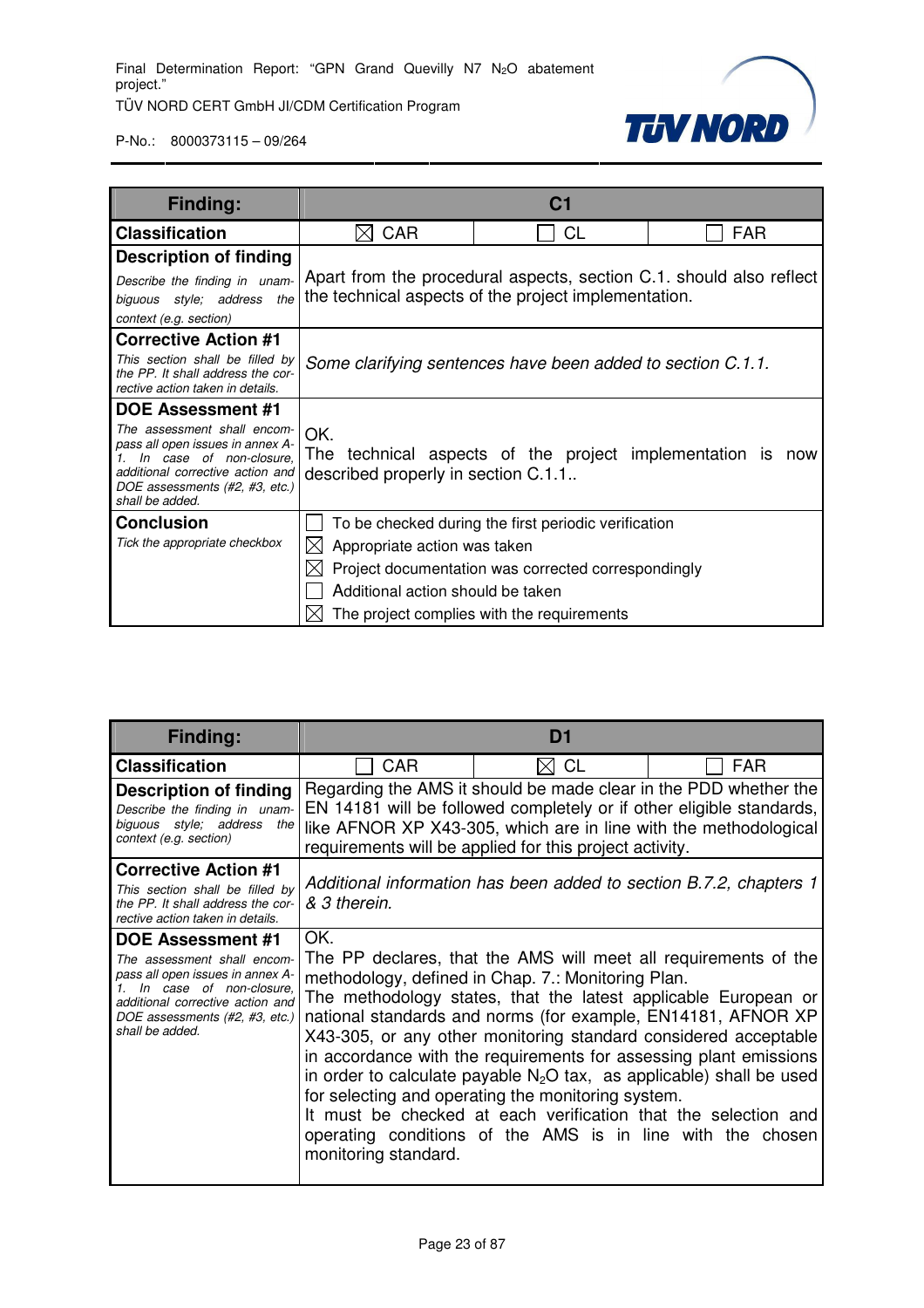

| <b>Finding:</b>               | Df                                                         |
|-------------------------------|------------------------------------------------------------|
| <b>Conclusion</b>             | To be checked during the first periodic verification       |
| Tick the appropriate checkbox | $\boxtimes$<br>Appropriate action was taken                |
|                               | Project documentation was corrected correspondingly<br>ΙXΙ |
|                               | Additional action should be taken                          |
|                               | The project complies with the requirements                 |

| <b>Finding:</b>                                                                                                                                                                                          | D <sub>2</sub>                                                                                                                                                                                             |                                                                                                                                                           |                                                                     |  |  |
|----------------------------------------------------------------------------------------------------------------------------------------------------------------------------------------------------------|------------------------------------------------------------------------------------------------------------------------------------------------------------------------------------------------------------|-----------------------------------------------------------------------------------------------------------------------------------------------------------|---------------------------------------------------------------------|--|--|
| <b>Classification</b>                                                                                                                                                                                    | <b>CAR</b>                                                                                                                                                                                                 | <b>CL</b><br>IХI                                                                                                                                          | <b>FAR</b>                                                          |  |  |
| <b>Description of finding</b><br>Describe the finding in unam-<br>biguous style; address the<br>context (e.g. section)                                                                                   | framework.                                                                                                                                                                                                 |                                                                                                                                                           | The monitoring plan should include the monitoring of the regulatory |  |  |
| <b>Corrective Action #1</b>                                                                                                                                                                              |                                                                                                                                                                                                            |                                                                                                                                                           |                                                                     |  |  |
| This section shall be filled by<br>the PP. It shall address the cor-<br>rective action taken in details.                                                                                                 | An addition was made to section B.7.1 by means of parameter P.12                                                                                                                                           |                                                                                                                                                           |                                                                     |  |  |
| DOE Assessment #1<br>The assessment shall encom-<br>pass all open issues in annex A-<br>In case of non-closure.<br>additional corrective action and<br>DOE assessments (#2, #3, etc.)<br>shall be added. | OK.<br>The Parameter: "Emissions cap for $N_2O$ from nitric acid production<br>set by government/local regulation" was added to the Table 11:<br>Data and parameters measured during the project activity. |                                                                                                                                                           |                                                                     |  |  |
| <b>Conclusion</b><br>Tick the appropriate checkbox                                                                                                                                                       | Appropriate action was taken<br>Additional action should be taken                                                                                                                                          | To be checked during the first periodic verification<br>Project documentation was corrected correspondingly<br>The project complies with the requirements |                                                                     |  |  |

| <b>Finding:</b>                                                                                                                                                                                                    | D <sub>3</sub>                                                                                                                                                                                                                                                    |           |     |  |
|--------------------------------------------------------------------------------------------------------------------------------------------------------------------------------------------------------------------|-------------------------------------------------------------------------------------------------------------------------------------------------------------------------------------------------------------------------------------------------------------------|-----------|-----|--|
| <b>Classification</b>                                                                                                                                                                                              | <b>CAR</b>                                                                                                                                                                                                                                                        | <b>CL</b> | FAR |  |
| <b>Description of finding</b><br>Describe the finding in unam-<br>biguous style; address<br>the I<br>context (e.g. section)                                                                                        | The verifier has to check the appropriateness of the AMS (with<br>regard to e.g. location of the sampling point, QAL1, QAL 2,<br>uncertainty assessment).                                                                                                         |           |     |  |
| <b>Corrective Action #1</b><br>This section shall be filled by<br>the PP. It shall address the cor-<br>rective action taken in details.                                                                            | The project proponents will address these requirements before the<br>first verification                                                                                                                                                                           |           |     |  |
| <b>DOE Assessment #1</b><br>The assessment shall encom-<br>pass all open issues in annex A-<br>1. In case of non-closure,<br>additional corrective action and<br>DOE assessments (#2, #3, etc.)<br>shall be added. | OK.<br>The clarification of both FAR D3 (AMS) and CL D1 (monitoring<br>standard) need to be checked during the first verification. The PP<br>has to present evidences regarding the eligibility of the monitoring<br>standard and the appropriateness of the AMS. |           |     |  |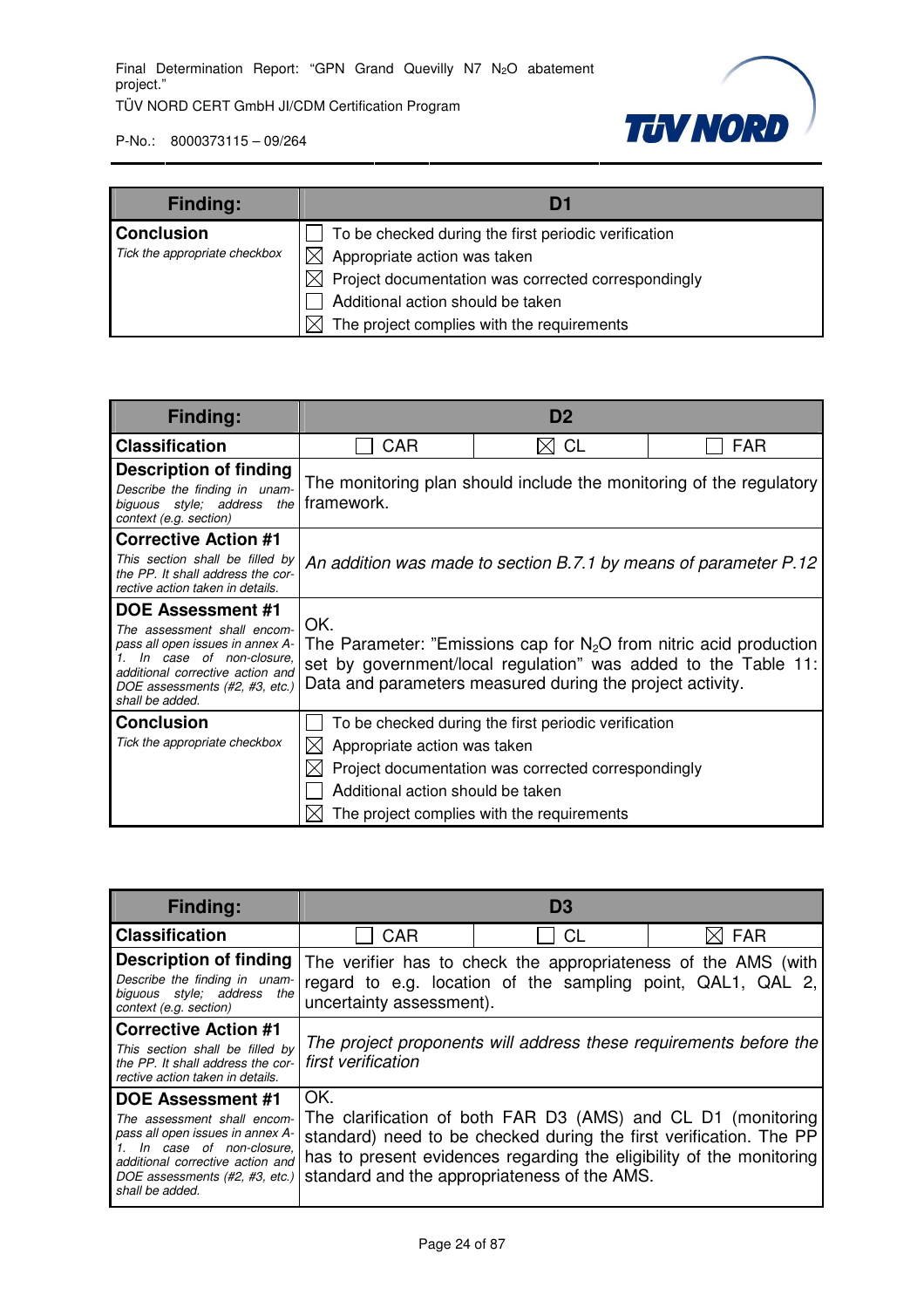

| <b>Finding:</b>               | DЖ                                                               |
|-------------------------------|------------------------------------------------------------------|
| <b>Conclusion</b>             | $\boxtimes$ To be checked during the first periodic verification |
| Tick the appropriate checkbox | Appropriate action was taken                                     |
|                               | Project documentation was corrected correspondingly              |
|                               | Additional action should be taken                                |
|                               | The project complies with the requirements                       |

| <b>Finding:</b>                                                                                                                                                                     | D <sub>4</sub>                                                             |           |            |  |  |
|-------------------------------------------------------------------------------------------------------------------------------------------------------------------------------------|----------------------------------------------------------------------------|-----------|------------|--|--|
| <b>Classification</b>                                                                                                                                                               | CAR<br>IХI                                                                 | <b>CL</b> | <b>FAR</b> |  |  |
| <b>Description of finding</b>                                                                                                                                                       |                                                                            |           |            |  |  |
| Describe the finding in unam-<br>biguous style; address<br>the<br>context (e.g. section)                                                                                            | The upper trip point value of $OT_{range}$ in Table 5 has to be corrected. |           |            |  |  |
| <b>Corrective Action #1</b>                                                                                                                                                         |                                                                            |           |            |  |  |
| This section shall be filled by<br>the PP. It shall address the cor-<br>rective action taken in details.                                                                            | Upper trip point value has been corrected in table 5 in section<br>B.6.2.  |           |            |  |  |
| <b>DOE Assessment #1</b>                                                                                                                                                            |                                                                            |           |            |  |  |
| The assessment shall encom-<br>pass all open issues in annex A-<br>In case of non-closure,<br>additional corrective action and<br>DOE assessments (#2, #3, etc.)<br>shall be added. | OK.<br>The PDD is revised accordingly.                                     |           |            |  |  |
| <b>Conclusion</b>                                                                                                                                                                   | To be checked during the first periodic verification                       |           |            |  |  |
| Tick the appropriate checkbox                                                                                                                                                       | Appropriate action was taken<br>IХ                                         |           |            |  |  |
|                                                                                                                                                                                     | Project documentation was corrected correspondingly                        |           |            |  |  |
|                                                                                                                                                                                     | Additional action should be taken                                          |           |            |  |  |
|                                                                                                                                                                                     | The project complies with the requirements                                 |           |            |  |  |

| <b>Finding:</b>                                                                                                                                                                          |            |      |                                                            |
|------------------------------------------------------------------------------------------------------------------------------------------------------------------------------------------|------------|------|------------------------------------------------------------|
| <b>Classification</b>                                                                                                                                                                    | <b>CAR</b> | CL C | FAR                                                        |
| <b>Description of finding</b><br>Describe the finding in unam-<br>biguous style; address the explanation in the PDD esp. with regard to the calibration curve.<br>context (e.g. section) |            |      | The concept of instrument correction factors needs further |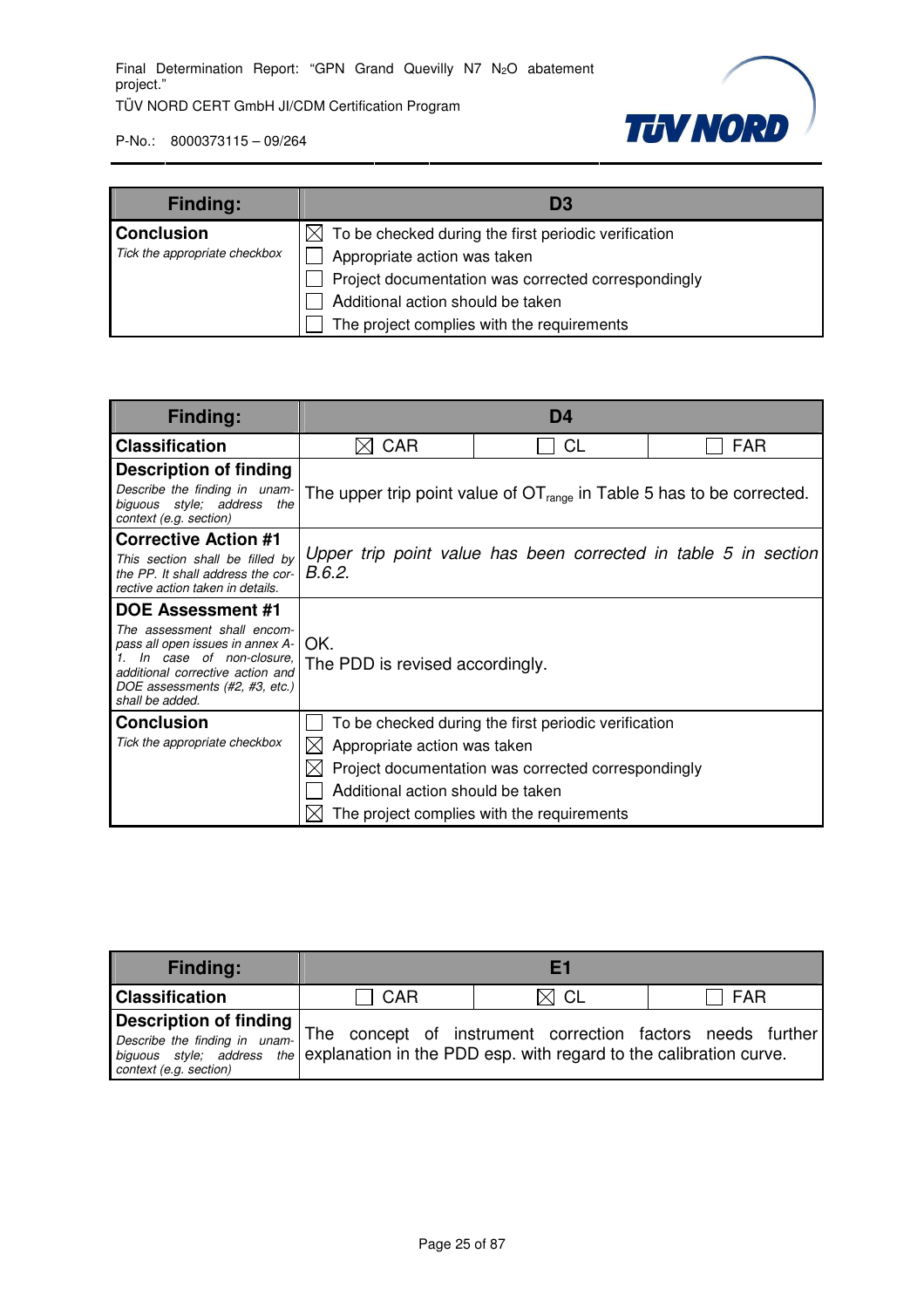

| <b>Finding:</b>                                                                                                                                                                                                    | E1                                                                                                                                                                                                                                                                                                                                                                                                                                                                                                                                                                                                                                                                                                   |
|--------------------------------------------------------------------------------------------------------------------------------------------------------------------------------------------------------------------|------------------------------------------------------------------------------------------------------------------------------------------------------------------------------------------------------------------------------------------------------------------------------------------------------------------------------------------------------------------------------------------------------------------------------------------------------------------------------------------------------------------------------------------------------------------------------------------------------------------------------------------------------------------------------------------------------|
| <b>Corrective Action #1</b><br>This section shall be filled by<br>the PP. It shall address the cor-<br>rective action taken in details.                                                                            | This issue has now been discussed via telephone between the<br>N.serve monitoring expert Martin Stilkenbaeumer and the TUEV<br>NORD monitoring expert Stefan Magenheim. The discussion was<br>resolved to the satisfaction of Mr Magenheim and a basic summary<br>has been provided by our monitoring expert below. Most of this<br>information is already included in the PDD, but please inform us if<br>anything more specific is needed.                                                                                                                                                                                                                                                         |
|                                                                                                                                                                                                                    | As part of the quality assurance concept for the AMS in this project<br>a $3rd$ party calibration test is performed initially and repeated every<br>3 years. This calibration test will be performed as described in the<br>European norm EN 14181 as QAL2. QAL2 is a procedure for the<br>determination of the calibration function and its variability. The<br>QAL2 tests are performed on suitable AMS that have been correctly<br>installed and commissioned on-site. QAL 2 tests are to be<br>performed at least every 3 years according to EN 14181 but also<br>after major changes to the plant or changes or repairs to the AMS,<br>which will influence the results obtained significantly. |
|                                                                                                                                                                                                                    | A calibration function is established from the results of a number of<br>parallel measurements performed with a Standard Reference<br>Method (SRM). The variability of the measured values obtained<br>with the AMS is then evaluated against the required uncertainty.<br>According to EN14181, both the QAL 2 procedures and the SRM<br>need to be conducted by an independent "testing house" or<br>laboratory which has to be accredited to EN ISO/IEC 17025.                                                                                                                                                                                                                                    |
|                                                                                                                                                                                                                    | A series of QAL2 specific reference measurements using a the<br>SRM method as per EN 14181 will be carried out at the plant by an<br>accredited testing house to ensure the AMS' suitability, establish<br>the calibration curve and test the variability of the measurements.<br>The results of these SRM are available to the AIE as part of the<br>verification process. The AMS calibration function as well as the<br>total uncertainty of the AMS will be determined. The results will be<br>applied in the project.                                                                                                                                                                           |
|                                                                                                                                                                                                                    | The resulting calibration function or correction factor will be applied<br>to the resulting hourly average values for N2O concentration and<br>for Stack gas flow prior to the final calculation of emission<br>reductions.                                                                                                                                                                                                                                                                                                                                                                                                                                                                          |
| <b>DOE Assessment #1</b><br>The assessment shall encom-<br>pass all open issues in annex A-<br>1. In case of non-closure,<br>additional corrective action and<br>DOE assessments (#2, #3, etc.)<br>shall be added. | OK.<br>It was confirmed, that the correction factors (derived from the<br>calibration curve of the QAL2 audit for all components of the AMS),<br>will be applied to both VSG (tail gas volume flow rate) and NCSG<br>(mean concentration of $N_2O$ in tail gas) data.                                                                                                                                                                                                                                                                                                                                                                                                                                |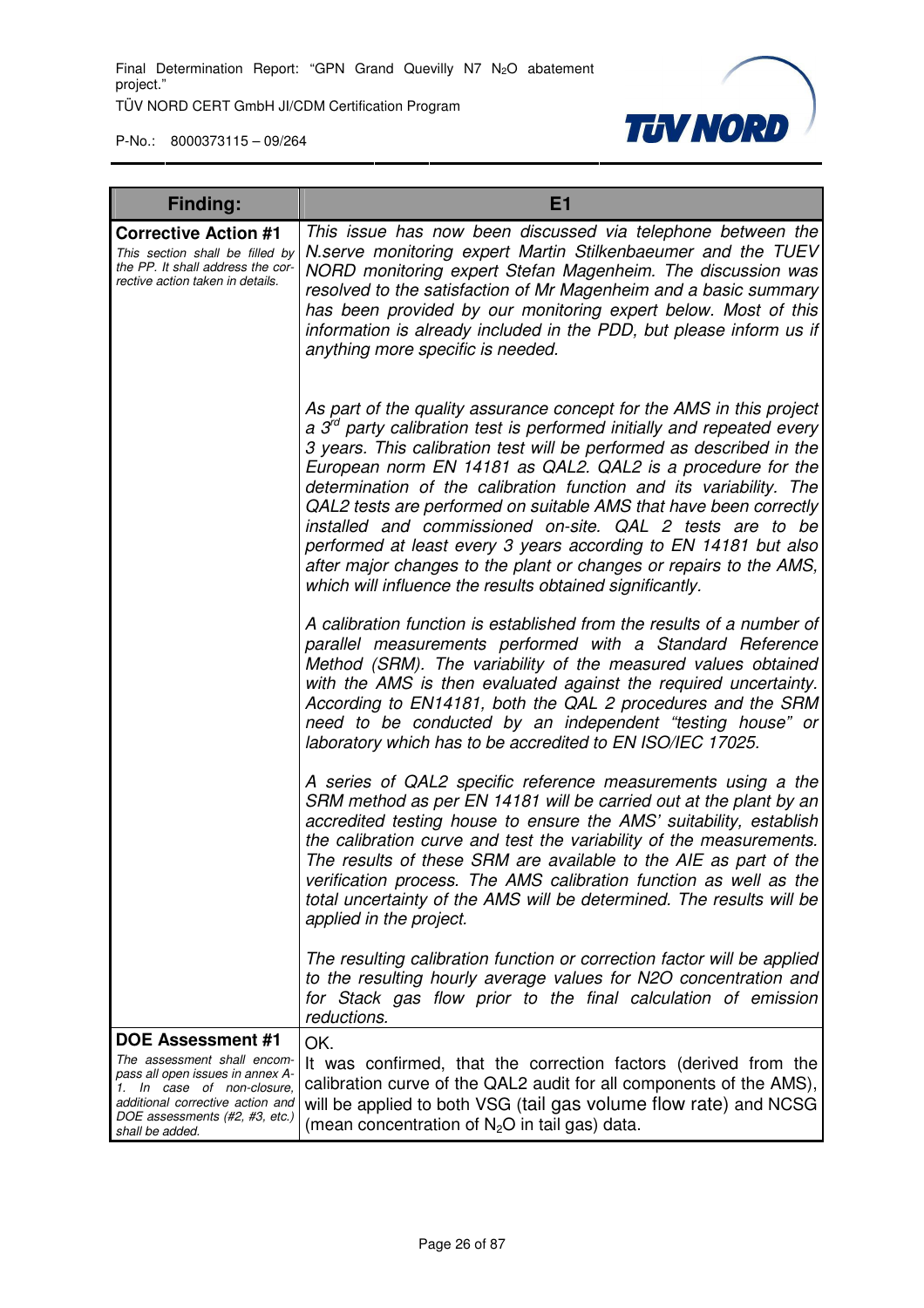

| <b>Finding:</b>               | Eí                                                         |
|-------------------------------|------------------------------------------------------------|
| <b>Conclusion</b>             | To be checked during the first periodic verification       |
| Tick the appropriate checkbox | Appropriate action was taken<br>$\times$ l                 |
|                               | Project documentation was corrected correspondingly<br>IXI |
|                               | Additional action should be taken                          |
|                               | The project complies with the requirements                 |

| Finding:                                                                                                                                                                            | E2                                                                                                                                                                                                        |                                                                    |  |  |  |  |
|-------------------------------------------------------------------------------------------------------------------------------------------------------------------------------------|-----------------------------------------------------------------------------------------------------------------------------------------------------------------------------------------------------------|--------------------------------------------------------------------|--|--|--|--|
| <b>Classification</b>                                                                                                                                                               | <b>CAR</b><br>CL<br><b>FAR</b>                                                                                                                                                                            |                                                                    |  |  |  |  |
| <b>Description of finding</b><br>Describe the finding in unam-<br>biguous style; address the<br>context (e.g. section)                                                              | calculation.                                                                                                                                                                                              | The 90 % issuance factor has to be applied in the formula for ERU- |  |  |  |  |
| <b>Corrective Action #1</b><br>This section shall be filled by<br>the PP. It shall address the cor-<br>rective action taken in details.                                             | The 90% issuance factor has now been taken into account in the<br>formula for ERU calculation in section B.6.1.<br>Table 9 in section B.6.4 and table 2 in Annex 4 have also been<br>adjusted accordingly |                                                                    |  |  |  |  |
| <b>DOE Assessment #1</b>                                                                                                                                                            |                                                                                                                                                                                                           |                                                                    |  |  |  |  |
| The assessment shall encom-<br>pass all open issues in annex A-<br>In case of non-closure,<br>additional corrective action and<br>DOE assessments (#2, #3, etc.)<br>shall be added. | OK.<br>formula on page 26 of the PDD.                                                                                                                                                                     | The issurance factor was applied to the calculation of ERUs in the |  |  |  |  |
| <b>Conclusion</b>                                                                                                                                                                   |                                                                                                                                                                                                           | To be checked during the first periodic verification               |  |  |  |  |
| Tick the appropriate checkbox                                                                                                                                                       | Appropriate action was taken                                                                                                                                                                              |                                                                    |  |  |  |  |
|                                                                                                                                                                                     |                                                                                                                                                                                                           | Project documentation was corrected correspondingly                |  |  |  |  |
|                                                                                                                                                                                     | Additional action should be taken                                                                                                                                                                         |                                                                    |  |  |  |  |
|                                                                                                                                                                                     |                                                                                                                                                                                                           | The project complies with the requirements                         |  |  |  |  |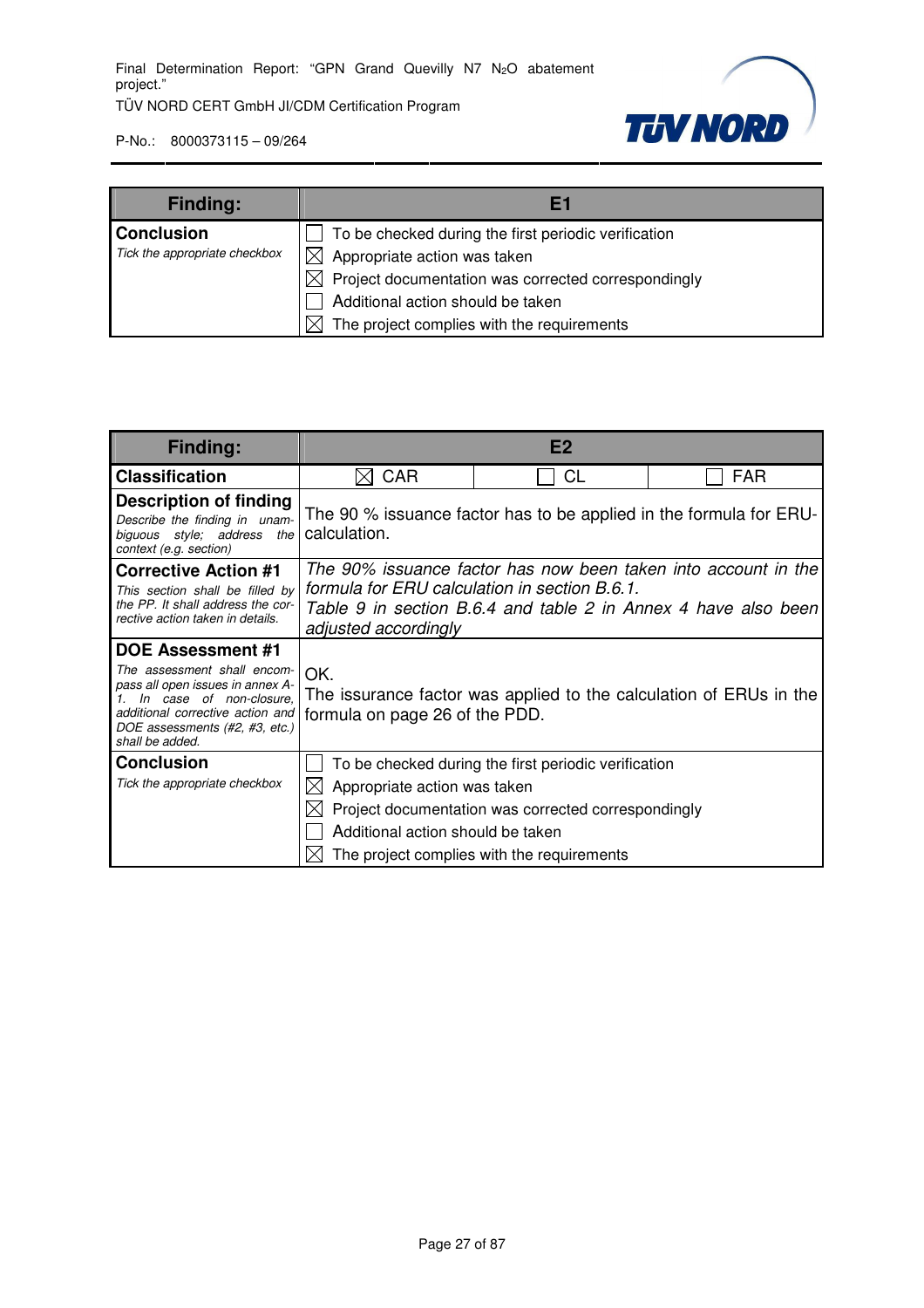

#### **5 DETERMINATION ASSESSMENT SUMMARY**

The following paragraphs include the summary of the final determination assessments after all CARs and CRs are closed out. For details of the assessments pl. refer to the discussion of the validation findings in chapter 4 and the validation protocol (Annex 1).

#### **5.1 General Description of the Project Activity**

#### **5.1.1 Participation**

#### **LOA**

The DFP of France issued a LoA after submission of the Draft Determination Report.

#### **Project Participants**

The project participants are listed in section A.3 of the PDD and this information is consistent with the contact details provided in annex 1 of the PDD.

No entities other than those approved or authorised to be project participants are listed or indicated in these sections of the PDD.

For an in depth evaluation of these topics, please refer to section A.1 of the table A-1 of annex 1.

#### **5.1.2 Contribution to Sustainable Development**

The contribution of the project activity to sustainable development of the host country has been confirmed by referencing the project activity in a specific "Méthode pour les Projets Domestiques " /mist/,/B-1/ for JI Track 1 projects, which refers directly to the applied secondary  $N<sub>2</sub>O$  abatement technology.

For an in depth evaluation of these topics, please refer to section A.2 and B.2 of the PDD.

#### **5.1.3 PDD Editorial Aspects**

The PDD is in line with the structure and guidance specified in the decree set from March 2<sup>nd</sup> 2007 issued by the "Ministère de l'écologie et du développement durable" /B-5/ .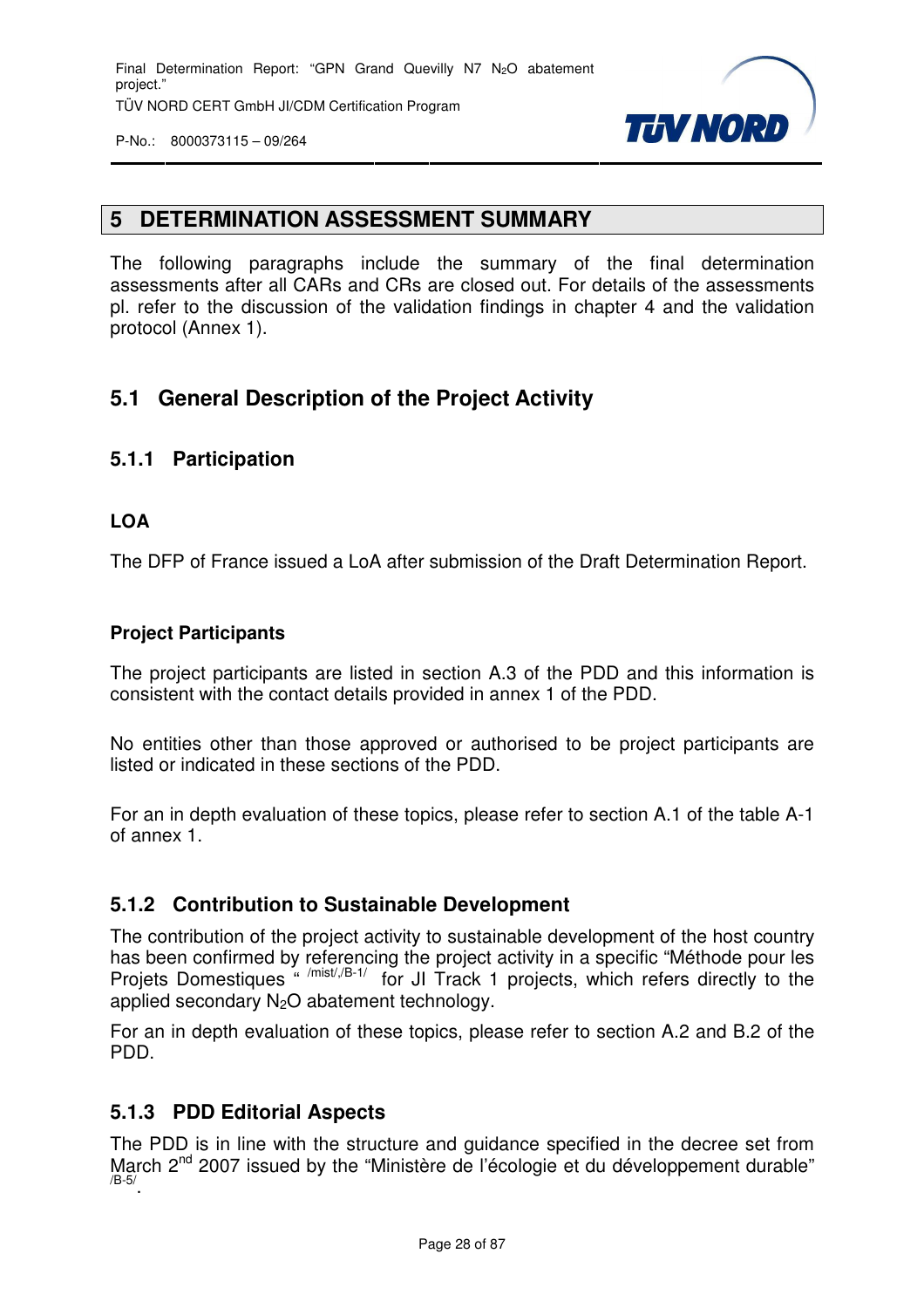

For an in depth evaluation of these topics, please refer to section A.3 of the table A-1 of the annex 1.

#### **5.1.4 Technology to be employed**

The description of the project as contained in the PDD is complete and accurate and it provides the reader with a clear understanding of the nature of the project activity.

The technology and know-how used in the project activity is assessed to be environmentally safe and sound.

For an in depth evaluation of these topics, please refer to section A.4 of the table A-1 of the annex 1 and chapter 2 of this validation report.

#### **5.1.5 Type of Project**

The project qualifies as a Large Scale JI Track 1 Project, scope 5: "Chemical Industry". The host country France fulfils the requirements for Track 1 participation.

#### **5.2 Project Baseline, Additionality and Monitoring Plan**

#### **5.2.1 Application of the Methodology**

The project applies to a valid version of a French methodology for Projets Domestiques "Catalytic reduction of  $N_2O$  at nitric acid plants" $B^{-2/2}$ , published by the Ministère de l'Écologie, de l'Énergie, du Développement durable et de la Mer (French Ministry of Ecology and Sustainable Development)<sup>/mist/</sup>.

The project activity meets all applicability conditions of the applied methodology. Beyond this, the proposed project activity meets all the other possible requirements or stipulations mentioned in all sections of the selected methodology.

Furthermore the project activity is not expected to result in significant emissions, related both to project and leakage, other than those listed in the methodology.

Summarised it is assessed that the project applies a valid version of an approved methodology and the methodology is applicable to the project.

For an in depth evaluation of these topics, please refer to section B.1 of the table A-1 of the annex 1.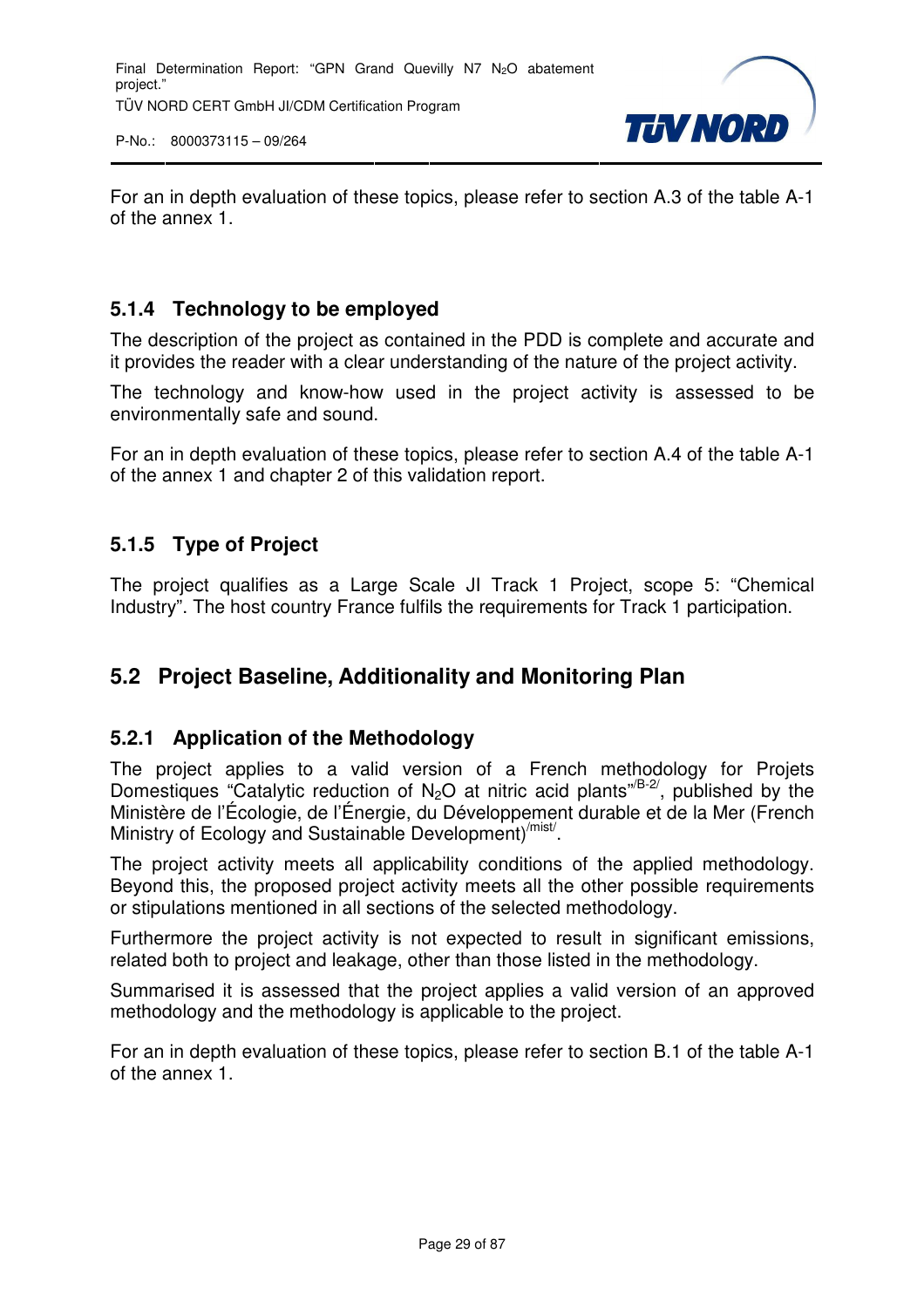P-No.: 8000373115 – 09/264



#### **5.2.2 Project Boundary**

The PDD correctly describes the project boundary including the physical delineation of the project activity (all parts of the Nitric Acid Plant N7) and the description of the emission sources and GHGs that are included in the project boundary for the purpose of calculating project and baseline emissions for this project activity.

No emission sources which are impacted by the project activity but not addressed by the approved methodology have been identified during validation.

For an in depth evaluation of these topics, please refer to section B.2 of the table A-1 of the annex 1.

#### **5.2.3 Baseline Identification**

The PDD provides a transparent and verifiable description of the identified most plausible baseline scenario, including a description of the technology that would be employed and/or the activities that would take place in the absence of the proposed project activity.

The procedure to identify the most plausible reference scenario derived from the methodology (para 3 of the methodology) has been applied correctly and is transparently and sufficiently documented in the PDD.

The identification of possible alternatives of the project activity was carried out appropriately. Furthermore the PP has shown that all relevant policies and circumstances have been identified and correctly considered in the PDD in accordance with the guidance by the DFP.

Summarised it can be assessed that the identified baseline scenario reasonably represents what would occur in the absence of the proposed project activity and the approved methodology used is applicable to the identified baseline scenario.

For an in depth evaluation of these topics, please refer to the section B.3 of the Annex 1 as well as table A-2 of the Annex 2.

#### **5.2.4 Calculation of GHG Emission Reductions**

The PDD applies steps and equations to calculate project emissions, baseline emissions, leakage and emission reductions as per the requirements of the methodology.

For the calculation of the GHG emission reductions, the correct equations have been used reflecting the methodological choices. Furthermore all equations are applied correctly.

#### **Baseline Emissions:**

The baseline methodology takes into account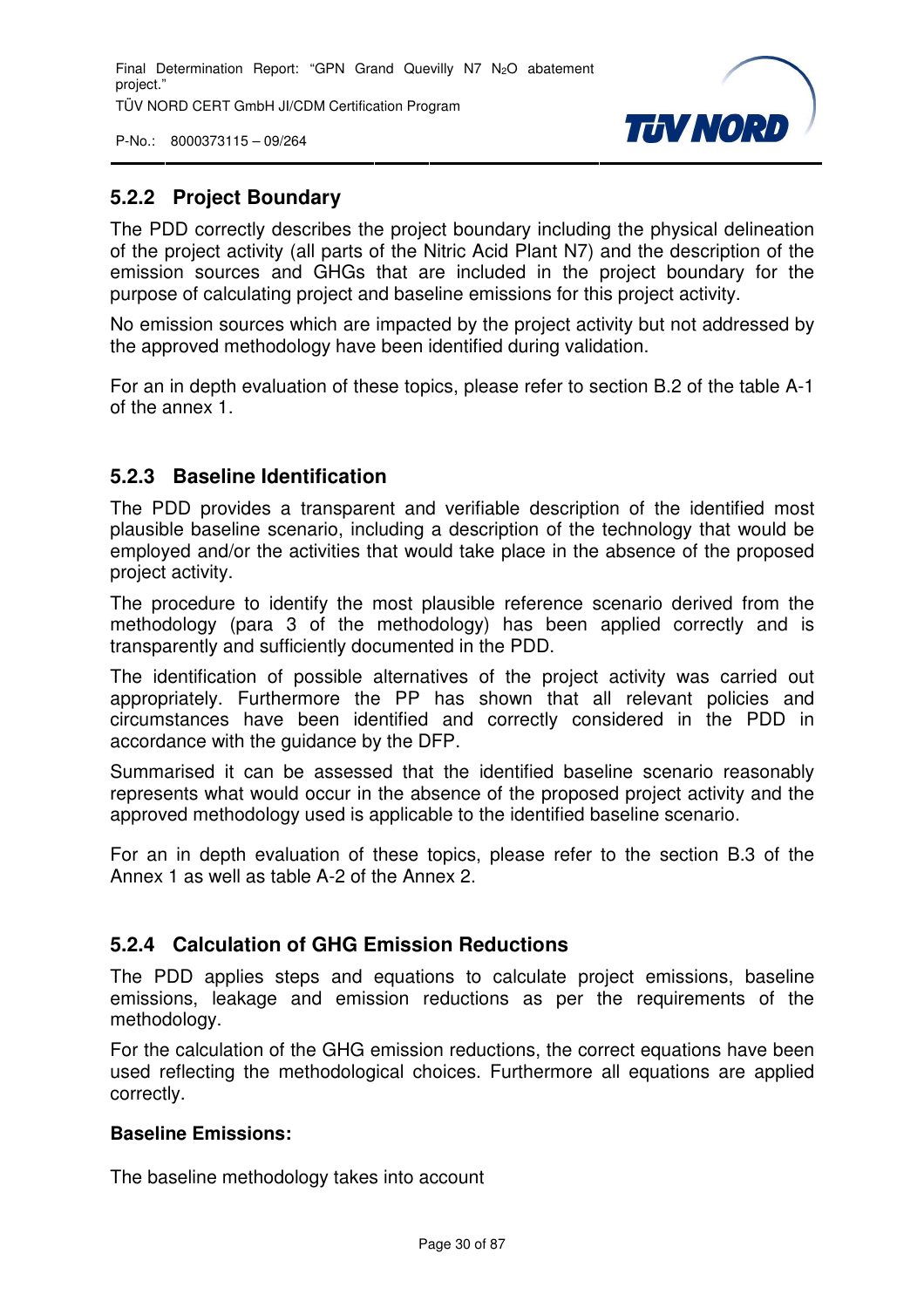

• a decree of the MEEDAT, setting the benchmark Emission Factors ( $EF<sub>BM</sub>$ ) for the calculation of the reduction of  $N<sub>2</sub>O$ -Emission in future years

| 2009      | 2010  | 2011      | 2012 |                                               |
|-----------|-------|-----------|------|-----------------------------------------------|
| っょ<br>ن.ء | ں ۔ ک | っに<br>ں.ے | .85  | kg N <sub>2</sub> O/t HNO <sub>3</sub> (100%) |

and

• a plant specific regulatory limit of 2.47 kg  $N_2O/t$  HNO<sub>3</sub> (100%) from July 2011 onwards.

The baseline emission factor considers both limit values and is determinated as follows:

| <u>These values/years are:</u> |     |                                                  |                                          |
|--------------------------------|-----|--------------------------------------------------|------------------------------------------|
|                                |     | Year: 2009 2010 to 2011-06 to 2011-12 to 2012-12 |                                          |
| Value: 2.5 2.5                 | 2.5 | 2.47                                             | 1.85 [kg N <sub>2</sub> O/t HNO3 (100%)] |

#### **Project Emissions:**

Taking into account an 83 % efficiency of the secondary  $N_2O$  abatement catalyst and an Emission Factor of 7,78 kg N<sub>2</sub>O/tHNO<sub>3</sub> (N<sub>2</sub>O concentration in the stack from the beginning of 2008 until the installation of secondary catalyst in June 2008), the resulting Project Emission Factor was calculated to 1.32 kg N<sub>2</sub>O/tHNO<sub>3</sub>.

For an in depth evaluation of these topics, please refer to sections B5-B6 of the table A-1 of the annex 1.

#### **5.2.5 Additionality Determination**

#### **Prior consideration of JI**

The plant operator carried out a trial campaign between June 2008 and September 2009 to assess the technical effects of the installation of a secondary N2O abatement catalyst. After successful completion of this campaign, GPN decided to undertake a Track 1 JI project activity. September 2009 is therefore fixed as the starting date of the project. After successful completion of this campaign, GPN decided to undertake a Track 1 JI project activity.

Hence, the determination team can confirm that the project complies with the requirements regarding prior consideration of JI.

#### **Application of Methodology / Methodological Tools**

The discussion of additionality in the PDD was justified and conducted according to the step-by-step- approach of the Projet Domestique Methodology<sup>(B-1, B-2/</sup>. A financial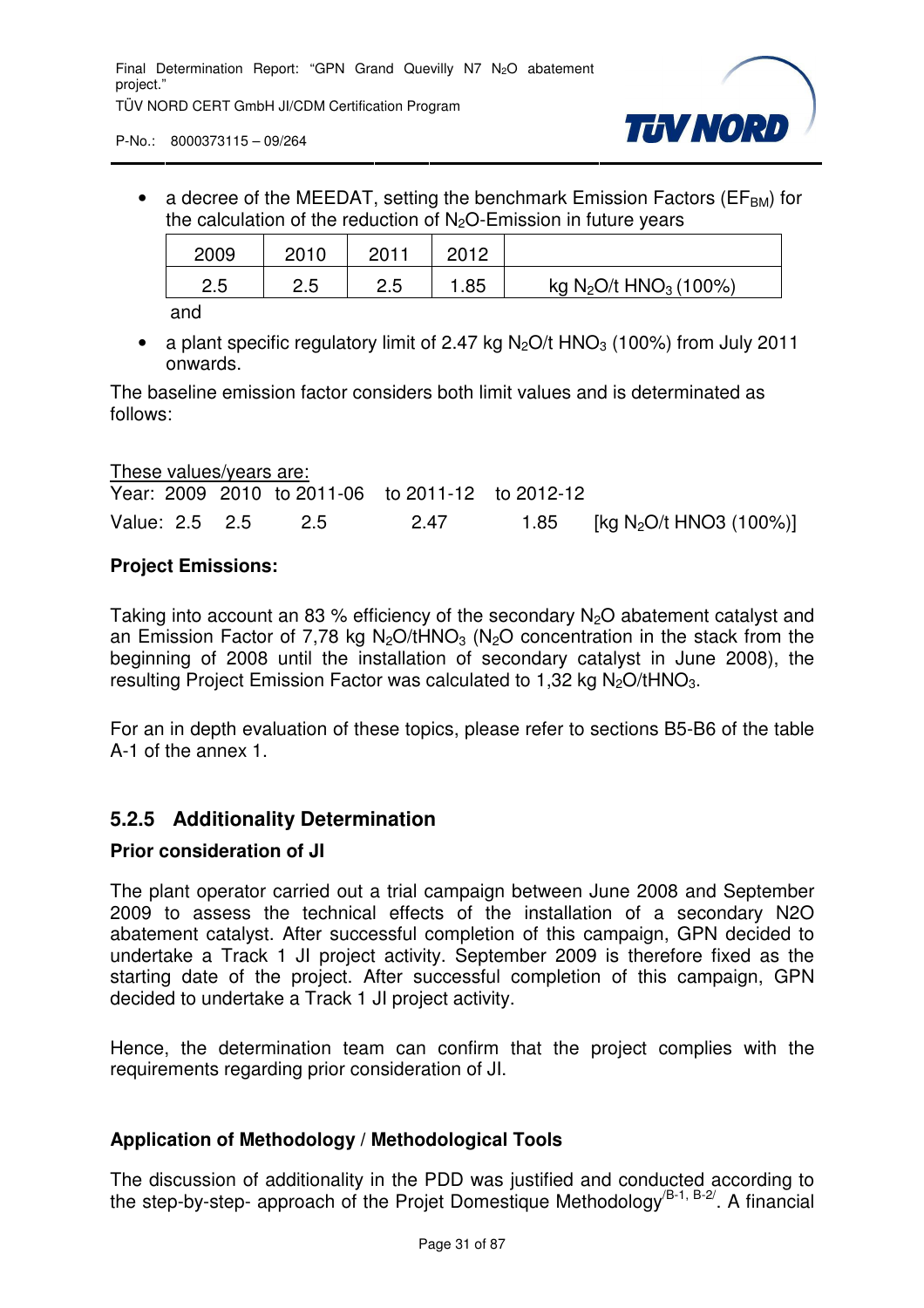

barrier assessment, according to the Arrêté du 2 mars 2007 of the «Ministère de l'écologie et du développement durable» was included in the consideration.

#### **Alternatives**

The PDD contains a complete list of all realistic alternatives to the project scenario. The list contains inter alia the project activity not undertaken as a JI project activity and the continuation of the status quo.

#### **Investment Analysis**

The PP provided an investment-sheet with all relevant types of costs occurred in the project activity**/INVN7/ .** The basis of this cost assessment is a comparison of costs incurred in absence of the project (to fulfil the legal requirements) against the costs of the project activity.

The main types of costs are:

- Costs for catalyst/leasing or investment
- Cost for the loss of noble metals in the catalyst lifetime
- Monitoring equipment (Finetech) which is in compliance with the monitoring standards listed in the methodology
- Installation and connection
- Sampling points, calibration gases, pressure regulators, access platform
- **Engineering**
- QAL2 audit (2010)
- QAL 3 (maintenance, calibrations etc) (ongoing)
- Annual Surveillance Test ( 2011, 2012)
- Determination (once)
- First Verification
- Subsequent Verifications (x 5)

The validation team has conducted a thorough assessment of the parameters and assumptions used in this calculation. The conclusion is, that all relevant financial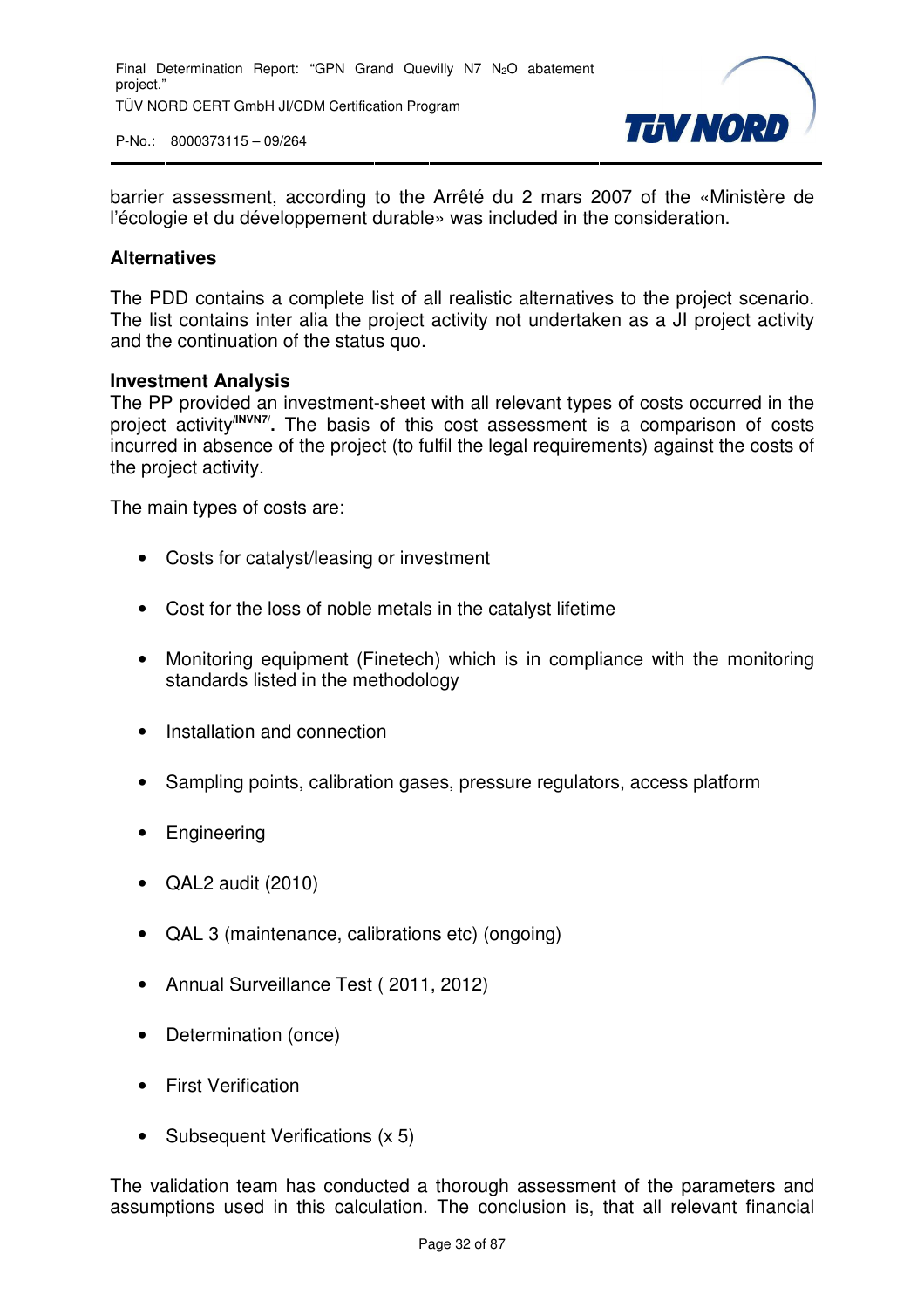

indicators and parameters are determined accurately. This was checked by means of cross-checking the evidences provided by the PP as well as acquired through background investigation (public regulation, local tax laws, etc.); besides, expertise in relevant accounting practices has been consulted.

It can be confirmed, that none of the  $N<sub>2</sub>O$  destruction technology options are expected to generate any significant financial or economic benefits other than JI related income. Therefore, the "Business As Usual" scenario, the installation of just enough secondary  $N_2O$  abatement catalyst to comply with the applicable  $N_2O$ regulation, is considered not to face any significant investment barriers.

#### **Barrier Analysis**

The PP has justified the additionality on the basis of

- a) Investment barriers
- b) Technological barriers
- c) Other barriers

Though all barriers are justified to a certain extent, none of the barriers was assessed by the validation team to be a decisive barrier which would have prevented the project from realization.

For an in depth evaluation of these topics, please refer to sections B4 of the table A-1 of the annex 1.

#### **Summary**

The procedure to justify the additionality of the project activity derived from the methodology or required methodological tools has been applied correctly and is transparently documented in the PDD.

The validation team is convinced that the CDM was seriously considered during the Management Decision for the project.

Considering all statements above, the validation team arrived at the conclusion that the project activity is **additional** because the project is not financially viable without JI revenues, whereas none of the other presented barriers could be considered as a decisive barrier for the project implementation.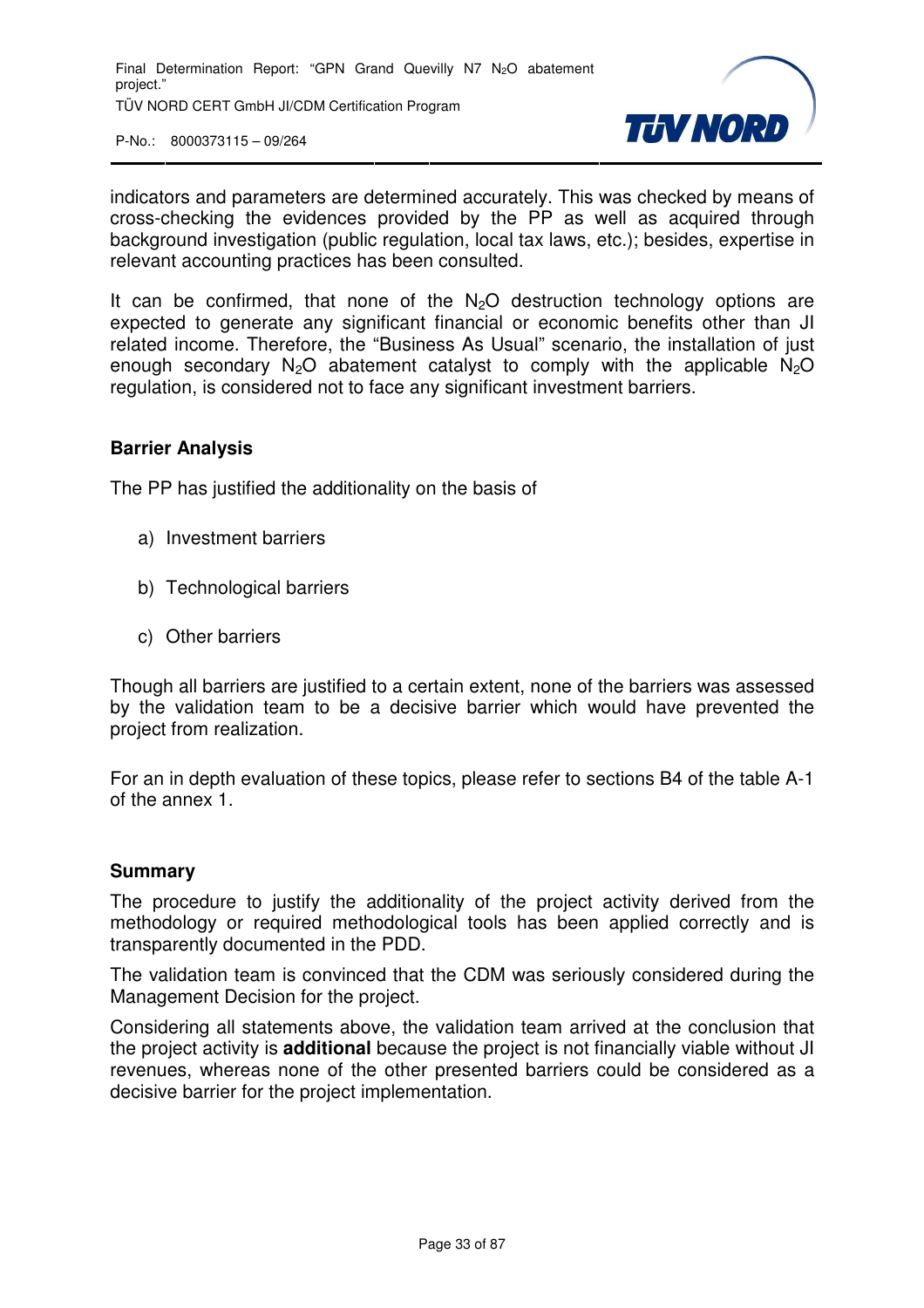

#### **5.2.6 Monitoring Methodology**

The data measurement, storage, assessment and processing was discussed with the plant operator GPN and N.serve, who will process the monitoring data and it can be confirmed, that the monitoring plan is in line with the methodology Projet Domestique Methodology: Catalytic reduction of  $N_2O$  at nitric acid plants<sup>/B-2</sup>/ .

For an in depth evaluation of these topics, please refer to section B6 of the table A-1 of the annex 1.

#### **5.2.7 Monitoring Plan**

The monitoring plan covers all monitoring parameters as stipulated in the applied monitoring procedure of the methodology. The monitoring plan can be implemented and the validation team arrived at the conclusion that all monitoring arrangements are feasible within the project design.

For an in depth evaluation of these topics, please refer to section B6 of the table A-1 of the annex 1.

#### **5.2.8 Project Management Planning**

The project management planning is appropriate for the purpose of the projects monitoring.

For an in depth evaluation of these topics, please refer to section B.7 of the table A-1 of the annex 1.

#### **5.2.9 Crediting Period**

The project starting date is 2009-09 and the duration of the crediting period extends from 2009-12-01 to 2012-12-31, which is deemed realistic and appropriate.

For an in depth evaluation of these topics, please refer to section C of the table A-1 of the annex 1.

#### **5.2.10 Environmental Impacts**

The Host Country France does not require an Environmental Impact Assessment (EIA) for the project. Furthermore on the basis of document review and the on-site visit the validation team is convinced that negative environmental impacts due to the project are unlikely to occur.

For an in depth evaluation of these topics, please refer to section D of the table A-1 of the annex 1.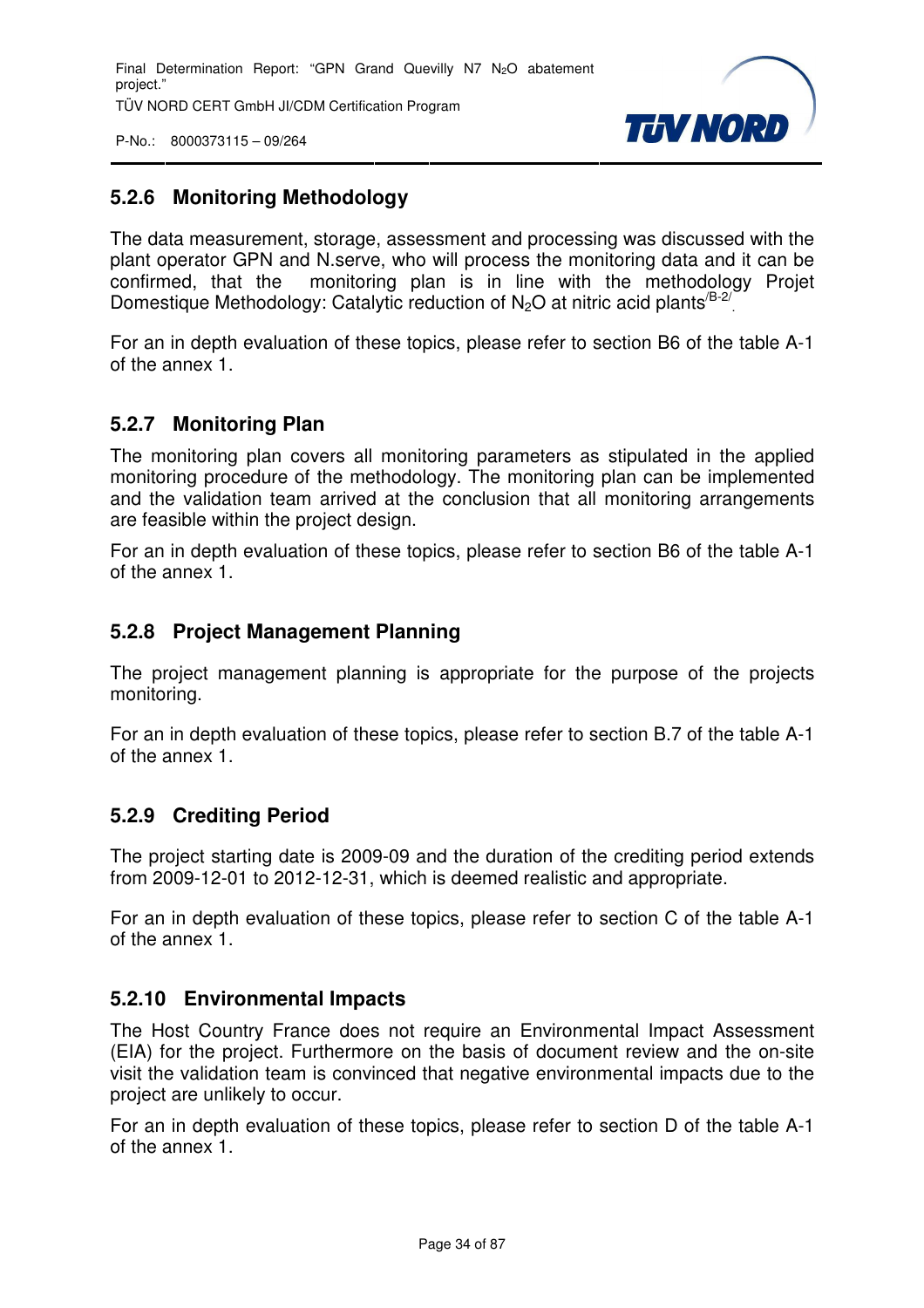P-No.: 8000373115 – 09/264



#### **5.2.11 Comments by Local Stakeholders**

The global stakeholder consultation for the project was carried out on the TÜV NORD website www.global-warming.de for 30 days, in line with the applicable requirements.

For an in depth evaluation of these topics, please refer to section E of the table A-1 of the annex 1.

#### **5.2.12 Issues for verification**

It must be checked at each verification, that, for the time after  $16<sup>th</sup>$  July 2011. no ERUs will be issued for emission levels which do not go beyond the business as usual scenario, defined by the Arrete prefectoral 2009-07-16  $(2.47 \text{ kg N}_2\text{O/t HNO}_3)$ over a period of 12 months.

The verification should include the checking of the appropriateness of the AMS (with regard to e.g. location of the sampling point, QAL1, QAL 2, uncertainty assessment)..

#### **5.3 General Description of the Project Activity**

#### **5.3.1 Participation**

#### **LOA**

The submission of a full project dossier (including the PDD and preliminary Determination report with a positive determination opinion of an Independent Entity) is a prerequisite for the Host Country Approval from the MEEDDAT.

#### **Project Participants**

Project participant involved in the project activity is the PGN S.A. (France) and N.serve Environmental Services GmbH (Germany)

#### **5.3.2 PDD editorial Aspects**

A Project Design Document appropriate to the annex 1 ("Example illustrating the application of this methodology") of the Projet Domestique Methodology: "Catalytic reduction of N2O at nitric acid plants" has been used.

#### **5.3.3 Technology to be employed.**

Within the project,  $N_2O$  emissions from the production of nitric acid at GPN's N7 nitric acid plant will be reduced by installation of a secondary  $N<sub>2</sub>O$  abatement technology.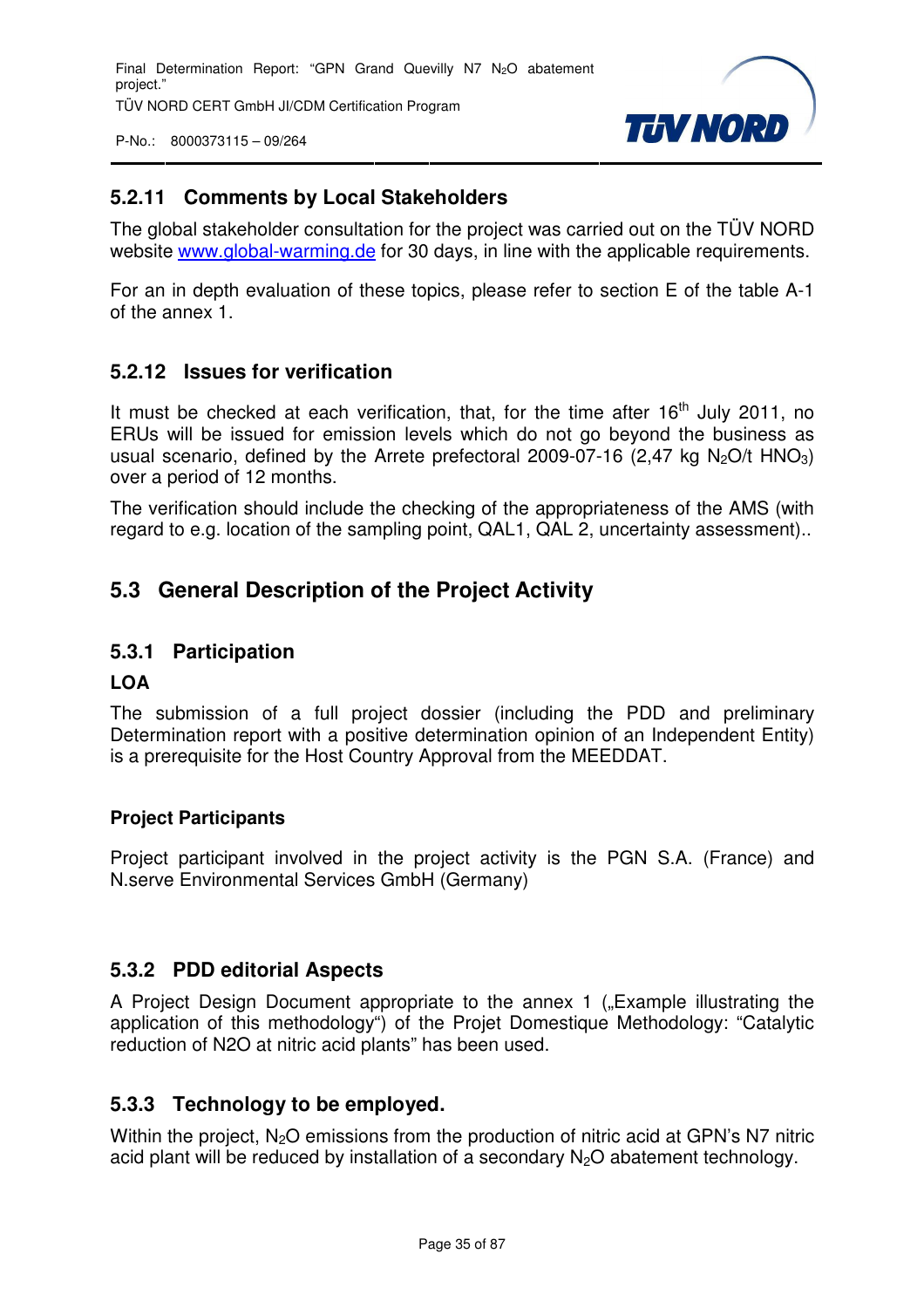

The description of the project activity is considered to be accurate, complete, presented in a detailed manner and in line with provided evidences and results of the on-site inspection.

#### **5.3.4 Small Scale Projects**

Not applicable

#### **5.4 Project Baseline, Additionality and Monitoring Plan**

#### **5.4.1 Application of the Methodology**

The used baseline methodology provides an algorithm for identification and justification of the baseline. This algorithm stipulates a step-wise approach which should be followed for elaboration of the baseline scenario and justification of the additionality.

Data sources and assumptions as provided within the developed methodology draw upon the main provisions of the Projet Domestique Methodology: "Catalytic reduction of N2O at nitric acid plants", stipulated by the French Designated Focal Point (Le Ministère de l'Écologie, de l'Énergie, du Développement Durable et de l'Aménagement du Territoire (MEEDDAT).

#### **5.4.2 Project Boundary**

All equipment used within the project activity has been indicated in the PDD including the information about its purpose and the technical specification. Project boundary is clearly described in words and a visualisation of the physical project boundary as well as a table defining all significant GHG gases has been included in the PDD.

In the course of determination the determination team has inspected the whole process of APG utilization. The process encompasses APG production, transportation, separation, preparation (drying) as well as power generation and transportation to different consumer groups. It could be verified that all equipment mentioned has been physically installed and is in a good working condition. Furthermore the technical specification of the installed equipment is in line with provided documentation and is in line the indication in the PDD.

#### **5.4.3 Baseline Identification**

The description of baseline identification in the PDD is transparent and verifiable. The procedure to arrive to the baseline is in line with the applied project specific methodology. All plausible alternatives have been identified. Only alternatives were excluded which are assessed not to be plausible alternatives. Within the financial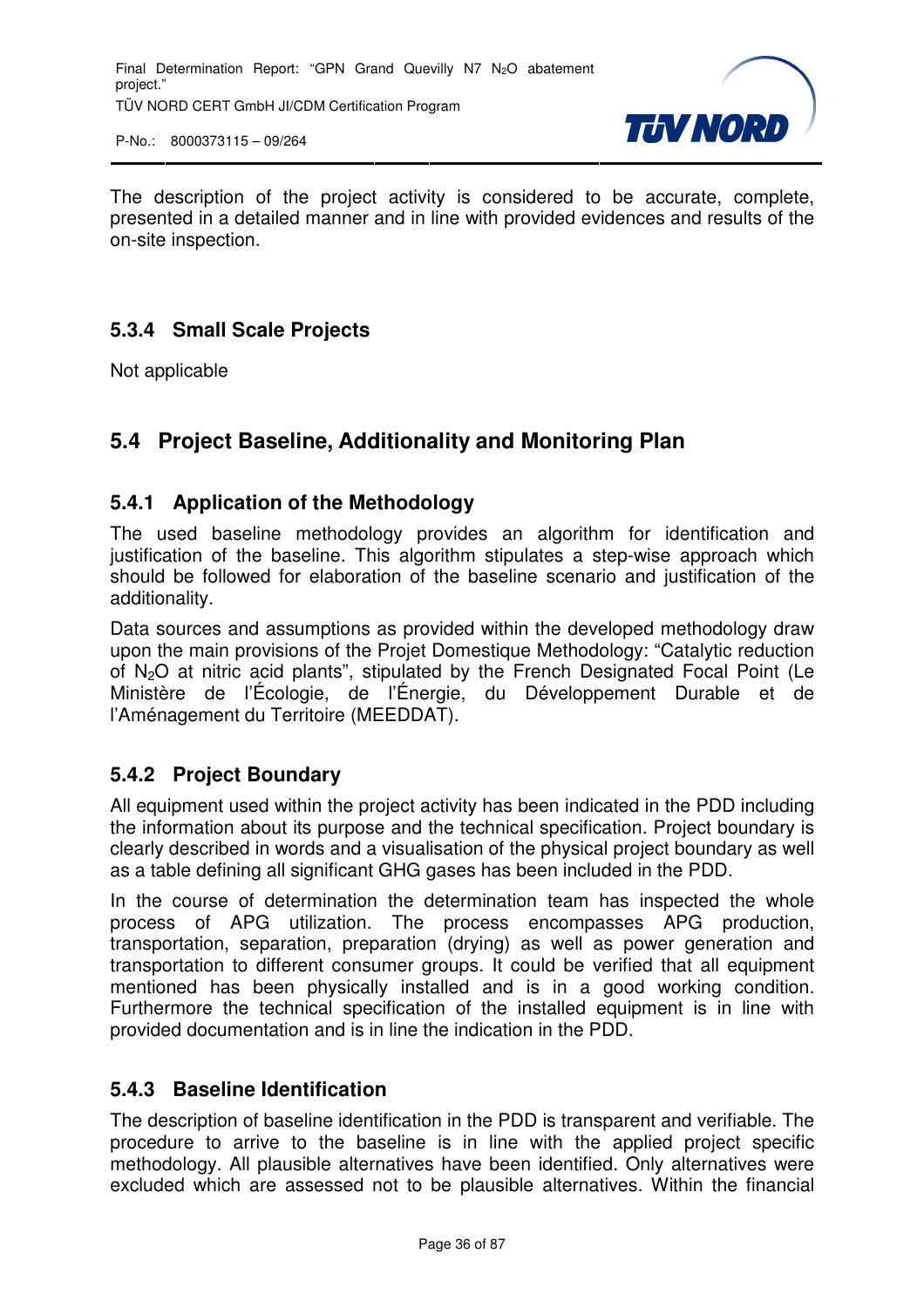

analysis it could be demonstrated that the identified most plausible alternative (i.e. baseline scenario) is financially more attractive than the project scenario.

## **5.4.4 Calculation of GHG Emission Reductions**

The calculation has been done as per applied project specific methodology. All data not to be monitored have been assessed as correct. The values for the monitoring parameters assumed within the calculation are plausible. It could be concluded that the estimated emission reductions are plausible and conservative.

#### **5.4.5 Additionality Determination**

#### **Consideration of JI in decision making (if project start before determination PDD)**

The starting date reported is as per JI glossary of terms. Based on provided evidences it could be concluded that JI was considered at the time of the decision making. The corresponding evidences demonstrate that without benefits out of JI the project would be not financial viable. Furthermore the impact of JI has been calculated and it could be demonstrated that benefits out of JI would make the project financial attractive. The consideration of JI has been assessed as serious.

#### **Application of methodology / methodological tools**

The developed project specific baseline methodology provides an algorithm for identification and justification of the baseline. Data sources and assumptions as provided within the developed methodology draw upon the main provisions of the Projet Domestique Methodology: "Catalytic reduction of N<sub>2</sub>O at nitric acid plants", stipulated by the French Designated Focal Point (Le Ministère de l'Écologie, de l'Énergie, du Développement Durable et de l'Aménagement du Territoire (MEEDDAT).

The universal 'Benchmark Emissions Factor' ( $EF_{BM}$ ) should be applied for all nitric acid plants eligible to undertake Projets Domestiques, regardless of their size, their technical characteristics and their past and present emissions levels.

#### **Alternatives**

The PDD contains a complete list of all realistic alternatives to the project scenario. Project activity not undertaken as a JI project activity and the continuation of the current practice have been identified as plausible and realistic alternatives.

#### **Investment analysis**

Investment analysis shows that the project scenario is not the most attractive alternative or economically feasible without benefits from ERU sales. All parameters applied within the investment analysis have been assessed as plausible. Applied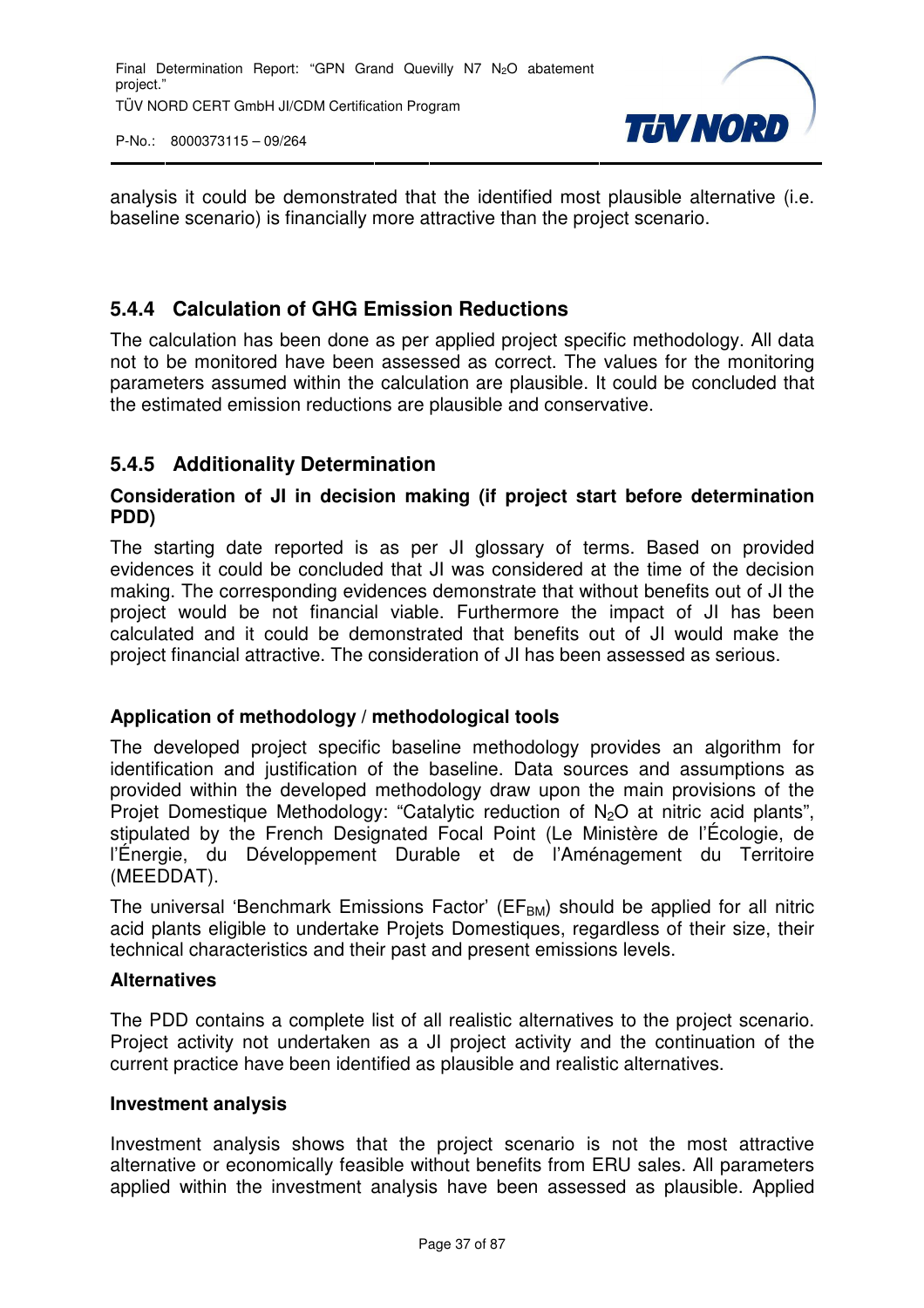

benchmark has been supported by evidences chosen and has been assessed as appropriate.

#### **Barrier analysis**

A detailed barrier analysis has been carried out by PP: In most cases the identified barriers have been assessed as a serious difficulty with reference to the project implementation.

Determination team analysed In the course of the determination a sufficient confidence could be gained that an immense effort has been spent by the project participant to overcome the identified barriers. The justification of the barriers supported by evidence and substantiated. Furthermore the determination team is of the opinion that argumentation as provided by the project participant in this context is convincing.

However the identified barriers could not be assessed as a sufficient to prevent the implementation of this alternative.

#### **Common practice analysis**

The common practice analysis provided in the PDD is accurate. The information and data sources used are appropriately references and could be proved in the course of determination.

A sufficient confidence could be gained that the proposed project type (i.e.. technology and/or practice) has not diffused in the relevant sector and geographical area and the time the project started.

#### **Summary**

In the course of the determination it be concluded that the baseline scenario has been appropriately elaborated and additionality has been appropriately justified. All conclusions could be supported by the evidences.

#### **5.4.6 Monitoring Methodology**

A project specific methodology is determined by the Projet Domestique Methodology: "Catalytic reduction of N<sub>2</sub>O at nitric acid plants".

#### **5.4.7 Monitoring Plan**

The monitoring plan covers all monitoring parameters given in the applied monitoring methodology. The monitoring plan can be implemented and are all monitoring arrangements are feasible within the project design.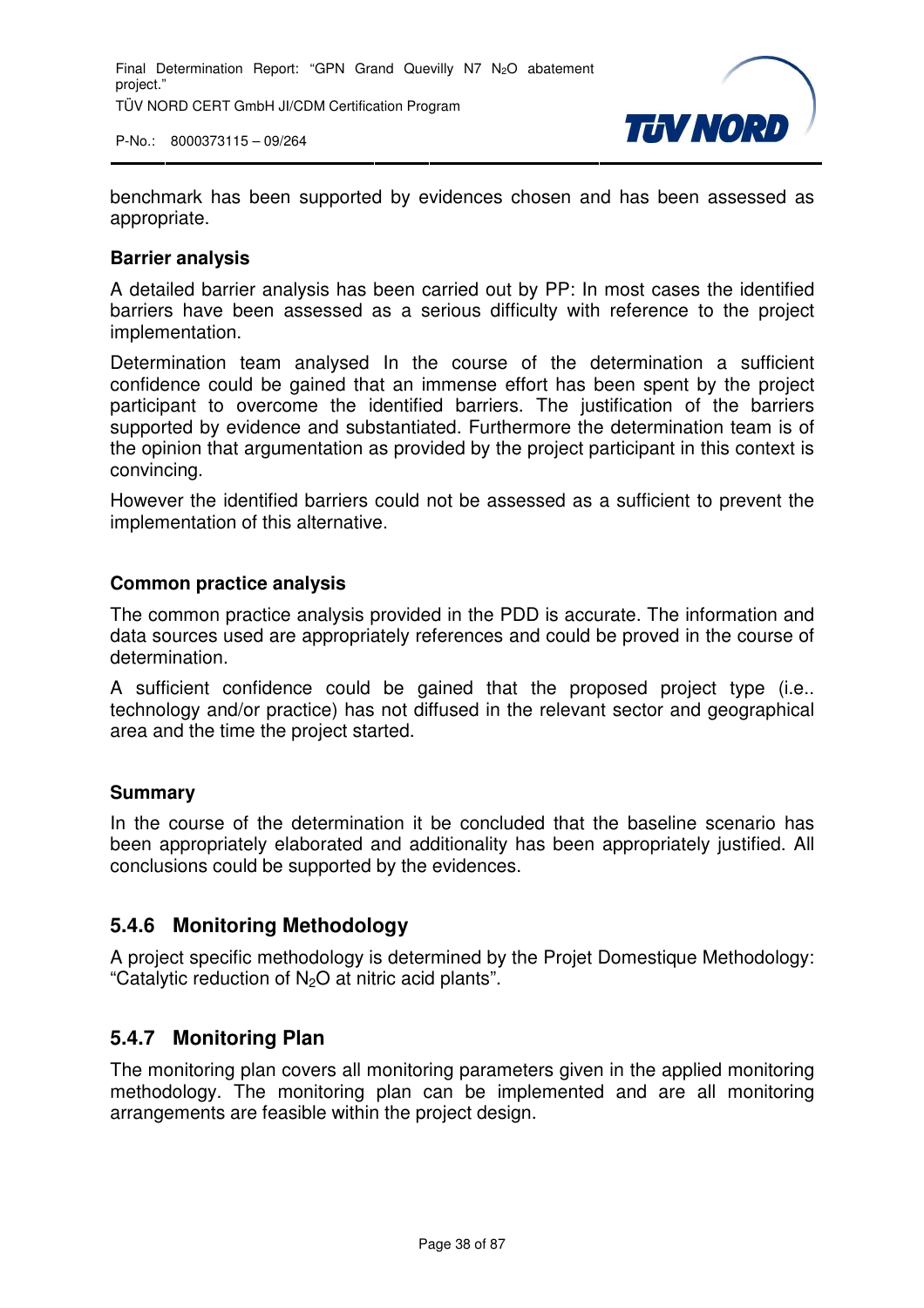Final Determination Report: "GPN Grand Quevilly N7 N<sub>2</sub>O abatement project." TÜV NORD CERT GmbH JI/CDM Certification Program

P-No.: 8000373115 – 09/264



## **5.4.8 Project Management Planning**

The project management planning is appropriate for the purpose of the projects monitoring.

## **5.4.9 Crediting Period**

The choice of the crediting period is appropriate. The crediting period starting date is appropriate.

#### **5.4.10 Environmental Impacts**

Since there is no negative effect on the air quality, water pollution or other environmental conditions, an EIA is not required from host country for this specific type of project.

## **5.4.11 Comments by Local Stakeholders**

As the JI project does not have any relevance for local air, water or soil emissions, a local stakeholder consultation is not considered necessary.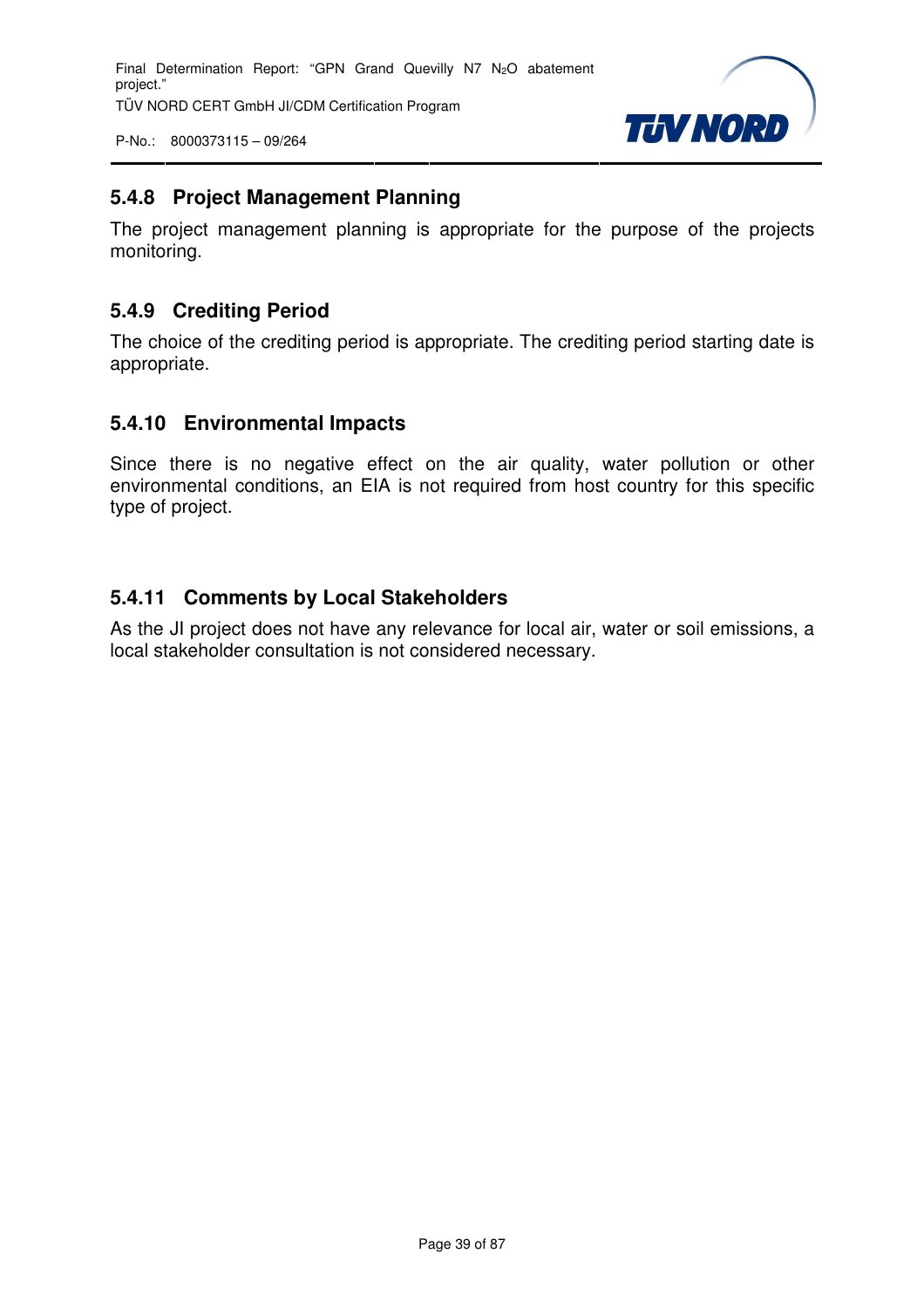Final Determination Report: "GPN Grand Quevilly N7 N<sub>2</sub>O abatement project." TÜV NORD CERT GmbH JI/CDM Certification Program

P-No.: 8000373115 – 09/264



## **6 DETERMINATION OPINION**

GPN S.A. has commissioned the TÜV NORD JI/CDM Certification Program (CP) as a Third Party to determinate the project:

"GPN Grand Quevilly N7 N<sub>2</sub>O abatement"

with regard to the relevant requirements of the host country France and of the UNFCCC for JI project activities, as well as criteria for consistent project operations, monitoring and reporting. UNFCCC criteria refer to the Kyoto Protocol Article 6 criteria and the Guidelines for the implementation of Article 6 of the Kyoto Protocol as agreed in the Marrakech Accords.

The project applies to the Projet Domestique Methodology: "Catalytic reduction of N<sub>2</sub>O at nitric acid plants", approved and published by the MEEDDAT in July 2009.

The review of the project design documentation and additional documents related to baseline and monitoring methodology have provided TÜV NORD JI/CDM CP with sufficient evidence to determinate the fulfilment of the stated criteria.

In detail the conclusions can be summarised as follows:

- The project is in line with all relevant host country criteria (France) and all relevant UNFCCC requirements for JI.
- The project additionality is sufficiently justified in the PDD, the monitoring plan is transparent and adequate.
- The calculation of the project emission reductions is carried out in a transparent and conservative manner, so that the calculated emission reductions of 265,459 tCO<sub>2</sub>e are most likely to be achieved within the crediting period.

The conclusions of this report show, that the project, as it was described in the project documentation, is in line with all criteria applicable for the determination PDD.

Essen, 2010-04-28 Essen, 2010-04-28

 $\sqrt{2}$ 

Mr Rainer Winter, TÜV NORD JI/CDM CP Determination Team Leader

Eric<sup>k</sup>rupp Final Approval Person TÜV NORD JI/CDM CP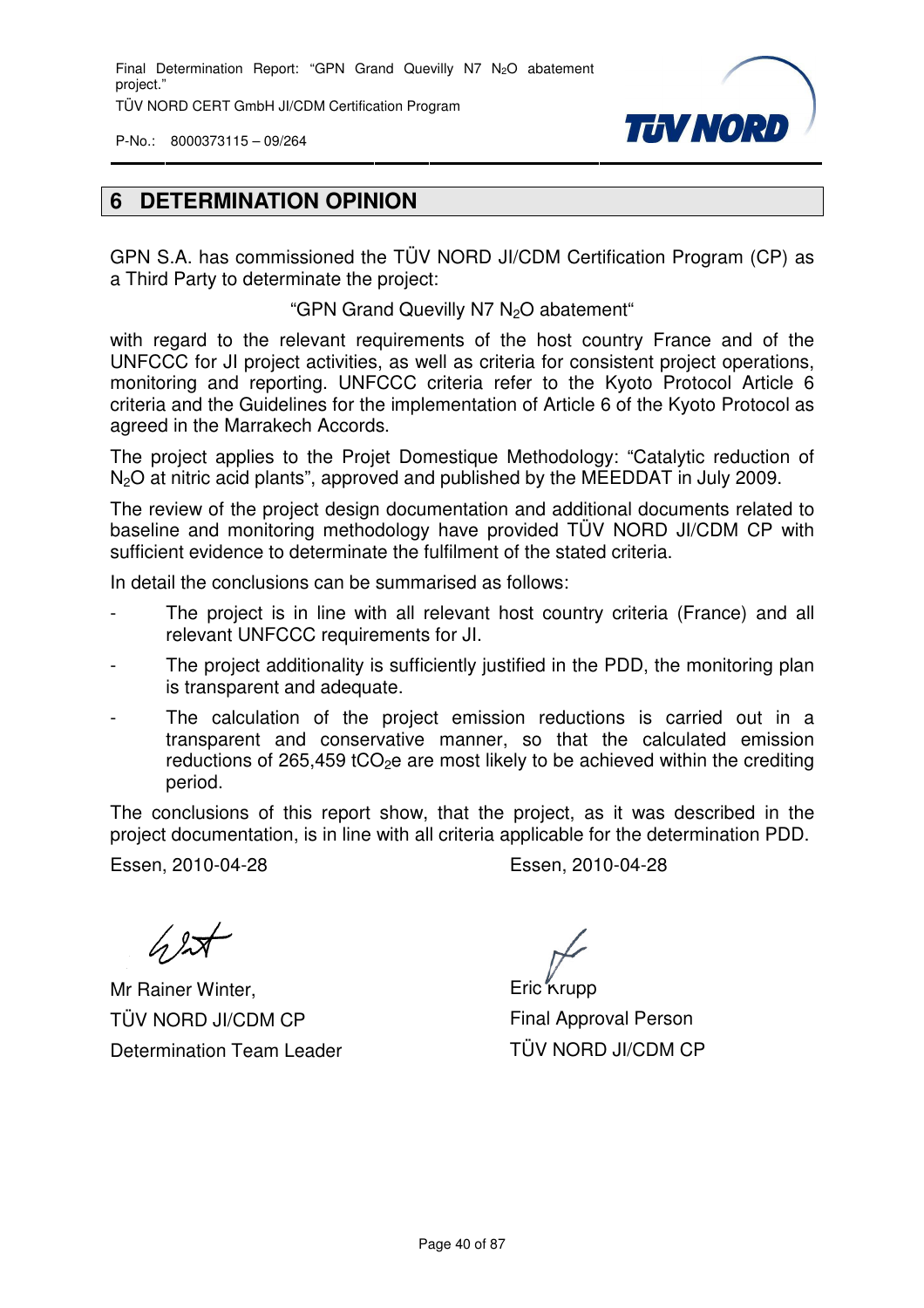

# **7 REFERENCES**

## **Table 7-1**: Documents provided by the project participant

|           | <b>Document</b>                                                                                                                                                                                                                                             |
|-----------|-------------------------------------------------------------------------------------------------------------------------------------------------------------------------------------------------------------------------------------------------------------|
| /AMSFTN7/ | Offre technique Finetech SARL:"Analyseur FTIR anafin systeme cle en main<br>1 flux (Technical offer from Finetech SARL regarding an AMS for the stack of<br>N7-plant)                                                                                       |
| /AN2ON7/  | Decree of the DRIRE from 16/07/2009 setting the limits for $N_zO$ -emissions<br>for the N7-plant to 2.47 kg/tHNO <sub>3</sub> from July 2011 onwards.                                                                                                       |
| /APSN7/   | <b>Prescriptions Complementaires</b><br>(Plant permission (decree) for N5, N6, N7 indicates the plant capacity of<br>HNO <sub>3</sub>                                                                                                                       |
| /APSOI/   | <b>Prescriptions Complementaires</b><br>(Plant permission (decree) for Oissel indicates the plant capacity of $HNO3$                                                                                                                                        |
| /BREF/    | Reference Document on Best Available Techniques for the Manufacture of<br>Large Volume Inorganic Chemicals - Ammonia, Acids and Fertilizers (August<br>2007)                                                                                                |
| /CALVOLN7 | Certificat d'etalonnage (Calibration certificate) for the HNO <sub>3</sub> -volume flow<br>meter of plant N7, KRONE OPTIFLUX 4000                                                                                                                           |
| /CCVOLN7/ | Debitmetre etalonnage verification (Control chart)<br>of $HNO3$ -volume flow<br>meter of plant N7                                                                                                                                                           |
| /CCVOLN7R | Debitmetre etalonnage verification (Control chart)<br>of HNO <sub>3</sub> -volume flow<br>meter of plant N7 (replaced)                                                                                                                                      |
| /CFTIRN7/ | Plan de contrôle suivi des analyseurs à l'émission des nitriques 5,6,7 (Plan of<br>the control measures regarding the AMS                                                                                                                                   |
| /CNN7/    | Consigment Note regarding the delivery of the abatement catalyst to the N7<br>plant.                                                                                                                                                                        |
| /CSPIE/   | Contrat de maintenance courante electricite mesures et regulation<br>analyseurs pysico-chimiques barrieres automatiques usine de Grand-<br>Quevilly<br>(Contact between GPN and the laboratory SPIE regarding maintenance of<br>the AMS of plant N7 and N8) |
| /CSPIEA5/ | Annex 5 to /CSPIE/: "Définition des travaux de maintenance courante<br>électricité, mesures et regulation, analysators physio-chimiques et barriers                                                                                                         |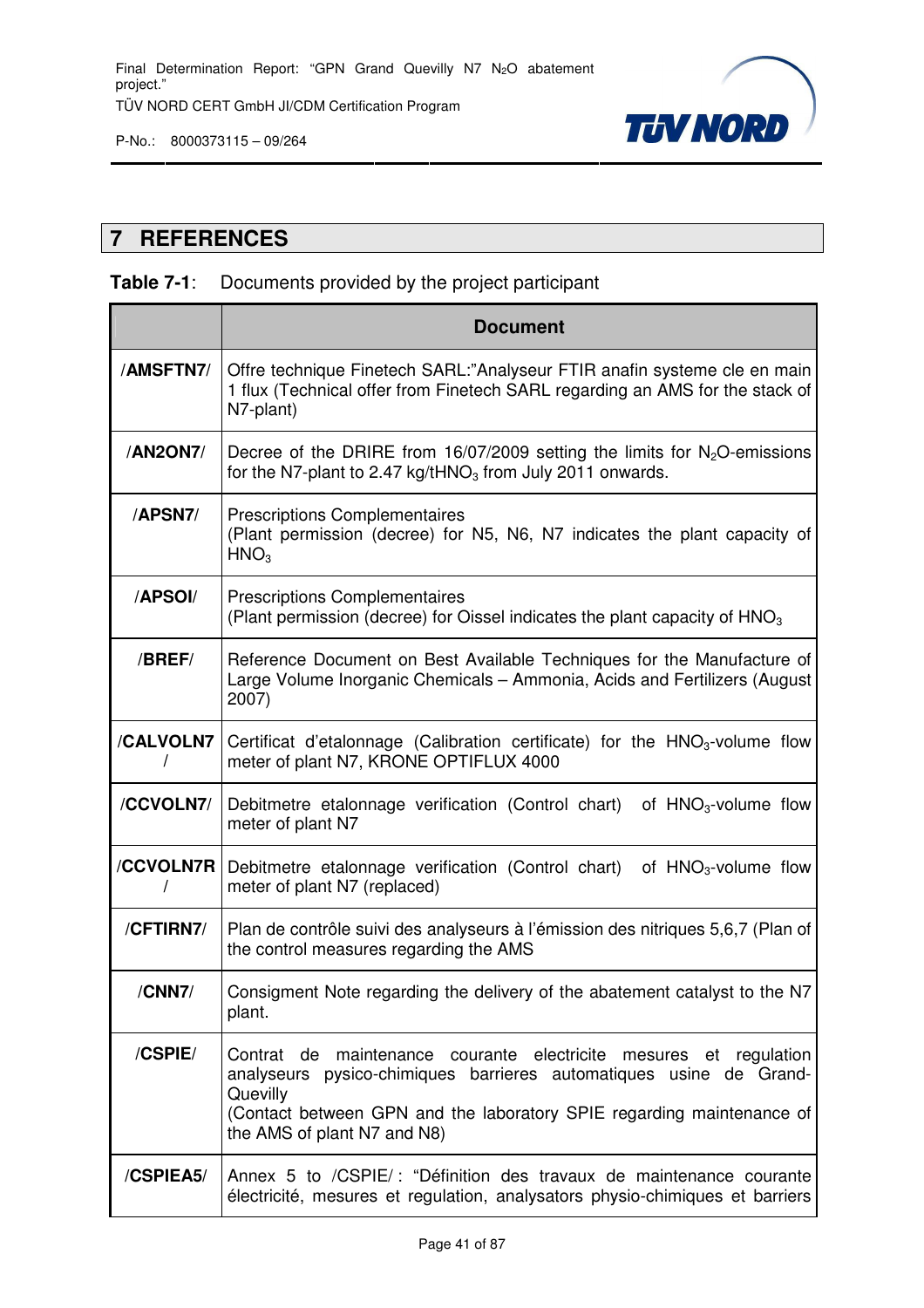

|                  | <b>Document</b>                                                                                                                                                                                                                                       |
|------------------|-------------------------------------------------------------------------------------------------------------------------------------------------------------------------------------------------------------------------------------------------------|
|                  | (Definition of the measures of maintenance the AMS)                                                                                                                                                                                                   |
| /DNN7/           | Delivery note, dated 2008-06-10 regarding 75x40 kg Yara catalyst 58-Y1.                                                                                                                                                                               |
| /DVOLN7/         | Technical description of the $HNO3$ -volume flow meter of plant N 7, KRONE<br>OPTIFLUX 4000                                                                                                                                                           |
| /ISO 14001/      | ISO 14001:2004 Certificate, valid until 20/12/2009, issued by AFAQ at<br>01/05/2007.                                                                                                                                                                  |
| /ISO 9001/       | ISO 9001:2000 Certificate, valid until 16/01/2011, issued by AFAQ at<br>04/02/2008.                                                                                                                                                                   |
|                  | /JMPROP1.6 Project Preliminary Proposal, Nitrous Oxide (N <sub>2</sub> O) Abatement Project in the<br>Nitric Acid Plant of GP Rouen N7 Plant, Plant specific emissions factor: 1.6<br>kg N <sub>2</sub> O per tonne of nitric acid with YARA catalyst |
| /JMPROP2.4<br>7/ | Project Preliminary Proposal, Nitrous Oxide $(N_2O)$ Abatement Project in the<br>Nitric Acid Plant of GP Rouen N7 Plant, Plant specific emissions factor: 2.47<br>kg $N2O$ per tonne of nitric acid with YARA catalyst                                |
| /LOA/            | The LoA of the host country France, issued by the Ministère de l'Écologie, de<br>l'Énergie, du Développement durable et de la Mer (French Ministry of<br>Ecology and Sustainable Development) <sup>/mist/</sup> on 2010-04-16.                        |
| /MFTIRN7/        | Principe de mesure et echantillonnage de l'analyseur NH <sub>3</sub> , N <sub>2</sub> O, NO, NO <sub>2</sub><br>Nitrique 7 (Description of measurement of the AMS of plant N 7) for $N_2$ , $N_2O$ ,<br>$NH3$ , NO, NO <sub>2</sub>                   |
| /MNOXN7/         | Principe de mesure et echantillonnage de l'analyseur $NOx$ Nitrique 7<br>(Description of measurement of the AMS of plant N 7) for NO <sub>x</sub>                                                                                                     |
| /MPVOLN7/        | Instrument fiche de vie (Maintenance protocol) of volume flow meter of plant<br>$N-7$                                                                                                                                                                 |
| /MPVOLN7R        | Instrument fiche de vie (Maintenance protocols) of HNO <sub>3</sub> -volume flow meter<br>of plant N 7 (replaced)                                                                                                                                     |
| /PIDN7/          | Flow Sheet of Nitric Acid Production Plant N7, Rev. 1 from 08/2007 (Doc.-<br>No.: 1A0010-PFD-0010-0001).                                                                                                                                              |
| /PIDABN7/        | PID Production gaz nitreux/vapeur Schema $N^{\circ}$ : XD 002 (Flow sheet of<br>Ammonia Burner)                                                                                                                                                       |
| /PIDGCN7/        | PID Circuit gaz Schema N°: XD 003 (Detailed flow sheet of gas circuit)                                                                                                                                                                                |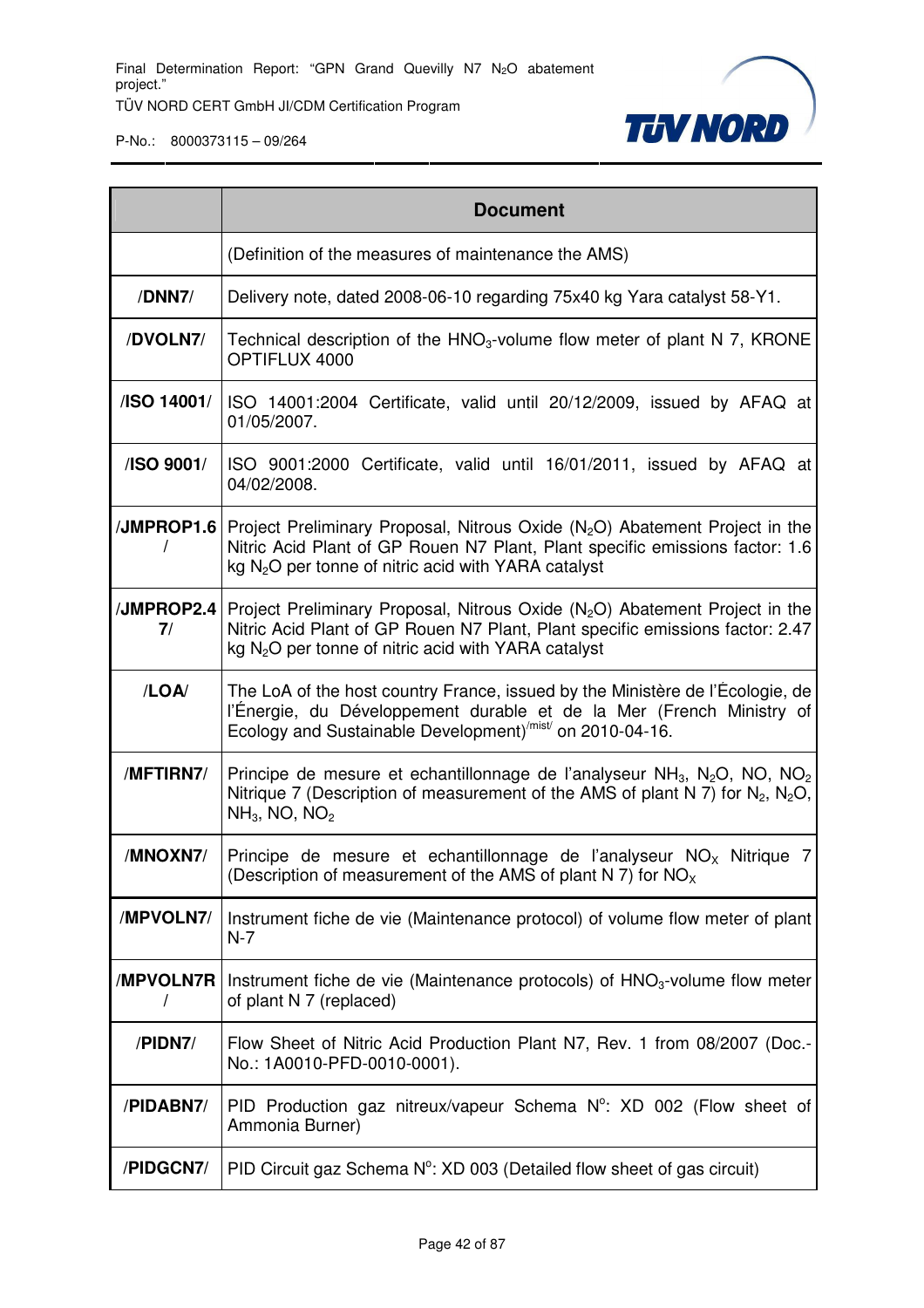

|             | <b>Document</b>                                                                                                                                                                                                 |
|-------------|-----------------------------------------------------------------------------------------------------------------------------------------------------------------------------------------------------------------|
| /PPPN7/     | Project Preliminary Proposal from Johnson Matthey                                                                                                                                                               |
| /OFTIRN7/   | Organisation de la cellule analysator pour le suivi des analyseurs securite<br>(IPS) (Description of the organisation of the department which is responsible<br>for the maintenance of the measurement devices) |
| /QAL1/      | QAL 1 Report (Pending)                                                                                                                                                                                          |
| $\sqrt{QP}$ | Quinquennale des études de danger (5-yearly risk assessment plan) of N7<br>and N <sub>8</sub>                                                                                                                   |
| /TRIPN7/    | E-mail from GPN regarding the TRIP-POINTS OF N7                                                                                                                                                                 |
| /TSN7/      | Tableau des securites Nitrique 7 (Trip point table)                                                                                                                                                             |
| /VFTIRN7/   | Verification de l'analysateur FTIR du Nitrique 7 (Verification procedure of the<br>existing AMS of plant N 7) for $N_2$ , $N_2O$ , NH <sub>3</sub> , NO, NO <sub>2</sub>                                        |
| /VNON7/     | Verification de l'analysateur FTIR du Nitrique 7 (Verification procedure of the<br>existing AMS of plant N 7) for NOX                                                                                           |

## **Table 7-2:** Background investigation and assessment documents

| <b>Reference</b> | <b>Document</b>                                                                                                                                                                                    |
|------------------|----------------------------------------------------------------------------------------------------------------------------------------------------------------------------------------------------|
| $/B-1/$          | Méthode pour les Projets Domestiques<br>Réduction catalytique du $N2O$ dans des usines d'acide nitrique<br>(Projet Domestique Methodology: Catalytic reduction of $N_2O$ at nitric acid<br>plants) |
| $/B-2/$          | Projet Domestique Methodology<br>Catalytic reduction of $N_2O$ at nitric acid plants (Translation of /B-1/)                                                                                        |
| $/B-3/$          | European Standard DIN EN 14181: "Stationary source emissions – Quality<br>assurance of automated measuring systems                                                                                 |
| $/B-4/$          | Projet Design Document (PDD): YARA Ambès N <sub>2</sub> O abatement project<br>Version: 15th June 2009 (Annex 1 of /B-2/)                                                                          |
| $/B-5/$          | Arrêté du 2 mars 2007 of the 'Ministère de l'écologie et du développement<br>durable (Implementation of the JI-Guidelines in France)                                                               |
| $/B-6/$          | Reference Document on Best Available Techniques for the Manufacture of                                                                                                                             |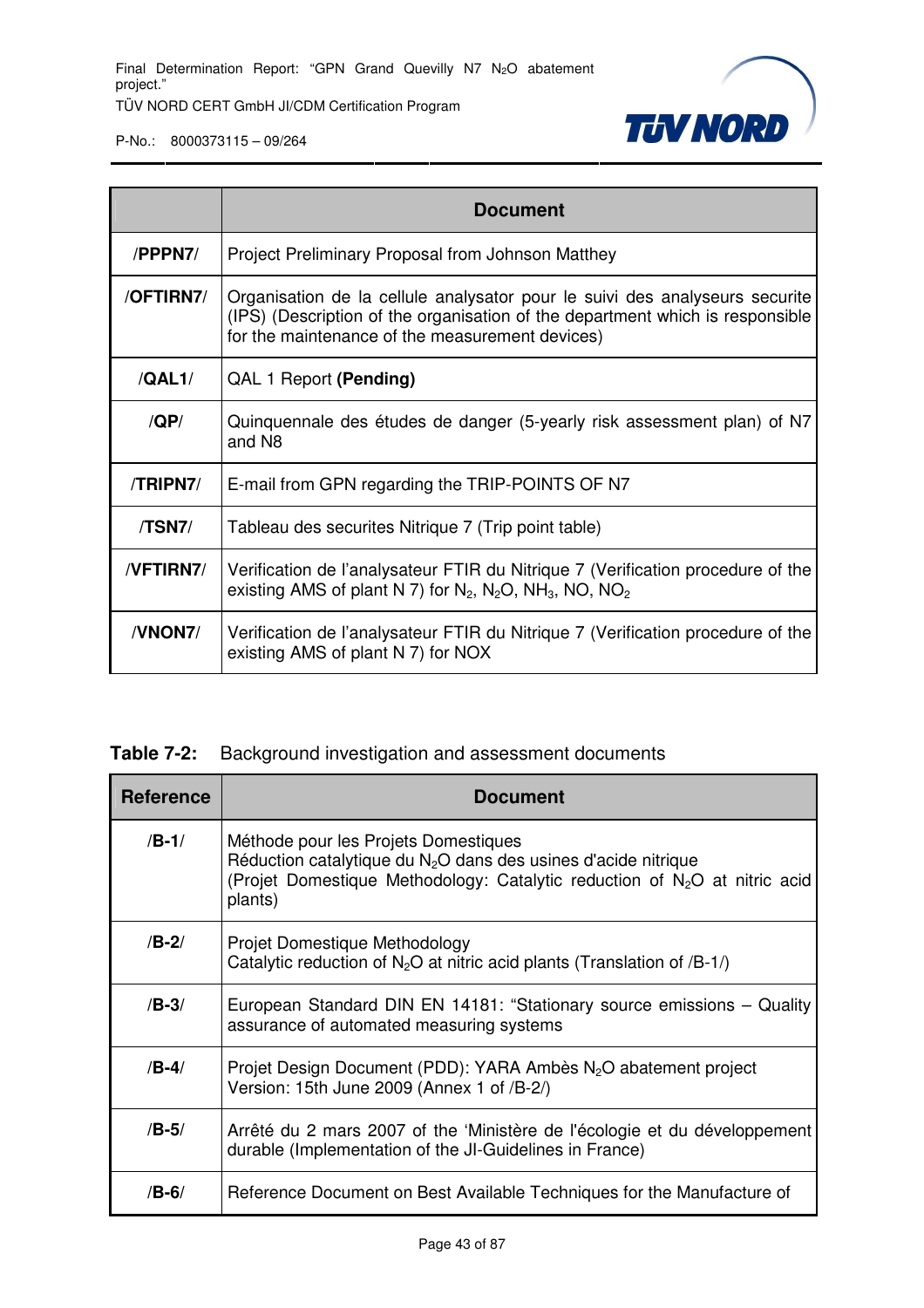

| <b>Reference</b> | <b>Document</b>                                                   |
|------------------|-------------------------------------------------------------------|
|                  | Large Volume Inorganic Chemicals - Ammonia, Acids and Fertilisers |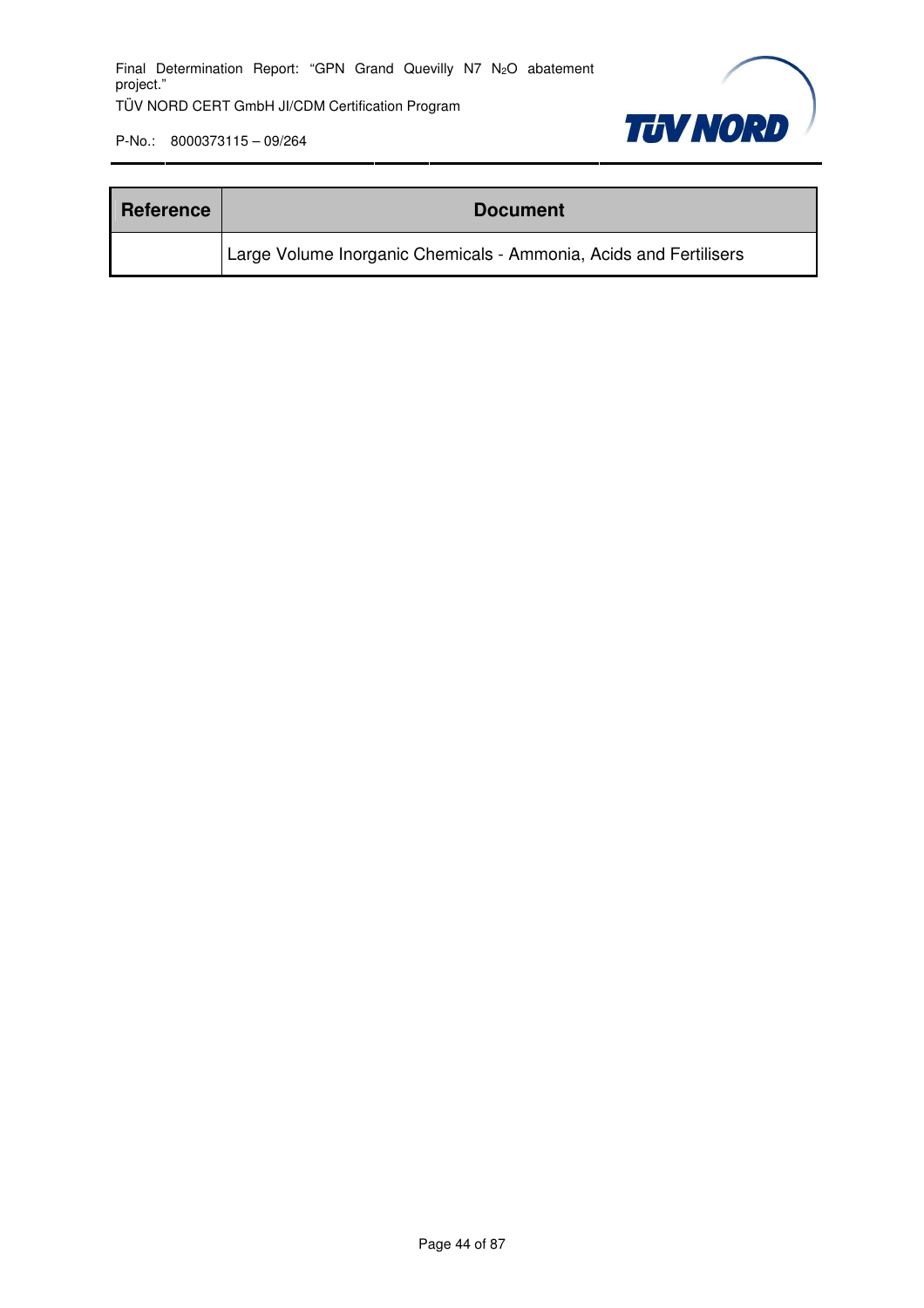

#### **Table 7-3:** Websites used

| <b>Reference</b> | Link                                                          | Organisation                                                                                                                                                        |  |  |  |
|------------------|---------------------------------------------------------------|---------------------------------------------------------------------------------------------------------------------------------------------------------------------|--|--|--|
| /bref/           | http://eippcb.jrc.ec.europa.eu/<br>reference/                 | Website of the European Commission, Joint<br>Research Centre, Institute for Prospective<br>Technological Studies (Provision of BAT-<br>Reference documents)         |  |  |  |
| /dfp/            | http://www.developpement-<br>durable.gouv.fr/                 | Ministère de l'Écologie, de l'Énergie,<br>du<br>Développement Durable et de la Mer, en<br>charge des Technologies vertes<br>et<br>des<br>Négociations sur le climat |  |  |  |
| /dehst/          | http://www.dehst.de                                           | German Emissions Trading Authority (DEHSt)<br>at the Federal Environment Agency                                                                                     |  |  |  |
| $\sqrt{I}$       | www.ipcc-nggip.iges.or.jp                                     | <b>IPCC</b> publications                                                                                                                                            |  |  |  |
| /LF/             | http://www.legifrance.gouv.fr/                                | Site of the Legifrance (La service public de la<br>diffusion du droit)                                                                                              |  |  |  |
| /mist/           | http://www.ecologie.gouv.fr/M<br>ethodologies-de-projets.html | Ministère de l'Écologie, de l'Énergie, du<br>durable<br>Développement<br>de<br>Mer<br>et<br>la<br>(Ministry<br>of<br>ecology<br>sustainable<br>and<br>development)  |  |  |  |
| /nfg/            | http://www.effet-de-<br>serre.gouv.fr/accueil                 | Mission interministérielle sur l'effet de serre<br>(French<br>Inter-Ministry Mission<br>the<br><b>on</b><br>Greenhouse Effect)                                      |  |  |  |
| /unfccc/         | http://ji.unfccc.int                                          | <b>UNFCCC</b>                                                                                                                                                       |  |  |  |

**Table 7-4:** List of interviewed persons

| <b>Reference</b> | Mol <sup>1</sup> |                         | <b>Name</b>        | <b>Organisation / Function</b>                  |  |  |  |
|------------------|------------------|-------------------------|--------------------|-------------------------------------------------|--|--|--|
| /IM01/           | V                | $\boxtimes$ Mr.<br>Ms   | Patrick le Calvé   | GPN, Technical manager                          |  |  |  |
| /IM01/           | V                | $\boxtimes$ Mr.<br>l Ms | Jean-Claude Lansou | Plant<br>GPN,<br>Production<br>South<br>Manager |  |  |  |
| /IM01/           | V                | $\boxtimes$ Mr.         | Nicolas Aubertîe   | GPN.<br>Electrical<br>Head<br>οf                |  |  |  |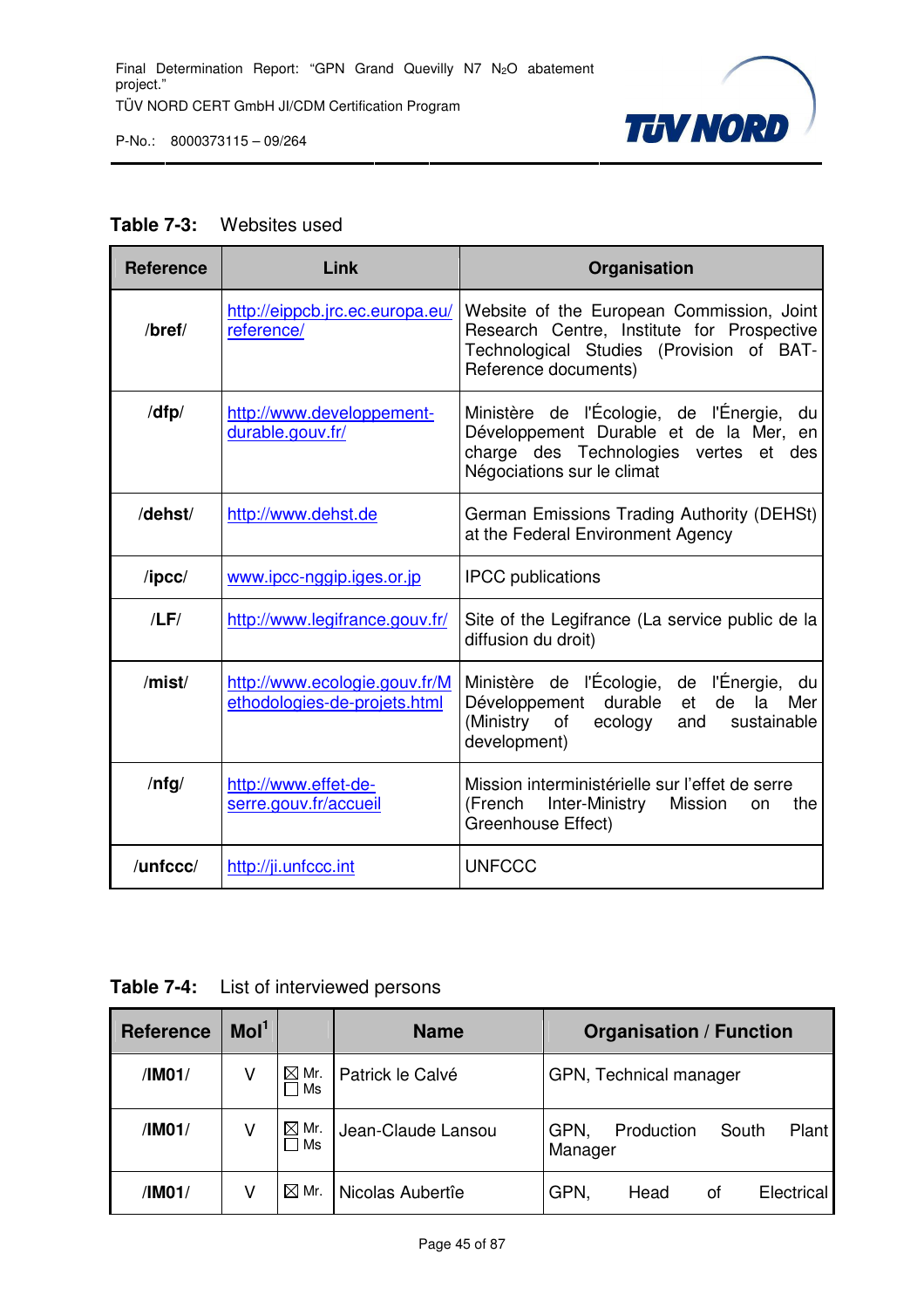

| <b>Reference</b> | Mol <sup>1</sup> |                              | <b>Name</b>               | <b>Organisation / Function</b>                                  |  |  |
|------------------|------------------|------------------------------|---------------------------|-----------------------------------------------------------------|--|--|
|                  |                  | ∏ Ms                         |                           | Instrumentation Department                                      |  |  |
| /IM01/           | ٧                | $\boxtimes$ Mr.<br>$\Box$ Ms | <b>Gabriel Gombart</b>    | GPN, Sustainable Management                                     |  |  |
| /IM01/           | v                | $\boxtimes$ Mr.<br>$\Box$ Ms | Emmanuel de Trogoff       | GPN, Licensing Process Engineer                                 |  |  |
| /IM01/           | v                | Mr.<br>$\boxtimes$ Ms        | Rebecca Cardani-Strange   | N.serve, Project manager                                        |  |  |
| /IM01/           | v                | $\boxtimes$ Mr.<br>Ms        | <b>Christopher Brandt</b> | N.serve, CDM/JI Head of Project<br>Management and Legal Counsel |  |  |
| /IM01/           | V                | $\boxtimes$ Mr.<br>Ms        | <b>Fabrice Relmaunay</b>  | SPIE,<br>Maintenance Personal<br>forl<br><b>AMS</b>             |  |  |

1) Means of Interview: (**T**elephone, **E**-Mail, **V**isit)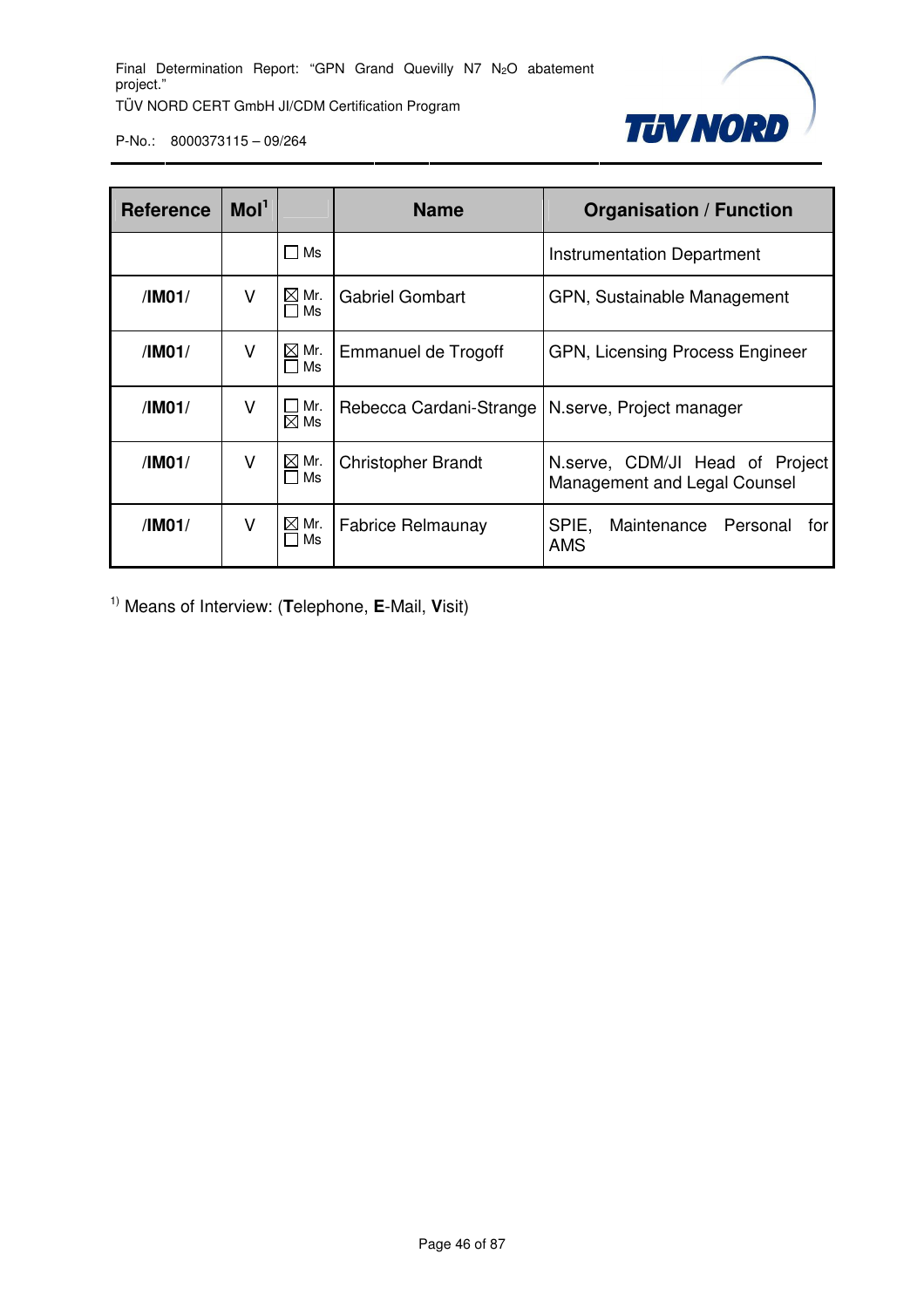

# **ANNEX**

| A1:    | <b>Determination Protocol</b>                                                       |
|--------|-------------------------------------------------------------------------------------|
| A2:    | <b>Assessment of Baseline</b><br>Information                                        |
| A3:    | <b>Assessment of Financial</b><br>Parameters                                        |
| $AA$ : | <b>Assessment of Barrier Analysis</b>                                               |
| A5:    | Outcome of the GSCP                                                                 |
| A6:    | Application of non approved<br><b>Methodologies Requirement</b><br><b>Checklist</b> |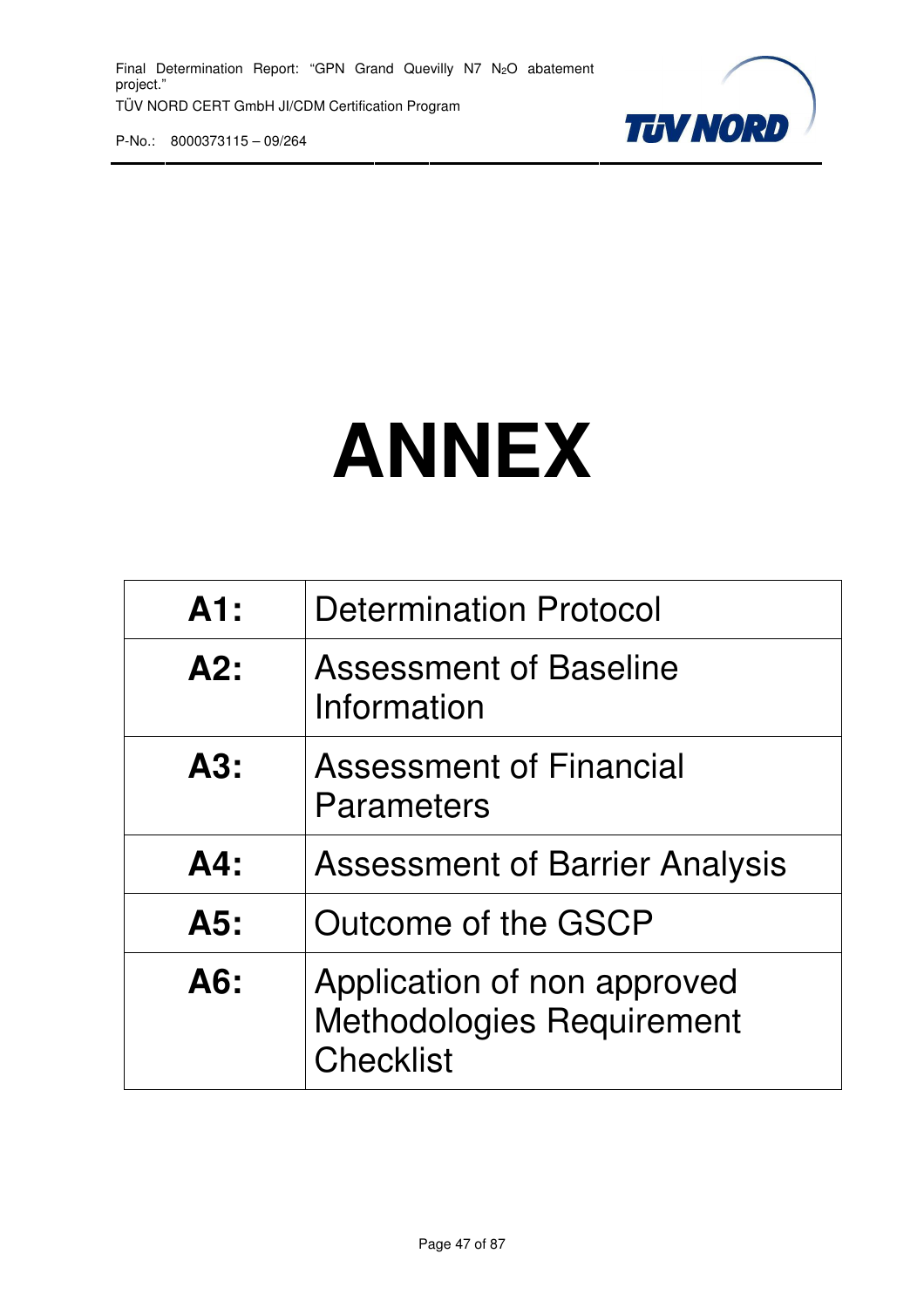P-No.: 8000373115 – 09/264



# **ANNEX 1: DETERMINATION PROTOCOL**

## **Table A-1:** Requirements Checklist

| <b>Checklist Item</b><br>(incl. guidance for the determination team)                                     | <b>Determination Team Comments</b><br>(Means and results of assessment)                                                                                                                                | Ref.               | <b>Draft</b><br>Concl.       | Final<br>Concl. |
|----------------------------------------------------------------------------------------------------------|--------------------------------------------------------------------------------------------------------------------------------------------------------------------------------------------------------|--------------------|------------------------------|-----------------|
| <b>A. General Description of Project Activity</b>                                                        |                                                                                                                                                                                                        |                    |                              |                 |
| <b>Approval</b><br>A.1.<br>written approval of the parties involved is a<br>The<br>mandatory requirement |                                                                                                                                                                                                        |                    |                              |                 |
| A.1.1. Which Parties and project Participants are<br>involved in the project?                            | Parties involved are France (as a Host Party) and Germany.<br>The Project Participant of the Host Country is GPN S.A.<br>The Project Participant of Germany is N. serve Environmental<br>Services GmbH | /PDD/              |                              | <b>OK</b>       |
| A.1.2. Are the parties involved eligible for JI Track 1?                                                 | By means of checking the UNFCCC website, it was<br>confirmed that France and Germany are eligible under JI<br>track 1.                                                                                 | /mist/<br>/unfccc/ |                              | OK              |
| A.1.3. Has the project provided written approvals of<br>all parties involved?                            | The Letter of Approval can be applied only after the issuance<br>the positive determination opinion. Nevertheless, a<br>of<br>corresponding CAR was raised.                                            | /PDD/              | <b>GAR</b><br>A <sup>1</sup> | OK              |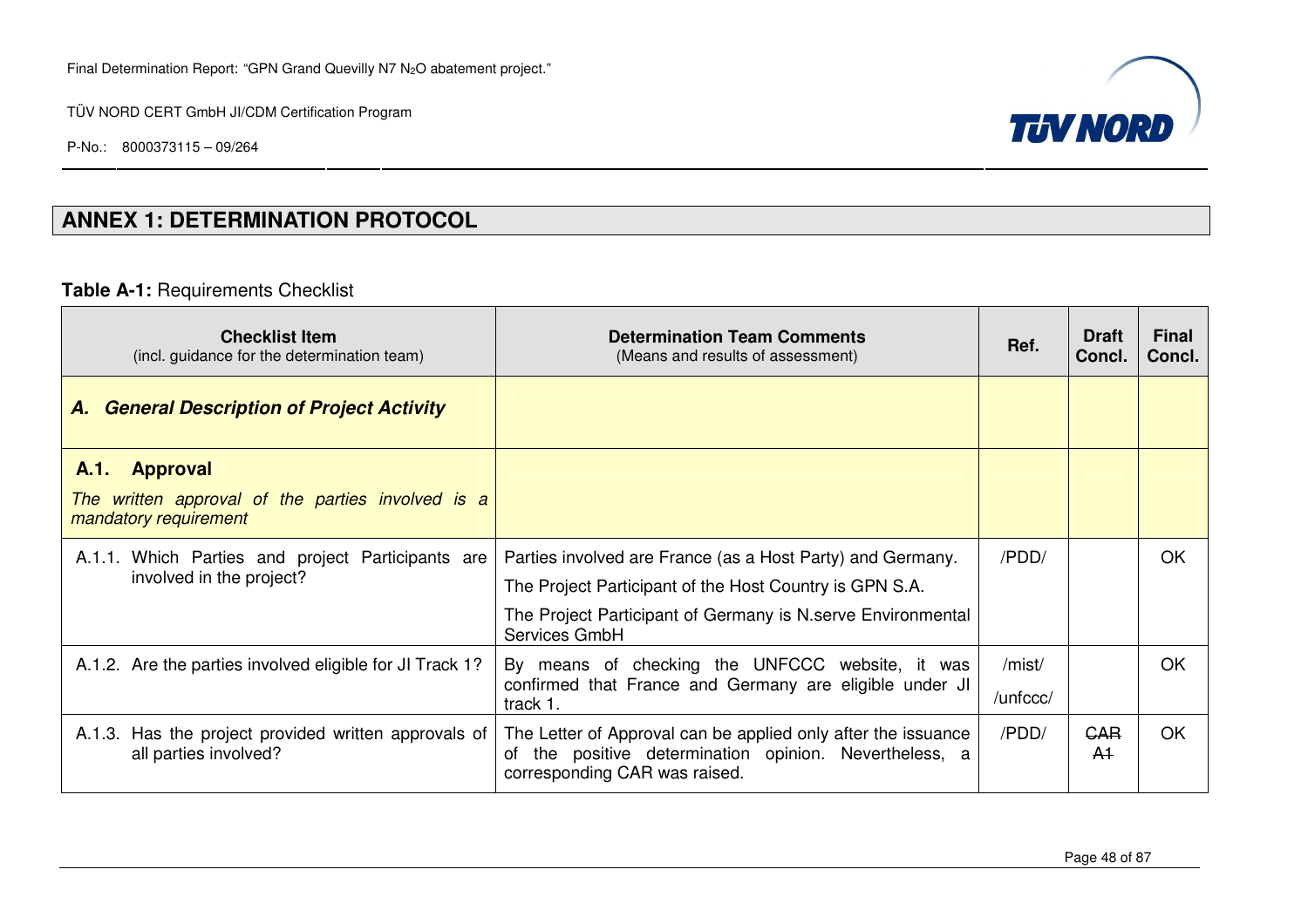



|          | <b>Checklist Item</b><br>(incl. guidance for the determination team)                                                                                           | <b>Determination Team Comments</b><br>(Means and results of assessment)                                | Ref.             | <b>Draft</b><br>Concl.       | <b>Final</b><br>Concl. |
|----------|----------------------------------------------------------------------------------------------------------------------------------------------------------------|--------------------------------------------------------------------------------------------------------|------------------|------------------------------|------------------------|
|          | A.1.4. Are the approvals issued from organisations<br>listed as DFPs on the UNFCCC JI website?                                                                 | Please refer to the comment under A.1.3.                                                               | /mist/           | <b>GAR</b><br>A <sup>1</sup> | <b>OK</b>              |
|          | A.1.5. Do the written approvals confirm that the<br>corresponding party is a Party to the Kyoto<br>Protocol?                                                   | Please refer to the comment under A.1.3.                                                               | /unfccc/         | <b>GAR</b><br>A <sup>1</sup> | <b>OK</b>              |
|          | A.1.6. Do the written approvals refer to the precise<br>project title<br>in the PDD<br>submitted<br>for<br>registration?                                       | Please refer to the comment under A.1.3.                                                               | /mist/           | <b>GAR</b><br>A <sup>1</sup> | <b>OK</b>              |
|          | A.1.7. Is the information regarding the project<br>participants listed in section A3 and in Annex 1<br>of the PDD internally consistent to each other?         | No, the information regarding the name of the organisation<br>given in Annex 1 is not in line with A.3 | /unfccc/         | <b>GAR</b><br>A <sub>6</sub> | <b>OK</b>              |
|          | A.1.8. Are all project participants listed in the PDD<br>approved at least by one Party involved?                                                              | Please refer to the comment under A.1.3.                                                               | /mist/           | <b>GAR</b><br>A <sup>1</sup> | <b>OK</b>              |
|          | A.1.9. Are any other project participants approved but<br>not listed in the PDD?                                                                               | Please refer to the comment under A.1.3.                                                               | /unfccc/         | <b>GAR</b><br>A <sup>1</sup> | <b>OK</b>              |
| A.2.     | <b>PDD editorial aspects</b>                                                                                                                                   |                                                                                                        |                  |                              |                        |
| website. | The PDD used as a basis for determination shall be<br>prepared in accordance with the latest template and<br>guidance from the JISC available on the UNFCCC JI |                                                                                                        |                  |                              |                        |
|          | A.2.1. Has the latest version of the PDD form been<br>applied?                                                                                                 | Since this is a JI Track 1 project activity there are no<br>mandatory forms that have to be used.      | /PDD/<br>$/B-1/$ |                              | <b>OK</b>              |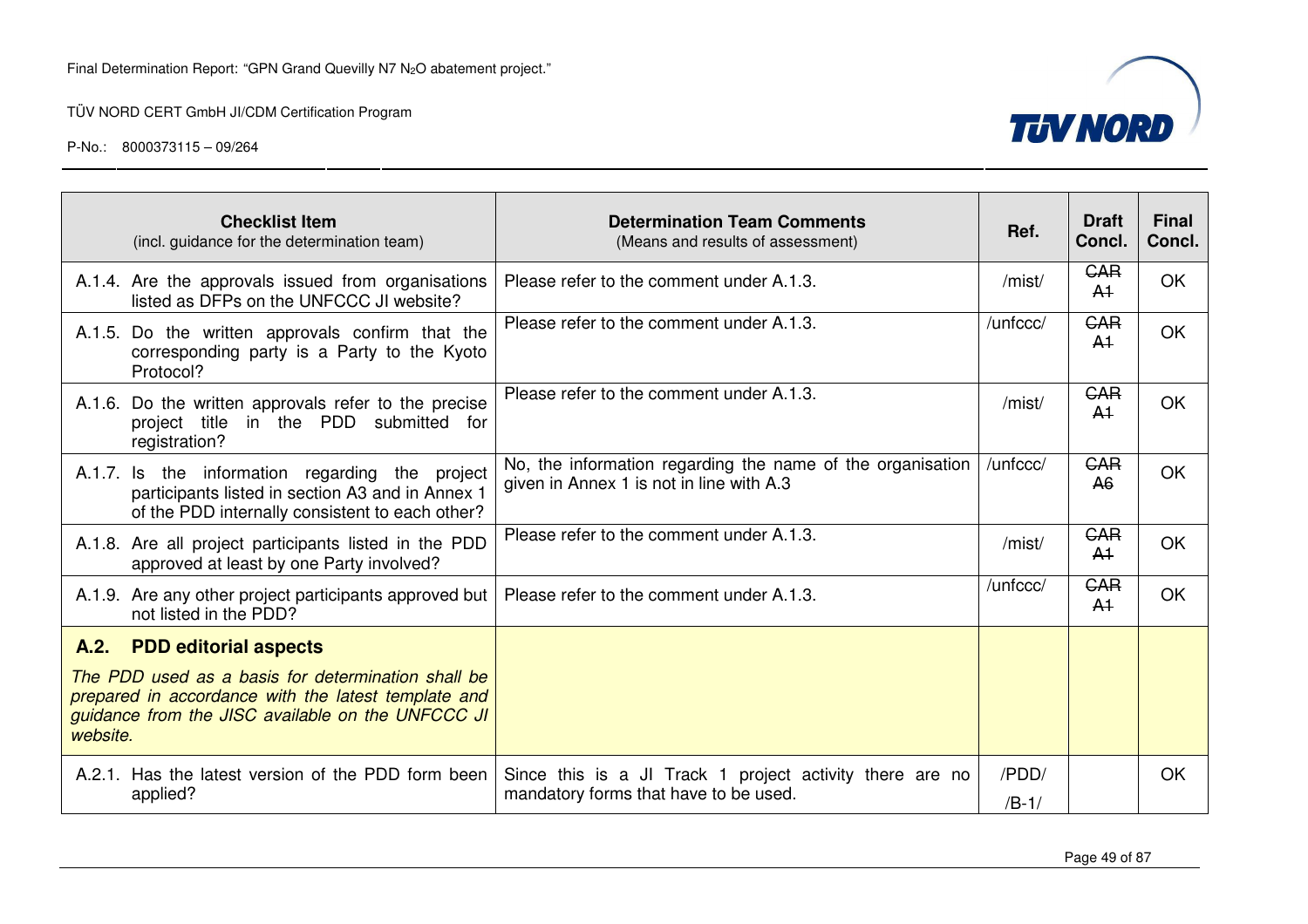

| <b>Checklist Item</b><br>(incl. guidance for the determination team)              | <b>Determination Team Comments</b><br>(Means and results of assessment)                                                                                                                                                                                                                                                                                                                                                                                                        | Ref.                        | <b>Draft</b><br>Concl.       | <b>Final</b><br>Concl. |
|-----------------------------------------------------------------------------------|--------------------------------------------------------------------------------------------------------------------------------------------------------------------------------------------------------------------------------------------------------------------------------------------------------------------------------------------------------------------------------------------------------------------------------------------------------------------------------|-----------------------------|------------------------------|------------------------|
|                                                                                   | A Project Design Document in accordance with the annex 1<br>("Example illustrating the application of this methodology") of<br>the Projet Domestique Methodology: "Catalytic reduction of<br>$N_2O$ at nitric acid plants" has been used.                                                                                                                                                                                                                                      | $/B-4/$                     |                              |                        |
| A.2.2. Has the PDD been duly filled in accordance<br>with the latest guidance(s)? | The PDD is in line with the "Example illustrating the<br>application of this methodology" (Annex 1) of the Projet<br>Domestique Methodology: "Catalytic reduction of N <sub>2</sub> O at nitric<br>acid plants".<br>The PDD have in general been filled in accordance with the<br>structure and guidance given in the methodology, but minor<br>editorial issues have been discussed with the PPs during the<br>site visit. The following findings have been raised and issued | /PDD/<br>$/B-1/$<br>$/B-4/$ |                              | OK.                    |
|                                                                                   | as FAR, CAR, CL as listed below:<br>On page 44/45 (Annex 1 of the PDD) the first column should<br>be translated to English since it is written in French.<br>The coordinates of the plant location are missing in the PDD.                                                                                                                                                                                                                                                     | /PDD/<br>/PDD/              | GL A <sub>3</sub><br>CL A4   | OK<br>OK               |
|                                                                                   | The information regarding the name of the organisation given<br>in Annex 1 is not in line with A.3. The name given in A.3. is<br>GPN S.A., in Annex 1 is GPN N7 Nitric acid plant (France)                                                                                                                                                                                                                                                                                     | /PDD/                       | <b>GAR</b><br>A <sub>6</sub> | OK                     |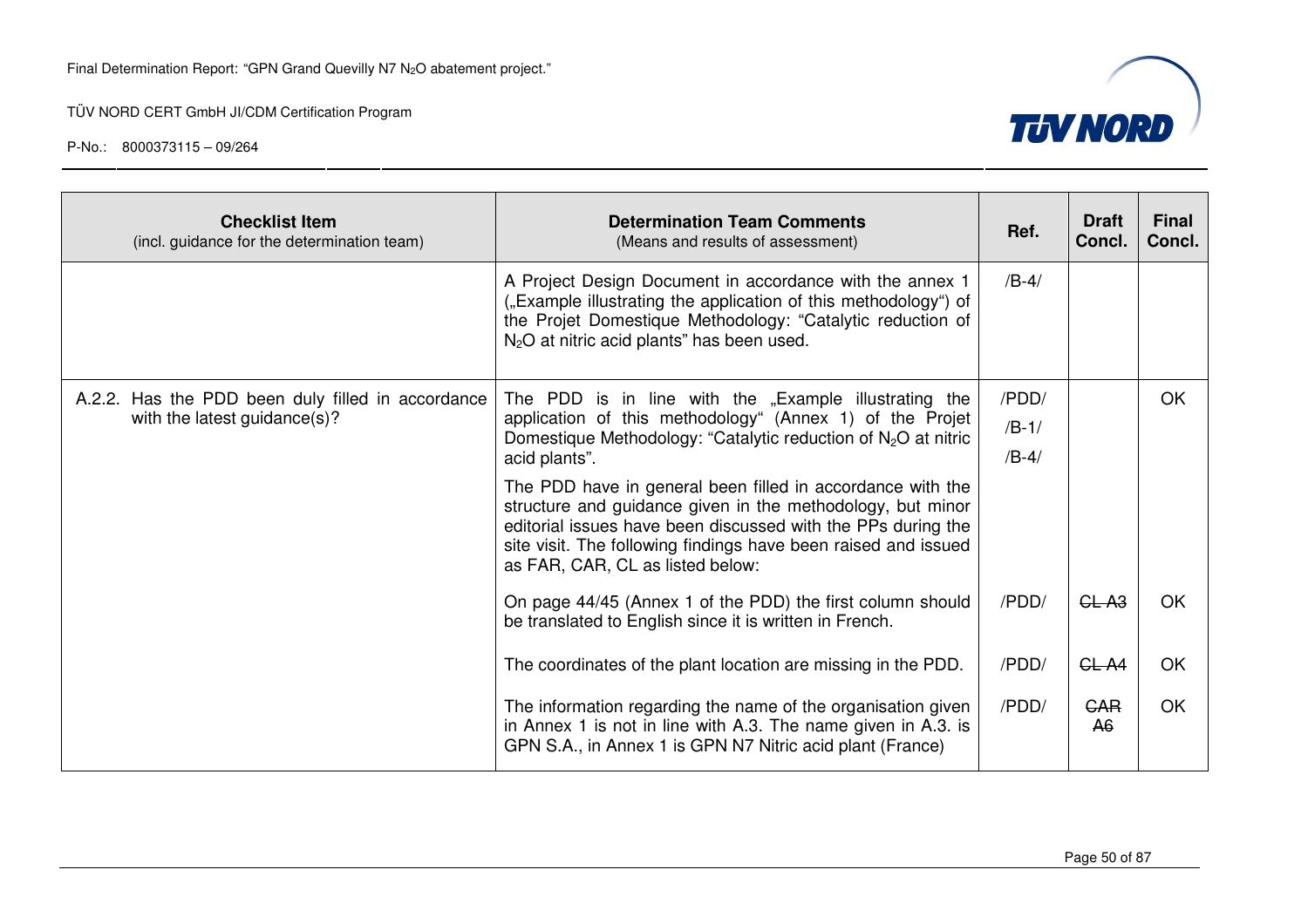

| <b>Checklist Item</b><br>(incl. guidance for the determination team)                                                                                                                                                                                                     | <b>Determination Team Comments</b><br>(Means and results of assessment)                                                                                                                                                                                                                                                                                                                                                                                                                                                                                                                                                                                                                                                                                                                                                                                                                                                                                                                                                                                                                                                                                       | Ref.             | <b>Draft</b><br>Concl. | <b>Final</b><br>Concl. |
|--------------------------------------------------------------------------------------------------------------------------------------------------------------------------------------------------------------------------------------------------------------------------|---------------------------------------------------------------------------------------------------------------------------------------------------------------------------------------------------------------------------------------------------------------------------------------------------------------------------------------------------------------------------------------------------------------------------------------------------------------------------------------------------------------------------------------------------------------------------------------------------------------------------------------------------------------------------------------------------------------------------------------------------------------------------------------------------------------------------------------------------------------------------------------------------------------------------------------------------------------------------------------------------------------------------------------------------------------------------------------------------------------------------------------------------------------|------------------|------------------------|------------------------|
| A.3. Technology to be employed<br>Determination of project technology focuses on the<br>project engineering, choice of technology and<br>competence/ maintenance needs. The DOE should<br>ensure that environmentally safe and sound<br>technology and know-how is used. |                                                                                                                                                                                                                                                                                                                                                                                                                                                                                                                                                                                                                                                                                                                                                                                                                                                                                                                                                                                                                                                                                                                                                               |                  |                        |                        |
| A.3.1. Does the PDD contain a clear, accurate and<br>complete project description?                                                                                                                                                                                       | Within the project, $N_2O$ emissions from the production of nitric<br>acid at GPN's N7 nitric acid plant will be reduced by<br>installation of a secondary $N_2O$ abatement catalyst.<br>The project description was provided in various parts of the<br>PDD, esp. in the chapters A.2, A.4.2 and A.4.3. The project<br>activity is assessed as clear, accurate, complete and<br>sufficient; the PDD is in line with provided evidences and<br>physical implementation of the project activity.<br>The details including the technical specification of the state of<br>the art catalyst technology for the abatement of $N_2O$ have<br>been provided in the PDD in a detailed and appropriate<br>manner. During the on-site visit the determination team has<br>inspected the facilities of the $HNO3$ -production site and it<br>could be verified that physical implementation of the project<br>activity is in line with the information provided in the PDD.<br>The applicability of the type of abatement catalyst (YARA 58<br>Y 1) under appropriate plant conditions is suitable to<br>decompose $N_2O$ and the installed AMS fulfils the requirement | /PDD/<br>/NAPFS/ |                        | OK.                    |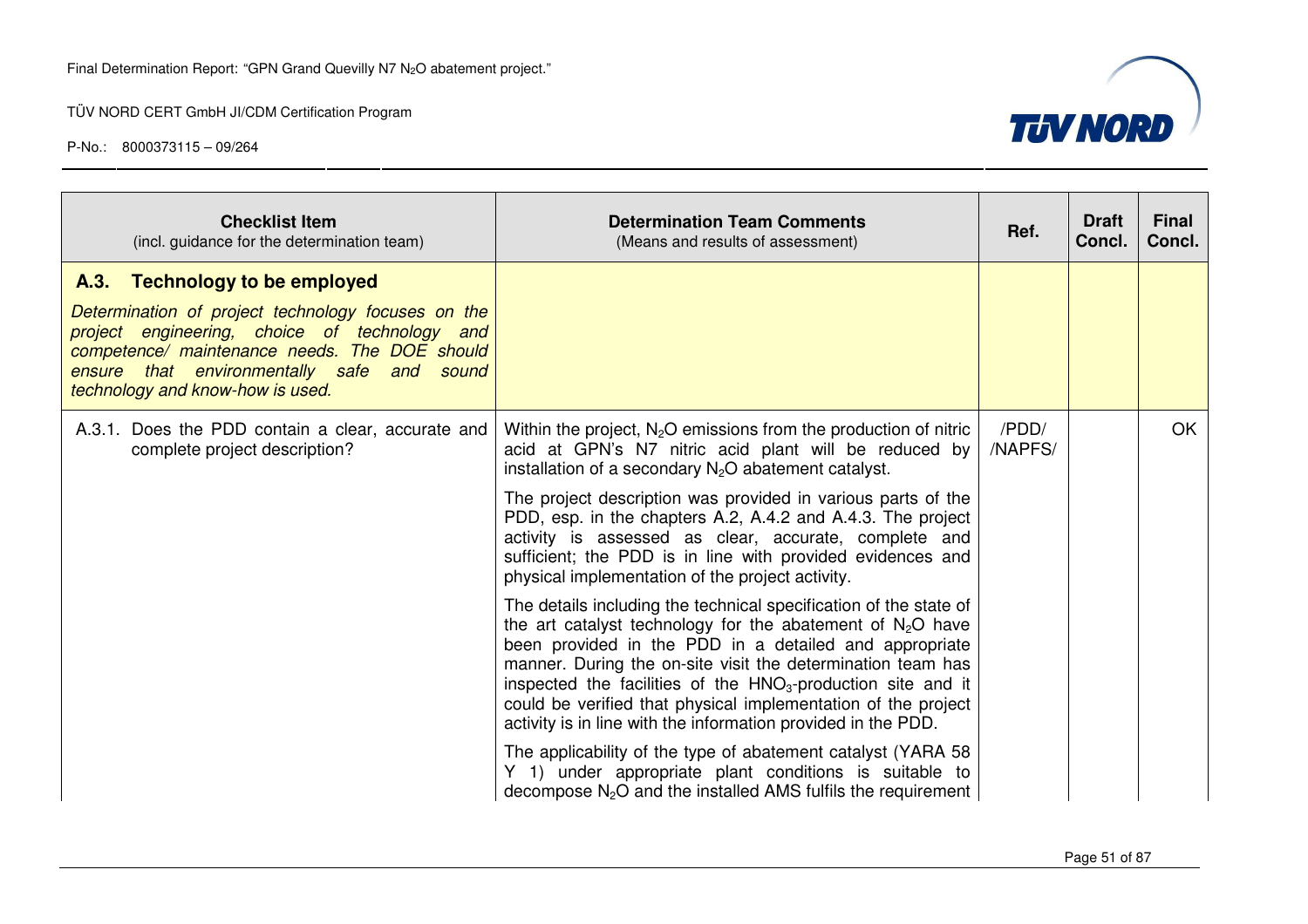

|            | <b>Checklist Item</b><br>(incl. guidance for the determination team)                                                                                                                                  | <b>Determination Team Comments</b><br>(Means and results of assessment)                                                                                                                                                                                                                                                                                                                                                                                | Ref.       | <b>Draft</b><br>Concl. | <b>Final</b><br>Concl. |
|------------|-------------------------------------------------------------------------------------------------------------------------------------------------------------------------------------------------------|--------------------------------------------------------------------------------------------------------------------------------------------------------------------------------------------------------------------------------------------------------------------------------------------------------------------------------------------------------------------------------------------------------------------------------------------------------|------------|------------------------|------------------------|
|            |                                                                                                                                                                                                       | of the methodology regarding the monitoring of the project<br>emissions.                                                                                                                                                                                                                                                                                                                                                                               |            |                        |                        |
|            |                                                                                                                                                                                                       | Nevertheless, following CL was raised:                                                                                                                                                                                                                                                                                                                                                                                                                 |            |                        |                        |
|            |                                                                                                                                                                                                       | The HNO <sub>3</sub> -capacity of the N7-plant needs to be corrected.<br>Furthermore, the value of the annual emissions without the<br>installation of the abatement technology needs revision.                                                                                                                                                                                                                                                        | /PDD/      | GL-A <sub>2</sub>      | OK                     |
|            | A.3.2. Is this description in accordance with the real<br>situation or (in case of greenfield projects) is it<br>most likely that the project will be implemented<br>acc. to the project description? | See A 3.1.                                                                                                                                                                                                                                                                                                                                                                                                                                             |            |                        |                        |
| situation? | A.3.3. In case the project involves alteration of the<br>existing installation or process, is a clear<br>description available regarding the differences<br>between the project and the pre-project   | Within the project, $N_2O$ emissions from the production of nitric<br>acid at GPN's N7 nitric acid plant will be reduced by<br>installation of a secondary $N_2O$ abatement catalyst. The $N_2O$<br>catalyst was already installed in June 2008 to carry out a<br>preliminary trial. Previous to this trial campaign, no $N_2O$<br>abatement-technology was used so that the pre-project<br>situation does not envisages any $N_2O$ abatement measures | <b>PDD</b> |                        | <b>OK</b>              |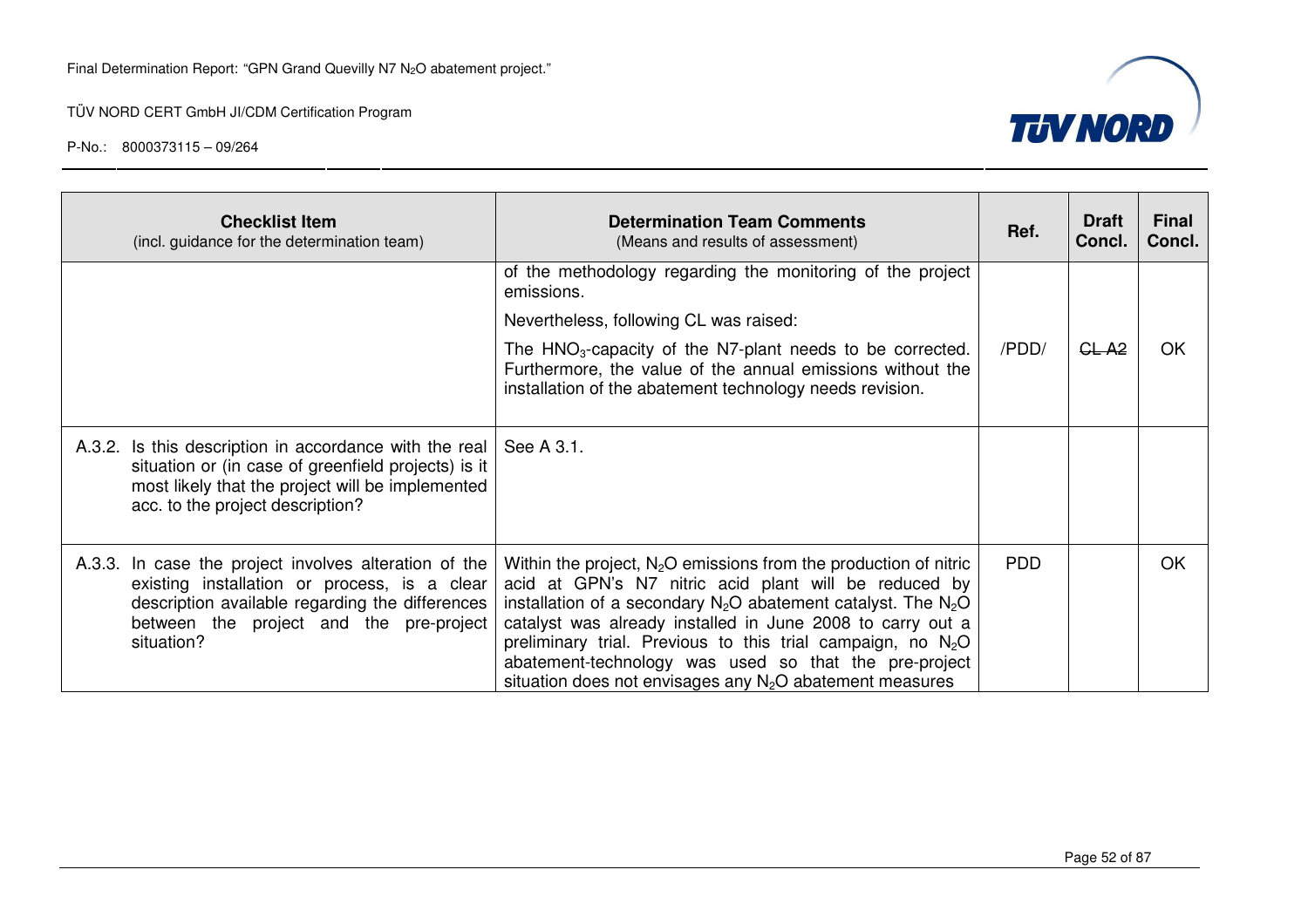

| <b>Checklist Item</b><br>(incl. guidance for the determination team)                                                                                                                                 | <b>Determination Team Comments</b><br>(Means and results of assessment)                                                                                                                                                                                                                                 | Ref.             | <b>Draft</b><br>Concl. | <b>Final</b><br>Concl. |
|------------------------------------------------------------------------------------------------------------------------------------------------------------------------------------------------------|---------------------------------------------------------------------------------------------------------------------------------------------------------------------------------------------------------------------------------------------------------------------------------------------------------|------------------|------------------------|------------------------|
| A.3.4. Does the project design engineering reflect<br>current good practices?                                                                                                                        | Yes. The project involves the installation of a secondary<br>catalyst in the ammonia burner to abate nitrous oxide. Since<br>this or similar type of catalyst is installed in several nitric acid<br>plants which are involved in CDM and JI-projects, this project<br>reflects current good practices. | /PDD/            |                        | OK                     |
| A.3.5. Does the<br>project use state of the art<br>technology or would the technology result in a<br>significantly better performance than any<br>commonly used technologies in the host<br>country? | The employed technology is defined as the best available<br>technology acc. to the BREF-Documents of the EU.                                                                                                                                                                                            | /PDD/<br>$/B-6/$ |                        | <b>OK</b>              |
| A.4. Small scale project activity<br>It is assessed whether the project qualifies as small-<br>scale JI project activity                                                                             |                                                                                                                                                                                                                                                                                                         |                  |                        |                        |
| A.4.1. Does the project qualify as a small scale<br>project activity as defined by the JISC                                                                                                          | Not applicable, because the project activity is a large scale<br>project since the estimated emission reduction of 698.451<br>tCO <sub>2</sub> e between 2009 and 2010 exceeds the limit of 60,000<br>$tCO2e$ annually.                                                                                 | /PDD/            |                        | <b>OK</b>              |
| A.4.2. Does the project apply one of the approved<br>small scale categories and any methodology                                                                                                      | See A.4.1.                                                                                                                                                                                                                                                                                              |                  |                        |                        |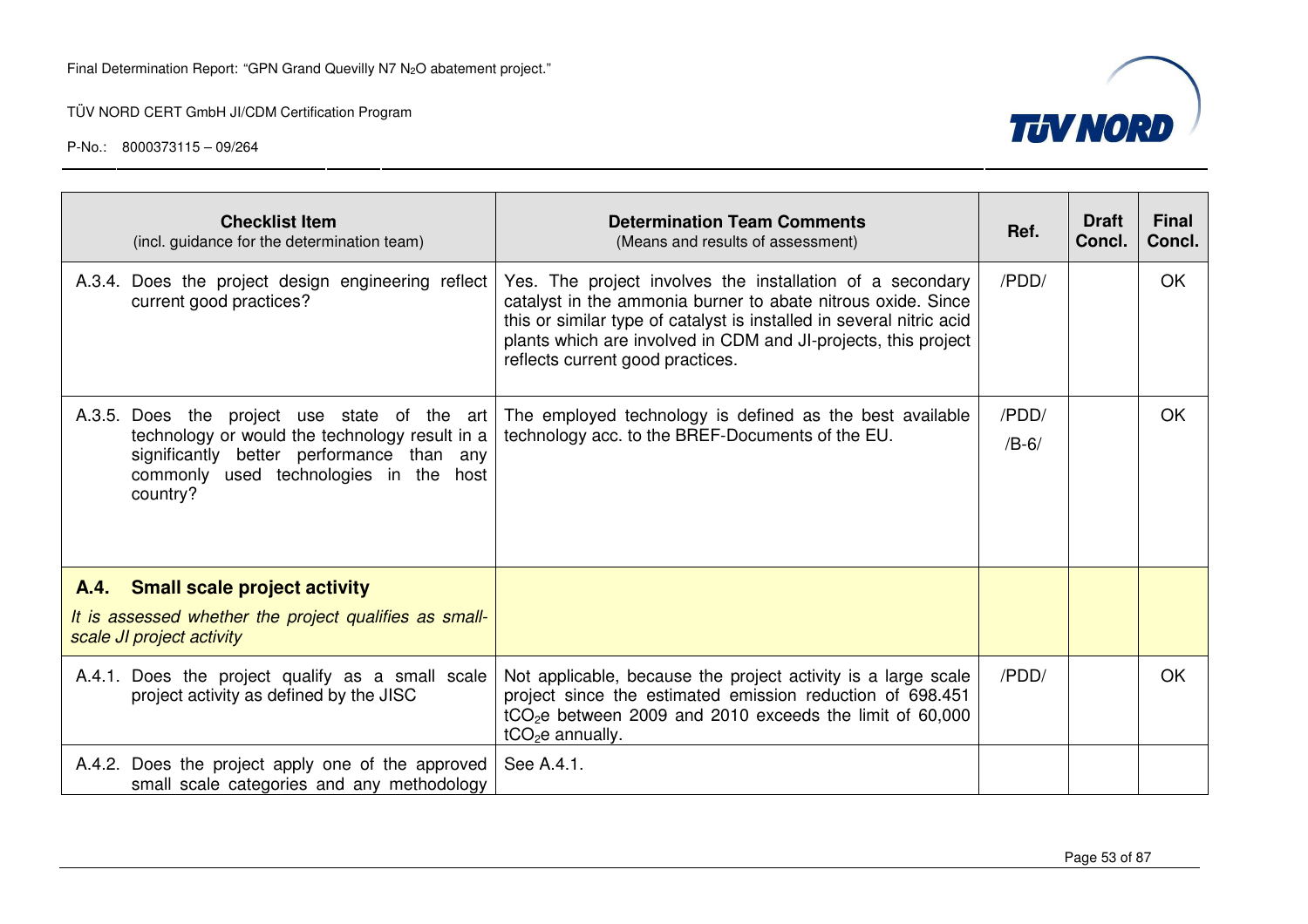

| <b>Checklist Item</b><br>(incl. guidance for the determination team)                                     | <b>Determination Team Comments</b><br>(Means and results of assessment)                                                                                                                                                                                                                                                                                                                                                                                                                              | Ref.                                   | <b>Draft</b><br>Concl. | <b>Final</b><br>Concl. |
|----------------------------------------------------------------------------------------------------------|------------------------------------------------------------------------------------------------------------------------------------------------------------------------------------------------------------------------------------------------------------------------------------------------------------------------------------------------------------------------------------------------------------------------------------------------------------------------------------------------------|----------------------------------------|------------------------|------------------------|
| and tool referred therein?                                                                               |                                                                                                                                                                                                                                                                                                                                                                                                                                                                                                      |                                        |                        |                        |
| A.4.3. Is the small scale project activity not a<br>debundled component of a larger project<br>activity? | See A.4.1.                                                                                                                                                                                                                                                                                                                                                                                                                                                                                           |                                        |                        |                        |
| <b>B.</b> Project Baseline, Additionality and<br><b>Monitoring Plan</b>                                  |                                                                                                                                                                                                                                                                                                                                                                                                                                                                                                      |                                        |                        |                        |
| <b>Application of the Methodology</b><br>B.1.                                                            |                                                                                                                                                                                                                                                                                                                                                                                                                                                                                                      |                                        |                        |                        |
| B.1.1. What kind of methodology has been used?                                                           | Name: Méthode pour les Projets Domestiques: Réduction<br>catalytique du N <sub>2</sub> O dans des usines d'acide nitrique (Projet<br>Domestique Methodology: Catalytic reduction of N <sub>2</sub> O at nitric<br>acid plants)<br>Version: 1<br>Type:<br>Ŀ.<br>CDM Approved Methodology - latest version<br>CDM Approved Methodology - older version<br>II:<br>$\boxtimes$<br><b>National Methodology</b><br>III:<br>IV: Combination of Approved Methodologies<br>Project specific Methodology<br>V. | /PDD/<br>$/B-1/$<br>$/B-2/$<br>$/B-4/$ |                        | <b>OK</b>              |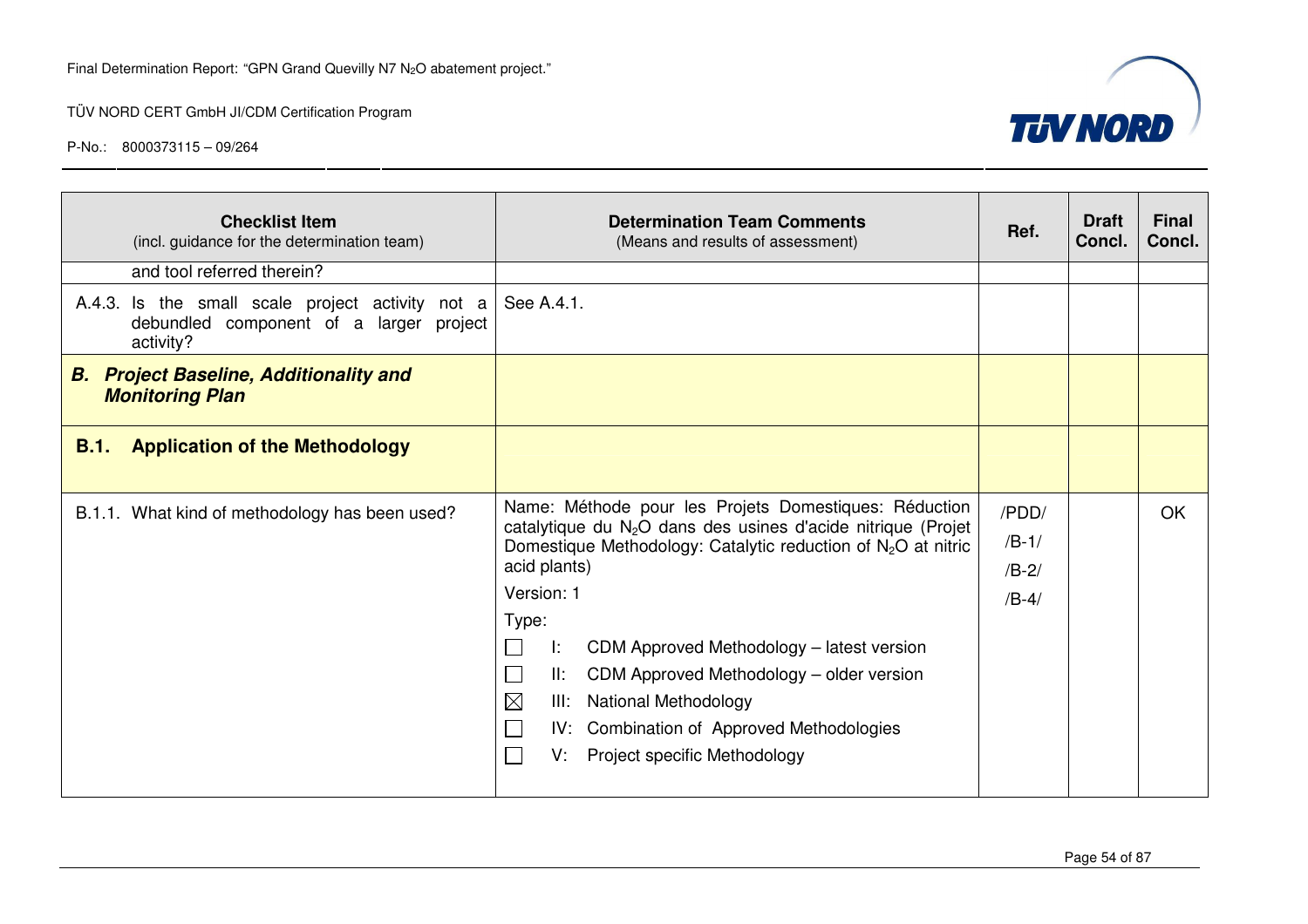

| <b>Checklist Item</b><br>(incl. guidance for the determination team)                                                                                                                                                                                          | <b>Determination Team Comments</b><br>(Means and results of assessment)                                                                                                                                                                                                                                                                                                                                                                                                                                                                                                                                                | Ref.                                        | <b>Draft</b><br>Concl. | <b>Final</b><br>Concl. |
|---------------------------------------------------------------------------------------------------------------------------------------------------------------------------------------------------------------------------------------------------------------|------------------------------------------------------------------------------------------------------------------------------------------------------------------------------------------------------------------------------------------------------------------------------------------------------------------------------------------------------------------------------------------------------------------------------------------------------------------------------------------------------------------------------------------------------------------------------------------------------------------------|---------------------------------------------|------------------------|------------------------|
|                                                                                                                                                                                                                                                               |                                                                                                                                                                                                                                                                                                                                                                                                                                                                                                                                                                                                                        |                                             |                        |                        |
| B.1.2. In case of methodology types I and II:<br>Is the applied CDM methodology identical with<br>the version available on UNFCCC website or<br>-in case of a country or project-specific<br>methodology- is the methodology approved by<br>the Host Country? | The proposed project activity applies the French Projet<br>Domestique Methodology: "Catalytic reduction of $N_2O$ at nitric<br>acid plants", which was approved and published by the<br>French Ministry of ecology and sustainable development in<br>2009-07.                                                                                                                                                                                                                                                                                                                                                          | /PDD/<br>/mist/                             |                        | OK                     |
| B.1.3. Are all applicability criteria in the methodology,<br>the applied tools or any other methodology<br>component referred to therein fulfilled?                                                                                                           | Yes, the applicability criteria in the methodology, the applied<br>tools and other methodology components are in line with:<br>French guidelines for the implementation of JI-<br>Projects<br>Local decrees regarding the limiting of $N_2O$ -emissions<br>As the validity date of the local decree (Arrete Prefetoral) was<br>15 <sup>th</sup> of July instead of June 2009, CL A5 was raised and the<br>PDD and accordingly, the emission reduction calculation<br>have to be revised.<br>The methodology is applicable to project activities using<br>secondary and tertiary N <sub>2</sub> O abatement technology. | /PDD/<br>$/B-2/$<br>$/B-5/$<br>/AN2ON<br>7/ | GL <sub>A5</sub>       | <b>OK</b>              |
| B.1.4. Is the project in accordance to every other<br>stipulation or requirement mentioned in all<br>sections of the methodology?                                                                                                                             | Yes, the project meets all stipulations of the methodology. In<br>this context it has to be mentioned, that there has been a<br>close contact between the project proponents and the DFP<br>regarding the<br>development of the project<br>specific<br>methodology.                                                                                                                                                                                                                                                                                                                                                    | /PDD/<br>$/B-2/$<br>/AN2ON<br>7/            |                        | <b>OK</b>              |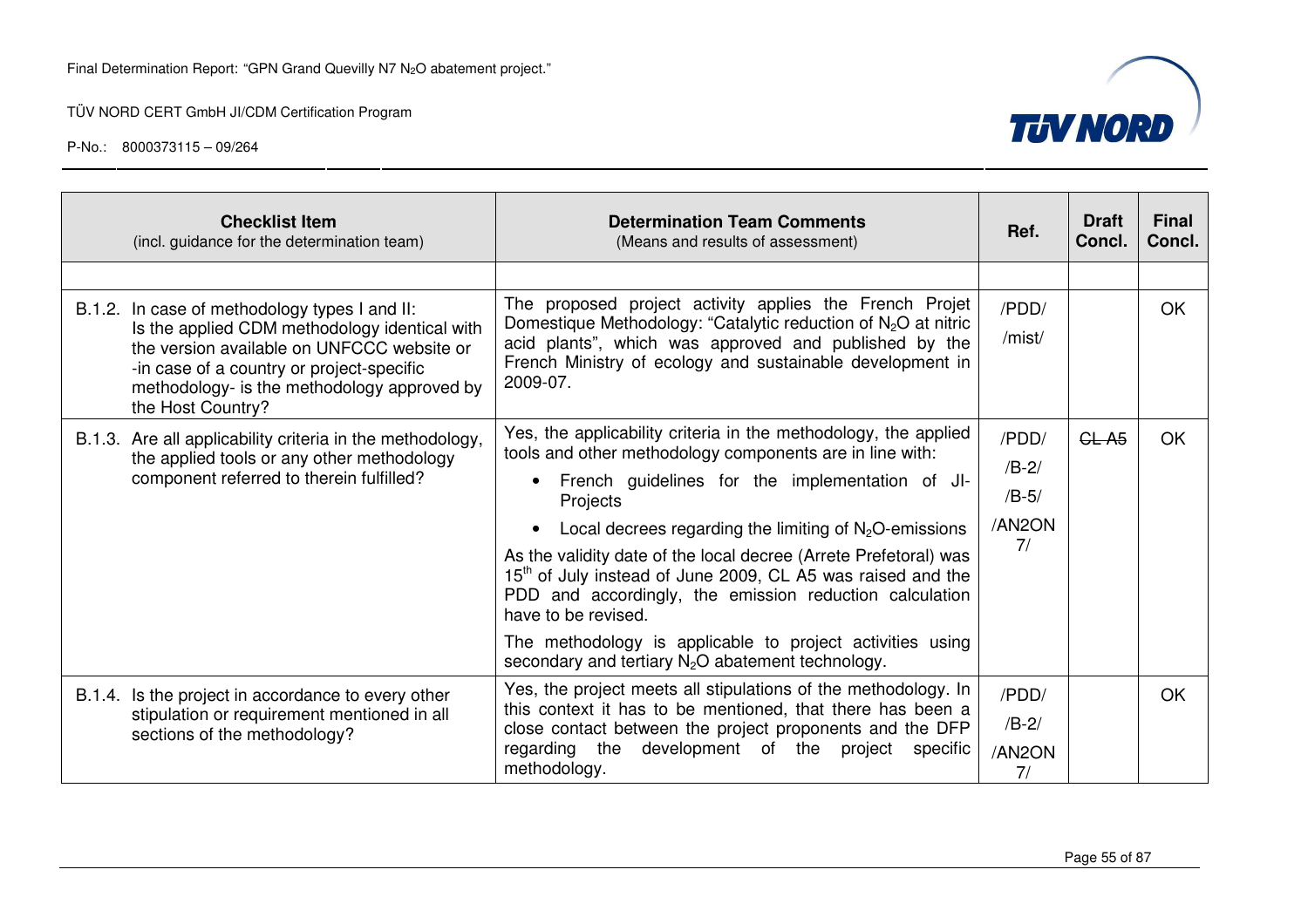

| <b>Checklist Item</b><br>(incl. guidance for the determination team)                                           | <b>Determination Team Comments</b><br>(Means and results of assessment)                                                                                                                                                                                                                                                                         | Ref.                    | <b>Draft</b><br>Concl.  | <b>Final</b><br>Concl. |
|----------------------------------------------------------------------------------------------------------------|-------------------------------------------------------------------------------------------------------------------------------------------------------------------------------------------------------------------------------------------------------------------------------------------------------------------------------------------------|-------------------------|-------------------------|------------------------|
| B.2.<br><b>Project Boundaries</b>                                                                              |                                                                                                                                                                                                                                                                                                                                                 |                         |                         |                        |
| Project Boundaries are the limits and borders defining<br>the GHG emission reduction project                   |                                                                                                                                                                                                                                                                                                                                                 |                         |                         |                        |
| B.2.1. Are the project's spatial boundaries<br>(geographical) clearly defined?                                 | The project boundary includes the nitric acid plant from the<br>inlets to the ammonia burner to the outlet of the stack. All<br>$NOx$ and $N2O$ abatement-devices and the AMS in the stack<br>are included. According to the methodology, only the<br>emissions of $N2O$ as tail gas emission have to be considered<br>in the project boundary. | /PDD/<br>/NAPFS-<br>SS/ | <b>GAR</b><br><b>B2</b> | <b>OK</b>              |
|                                                                                                                | This is -according to the methodology- clearly described in<br>words and a visualisation of the physical project boundary as<br>well as a table defining all significant GHG gases has been<br>included in the PDD.                                                                                                                             |                         |                         |                        |
|                                                                                                                | A CAR B2 was raised, because Table 3 (Sources and gases<br>included in the project boundary) was not completed acc. to<br>the methodology.                                                                                                                                                                                                      |                         |                         |                        |
| B.2.2. Are all sources and GHGs included in the<br>project boundary as required in the applied<br>methodology? | The methodology only considers $N_2O$ as the main emission<br>source in tail gas after the destruction facility. All other<br>gases/sources are not included in the project boundary.                                                                                                                                                           | /PDD/                   |                         | <b>OK</b>              |
|                                                                                                                |                                                                                                                                                                                                                                                                                                                                                 |                         |                         |                        |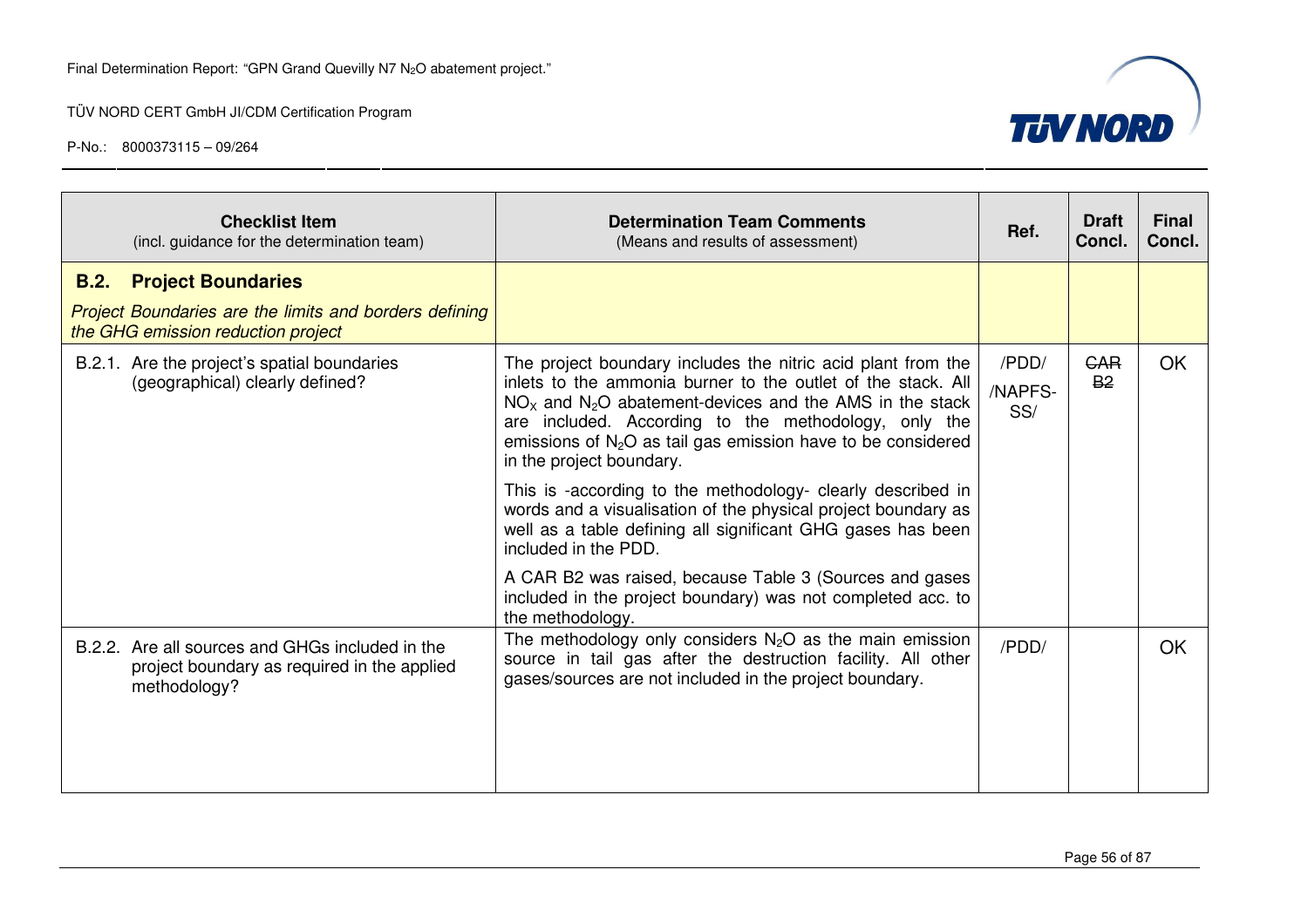

| <b>Checklist Item</b><br>(incl. guidance for the determination team)                                                                                                                                                                           | <b>Determination Team Comments</b><br>(Means and results of assessment)                                                                                                                                                                                                                                                                 | Ref.                  | <b>Draft</b><br>Concl. | <b>Final</b><br>Concl. |
|------------------------------------------------------------------------------------------------------------------------------------------------------------------------------------------------------------------------------------------------|-----------------------------------------------------------------------------------------------------------------------------------------------------------------------------------------------------------------------------------------------------------------------------------------------------------------------------------------|-----------------------|------------------------|------------------------|
| B.2.3. In case the methodology allows to choose<br>whether a source and/or gas is to be included,<br>is the choice sufficiently explained and<br>justified?                                                                                    | See B.2.2                                                                                                                                                                                                                                                                                                                               | /PDD/                 |                        | <b>OK</b>              |
| <b>Baseline Identification</b><br><b>B.3.</b>                                                                                                                                                                                                  |                                                                                                                                                                                                                                                                                                                                         |                       |                        |                        |
| The choice of the baseline scenario will be validated<br>with focus on whether the baseline is a likely scenario,<br>and whether the methodology to define the baseline<br>scenario has been followed in a complete and<br>transparent manner. |                                                                                                                                                                                                                                                                                                                                         |                       |                        |                        |
| B.3.1. What has been identified as the baseline<br>scenario?                                                                                                                                                                                   | The baseline scenario includes the installation of a $N_2O$ -<br>abatement-technology (catalyst) to reduce the $N_2O$ -emissions<br>according to the legal requirements. Considerably less (in<br>comparison to the project activity) of catalyst material would<br>be needed to achieve compliance with the local decree.              | /PDD/<br>/AN2ON<br>7/ |                        | <b>OK</b>              |
| B.3.2. What possible baseline scenarios have been<br>considered?                                                                                                                                                                               | Following alternative to the project activity has been<br>identified:<br>Continuation of the Status Quo, where only a<br>$\bullet$<br>sufficient amount of secondary catalyst material is<br>installed to ensure compliance with any applicable<br>legal $N_2O$ regulations (Business as Usual).<br>Separation and utilisation of $N2O$ | /PDD/                 |                        | OK.                    |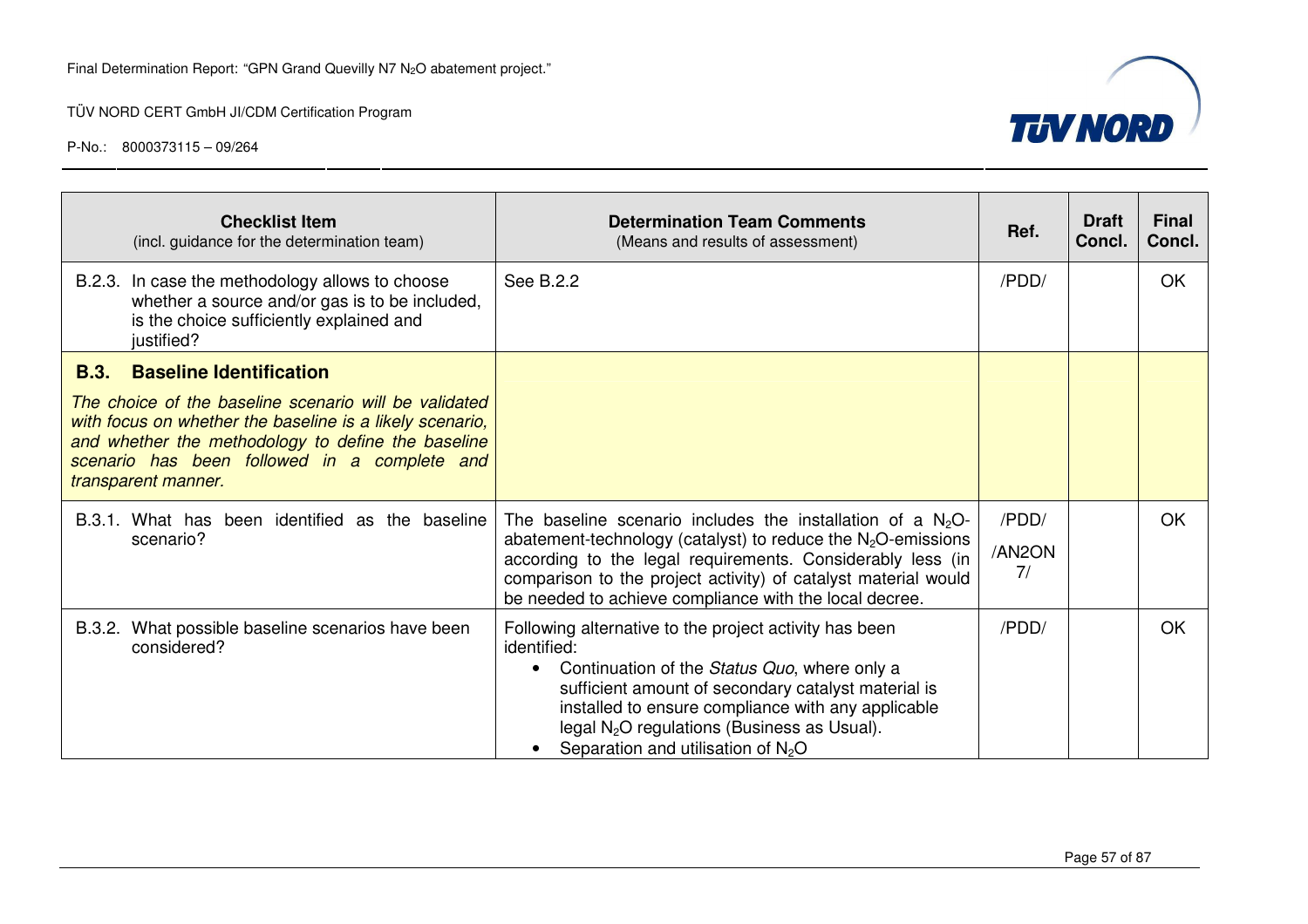|        | <b>Checklist Item</b><br>(incl. guidance for the determination team)                                                                                                               | <b>Determination Team Comments</b><br>(Means and results of assessment)                                                                                                                                                                                       | Ref.                  | <b>Draft</b><br>Concl. | <b>Final</b><br>Concl. |
|--------|------------------------------------------------------------------------------------------------------------------------------------------------------------------------------------|---------------------------------------------------------------------------------------------------------------------------------------------------------------------------------------------------------------------------------------------------------------|-----------------------|------------------------|------------------------|
|        | B.3.3. In case alternatives have to be considered, are<br>all scenarios supplemental to those provided in<br>the methodology reasonable in the context of<br>the project activity? | No additional scenarios have been considered.                                                                                                                                                                                                                 |                       |                        |                        |
|        | B.3.4. Has the baseline scenario been determined<br>according to the methodology?                                                                                                  | No, several reference scenarios listed in the methodology<br>have not been investigated. To clarify this, CAR B1 was<br>raised.                                                                                                                               | /PDD/                 | CAR<br>B <sub>1</sub>  | <b>OK</b>              |
|        | B.3.5. Is the list of alternatives complete?                                                                                                                                       | See B.3.4.                                                                                                                                                                                                                                                    |                       |                        |                        |
|        | B.3.6. Has the baseline scenario been determined<br>using conservative assumptions where<br>possible?                                                                              | Yes, e.g. the baseline emissions have been calculated<br>applying the regulatory values/baseline value as presented in<br>B.5.4.                                                                                                                              | /PDD/                 |                        | <b>OK</b>              |
|        | B.3.7. Does the baseline scenario sufficiently take<br>into account relevant national and/or sectoral<br>policies, macro-economic trends and political<br>aspirations?             | Yes, as explained above, the legal requirements have been<br>taken into account.                                                                                                                                                                              | /PDD/<br>/AN2ON<br>7/ |                        | <b>OK</b>              |
| B.3.8. | Is the baseline scenario determination<br>compatible with the available data and are all<br>literature and sources clearly referenced?                                             | The baseline scenario determination is compatible with the<br>available data and literature sources are clearly referenced.<br>The PDD provides references to all relevant literature<br>sources (sources were submitted for determination, too) and<br>data. | /PDD/                 |                        | <b>OK</b>              |

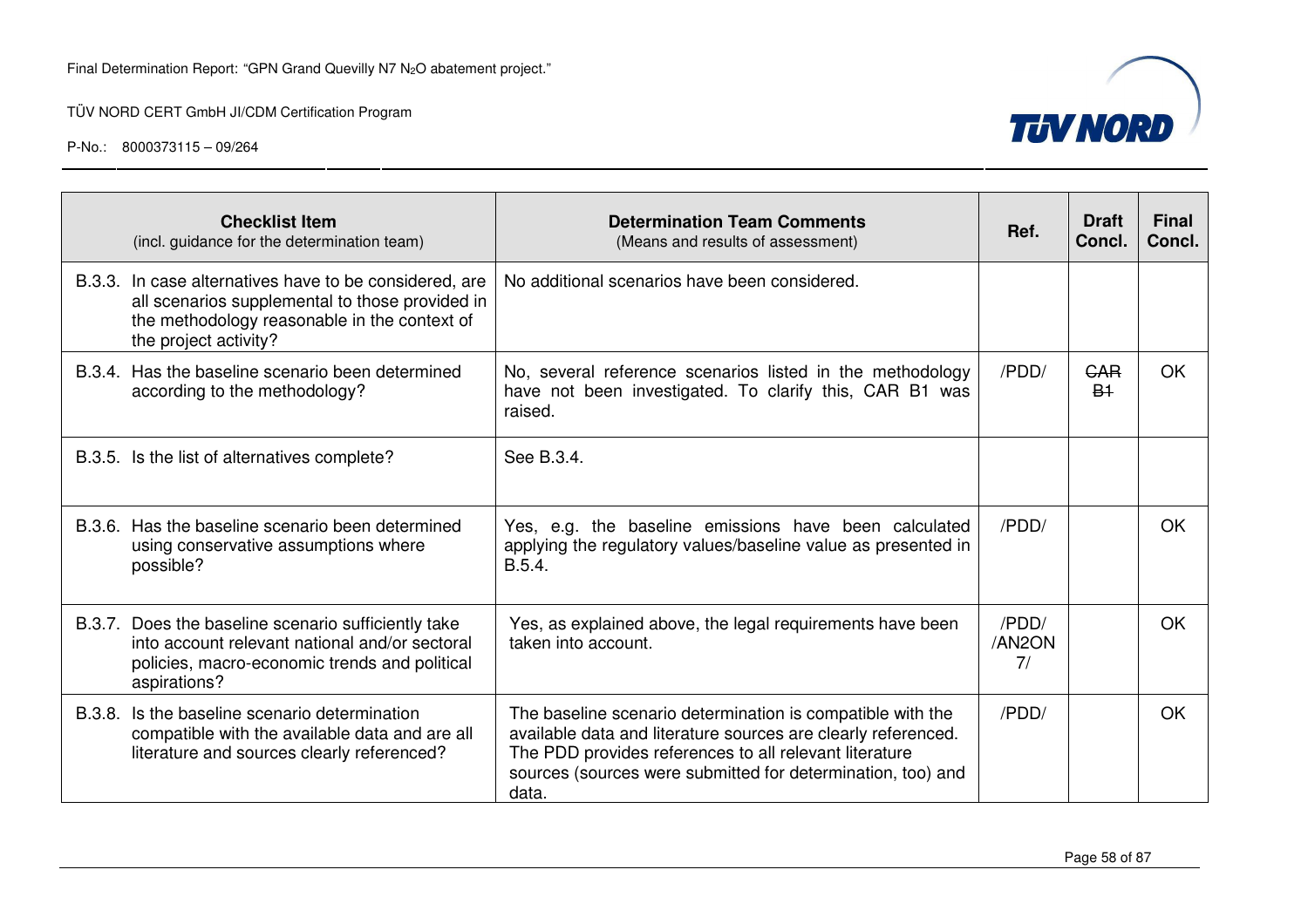

| <b>Checklist Item</b><br>(incl. guidance for the determination team)                                                                                                                     | <b>Determination Team Comments</b><br>(Means and results of assessment)                                                                                                                                                                                                                                                                | Ref.                        | <b>Draft</b><br>Concl. | <b>Final</b><br>Concl. |
|------------------------------------------------------------------------------------------------------------------------------------------------------------------------------------------|----------------------------------------------------------------------------------------------------------------------------------------------------------------------------------------------------------------------------------------------------------------------------------------------------------------------------------------|-----------------------------|------------------------|------------------------|
|                                                                                                                                                                                          |                                                                                                                                                                                                                                                                                                                                        |                             |                        |                        |
| <b>B.4.</b><br><b>Additionality Determination</b><br>The assessment of additionality will be validated with<br>focus on whether the project itself is not a likely<br>baseline scenario. |                                                                                                                                                                                                                                                                                                                                        |                             |                        |                        |
| <b>B.4.1. Methodology</b>                                                                                                                                                                |                                                                                                                                                                                                                                                                                                                                        |                             |                        |                        |
| B.4.1.1. Did the additionality justification follow the<br>requirements of the applied methodology<br>and/or methodological tools?                                                       | The additionality has been proved according to the<br>methodology, which includes a scheme for the assessment of<br>the reference scenario and additionality of the project activity.                                                                                                                                                  | /PDD/<br>$/B-1/$<br>$/B-2/$ |                        | OK.                    |
| <b>B.4.2. Consideration of JI before project</b>                                                                                                                                         |                                                                                                                                                                                                                                                                                                                                        |                             |                        |                        |
| B.4.2.1. Is the project starting date reported in<br>accordance with the glossary of JI terms??                                                                                          | Since a country specific methodology has been applied, the<br>glossary accordance with the JI glossary of terms is not<br>necessary<br>The start of the project activity at N7 was September<br>$2009^{\sqrt{CNN77}}$ , $\sqrt{DNN77}$ . At this date, the N <sub>2</sub> O abatement catalyst<br>was installed in the ammonia boiler. | /PDD/                       |                        | OK                     |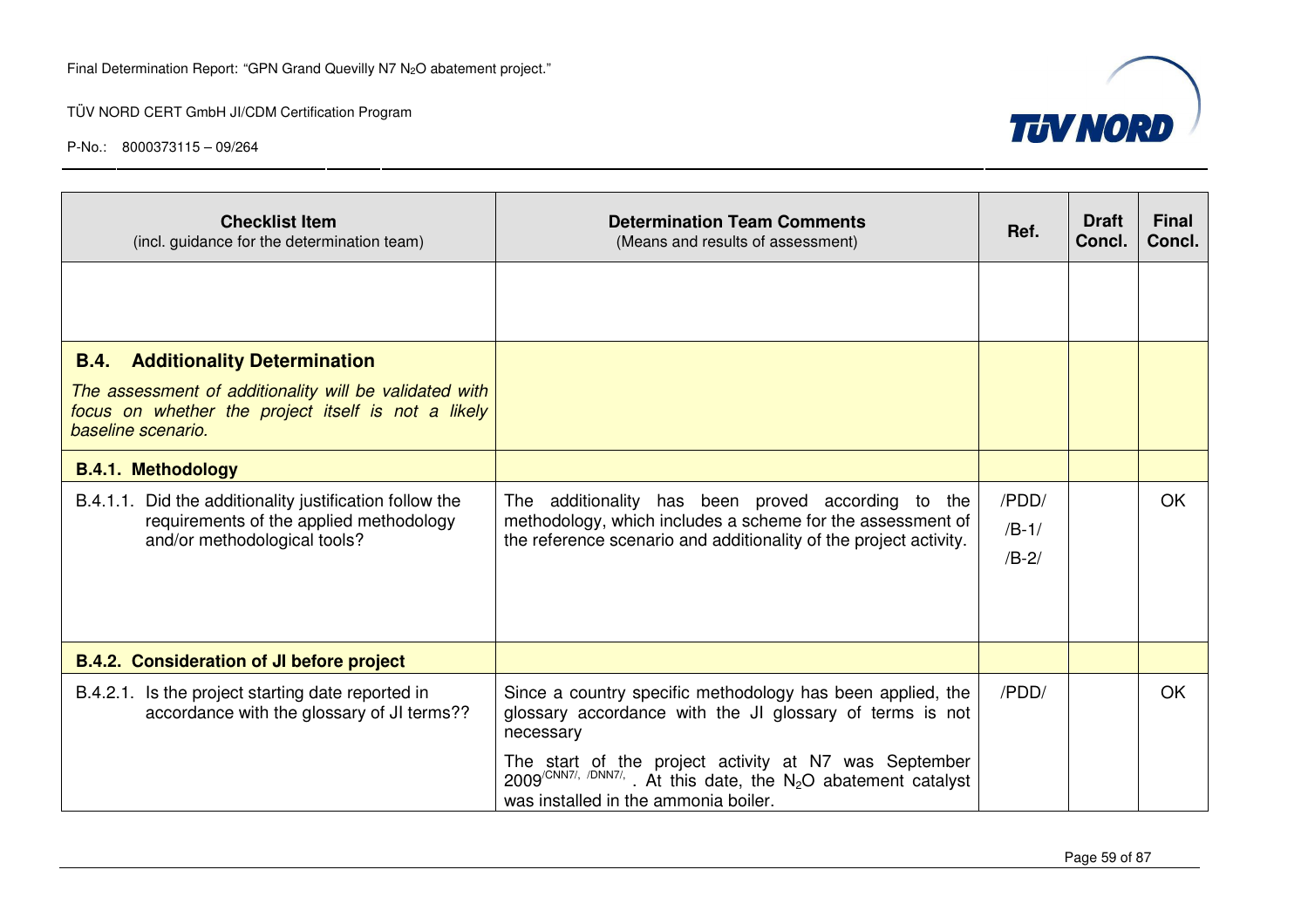

| <b>Checklist Item</b><br>(incl. guidance for the determination team)                                                                                                     | <b>Determination Team Comments</b><br>(Means and results of assessment)                                                                                                                                                                                                             | Ref.           | <b>Draft</b><br>Concl. | <b>Final</b><br>Concl. |
|--------------------------------------------------------------------------------------------------------------------------------------------------------------------------|-------------------------------------------------------------------------------------------------------------------------------------------------------------------------------------------------------------------------------------------------------------------------------------|----------------|------------------------|------------------------|
| B.4.2.2. In case the project start date is before<br>commencing of determination, was the<br>incentive from JI seriously considered and<br>are details given in the PDD? | Yes, the PDD explains, that without the sale of the ERUs<br>generated by the project activities there would be no<br>incentive to justify the additional costs associated with the<br>implementation of the additional N <sub>2</sub> O abatement system<br>under project activity. | /PDD/<br>/INV/ |                        | <b>OK</b>              |
| B.4.2.3. How and when was the decision to proceed<br>with the project?                                                                                                   | The project will proceed, which means the complete amount<br>of catalyst will remain in the plant, if the project activity is<br>registered.                                                                                                                                        | /PDD/          |                        | OK                     |
| B.4.2.4. Is the project start date consistent with the<br>available evidences?                                                                                           | No, the starting date was communicated during the on-site<br>visit. The evidence which approves the date of the start up of<br>the plant is still outstanding. Thus, CL B5 was raised.                                                                                              | /PDD/          | CLB5                   | <b>OK</b>              |
| B.4.2.5. Was the decision to proceed with the project<br>taken by a person entity which has the<br>authority to do so?                                                   | Yes, the decision to proceed with the project has been taken<br>by the decision board of GPN S.A.                                                                                                                                                                                   | /PDD/          |                        | <b>OK</b>              |
| B.4.2.6. How was the JI involved in the decision<br>making process?                                                                                                      | JI was considered in the early stage of the project. For this<br>reason, GPN contracted N.serve to develop the JI-project<br>activity.                                                                                                                                              | /PDD/          |                        | OK                     |
| B.4.2.7. Can the JI involvement in the decision be<br>assessed as serious?                                                                                               | Yes (see above)                                                                                                                                                                                                                                                                     | /PDD/          |                        | OK.                    |
| <b>B.4.3. Identification of alternatives Step 1</b><br>(in case of SSC projects pl. skip steps 1 and 2)                                                                  |                                                                                                                                                                                                                                                                                     |                |                        |                        |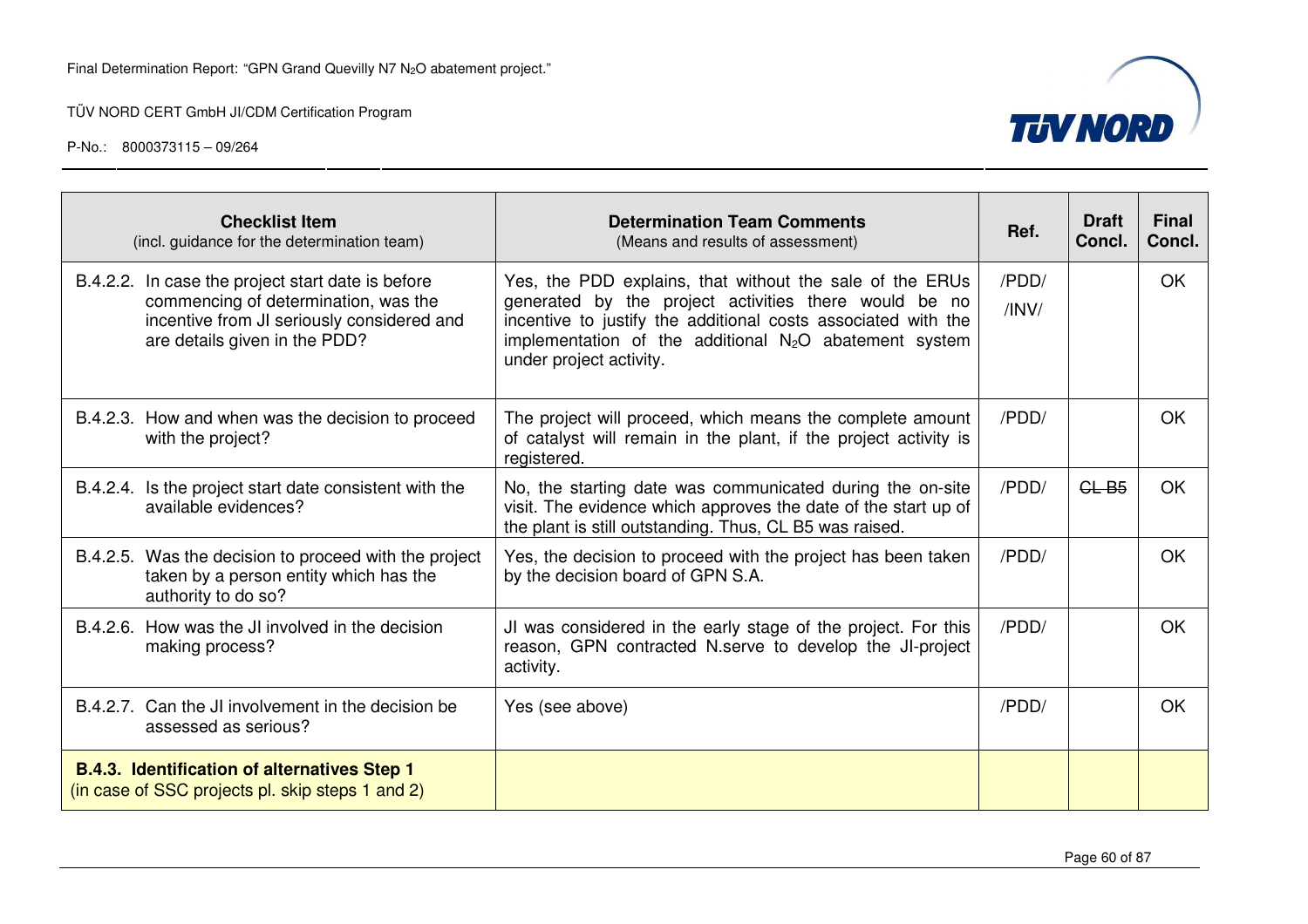

| <b>Checklist Item</b><br>(incl. guidance for the determination team)                                                                                                                                                                                              | <b>Determination Team Comments</b><br>(Means and results of assessment)                                                                                                                                                                                                                                                                                              | Ref.  | <b>Draft</b><br>Concl.             | <b>Final</b><br>Concl. |
|-------------------------------------------------------------------------------------------------------------------------------------------------------------------------------------------------------------------------------------------------------------------|----------------------------------------------------------------------------------------------------------------------------------------------------------------------------------------------------------------------------------------------------------------------------------------------------------------------------------------------------------------------|-------|------------------------------------|------------------------|
| B.4.3.1. Have all realistic alternatives been identified<br>to the project?                                                                                                                                                                                       | No, several scenarios like the<br>installation of a non selective catalytic reductions<br>implementation of a primary, secondary or tertiary<br>$N2O$ destruction technology<br>have not been taken into consideration. However these<br>scenarios are discussed later in step 2 of the PDD. To correct                                                              | /PDD/ | <b>GAR</b><br><b>B<sub>1</sub></b> | <b>OK</b>              |
| B.4.3.2. Contains the list of alternatives at least the<br>status-quo situation and the project not<br>undertaken as a JI project?                                                                                                                                | this, CAR B1 was raised.<br>No, the alternative that the project is not undertaken as a JI<br>project is not included in the list of alternatives. In this<br>context, CAR B1 was raised.                                                                                                                                                                            | /PDD/ |                                    | <b>OK</b>              |
| B.4.3.3. Do all identified alternatives comply with<br>applicable regulation?                                                                                                                                                                                     | Yes, the alternatives are complying with the legal obligations,<br>which limit the $N_2O$ -emissions of the plant.                                                                                                                                                                                                                                                   | /PDD/ |                                    | OK                     |
| <b>B.4.4. Investment analysis Step 2</b><br>In case the investment analysis as per step 2 is<br>chosen to justify the additionality Annex 2 "Assessment<br>of Financial Parameters" has to be used to provide<br>additional details of the calculation parameters |                                                                                                                                                                                                                                                                                                                                                                      |       |                                    |                        |
| B.4.4.1. Is an appropriate analysis method chosen for<br>the project (simple cost analysis, investment<br>comparison analysis or benchmark<br>analysis)?                                                                                                          | It was clarified in the PDD that no significant financial or<br>economic benefits other than JI related income can be<br>generated by any of the possible $N_2O$ destruction<br>technologies. According to the methodology, the investment<br>requirements, caused by the implementation of the project<br>activity, should be depicted in an investment cost sheet. | /PDD/ | CLB4                               | <b>OK</b>              |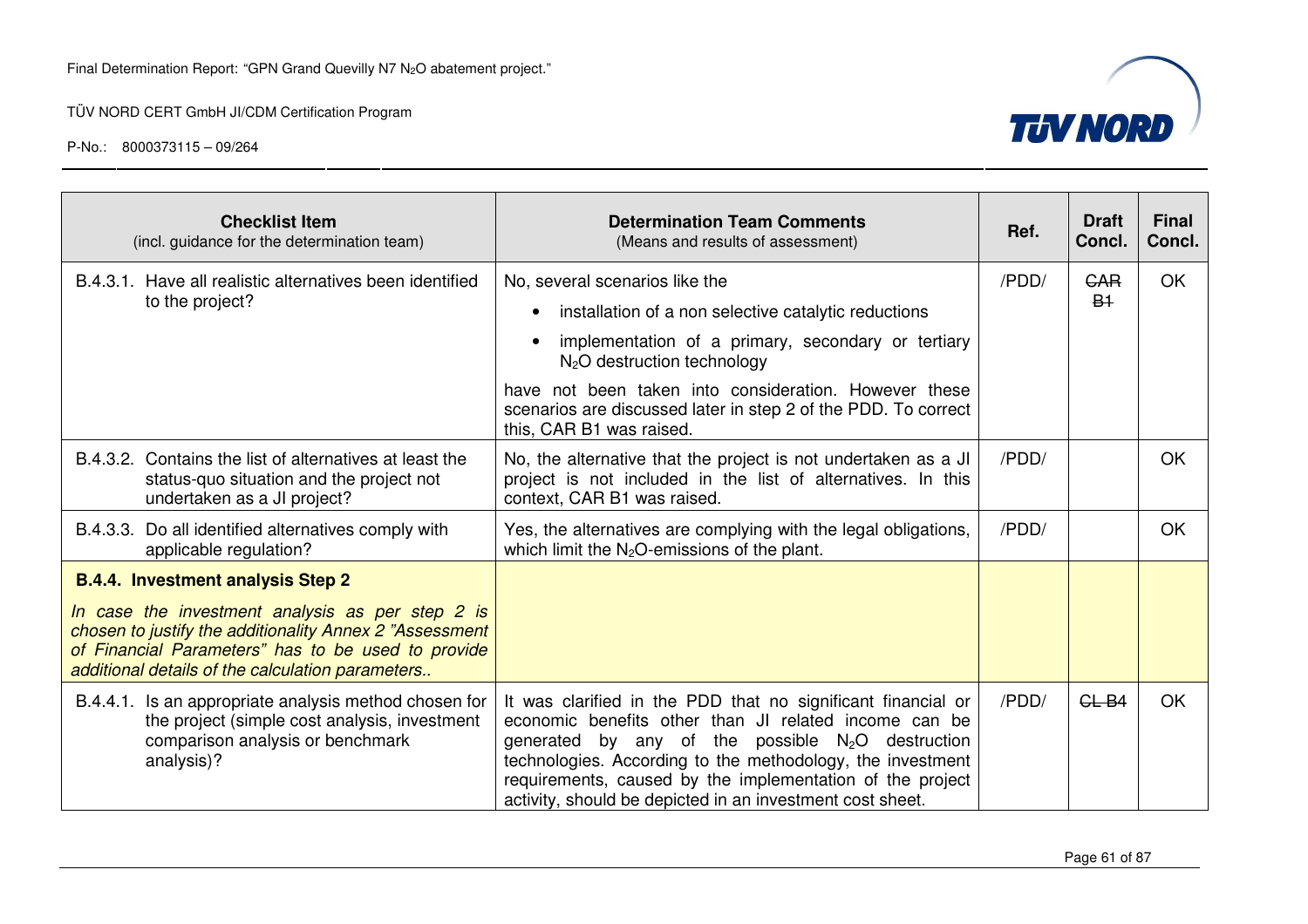

|          | <b>Checklist Item</b><br>(incl. guidance for the determination team)                                                                                                                                                                                                                         | <b>Determination Team Comments</b><br>(Means and results of assessment)                                          | Ref. | <b>Draft</b><br>Concl. | <b>Final</b><br>Concl. |
|----------|----------------------------------------------------------------------------------------------------------------------------------------------------------------------------------------------------------------------------------------------------------------------------------------------|------------------------------------------------------------------------------------------------------------------|------|------------------------|------------------------|
|          |                                                                                                                                                                                                                                                                                              | Since this financial calculation sheet was not available at the<br>site visit, a corresponding CL B4 was raised. |      |                        |                        |
| B.4.4.2. | Is a clear, viewable and unprotected Excel<br>spreadsheet available for the investment<br>calculation?                                                                                                                                                                                       | No, see B.4.4.1.                                                                                                 |      | CLB4                   | OK                     |
| B.4.4.3. | Does the period chosen for the investment<br>analysis reflect the technical lifetime of the<br>project activity or in case a shorter period is<br>chosen, is the fair value of the project<br>activity's assets at the end of the investment<br>analysis period (as a cash inflow) included? | No, see B.4.4.1.                                                                                                 |      | CLB4                   | OK                     |
|          | B.4.4.4. Is the fair value calculated in accordance<br>with local accounting regulations (where<br>available) or international best practice?                                                                                                                                                | N/A                                                                                                              |      |                        |                        |
|          | B.4.4.5. Is the book value as well as the expectation<br>of the potential profit or loss included in the<br>fair value calculation?                                                                                                                                                          | N/A                                                                                                              |      |                        |                        |
|          | B.4.4.6. Are depreciation and other non-cash related<br>items added back to net profits for the<br>purpose to calculate the financial indicator?                                                                                                                                             | N/A                                                                                                              |      |                        |                        |
| B.4.4.7. | Is taxation excluded in the investment<br>analysis or is the benchmark intended for<br>post tax comparisons?                                                                                                                                                                                 | N/A                                                                                                              |      |                        |                        |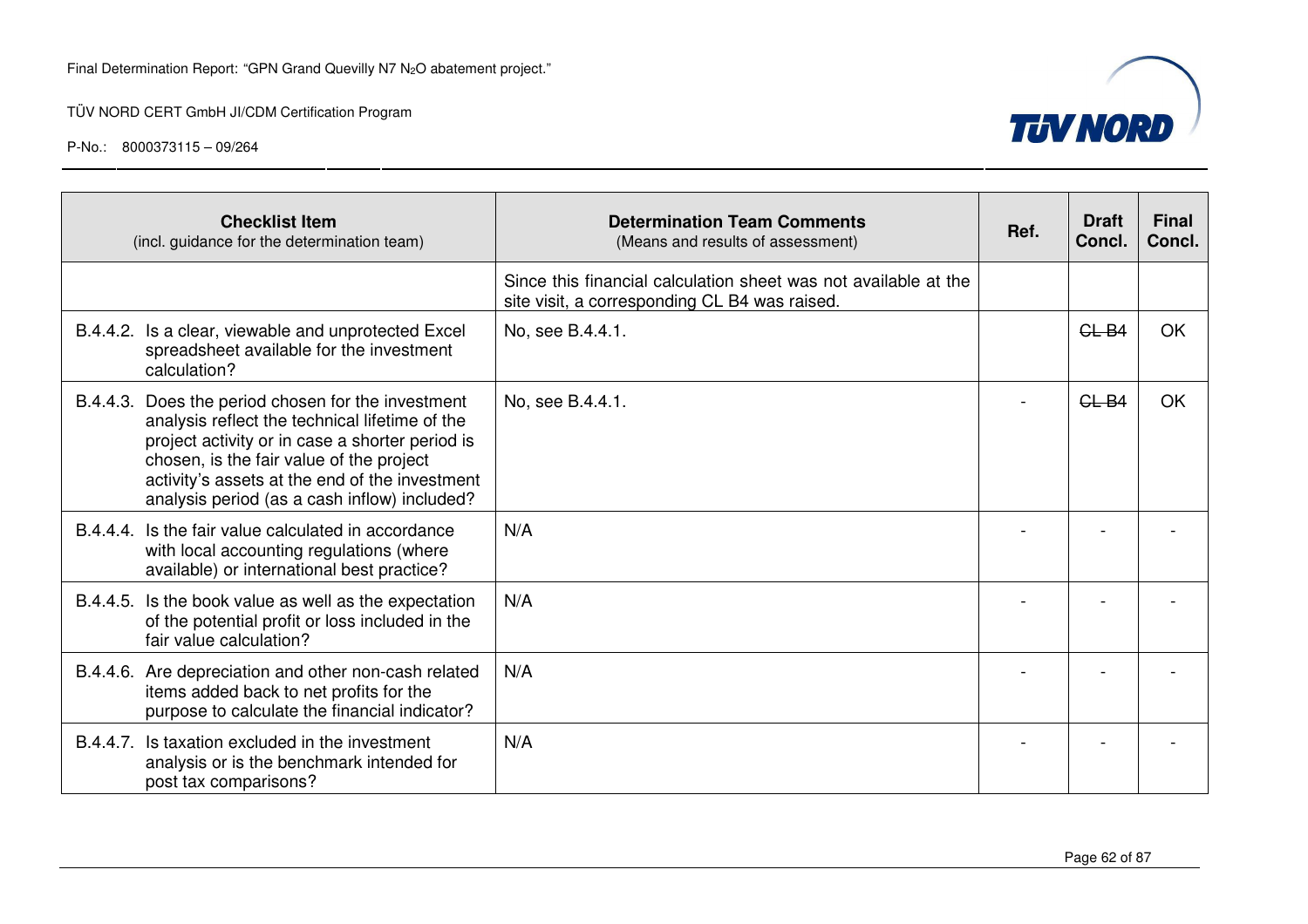

| <b>Checklist Item</b><br>(incl. guidance for the determination team)                                                                                                                                                                                | <b>Determination Team Comments</b><br>(Means and results of assessment) | Ref. | <b>Draft</b><br>Concl. | <b>Final</b><br>Concl. |
|-----------------------------------------------------------------------------------------------------------------------------------------------------------------------------------------------------------------------------------------------------|-------------------------------------------------------------------------|------|------------------------|------------------------|
| B.4.4.8. Were the input values used in the investment<br>analysis valid and applicable at the time of<br>the investment decision?                                                                                                                   | N/A                                                                     |      |                        |                        |
| <b>Investment comparison</b>                                                                                                                                                                                                                        |                                                                         |      |                        |                        |
| B.4.4.9. In case of project IRR: Are the costs of<br>financing expenditures (loan repayments and<br>interests) excluded from the calculation of<br>project IRR?                                                                                     | N/A                                                                     |      |                        |                        |
| B.4.4.10. In case of equity IRR: Is the part of the<br>investment costs, which is financed by equity<br>considered as net cash outflow and is the<br>part financed by debt excluded in net cash<br>outflow?                                         | N/A                                                                     |      |                        |                        |
| B.4.4.11. Is the type of benchmark chosen appropriate<br>for the type of IRR calculated (e.g. local<br>commercial lending rates or weighted<br>average costs of capital for project IRR;<br>required/expected returns on equity for<br>equity IRR)? | N/A                                                                     |      |                        |                        |
| B.4.4.12. Is the benchmark value suitable for the<br>project activity?                                                                                                                                                                              | N/A                                                                     |      |                        |                        |
| B.4.4.13. Is it ensured that the project cannot be<br>developed by other developers than the PP?                                                                                                                                                    | N/A                                                                     |      |                        |                        |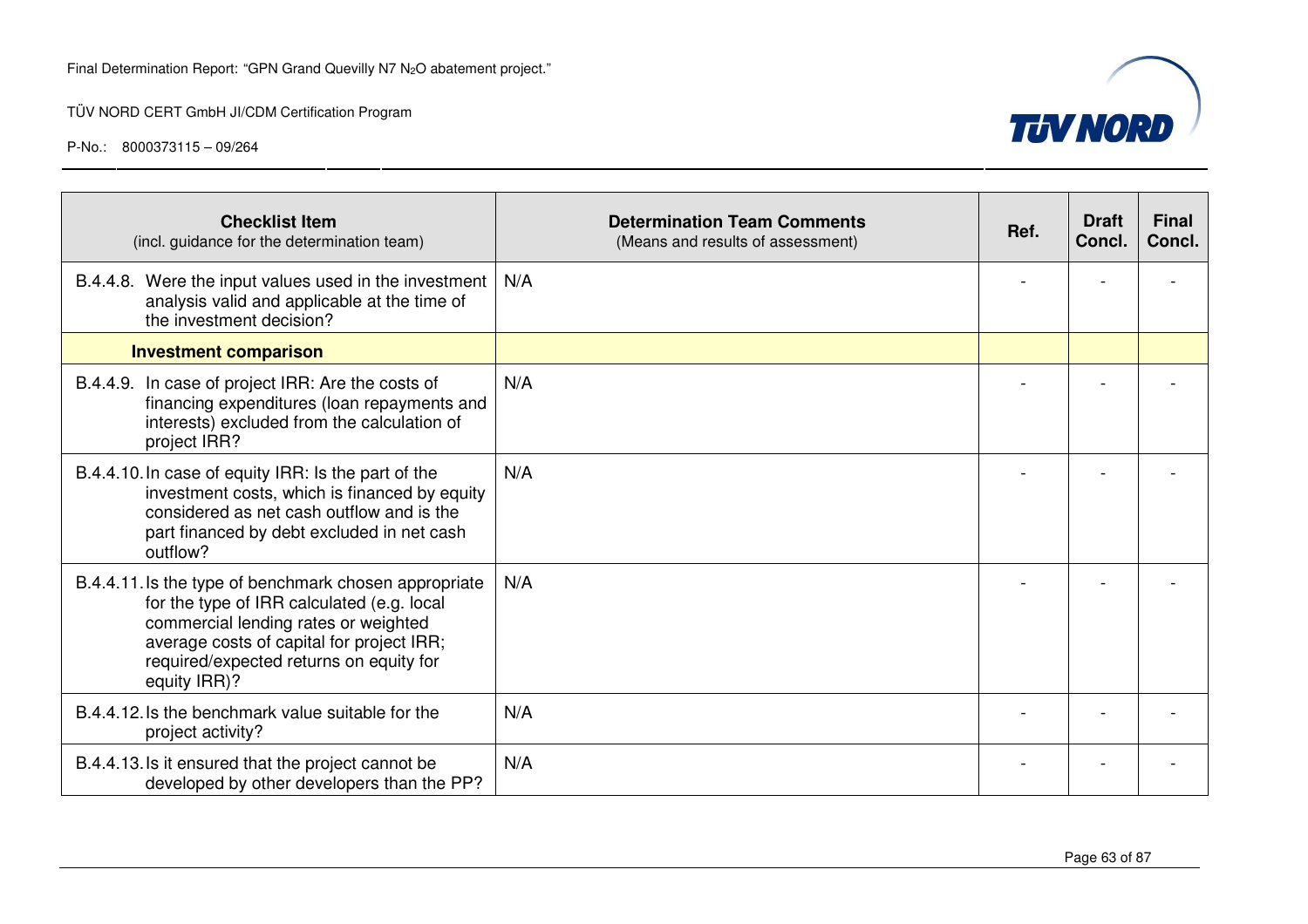

| <b>Checklist Item</b><br>(incl. guidance for the determination team)                                                            | <b>Determination Team Comments</b><br>(Means and results of assessment) | Ref. | <b>Draft</b><br>Concl. | <b>Final</b><br>Concl. |
|---------------------------------------------------------------------------------------------------------------------------------|-------------------------------------------------------------------------|------|------------------------|------------------------|
| B.4.4.14. Was the benchmark consistently used in the<br>past for similar projects with similar risks?                           | N/A                                                                     |      |                        |                        |
| B.4.4.15. Was sensitivity analysis appropriately done<br>by the project participants?                                           | N/A                                                                     |      |                        |                        |
| B.4.5. Barrier analysis Step 3 or SSC additionality<br>assessment                                                               |                                                                         |      |                        |                        |
| B.4.5.1. Are there any barriers given whose issues<br>have a clear and definable impact on the<br>profitability of the project? | N/A                                                                     |      |                        |                        |
| B.4.5.2. How is it justified and evidenced that the<br>barriers given in the PDD are real?                                      | N/A                                                                     |      |                        |                        |
| B.4.5.3. How is it justified that one or a set of real<br>barriers prevent(s) the implementation of the<br>project activity?    | N/A                                                                     |      |                        |                        |
| <b>B.4.6. Common practice analysis Step 4</b><br>(in case of SSC projects skip this step)                                       |                                                                         |      |                        |                        |
| B.4.6.1. Is the defined region for the common<br>practice analysis appropriate for the<br>technology/industry type?             | N/A                                                                     |      |                        |                        |
| B.4.6.2. To what extent similar projects have been<br>undertaken in the relevant region?                                        | N/A                                                                     |      |                        |                        |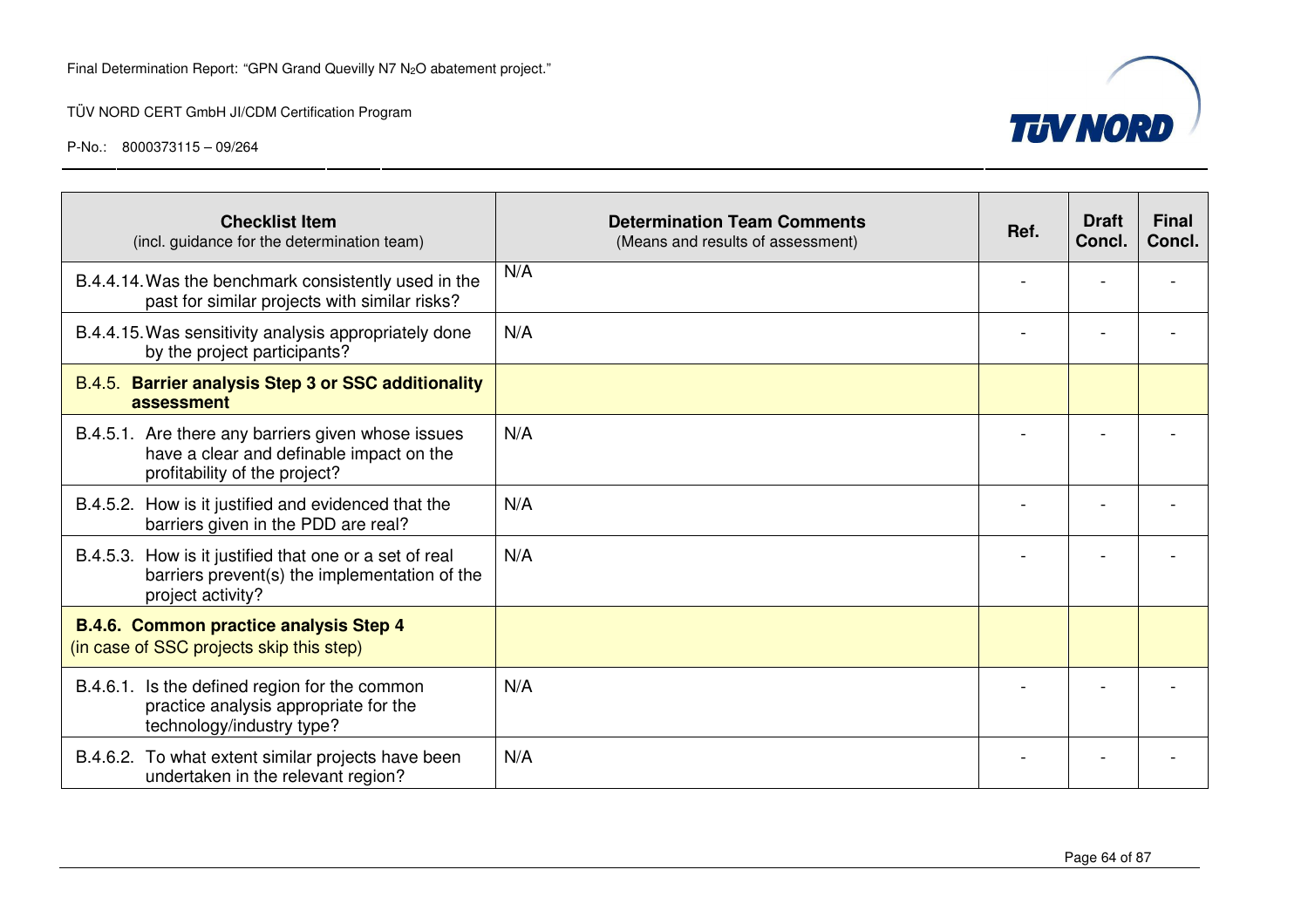

| <b>Checklist Item</b><br>(incl. guidance for the determination team)                                                                                                                                                                                                                                                                       | <b>Determination Team Comments</b><br>(Means and results of assessment)                                                                                                                                                                                                                                                                 | Ref.                                    | <b>Draft</b><br>Concl.                      | <b>Final</b><br>Concl. |
|--------------------------------------------------------------------------------------------------------------------------------------------------------------------------------------------------------------------------------------------------------------------------------------------------------------------------------------------|-----------------------------------------------------------------------------------------------------------------------------------------------------------------------------------------------------------------------------------------------------------------------------------------------------------------------------------------|-----------------------------------------|---------------------------------------------|------------------------|
| B.4.6.3. In case similar projects are identified, are<br>there any key differences between the<br>proposed project and existing or ongoing<br>projects and what kind of differences are<br>observed?                                                                                                                                       | N/A                                                                                                                                                                                                                                                                                                                                     |                                         |                                             |                        |
| B.5.<br><b>Calculation of GHG Emission</b><br><b>Reductions</b>                                                                                                                                                                                                                                                                            |                                                                                                                                                                                                                                                                                                                                         |                                         |                                             |                        |
| It is assessed whether the calculations of project<br>emissions, baseline emissions, leakage emissions are<br>stated according to the methodology and whether the<br>argumentation for the choice of default factors and<br>values – where applicable – is justified. Furthermore<br>calculation of emission reductions shall be assessed. |                                                                                                                                                                                                                                                                                                                                         |                                         |                                             |                        |
| B.5.1. Are the emission reductions real, measurable<br>and give long-term benefits related to the<br>mitigation of climate change?                                                                                                                                                                                                         | The emission reductions are real, measurable and give long-<br>term benefits related to the mitigation of climate change.                                                                                                                                                                                                               | /PDD/                                   |                                             | <b>OK</b>              |
| B.5.2. Are the equations applied correctly according<br>to the applied approved methodology?                                                                                                                                                                                                                                               | Yes, the equations applied for calculation are correctly<br>applied according to the approved methodology.<br>The formulae to calculate the project, baseline and leakage<br>emissions are presented in the section B.6.1. of the PDD in a<br>clear and transparent manner<br>The calculation of estimated emission reductions has been | /PDD/I<br>$/B-1/$<br>$/B-2/$<br>$/B-3/$ | <b>GAR</b><br>E2<br><b>GAR</b><br><b>B3</b> | <b>OK</b>              |
|                                                                                                                                                                                                                                                                                                                                            | carried out in the section B.6.2. of the PDD. The calculations                                                                                                                                                                                                                                                                          |                                         |                                             |                        |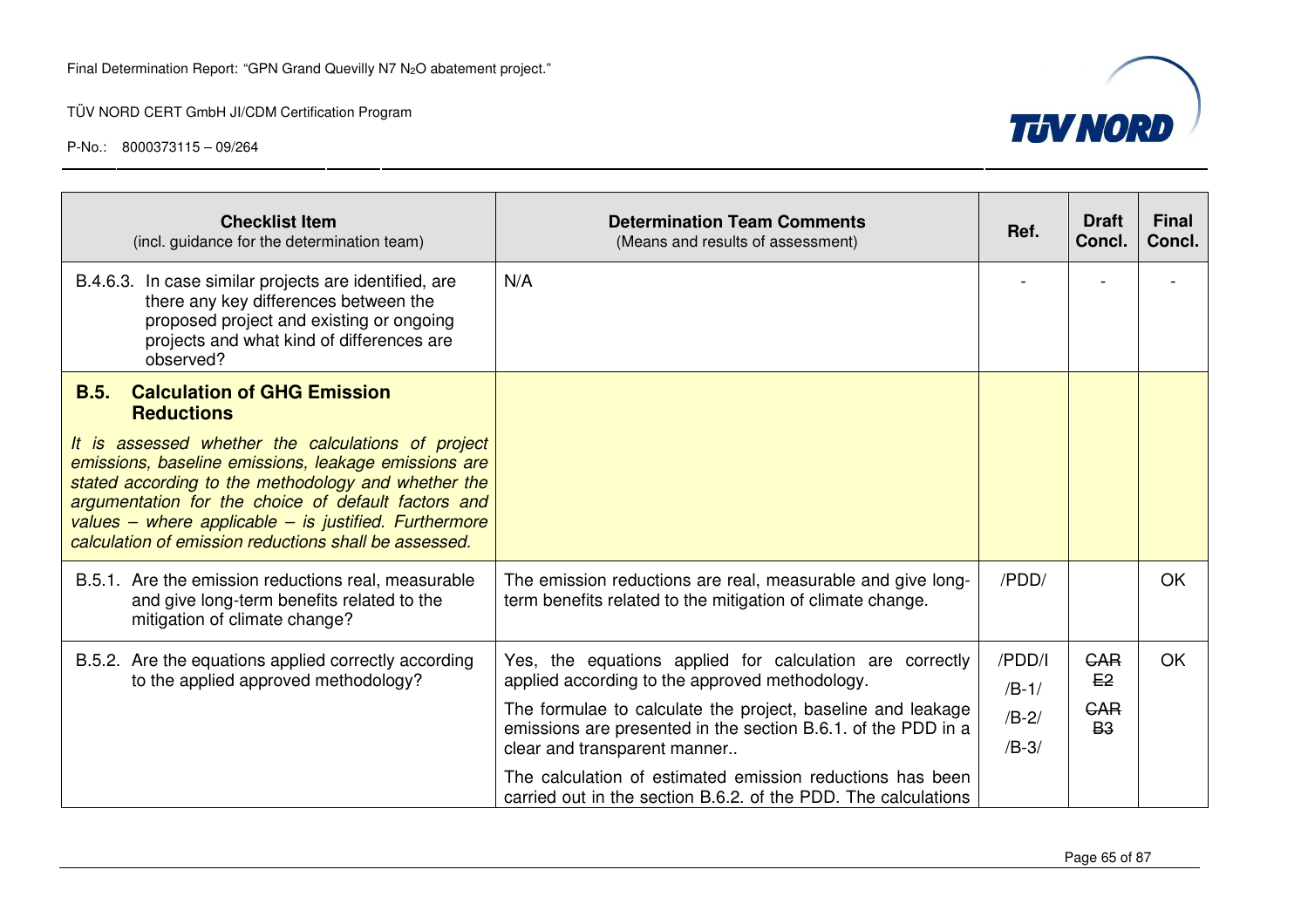

| <b>Checklist Item</b><br>(incl. guidance for the determination team)                             | <b>Determination Team Comments</b><br>(Means and results of assessment)                                                                                                                                                                                                                                                                             | Ref.  | <b>Draft</b><br>Concl. | <b>Final</b><br>Concl. |
|--------------------------------------------------------------------------------------------------|-----------------------------------------------------------------------------------------------------------------------------------------------------------------------------------------------------------------------------------------------------------------------------------------------------------------------------------------------------|-------|------------------------|------------------------|
|                                                                                                  | as presented in this section strictly follow the algorithm of the<br>monitoring plan.                                                                                                                                                                                                                                                               |       |                        |                        |
|                                                                                                  | The considering of leakage is discussed in the methodology.<br>In accordance with the methodology, no leakage calculation<br>is required, because the technology used is a secondary<br>catalyst.                                                                                                                                                   |       |                        |                        |
|                                                                                                  | However, following Cars and CL were raised:                                                                                                                                                                                                                                                                                                         |       |                        |                        |
|                                                                                                  | CAR E2:                                                                                                                                                                                                                                                                                                                                             |       |                        |                        |
|                                                                                                  | The Arrêté of 2 March 2007 stipulates, that: "the total amount"<br>of issued Emission Reduction Units equates to 90% of the<br>effectively<br>avoided<br>GHG<br>emissions<br>due<br>to<br>the<br>implementation of the project activity". Since the PDD does<br>not regard this restriction in the calculation of ERUs,<br>clarification is needed. |       |                        |                        |
|                                                                                                  | CLB <sub>3</sub> :                                                                                                                                                                                                                                                                                                                                  |       |                        |                        |
|                                                                                                  | For the time after $16th$ July 2011, it has to be clarified in the<br>PDD how it can be assured that no ERUs will be issued for<br>emission levels which do not go beyond the business as<br>usual scenario, which is defined by the Arrete prefectoral<br>2009-07-16 (2,47 kg $N_2O/t$ HNO <sub>3</sub> ) over a period of 12<br>months.           |       |                        |                        |
| B.5.3. In case the methodology allows for different<br>methodological choices, are the equations | The project specific methodology has been developed for the<br>considered project activity. The methodology provides clear                                                                                                                                                                                                                          | /PDD/ |                        | OK                     |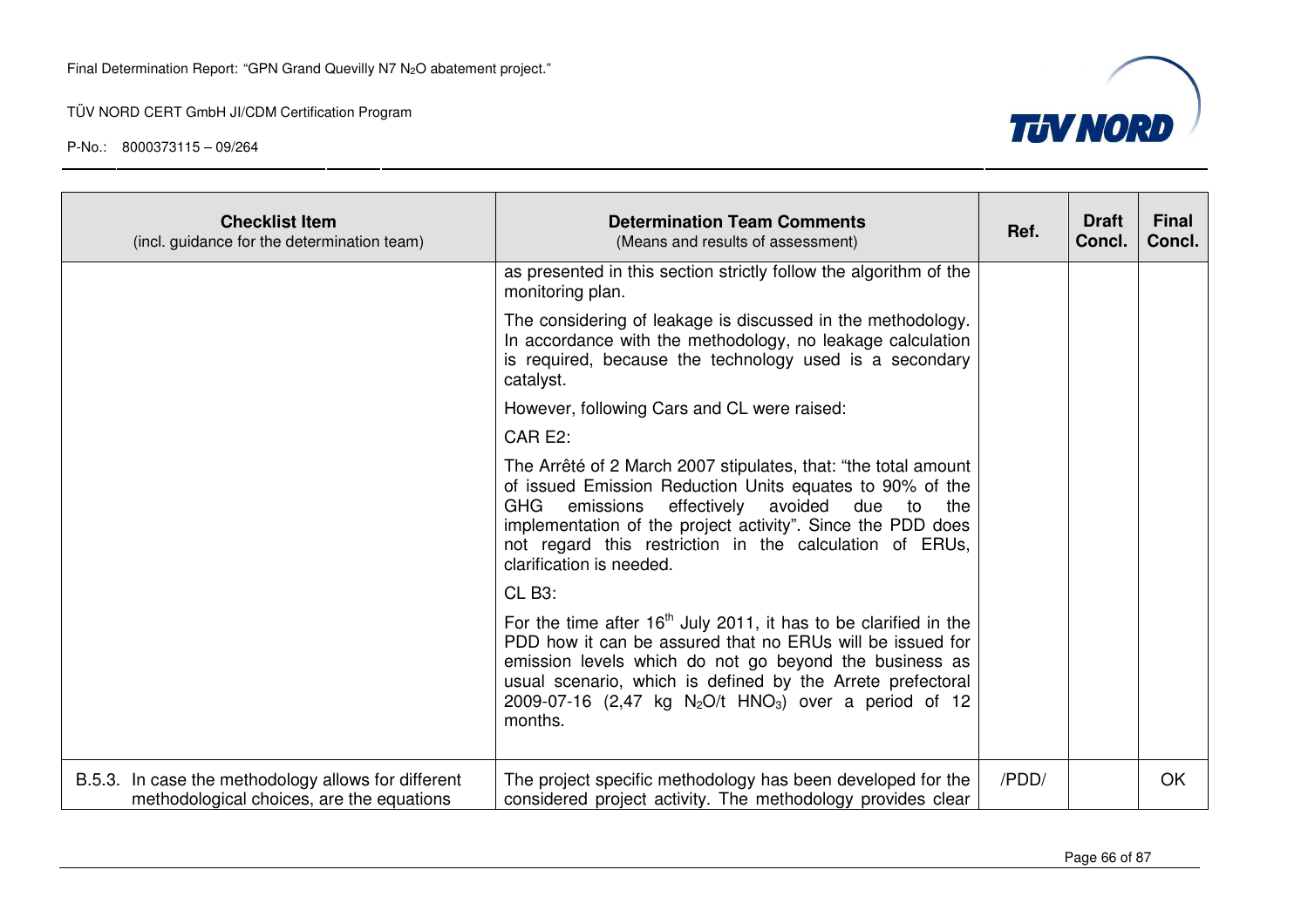

| <b>Checklist Item</b><br>(incl. guidance for the determination team)                                                                 | <b>Determination Team Comments</b><br>(Means and results of assessment)                                                                                                                                                                                                                                                                                                                                                                                                                                                                                                                                                                                                                                                                                                                                      | Ref.                                                   | <b>Draft</b><br>Concl.  | <b>Final</b><br>Concl. |
|--------------------------------------------------------------------------------------------------------------------------------------|--------------------------------------------------------------------------------------------------------------------------------------------------------------------------------------------------------------------------------------------------------------------------------------------------------------------------------------------------------------------------------------------------------------------------------------------------------------------------------------------------------------------------------------------------------------------------------------------------------------------------------------------------------------------------------------------------------------------------------------------------------------------------------------------------------------|--------------------------------------------------------|-------------------------|------------------------|
| applied properly justified and have they been<br>used reflecting the other methodological<br>choices (i.e. baseline identification)? | procedure for calculation of the emission reductions. There<br>provisions for<br>different<br>choices<br>between<br>are<br>no<br>methodological approaches.                                                                                                                                                                                                                                                                                                                                                                                                                                                                                                                                                                                                                                                  | $/B-1/$<br>$/B-2/$<br>$/B-3/$                          |                         |                        |
| B.5.4. Have conservative assumptions been used<br>when calculating the project emissions?                                            | Yes. The baseline methodology takes into account a decree<br>of the MEEDAT, setting the benchmark Emission Factors<br>$(EFBM)$ for the calculation of the reduction of N <sub>2</sub> O-Emission in<br>future years.<br>These values/years are:<br>2009<br>2010<br>2011<br>2012<br>2.5<br>2.5<br>2.5<br>1.85<br>kg N <sub>2</sub> O/t HNO <sub>3</sub> (100%)<br>In addition to that, the DRIRE introduced a plant specific<br>regulatory limit of 2.47 kg $N_2O/t$ HNO <sub>3</sub> (100%) from July 2011<br>on.<br>The baseline for ERU calculation takes into account the<br>lowest available values, so that the baseline values future<br>calculation of emission reduction are:<br>These values/years are:<br>2009<br>2010 to 2011-06<br>to 2011-12<br>to 2012-12<br>2.5<br>2.5<br>2.5<br>1.85<br>2,47 | /PDD/<br>$/B-1/$<br>$/B-2/$<br>$/B-4/$<br>/AN2ON<br>7/ | <b>GAR</b><br><b>B3</b> | OK                     |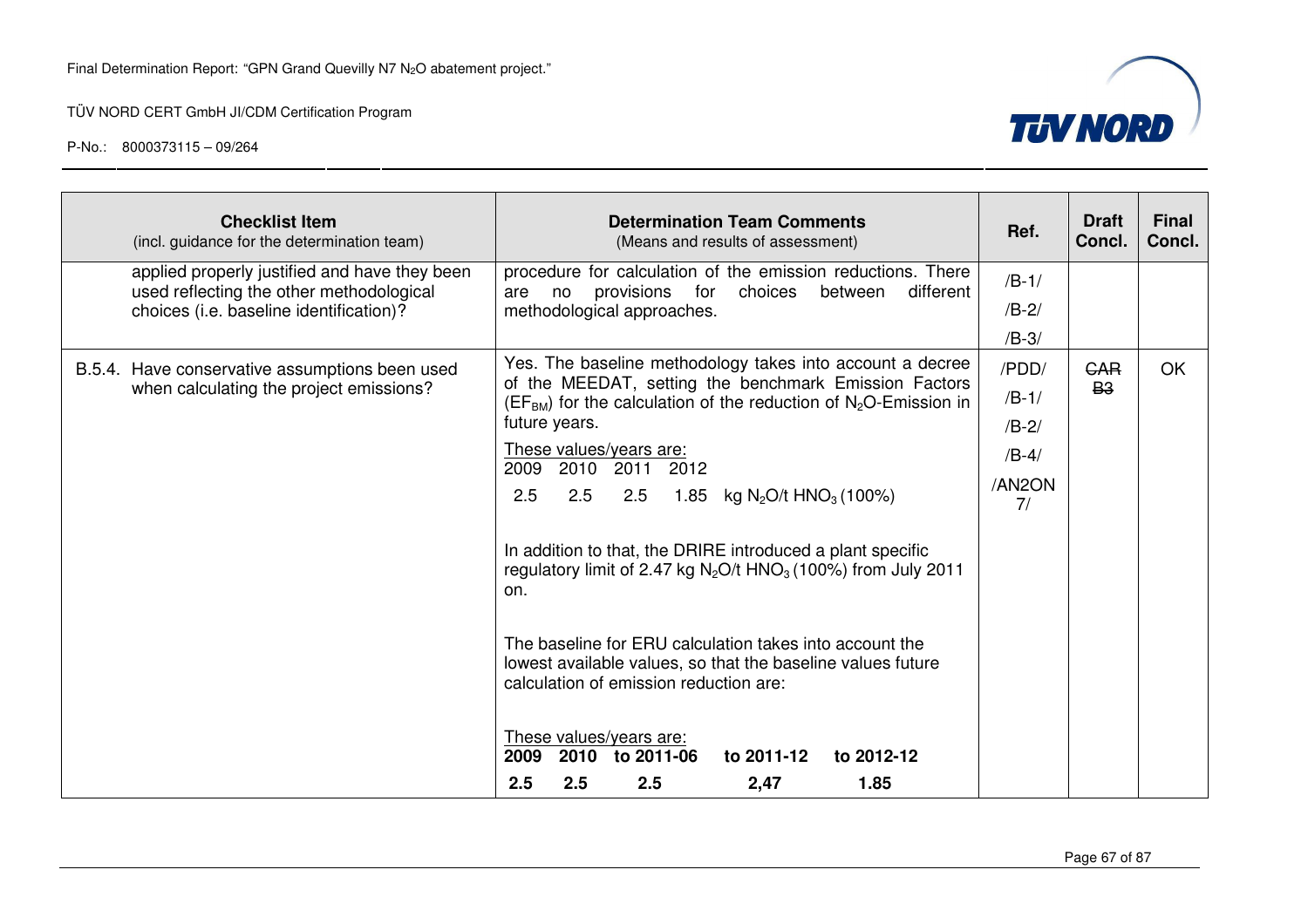

| <b>Checklist Item</b><br>(incl. guidance for the determination team)                                                                                                                                    | <b>Determination Team Comments</b><br>(Means and results of assessment)                                                                                                                                                                                                                                                           | Ref.  | <b>Draft</b><br>Concl. | Final<br>Concl. |
|---------------------------------------------------------------------------------------------------------------------------------------------------------------------------------------------------------|-----------------------------------------------------------------------------------------------------------------------------------------------------------------------------------------------------------------------------------------------------------------------------------------------------------------------------------|-------|------------------------|-----------------|
|                                                                                                                                                                                                         | Values in [kg $N_2O/t$ HNO <sub>3</sub> (100%)]<br>These values represent the reference case and the maximum<br>legal emission levels for $N_2O$ (see 4.3.).<br>That means that an exceedance of these legal values leads<br>to a corresponding reduction of the ERUs.<br>A CL B3 was raised to clarify this approach in the PDD. |       |                        |                 |
| B.5.5. Are all data and parameters which remain<br>fixed throughout the crediting period correct,<br>applicable to the project and will lead to a<br>conservative estimation of emission<br>reductions? | Yes, the regulatory limits and benchmark values are fixed<br>over the crediting period.<br>Nevertheless, a CL D2 (Monitoring plan) was raised to<br>secure, that the regulatory framework needs to be followed<br>up during the crediting period.                                                                                 | /PDD/ | GL <sub>D2</sub>       | OK.             |
| B.5.6. Is the choice of the value for the data and<br>parameters which have to be monitored<br>reasonable?                                                                                              | Yes, the choice of data is<br>in line with the methodology and<br>checked to be reasonable.                                                                                                                                                                                                                                       | /PDD/ |                        | OK              |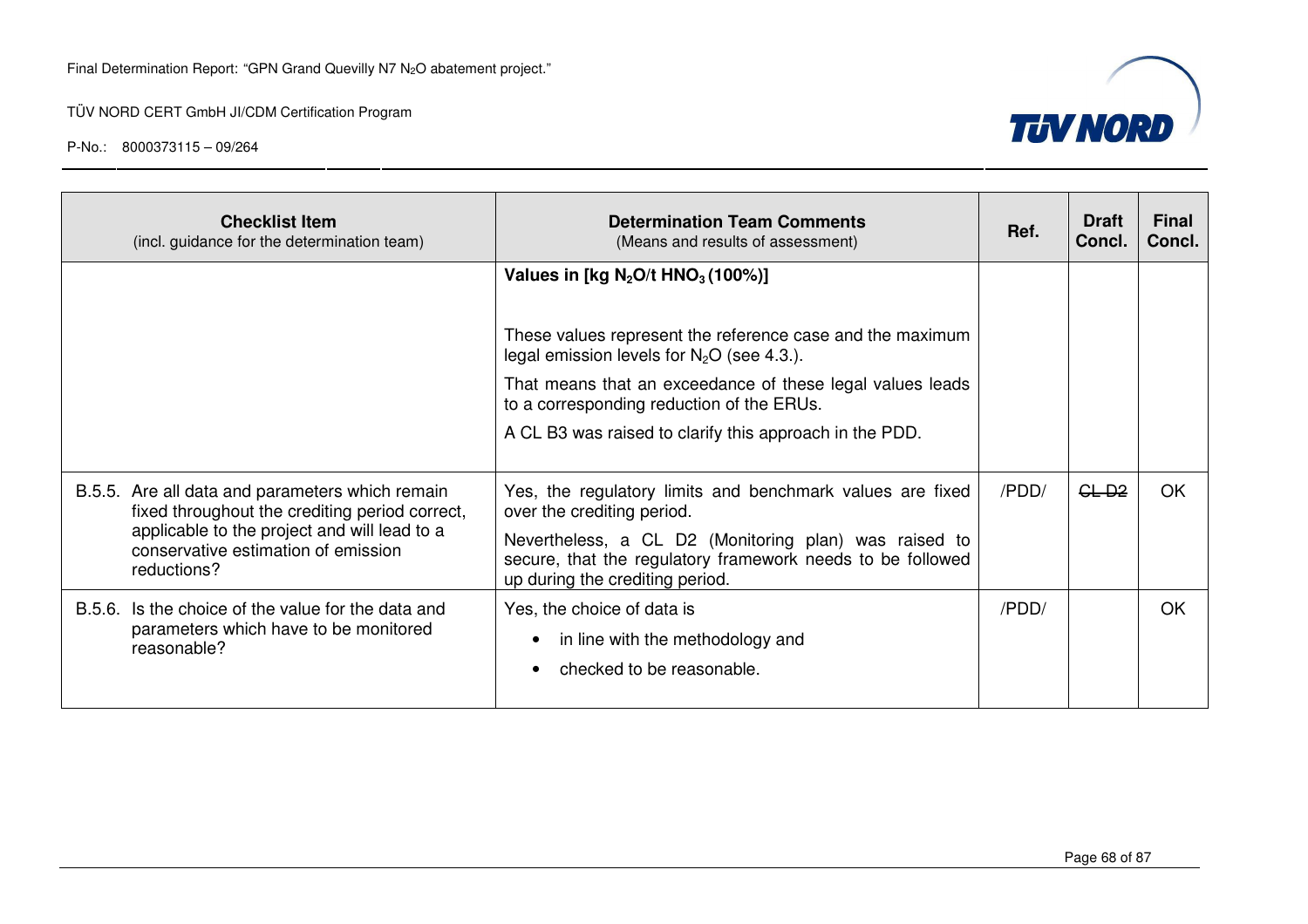

| <b>Checklist Item</b><br>(incl. guidance for the determination team)                                                                                                                             | <b>Determination Team Comments</b><br>(Means and results of assessment)                                                                                                                                                                                                                                                                    | Ref.  | <b>Draft</b><br>Concl. | <b>Final</b><br>Concl. |
|--------------------------------------------------------------------------------------------------------------------------------------------------------------------------------------------------|--------------------------------------------------------------------------------------------------------------------------------------------------------------------------------------------------------------------------------------------------------------------------------------------------------------------------------------------|-------|------------------------|------------------------|
| <b>B.6.</b><br><b>Monitoring of Emission Reductions</b><br>assessed whether the monitoring plan is<br>It is<br>appropriate for the project activity and in line with the<br>applied methodology. |                                                                                                                                                                                                                                                                                                                                            |       |                        |                        |
| B.6.1. Are all monitoring parameters required by the<br>applied methodology contained in the<br>monitoring plan?                                                                                 | A monitoring methodology and description of a monitoring<br>plan is specified in the methodology of the "Project<br>Domestiques". The parameters required by this methodology<br>are contained in the monitoring plan.<br>Nevertheless, a CL D2 was raised to include the follow up of<br>the regulatory framework in the monitoring plan. | /PDD/ | $GL-D2$                | <b>OK</b>              |
| B.6.2. In case different approaches can be chosen<br>acc. to the methodology, is the selection of<br>parameters justified and correct?                                                           | N/A                                                                                                                                                                                                                                                                                                                                        |       |                        |                        |
| B.6.3. Are the means of monitoring of all parameters<br>contained in the monitoring plan in accordance<br>with the requirements of the applied<br>methodology?                                   | Yes                                                                                                                                                                                                                                                                                                                                        | /PDD/ |                        | OK                     |
| B.6.4. Are all parameters appropriately labelled?                                                                                                                                                | Yes                                                                                                                                                                                                                                                                                                                                        | /PDD/ |                        | <b>OK</b>              |
| Is it likely that the monitoring arrangements<br>B.6.5.<br>described in the PDD can properly be<br>implemented in the context of the project                                                     | Yes<br>The verification team assessed the implemented and<br>installed AMS at the on-site-visit and came to the conclusion                                                                                                                                                                                                                 | /PDD/ |                        | OK                     |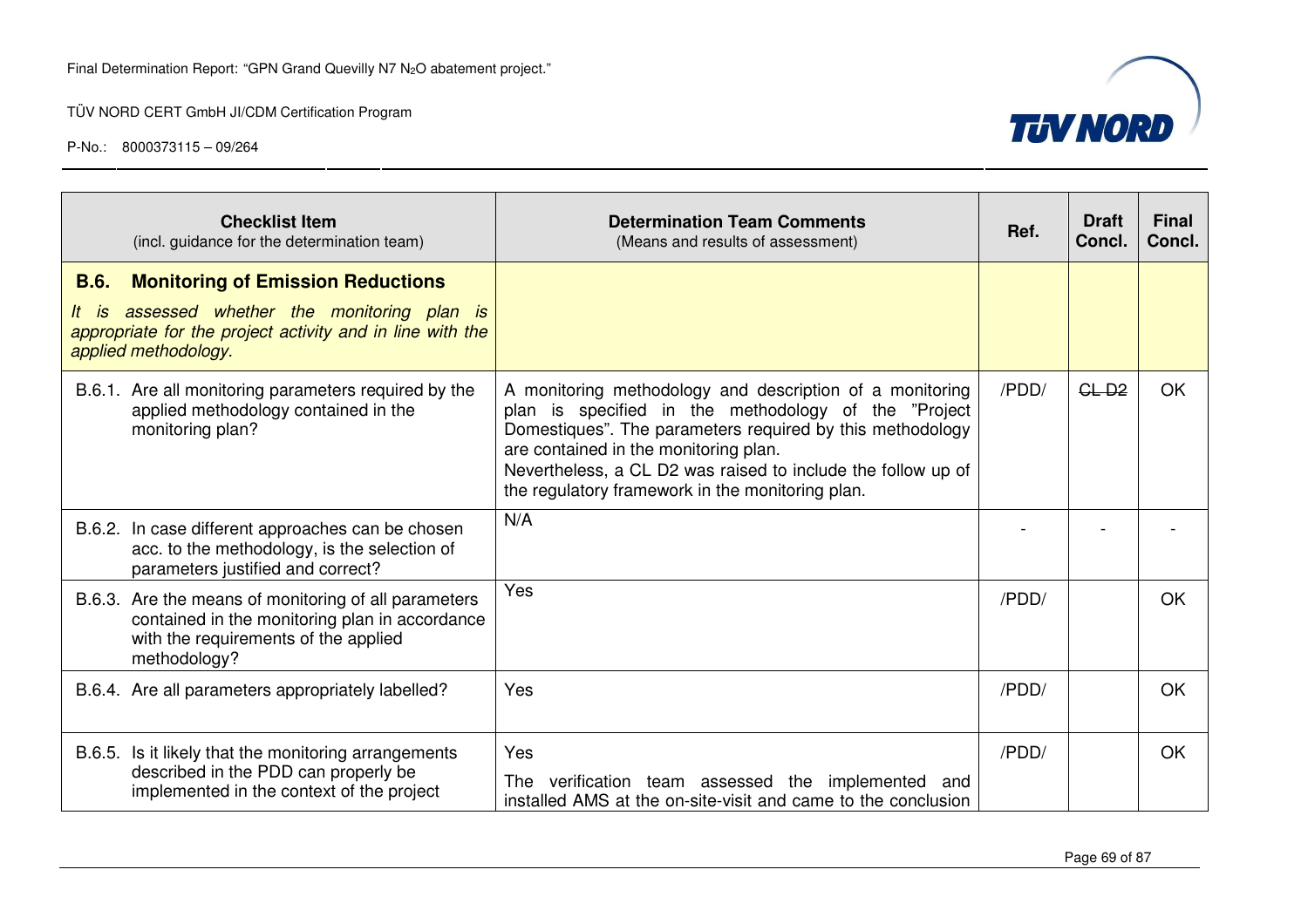

| <b>Checklist Item</b><br>(incl. guidance for the determination team)                                                                                                                                                           | <b>Determination Team Comments</b><br>(Means and results of assessment)                                                                                                                                                                                         | Ref.  | <b>Draft</b><br>Concl.                  | <b>Final</b><br>Concl. |
|--------------------------------------------------------------------------------------------------------------------------------------------------------------------------------------------------------------------------------|-----------------------------------------------------------------------------------------------------------------------------------------------------------------------------------------------------------------------------------------------------------------|-------|-----------------------------------------|------------------------|
| activity?                                                                                                                                                                                                                      | that the application is suitable for the purpose of monitoring<br>the project emissions.                                                                                                                                                                        |       |                                         |                        |
| B.6.6. Are the means of implementation of the<br>monitoring plan, including QA/QC procedures<br>sufficient to ensure that emission reductions<br>can be reported without material<br>misstatement?                             | The monitoring plan presented in chapter B.7. is<br>comprehensive and provides QA/QC procedures to insure<br>the appropriate reporting of emissions and emission<br>reductions. This includes quality measures related to the<br>AMS according to the EN 14181. | /PDD/ | $GL-D1$<br><b>FAR</b><br>B <sub>3</sub> | <b>OK</b>              |
|                                                                                                                                                                                                                                | Following CL, FAR were raised:                                                                                                                                                                                                                                  |       |                                         |                        |
|                                                                                                                                                                                                                                | $CL$ D1:                                                                                                                                                                                                                                                        |       |                                         |                        |
|                                                                                                                                                                                                                                | It should be made clear in the PDD whether the EN 14181<br>will be followed completely or if other eligible standards, like<br>AFNOR XP X43-305, which are in line with the<br>methodological requirements will be applied for this project<br>activity.        |       |                                         |                        |
|                                                                                                                                                                                                                                | FAR D3:                                                                                                                                                                                                                                                         |       |                                         |                        |
|                                                                                                                                                                                                                                | The verifier has to check the appropriateness of the AMS<br>(with regard to e.g. Location of the sampling point, QAL1,<br>QAL 2, uncertainty assessment).                                                                                                       |       |                                         |                        |
| B.6.7. Will all monitored data required for verification<br>and issuance be kept for two years after the<br>end of the crediting period or the last issuance<br>of CERs, for this project activity, whichever<br>occurs later? | Yes, all monitored data required for verification and issuance<br>will be stored in a central data system of the company and<br>kept for two years after the project end.                                                                                       | /PDD/ |                                         | <b>OK</b>              |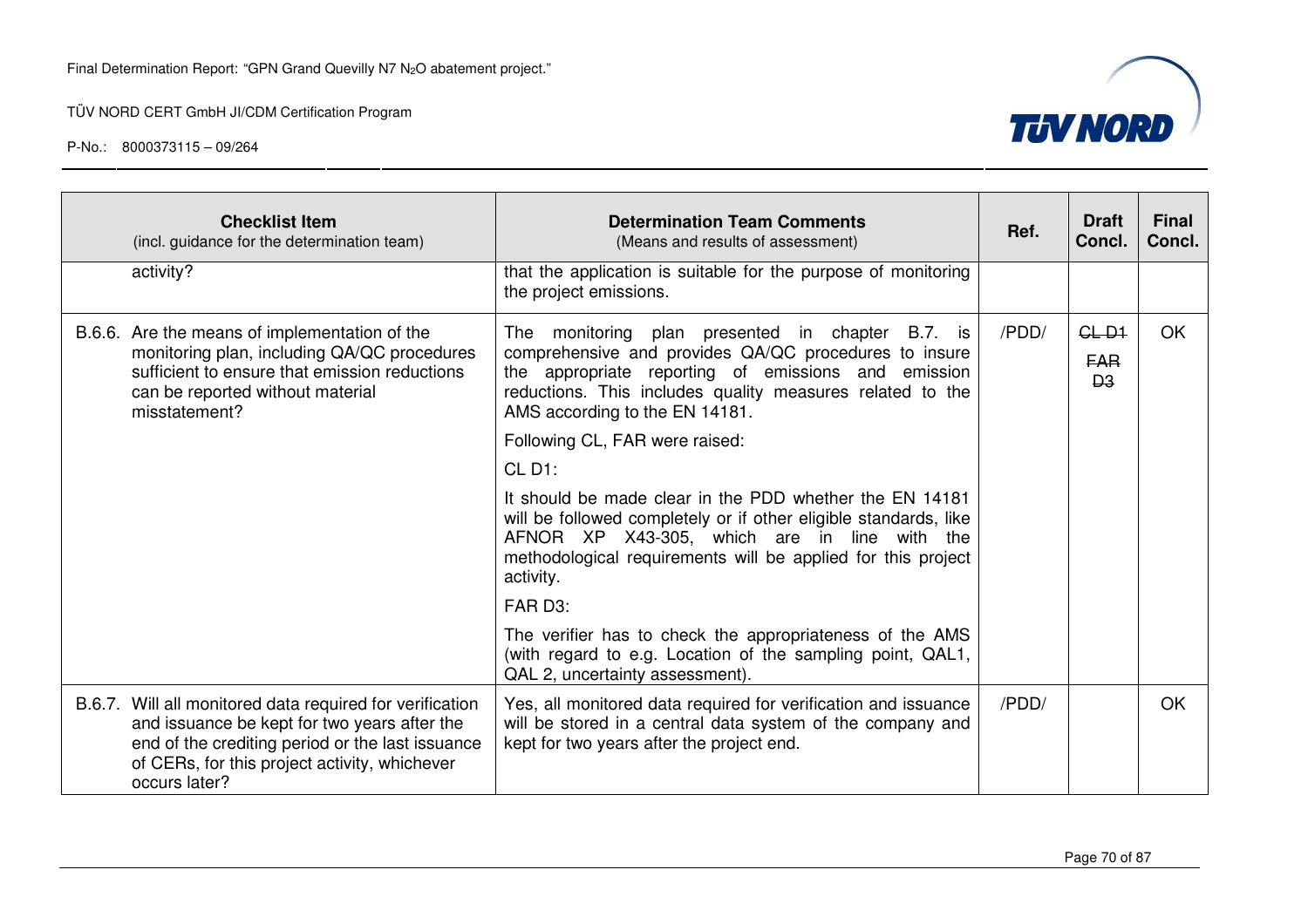

|                                                                                                                                                                                              | <b>Checklist Item</b><br>(incl. guidance for the determination team)                                                                                                                                                         | <b>Determination Team Comments</b><br>(Means and results of assessment)                                                                                                                                                         | Ref.  | <b>Draft</b><br>Concl. | <b>Final</b><br>Concl. |
|----------------------------------------------------------------------------------------------------------------------------------------------------------------------------------------------|------------------------------------------------------------------------------------------------------------------------------------------------------------------------------------------------------------------------------|---------------------------------------------------------------------------------------------------------------------------------------------------------------------------------------------------------------------------------|-------|------------------------|------------------------|
| B.6.8.                                                                                                                                                                                       | Does the monitoring plan provide for the                                                                                                                                                                                     | Baseline emissions:                                                                                                                                                                                                             | /PDD/ |                        | OK                     |
| collection and archiving of all relevant data<br>necessary for determining baseline emissions,<br>project emissions, and leakage within the<br>project boundary during the crediting period? | It was ruled by the national authorities, that baseline<br>emissions should be calculated applying a "Benchmark<br>Emission Factor (EF <sub>BM</sub> ), or if lower, regulatory limits of local<br>authorities (see B.5.4.). |                                                                                                                                                                                                                                 |       |                        |                        |
|                                                                                                                                                                                              |                                                                                                                                                                                                                              | Therefore, the acquisition of data of $N_2O$ -emissions in order<br>to determine the baseline emissions is not necessary.                                                                                                       |       |                        |                        |
|                                                                                                                                                                                              |                                                                                                                                                                                                                              | However, the monitoring of trip point values and data related<br>to the amount of produced $HNO3$ are completely included in<br>the monitoring plan.                                                                            |       |                        |                        |
|                                                                                                                                                                                              |                                                                                                                                                                                                                              | Project emissions:                                                                                                                                                                                                              |       |                        |                        |
|                                                                                                                                                                                              |                                                                                                                                                                                                                              | According to the methodology, the monitoring plan provides<br>all relevant data necessary for measurement of the GHG<br>emissions within the project boundary.                                                                  |       |                        |                        |
|                                                                                                                                                                                              |                                                                                                                                                                                                                              | Leakage:                                                                                                                                                                                                                        |       |                        |                        |
|                                                                                                                                                                                              |                                                                                                                                                                                                                              | According to the methodology, leakage shall not be<br>monitored. Caused by an increased amount of catalyst, a<br>constant pressure loss in the tail gas reactor occurs, but will<br>not be monitored over the crediting period. |       |                        |                        |
|                                                                                                                                                                                              | B.6.9. Are the choices of GHG indicators reasonable<br>and conservative?                                                                                                                                                     | Yes, e.g. the reference value (benchmark emissions factor)<br>that will be applied to calculate the emissions reductions from<br>a specific verification period was determined according to<br>French Government decision.      | /PDD/ |                        | OK                     |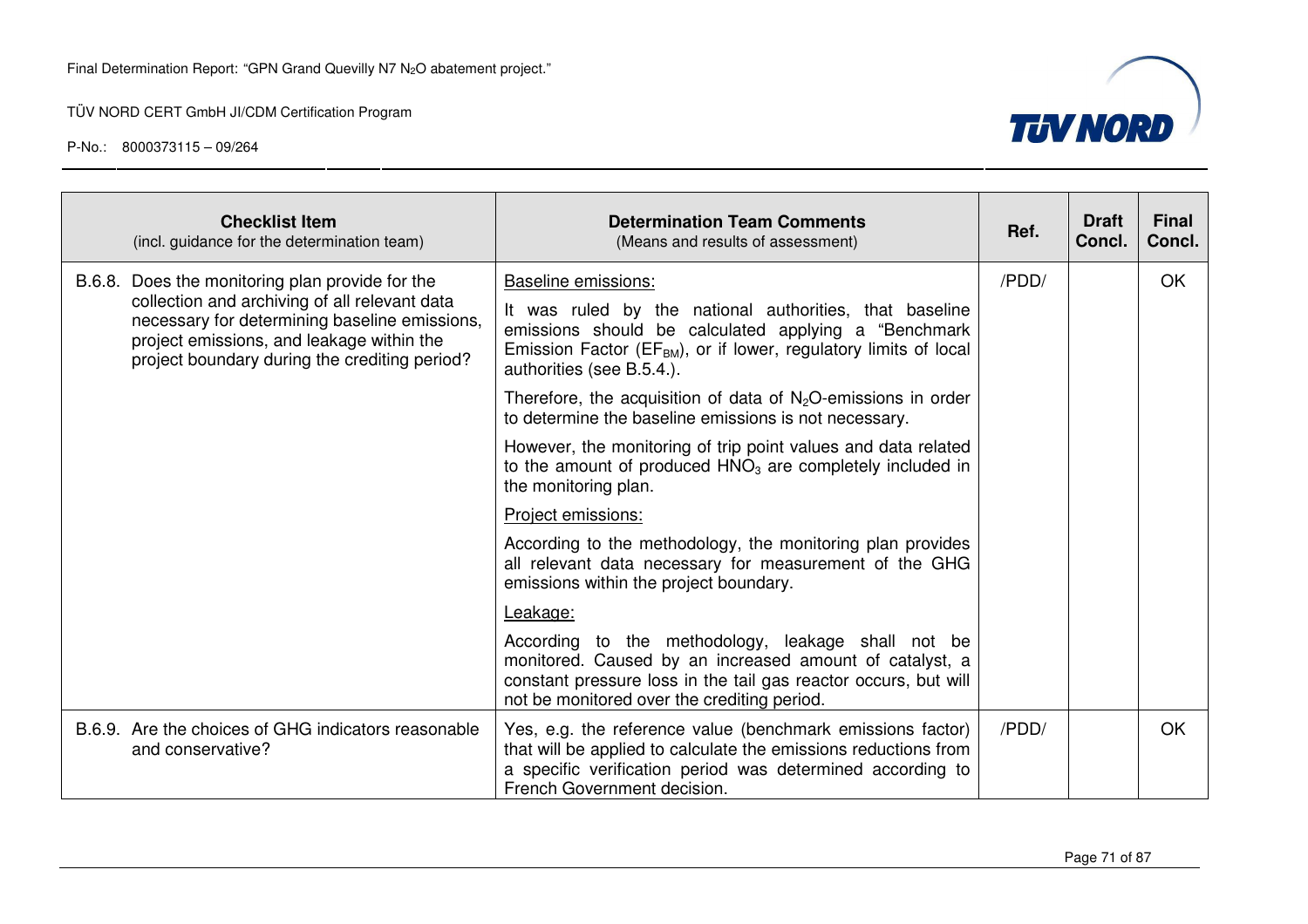

| <b>Checklist Item</b><br>(incl. guidance for the determination team)                                                                            | <b>Determination Team Comments</b><br>(Means and results of assessment)                                                                                                                                                              | Ref.           | <b>Draft</b><br>Concl.             | <b>Final</b><br>Concl. |
|-------------------------------------------------------------------------------------------------------------------------------------------------|--------------------------------------------------------------------------------------------------------------------------------------------------------------------------------------------------------------------------------------|----------------|------------------------------------|------------------------|
|                                                                                                                                                 | The violation of these limits will lead to a reduction of ERUs<br>for the relevant period.                                                                                                                                           |                |                                    |                        |
| B.6.10.1s the measurement method clearly stated for<br>each indicator to be monitored and also<br>deemed appropriate?                           | Yes, the monitoring plan provides clear measurement<br>methods in for project emissions in chapter B.6.2 of the PDD.                                                                                                                 | /PDD/          |                                    | <b>OK</b>              |
| B.6.11. Is the measurement equipment described and<br>deemed appropriate?                                                                       | The measurement equipment of project emissions<br>is.<br>described appropriate in the PDD and in documents provided                                                                                                                  | /CALVOL<br>N7/ |                                    | <b>OK</b>              |
|                                                                                                                                                 | during the site visit. Several documents regarding QS/QA of<br>the AMS where provided.                                                                                                                                               | /CCVOL<br>N7/  |                                    |                        |
|                                                                                                                                                 |                                                                                                                                                                                                                                      | /CCVOL<br>N7R/ |                                    |                        |
|                                                                                                                                                 |                                                                                                                                                                                                                                      | /DVOLN<br>7/   |                                    |                        |
|                                                                                                                                                 |                                                                                                                                                                                                                                      | /MFTIRN<br>7/  |                                    |                        |
| B.6.12. Is the measurement accuracy addressed and<br>deemed appropriate? Are procedures in place<br>on how to deal with erroneous measurements? | As documents/certificates regarding the appropriateness of<br>the AMS for measurement of project emissions could not<br>provided during the site visit, the verifier has to check the<br>suitability of the AMS with regard to e.g.: | /PDD/          | <b>FAR</b><br><b>D<sub>3</sub></b> | OK                     |
|                                                                                                                                                 | location of the sampling point<br>$\bullet$                                                                                                                                                                                          |                |                                    |                        |
|                                                                                                                                                 | QAL1, QAL 2                                                                                                                                                                                                                          |                |                                    |                        |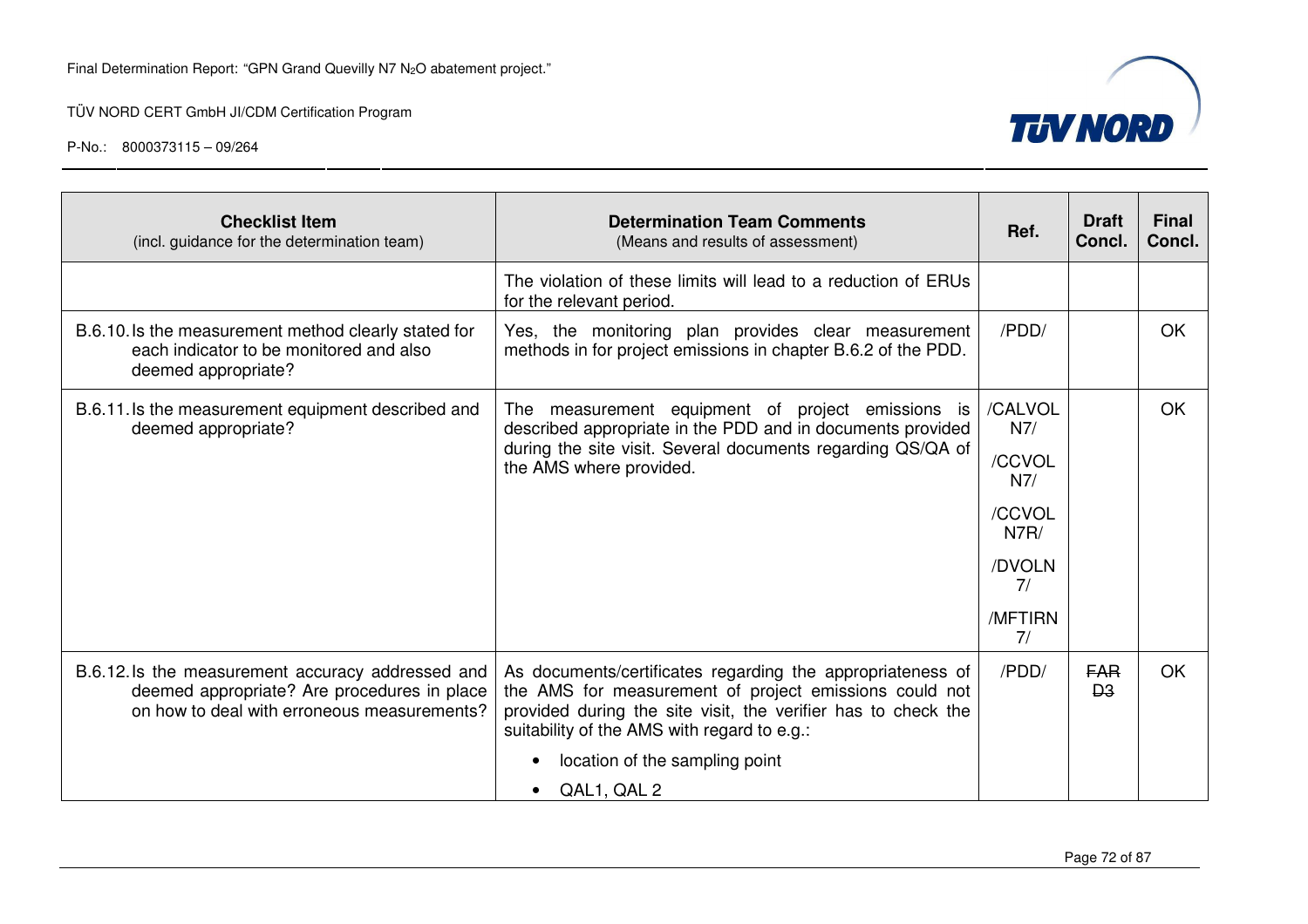

| <b>Checklist Item</b><br>(incl. guidance for the determination team)                                                                                                              | <b>Determination Team Comments</b><br>(Means and results of assessment)                                                                                                                                                                                                                                                              | Ref.  | <b>Draft</b><br>Concl. | <b>Final</b><br>Concl. |
|-----------------------------------------------------------------------------------------------------------------------------------------------------------------------------------|--------------------------------------------------------------------------------------------------------------------------------------------------------------------------------------------------------------------------------------------------------------------------------------------------------------------------------------|-------|------------------------|------------------------|
|                                                                                                                                                                                   | uncertainty assessment.                                                                                                                                                                                                                                                                                                              |       |                        |                        |
|                                                                                                                                                                                   | Regarding these issues, FAR D3 was raised                                                                                                                                                                                                                                                                                            |       |                        |                        |
| B.6.13. Is the measurement interval identified and<br>deemed appropriate?                                                                                                         | The AMS for project emissions is working as an online- and<br>permanent-measurement device.                                                                                                                                                                                                                                          | /PDD/ |                        | <b>OK</b>              |
| B.6.14. Is the registration, monitoring, measurement<br>and reporting procedure defined?                                                                                          | The procedures are defined in chapter B.7.2. of the PDD to a<br>sufficient extent.                                                                                                                                                                                                                                                   | /PDD/ |                        | <b>OK</b>              |
|                                                                                                                                                                                   | The data of the AMS for the calculation of project emissions<br>will be transferred to central data acquisition system of the<br>company and evaluated by N.serve according to the<br>regulations of the methodology.                                                                                                                |       |                        |                        |
| B.6.15. Are procedures identified for maintenance of<br>monitoring equipment and installations? Are<br>the calibration intervals being observed?                                  | The AMS for emission reduction will be maintained using a<br>QA/QS programme which refers to the EN 14181 and<br>through internal measures for quality assurance related to<br>ISO 9001 and 14001. Although several CARS were raised<br>related to the QS/QA measures, the measurement equipment<br>can be described as appropriate. | /PDD/ |                        | OK.                    |
| B.6.16. Are procedures identified for day-to-day<br>records handling (including what records to<br>keep, storage area of records and how to<br>process performance documentation) | See B.6.8.                                                                                                                                                                                                                                                                                                                           | /PDD/ |                        | <b>OK</b>              |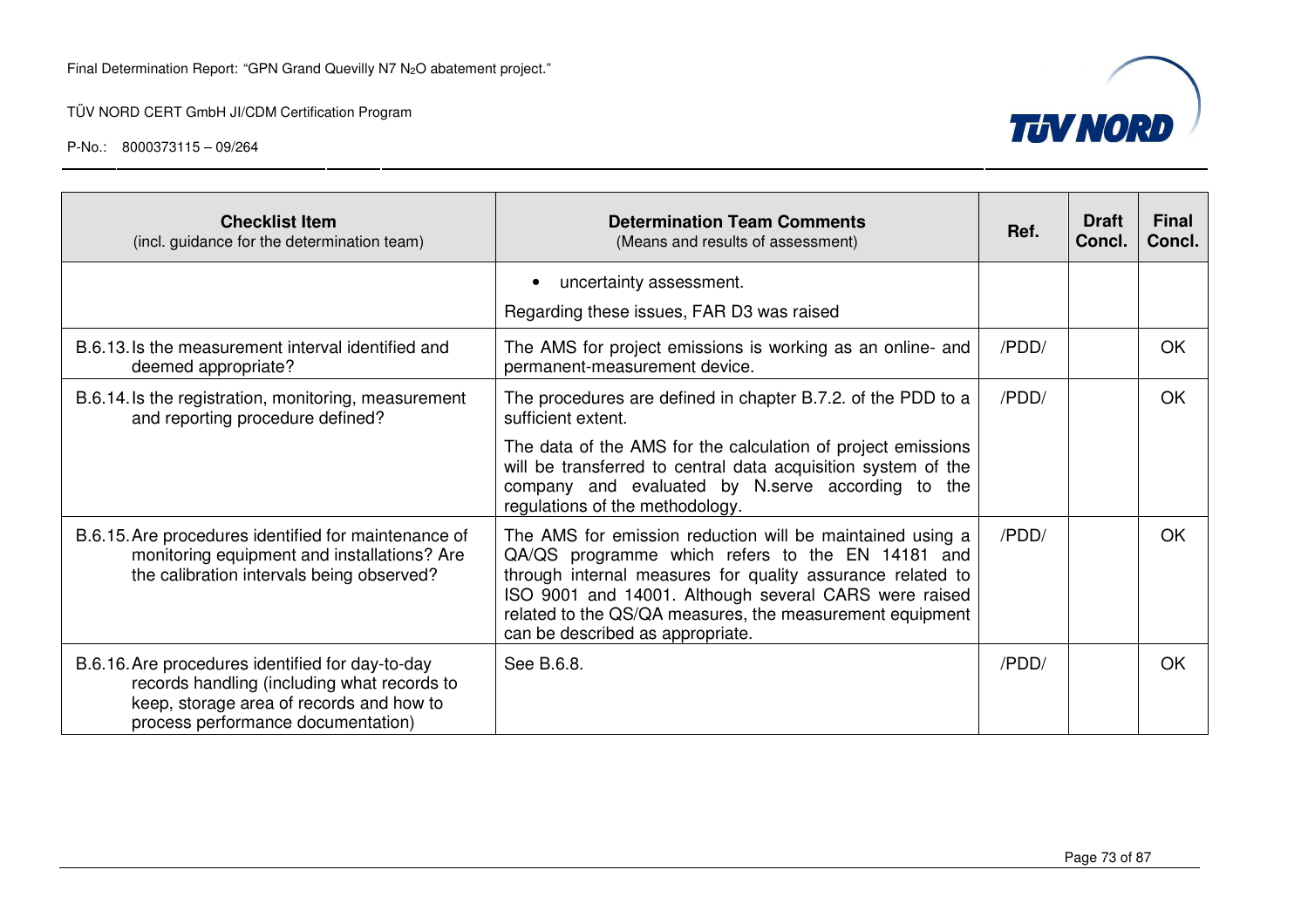

|             | <b>Checklist Item</b><br>(incl. guidance for the determination team)                                                                                         | <b>Determination Team Comments</b><br>(Means and results of assessment)                                                                                                                                                                                                        | Ref.                                     | <b>Draft</b><br>Concl. | <b>Final</b><br>Concl. |
|-------------|--------------------------------------------------------------------------------------------------------------------------------------------------------------|--------------------------------------------------------------------------------------------------------------------------------------------------------------------------------------------------------------------------------------------------------------------------------|------------------------------------------|------------------------|------------------------|
| <b>B.7.</b> | <b>Project Management Planning</b><br>It is checked that project implementation is<br>properly prepared for and that critical<br>arrangements are addressed. |                                                                                                                                                                                                                                                                                |                                          |                        |                        |
|             | B.7.1. Is the authority and responsibility of overall<br>project management clearly described?                                                               | Yes, the operational structure of the QMS of the plant is<br>certified against ISO 9001 and 14001 requirements. An<br>external laboratory has been contracted for maintenance of<br>the AMS. The determination of the raw $N_2O$ -data sets will be<br>carried out by N.serve. | /PDD/<br>/ISO<br>14001/<br>/ISO<br>9001/ |                        | <b>OK</b>              |
|             | B.7.2. Are procedures identified for training of<br>monitoring personnel?                                                                                    | Specific training measures are not intended, but specific<br>activities related to the JI-project will be carried out by<br>experienced and qualified companies as described above.                                                                                            | /PDD/                                    |                        | <b>OK</b>              |
|             | B.7.3. Are procedures identified for review of<br>reported results/data?                                                                                     | Yes, all monitoring related data will be sent to N.serve for<br>revision, plausibility check and calculation of the project<br>emissions.                                                                                                                                      | /PDD/                                    |                        | <b>OK</b>              |
|             | B.7.4. Is the authority and responsibility of overall<br>project management clearly described?                                                               | Yes, see above.                                                                                                                                                                                                                                                                | /PDD/                                    |                        | OK                     |
|             | B.7.5. Are procedures identified for training of<br>monitoring personnel?                                                                                    | N/A                                                                                                                                                                                                                                                                            | /PDD/<br>/IM01/                          |                        | <b>OK</b>              |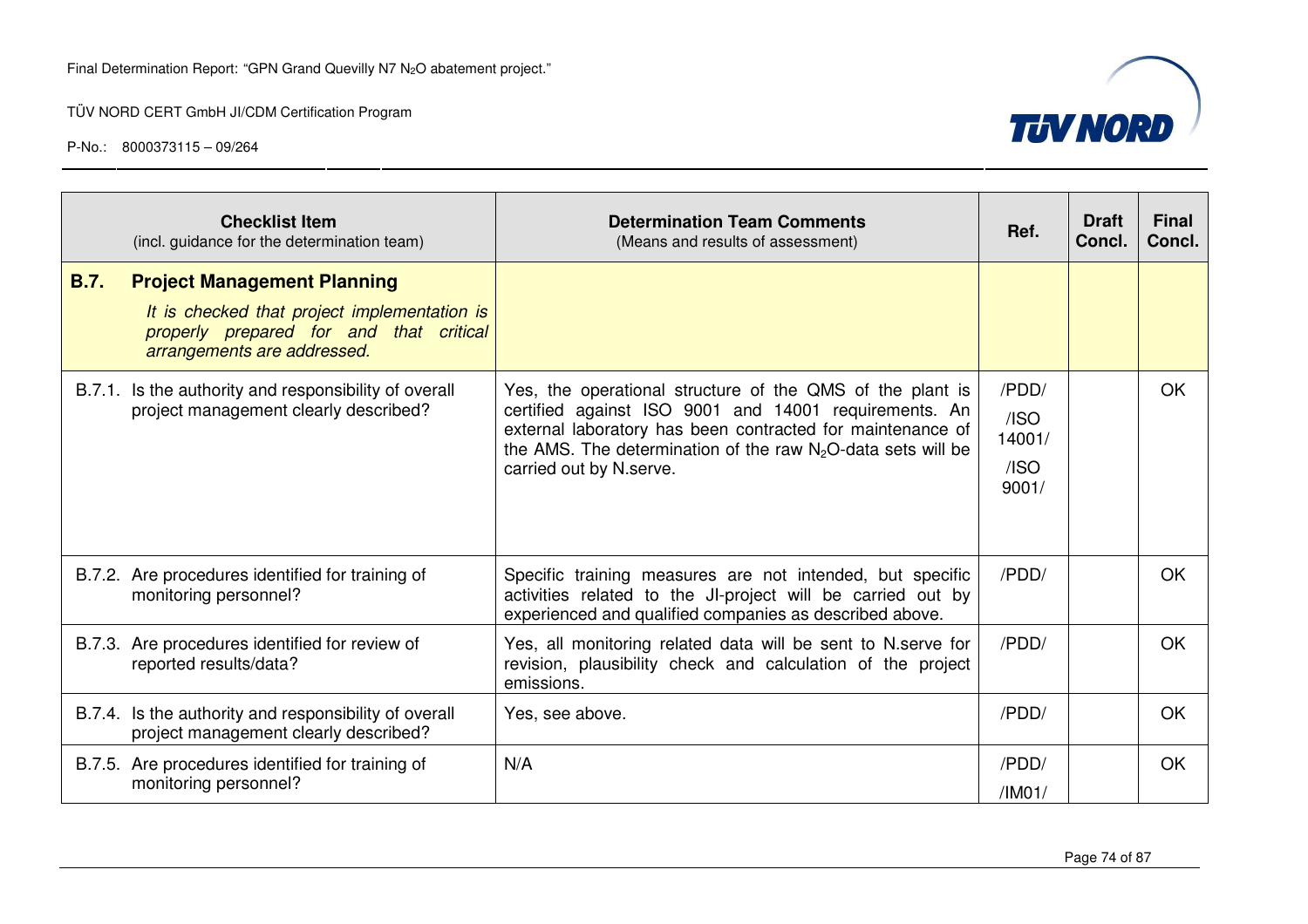

| <b>Checklist Item</b><br>(incl. guidance for the determination team)                                 | <b>Determination Team Comments</b><br>(Means and results of assessment)                                                                                                             | Ref.  | <b>Draft</b><br>Concl.       | <b>Final</b><br>Concl. |
|------------------------------------------------------------------------------------------------------|-------------------------------------------------------------------------------------------------------------------------------------------------------------------------------------|-------|------------------------------|------------------------|
| C. Duration of the Project/ Crediting Period                                                         |                                                                                                                                                                                     |       |                              |                        |
| It is assessed whether the temporary boundaries of the<br>project are clearly defined.               |                                                                                                                                                                                     |       |                              |                        |
| Is the project's starting date and the project<br>$C.1$ .<br>duration clearly defined and evidenced? | Yes, project starting date is June 2008 which is described in<br>B.4.2.1., but not evidenced yet, a CL B5 was raised in this<br>context.                                            | /PDD/ | <b>GAR</b><br>C <sub>1</sub> | OK.                    |
|                                                                                                      | The Crediting period will start after the registration of the<br>project at the NFP. This is envisaged at December 2009.                                                            |       |                              |                        |
|                                                                                                      | However, CAR C1 was raised, because section C.1. should<br>reflect<br>the<br>technical<br>aspects of the<br>also<br>project<br>implementation.                                      |       |                              |                        |
| C.2.<br>Is the project's operational lifetime clearly<br>defined and evidenced?                      | The operational lifetime (efficiently of the catalyst) is<br>estimated at 3 years, but during the annual downtime for<br>maintenance, an exchange can be carried out, if necessary. | /PDD/ |                              | <b>OK</b>              |
| C.3.<br>Is the start of the crediting period clearly<br>defined and reasonable?                      | The start of crediting period is 01.12.2009.                                                                                                                                        | /PDD/ |                              | OK                     |
| <b>D.</b> Environmental Impacts<br>Documentation on the analysis of the environmental                |                                                                                                                                                                                     |       |                              |                        |
| impacts will be assessed, and if deemed significant, an<br>EIA should be provided to the DOE.        |                                                                                                                                                                                     |       |                              |                        |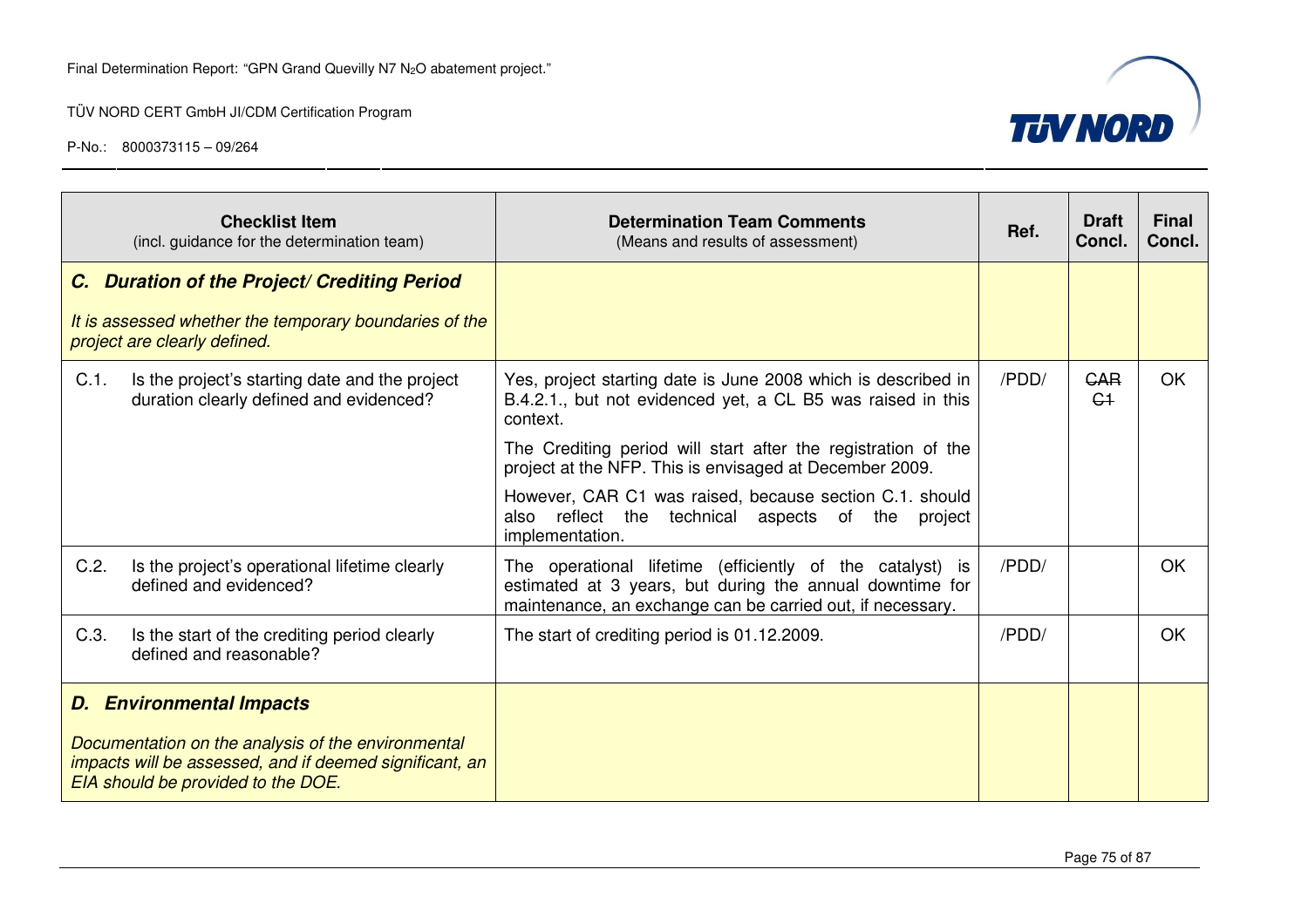

|      | <b>Checklist Item</b><br>(incl. guidance for the determination team)                                                                                         | <b>Determination Team Comments</b><br>(Means and results of assessment)                                                                                                                | Ref.         | <b>Draft</b><br>Concl. | <b>Final</b><br>Concl. |
|------|--------------------------------------------------------------------------------------------------------------------------------------------------------------|----------------------------------------------------------------------------------------------------------------------------------------------------------------------------------------|--------------|------------------------|------------------------|
| D.1. | Has an analysis of the environmental impacts<br>of the project activity been sufficiently                                                                    | The environmental impacts are sufficiently described in the<br>PDD under Section D.: Environmental Impacts.                                                                            | /PDD/        |                        | <b>OK</b>              |
|      | described?                                                                                                                                                   | Apart from the reduction of emissions of $N_2O$ , there will be no<br>significant further positive or negative impacts on the<br>environment occur.                                    |              |                        |                        |
| D.2. | Are there any Host Party requirements for an<br>Environmental Impact Assessment (EIA), and<br>if yes, is an EIA approved?                                    | The host government (France) does not request an EIA.                                                                                                                                  | $/B-5/$      |                        | OK                     |
| D.3. | Will the project create any adverse<br>environmental effects?                                                                                                | See D.1.                                                                                                                                                                               |              |                        |                        |
| D.4. | Are transboundary environmental impacts<br>considered in the analysis?                                                                                       | See D.1.                                                                                                                                                                               |              |                        |                        |
| D.5. | Have identified environmental impacts been<br>addressed in the project design?                                                                               | N/A                                                                                                                                                                                    |              |                        |                        |
| D.6. | Does the project comply with environmental<br>legislation in the host country?                                                                               | Yes, the project fully complies with environmental legislation<br>of France. A decree was raised from the local government to<br>limit the emission of $N_2O$ for this type of plants. | /AN2ON<br>7/ |                        | OK                     |
| E.   | <b>Stakeholder Comments</b>                                                                                                                                  |                                                                                                                                                                                        |              |                        |                        |
|      | The DOE should ensure that stakeholder comments<br>have been invited with appropriate media and that due<br>account has been taken of any comments received. |                                                                                                                                                                                        |              |                        |                        |
| E.1. | Have relevant stakeholders been invited to                                                                                                                   | A global stakeholder consultation was carried out on the TUV                                                                                                                           | /PDD/        |                        | <b>OK</b>              |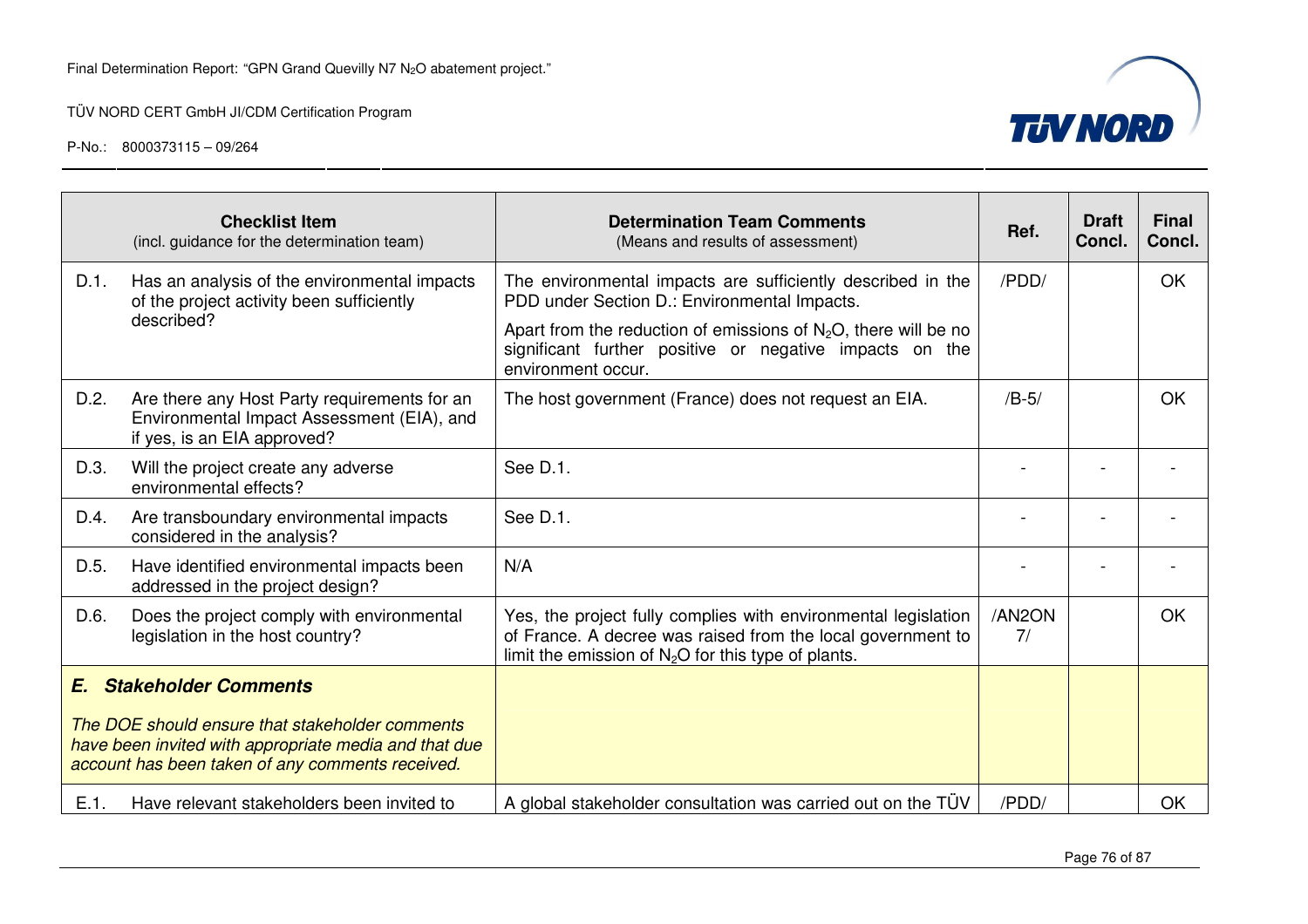

|      | <b>Checklist Item</b><br>(incl. guidance for the determination team)                                                                                                                                       | <b>Determination Team Comments</b><br>(Means and results of assessment)                                                                                                                          | Ref.  | <b>Draft</b><br>Concl. | <b>Final</b><br>Concl. |
|------|------------------------------------------------------------------------------------------------------------------------------------------------------------------------------------------------------------|--------------------------------------------------------------------------------------------------------------------------------------------------------------------------------------------------|-------|------------------------|------------------------|
|      | consultation?                                                                                                                                                                                              | NORD website www.global-warming.de for 30 days as of<br>2009-08-03. No comments were received.                                                                                                   |       |                        |                        |
|      |                                                                                                                                                                                                            | The local stakeholder process has not been carried out. This<br>is considered to be appropriate for this kind of project<br>activities as no affected local stakeholders could be<br>identified. |       |                        |                        |
| E.2. | Have appropriate media been used to invite<br>comments by local stakeholders?                                                                                                                              | See E.1.                                                                                                                                                                                         | /PDD/ |                        | OK                     |
| E.3. | If a stakeholder consultation process is<br>required by regulations/laws in the host<br>country, has the stakeholder consultation<br>process been carried out in accordance with<br>such regulations/laws? | See E.1.                                                                                                                                                                                         | /PDD/ |                        | <b>OK</b>              |
| E.4. | Is an appropriate summary of the stakeholder<br>comments received provided in the PDD?                                                                                                                     | See E.1.                                                                                                                                                                                         | /PDD/ |                        | <b>OK</b>              |
| E.5. | Has due account been taken of any<br>stakeholder comments received?                                                                                                                                        | See E.1.                                                                                                                                                                                         | /PDD/ |                        | OK                     |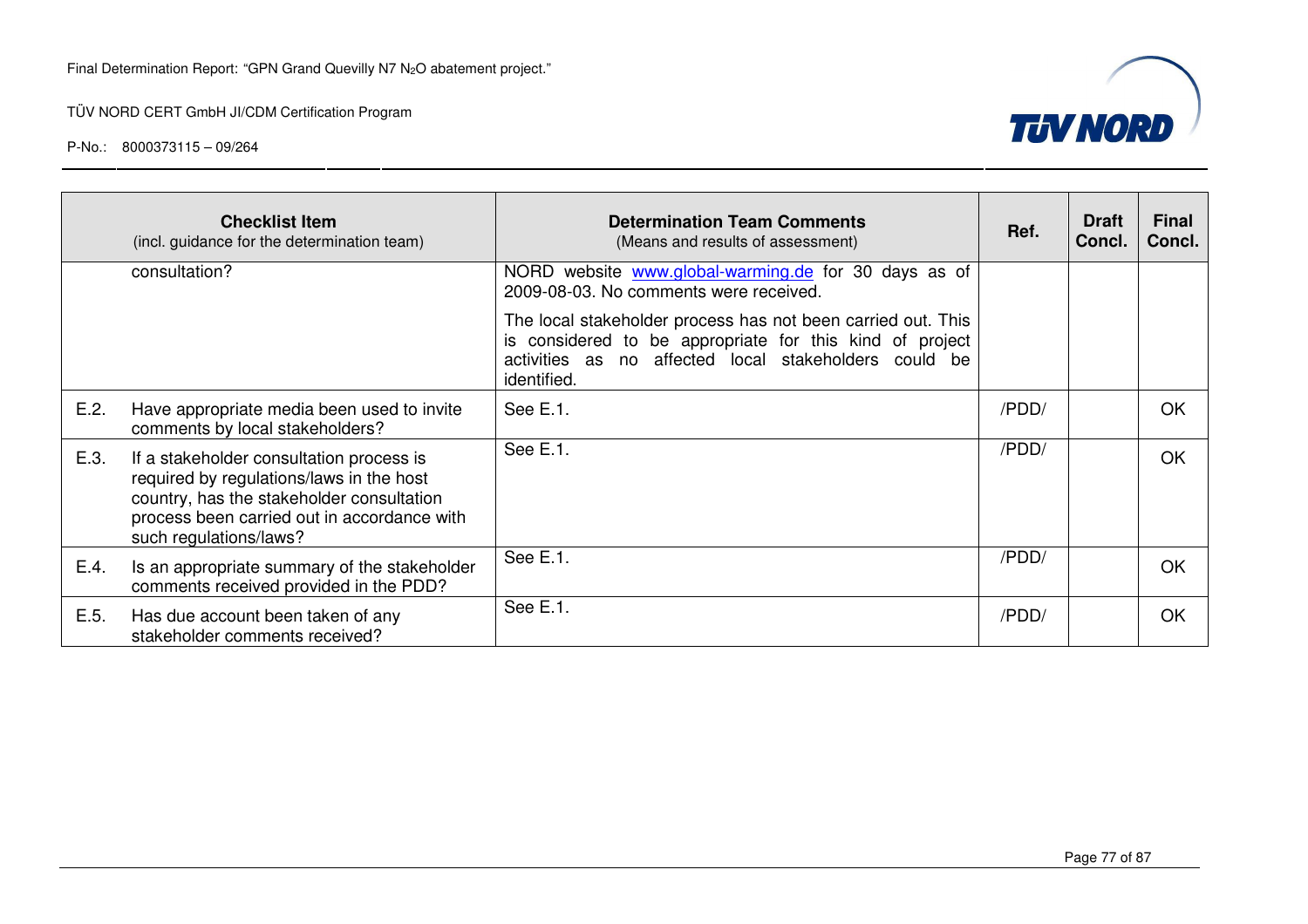

## **ANNEX 2: ASSESSMENT OF BASELINE IDENTIFICATION**

#### **Table A-2:** Assessment of Baseline Identification

|             | <b>Baseline alternatives are not identified</b>  |
|-------------|--------------------------------------------------|
| $\boxtimes$ | Assessment of alternatives of baseline see below |

|                                                                                                                                                                                                                          |                                                |                                                                                                    |                                                                                                                                                                                                                                                                                         |                                        | <b>DOE Assessment</b>                                   |                                                                                                                                                                                                                                                                                                  |  |
|--------------------------------------------------------------------------------------------------------------------------------------------------------------------------------------------------------------------------|------------------------------------------------|----------------------------------------------------------------------------------------------------|-----------------------------------------------------------------------------------------------------------------------------------------------------------------------------------------------------------------------------------------------------------------------------------------|----------------------------------------|---------------------------------------------------------|--------------------------------------------------------------------------------------------------------------------------------------------------------------------------------------------------------------------------------------------------------------------------------------------------|--|
| <b>Baseline Alternatives</b><br>identified                                                                                                                                                                               | <b>Inline</b><br>with the<br>Metho-<br>dology? | Eli-<br>Reasons for elimination / non-<br>elimination from list of<br>mina-<br>alternatives<br>ted |                                                                                                                                                                                                                                                                                         | Evi-<br>dence<br>used                  | <b>Appro-</b><br>priate-<br>ness of<br>elimi-<br>nation | Assessment of determination team<br>(results and means of assessment)                                                                                                                                                                                                                            |  |
| a) Continuation of the<br><b>Status Quo (Business as</b><br><b>Usual Scenario). The</b><br>continuation of the<br>business as usual<br>scenario, where:<br>i) there is no $N_2O$<br>destruction technology<br>installed. | $\boxtimes$                                    | $\boxtimes$                                                                                        | The scenario not to install any<br>$N2O$ abatement technology is not<br>in complience with the "Arrêté<br>Préféctoral" which limits the N <sub>2</sub> O<br>emissions to 2.47 kg $N_2O/t$ HNO3<br>$(100\%)$ .                                                                           | /PDD/<br><b>AN2ON</b><br>7/            | $\boxtimes$                                             | The determination team follows the statements for the<br>elimination of scenario a)i), since the 'Arrêté Préféctoral',<br>which is an official decision of the local government<br>obliges the plant operator to reduce the emission level to<br>the limit of 2.47kg $N_2O$ /tHNO <sub>3</sub> . |  |
| a) Continuation of the<br><b>Status Quo (Business as</b><br><b>Usual Scenario). The</b><br>continuation of the<br>business as usual<br>scenario, where:<br>ii) only sufficient<br>secondary catalyst is                  | $\boxtimes$                                    |                                                                                                    | The scenario which includes the<br>option to install only just enough<br>tertiary catalyst material in the<br>$de-N2O$ bed to achieve<br>compliance with the local 'Arrêté<br>Préféctoral' on N <sub>2</sub> O emissions<br>will not lead to an emission<br>reduction beyond the 2.47kg | /PDD/<br><b>AN2ON</b><br>7/<br>$/B-1/$ |                                                         | The determination team follows the statement for the<br>eligibility of scenario a)ii), since only the reduction of<br>emissions below the limits of the governmental decree<br>will lead to claim for Emission Reduction Units in<br>compliance with the country specific methodology.           |  |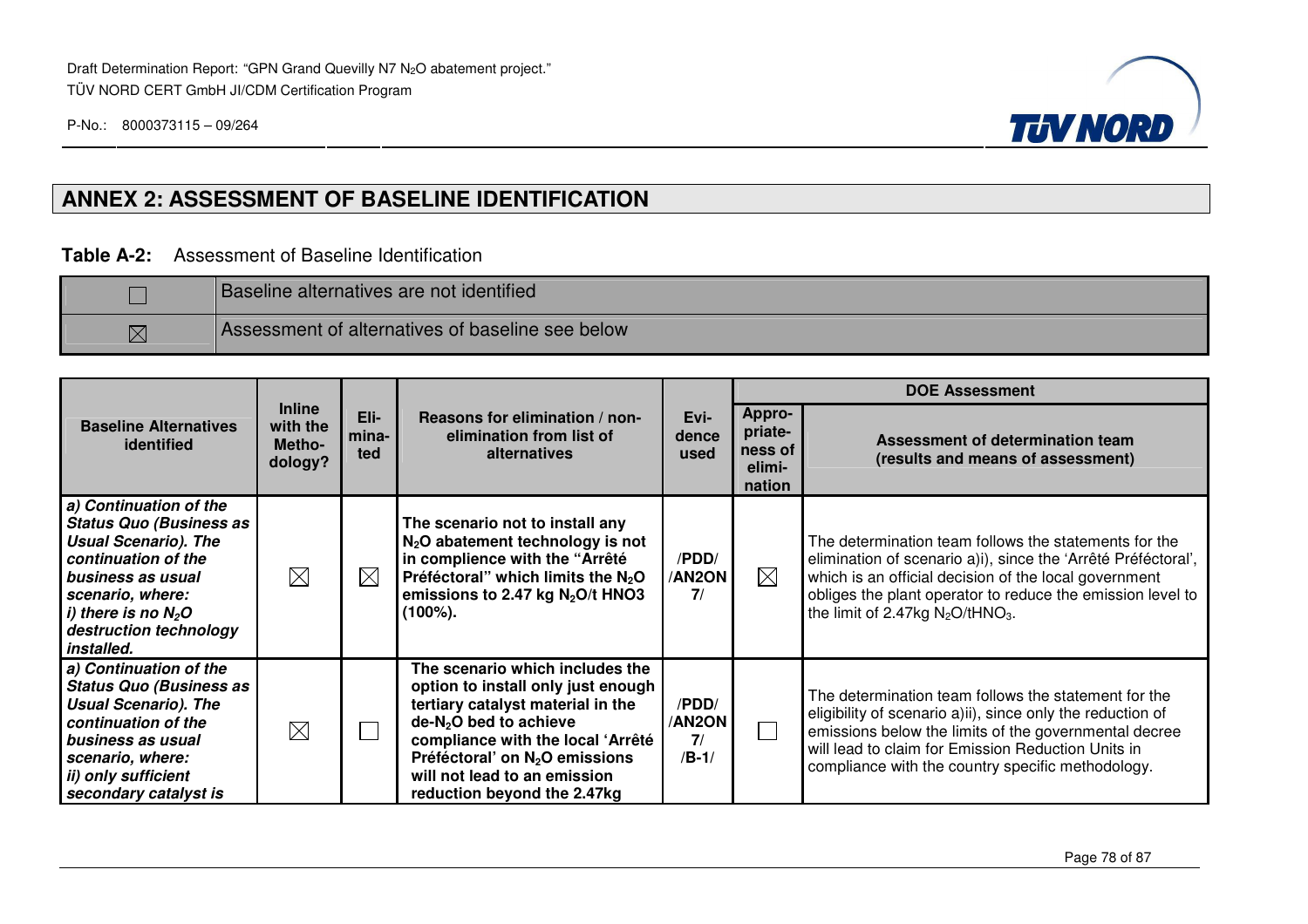Draft Determination Report: "GPN Grand Quevilly N7 N<sub>2</sub>O abatement project." TÜV NORD CERT GmbH JI/CDM Certification Program



|                                                                                                                                                                                                                 |                                                |                      |                                                                                                                                                                                                                                                                                                                  |                       | <b>DOE Assessment</b>                                   |                                                                                                                                                                                    |  |
|-----------------------------------------------------------------------------------------------------------------------------------------------------------------------------------------------------------------|------------------------------------------------|----------------------|------------------------------------------------------------------------------------------------------------------------------------------------------------------------------------------------------------------------------------------------------------------------------------------------------------------|-----------------------|---------------------------------------------------------|------------------------------------------------------------------------------------------------------------------------------------------------------------------------------------|--|
| <b>Baseline Alternatives</b><br>identified                                                                                                                                                                      | <b>Inline</b><br>with the<br>Metho-<br>dology? | Eli-<br>mina-<br>ted | Reasons for elimination / non-<br>elimination from list of<br>alternatives                                                                                                                                                                                                                                       | Evi-<br>dence<br>used | <b>Appro-</b><br>priate-<br>ness of<br>elimi-<br>nation | Assessment of determination team<br>(results and means of assessment)                                                                                                              |  |
| installed to ensure<br>compliance with any<br>applicable legal N2O<br>regulations.                                                                                                                              |                                                |                      | $N_2$ O/tHNO <sub>3</sub> and the project<br>activity will not take place.                                                                                                                                                                                                                                       |                       |                                                         |                                                                                                                                                                                    |  |
| <b>B)</b> Alternative uses of<br>N2O, such as:<br>- Recycling of N <sub>2</sub> O for<br>feedstock<br>- External use of N <sub>2</sub> O                                                                        | $\boxtimes$                                    | $\boxtimes$          | The use of $N_2O$ as a feedstock for<br>the production of nitric acid is<br>technically not feasible, because<br>it is not possible to produce nitric<br>acid from $N_2O$ at the quantities<br>found in the tail gas of nitric acid<br>plants.                                                                   | /PDD/<br>/BREF/       | $\boxtimes$                                             | Due to low concentrations of $N2O$ in the exhaust of the<br>plant, the recycling is not a technically suitable and<br>economically attractive alternative.                         |  |
| <b>Installation of NCSR</b><br>C)<br>(Non Specific<br><b>Catalytic Reduction)</b>                                                                                                                               | $\boxtimes$                                    | $\boxtimes$          | The application of a Non Specific<br><b>Catalytic Reduction Unit causes</b><br>high investment and operation<br>costs due to permanent demand<br>of a reduction agent. This<br>technology produces emissions<br>of CO, CO <sub>2</sub> and remaining<br>hydrocarbons.                                            | /PDD/<br>/BREF/       | $\boxtimes$                                             | Since there is an efficient $N_2O$ -abatement system<br>available, there is no need to choose a not-state-of-the-<br>art-technology.                                               |  |
| $\vert d$<br>Implementation of a<br>primary, secondary<br>or tertiary $N_2O$<br>destruction<br>technology in the<br>absence of the<br>registration of the<br>project activity as a<br><b>Projet Domestique.</b> | $\boxtimes$                                    | $\boxtimes$          | <b>Primary catalyst:</b><br>For the specific reduction of $N_2O$<br>emissions, producers only<br>consider installation of the<br>already widely-tested and well-<br>proven secondary and tertiary<br>catalyst technologies in order to<br>minimise the influence on the<br>HNO <sub>3</sub> -production process. | /PDD/<br>/BREF/       | $\boxtimes$                                             | The secondary and tertiary abatement technologies are<br>state-of-the art technologies and will not lead to any<br>negative influence on the HNO <sub>3</sub> -production process. |  |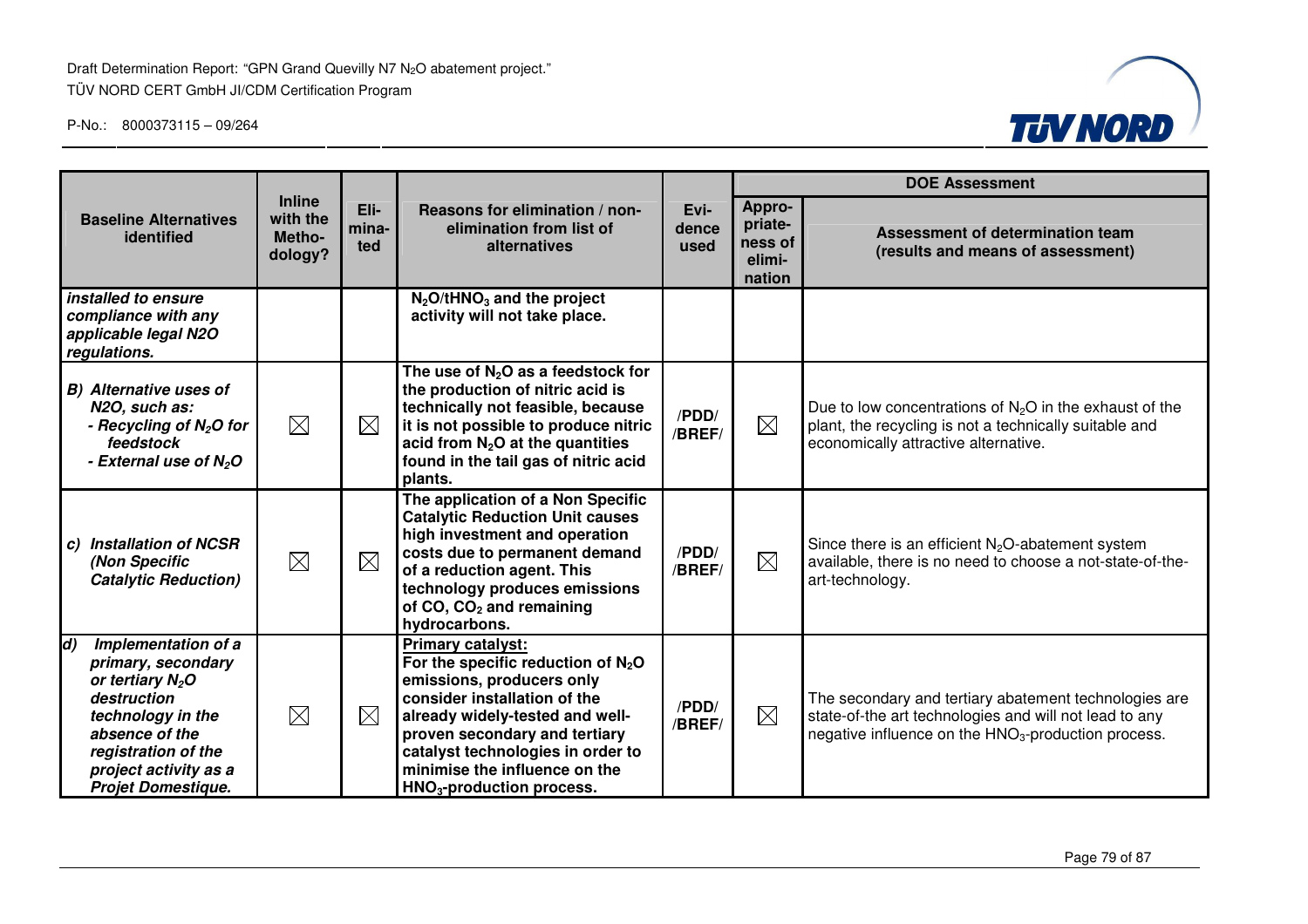Draft Determination Report: "GPN Grand Quevilly N7 N<sub>2</sub>O abatement project." TÜV NORD CERT GmbH JI/CDM Certification Program



|                                            |                                                |                      |                                                                                                                                  |                       | <b>DOE Assessment</b>                            |                                                                       |  |  |
|--------------------------------------------|------------------------------------------------|----------------------|----------------------------------------------------------------------------------------------------------------------------------|-----------------------|--------------------------------------------------|-----------------------------------------------------------------------|--|--|
| <b>Baseline Alternatives</b><br>identified | <b>Inline</b><br>with the<br>Metho-<br>dology? | Eli-<br>mina-<br>ted | Reasons for elimination / non-<br>elimination from list of<br>alternatives                                                       | Evi-<br>dence<br>used | Appro-<br>priate-<br>ness of<br>elimi-<br>nation | Assessment of determination team<br>(results and means of assessment) |  |  |
|                                            |                                                |                      | Implementation in the absence of<br>the registration of the project<br>activity as a Projet Domestique:<br>See alternative a)ii) |                       |                                                  |                                                                       |  |  |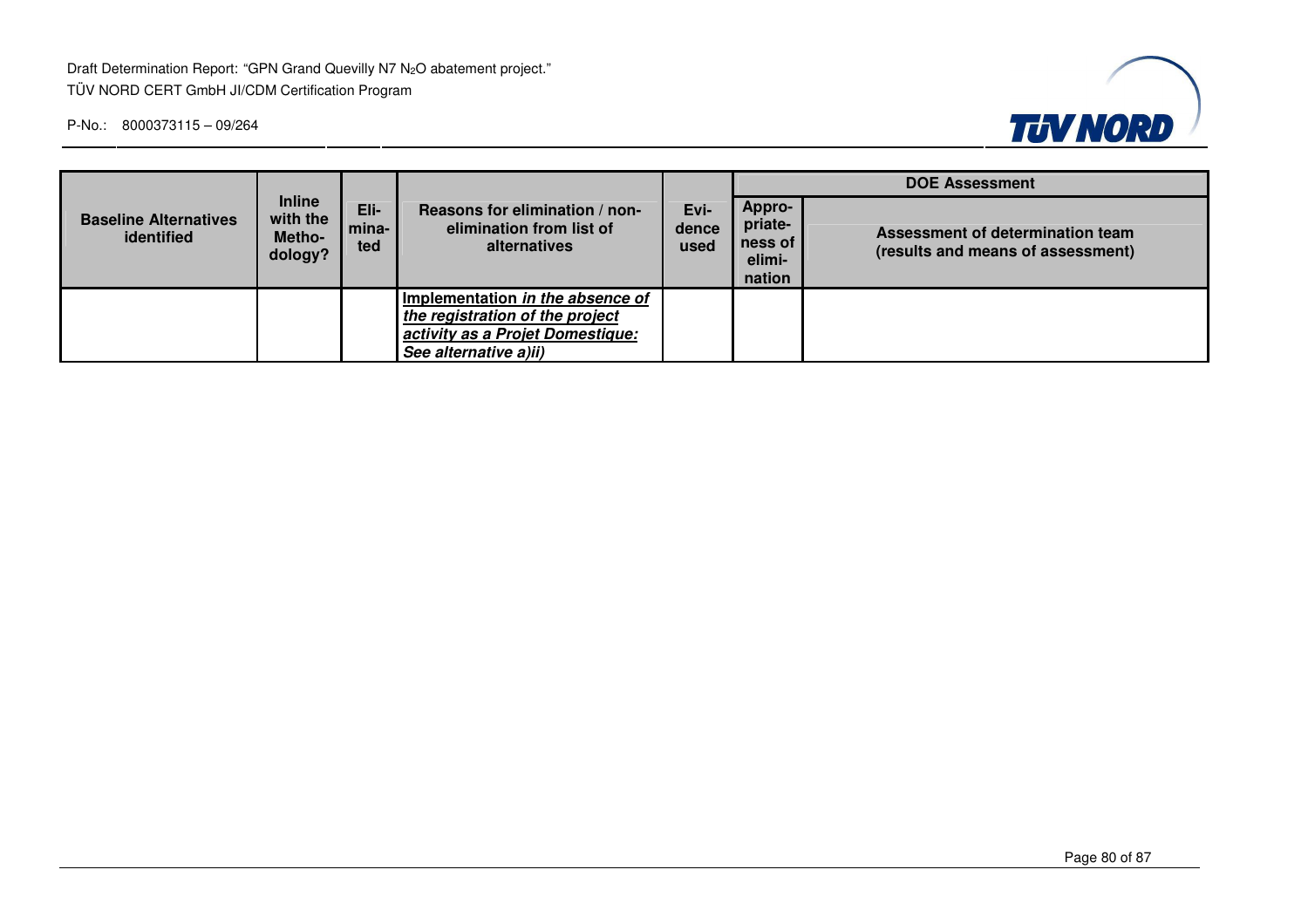

#### **ANNEX 3: ASSESSMENT OF FINANCIAL PARAMETERS**

#### **Table A-3:** Assessment of Financial Parameters

| $\boxtimes$ | No financial parameters are used for additionality justification so far |
|-------------|-------------------------------------------------------------------------|
|             | Assessment of all financial parameters see below                        |

A completed table will be provided in the final Determination Report

|                  | Value                                   |             | Source of<br><b>Information</b>        |        |                                | <b>DOE ASSESSMENT</b>                               |                                                                |                                                                                                                                                                                                                                         |  |
|------------------|-----------------------------------------|-------------|----------------------------------------|--------|--------------------------------|-----------------------------------------------------|----------------------------------------------------------------|-----------------------------------------------------------------------------------------------------------------------------------------------------------------------------------------------------------------------------------------|--|
| <b>Parameter</b> | applied                                 | <b>Unit</b> | (please indicate<br>document and page) |        |                                | <b>Reference Correctness</b><br>of value<br>applied | <b>Appropriateness</b><br>of information<br>source             | <b>Comment</b>                                                                                                                                                                                                                          |  |
| Project revenues |                                         |             |                                        | 100120 |                                |                                                     | The information<br>sources are<br>checked to be<br>appropriate | The parameter "Project revenues" of the cost<br>analysis is related to following figures:                                                                                                                                               |  |
|                  |                                         |             |                                        |        |                                |                                                     |                                                                | Expected $HNO3$ production (t)                                                                                                                                                                                                          |  |
|                  | 2,389,134<br>(2009 —<br>2012<br>period) | <b>EUR</b>  | <b>GPN</b><br>N <sub>7</sub>           |        | - Project<br>document<br>ation | The values                                          |                                                                | Benchmark emissions ( $tCO2e$ )                                                                                                                                                                                                         |  |
|                  |                                         |             | (Excel sheet)                          |        |                                | are correct                                         |                                                                | Project Emissions ( $tCO2e$ )                                                                                                                                                                                                           |  |
|                  |                                         |             |                                        |        |                                |                                                     |                                                                | 10% deduction<br>$\bullet$                                                                                                                                                                                                              |  |
|                  |                                         |             |                                        |        |                                |                                                     |                                                                | is correct calculated and assessed. There are I<br>no emission taxes regarding N <sub>2</sub> O-emission<br>included as an additional income.                                                                                           |  |
| Гах savings      | 248,094<br>(2009 —<br>2012<br>period)   | <b>EUR</b>  | <b>GPN</b><br>N7<br>(Excel sheet)      | 100120 | - Project<br>document<br>ation | The values<br>are correct                           | The information<br>sources are<br>checked to be<br>appropriate | A special environmental tax is payable in<br>accordance with article 45 of the 'Loi de<br>Finances 1999' and article 266 nonies of the<br>'Code des Douanes'. The law stipulates a tax<br>of 64.84 EU per tonne $N_2O$ emitted. The tax |  |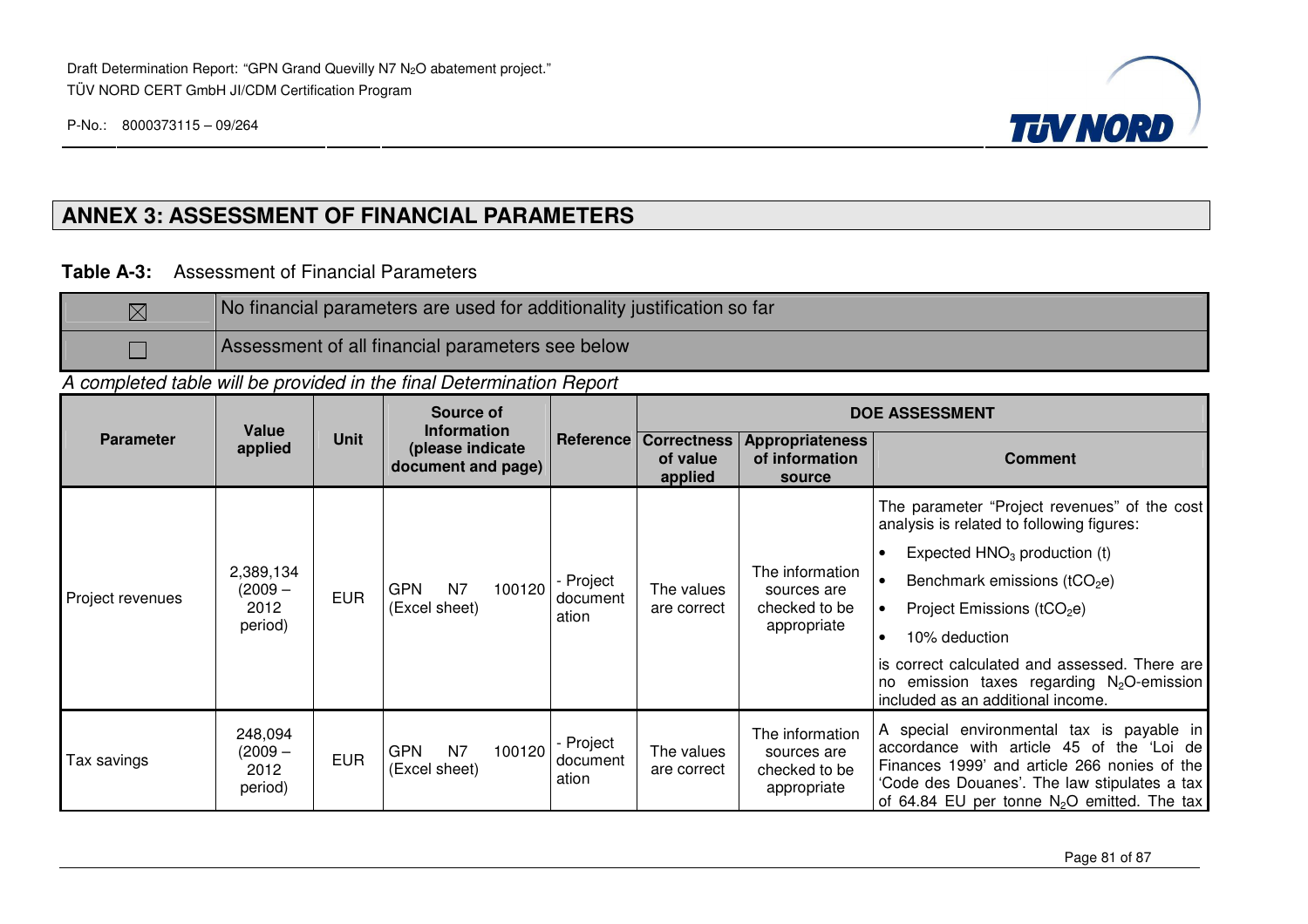

|                                            | Value                                   |             | Source of<br><b>Information</b>                         |                                                       |                                           |                                                                                        | <b>DOE ASSESSMENT</b>                                                                                                                                                                                                                                                                                                                                                                                                                                                                                                                                      |
|--------------------------------------------|-----------------------------------------|-------------|---------------------------------------------------------|-------------------------------------------------------|-------------------------------------------|----------------------------------------------------------------------------------------|------------------------------------------------------------------------------------------------------------------------------------------------------------------------------------------------------------------------------------------------------------------------------------------------------------------------------------------------------------------------------------------------------------------------------------------------------------------------------------------------------------------------------------------------------------|
| <b>Parameter</b>                           | applied                                 | <b>Unit</b> | (please indicate<br>document and page)                  | Reference                                             | <b>Correctness</b><br>of value<br>applied | <b>Appropriateness</b><br>of information<br>source                                     | <b>Comment</b>                                                                                                                                                                                                                                                                                                                                                                                                                                                                                                                                             |
|                                            |                                         |             |                                                         |                                                       |                                           |                                                                                        | savings were not added to the project<br>revenues but used as an argument, that the<br>project activity can not be financed with these<br>tax savings and without support of the ERU<br>issuing.                                                                                                                                                                                                                                                                                                                                                           |
| Secondary Catalyst<br>costs                | 682,009<br>$(2009 -$<br>2012<br>period) | <b>EUR</b>  | N <sub>7</sub><br><b>GPN</b><br>(Excel sheet)           | - Project<br>$100120$ document<br>ation<br>$-$ /CON1/ | The values<br>are correct                 | The information<br>sources are<br>checked during<br>on site visit to be<br>appropriate | The parameter "Secondary Catalyst Costs" of<br>the cost analysis includes the costs for<br>Leasing:<br>$\bullet$<br>Amount of 1,960 kg catalyst<br>without the project activity (max.<br>2.47 kgN <sub>2</sub> 0/tHNO <sub>3</sub> ) from 06/11 and<br>€0.48/tHNO3)<br>Amount of 3,000 kg catalyst with<br>the project activity (max. 2.5/1.85<br>$kgN2O/tHNO3$ ) from Sept 2009 and<br>€0.72/tHNO3)<br>2 days lost production per year (basket &<br>catalyst check) metal losses<br>and is correct calculated and<br>assessed.<br>Evidences are provided. |
| Automated<br>monitoring<br>system<br>costs | 170,474<br>$(2009 -$<br>2012<br>period) | <b>EUR</b>  | N <sub>7</sub><br><b>GPN</b><br>100120<br>(Excel sheet) | - Project<br>document<br>ation<br>$-$ /CON/           | The values<br>are correct                 | The information<br>sources are<br>checked during<br>on site visit to be<br>appropriate | The parameter "Finetech AMS costs" of the<br>cost analysis includes the costs for<br><b>AMS</b><br>$\bullet$<br>N2O analyser Orbital AIT Anafin<br>$\circ$<br>Stack volume flow meter<br>$\circ$                                                                                                                                                                                                                                                                                                                                                           |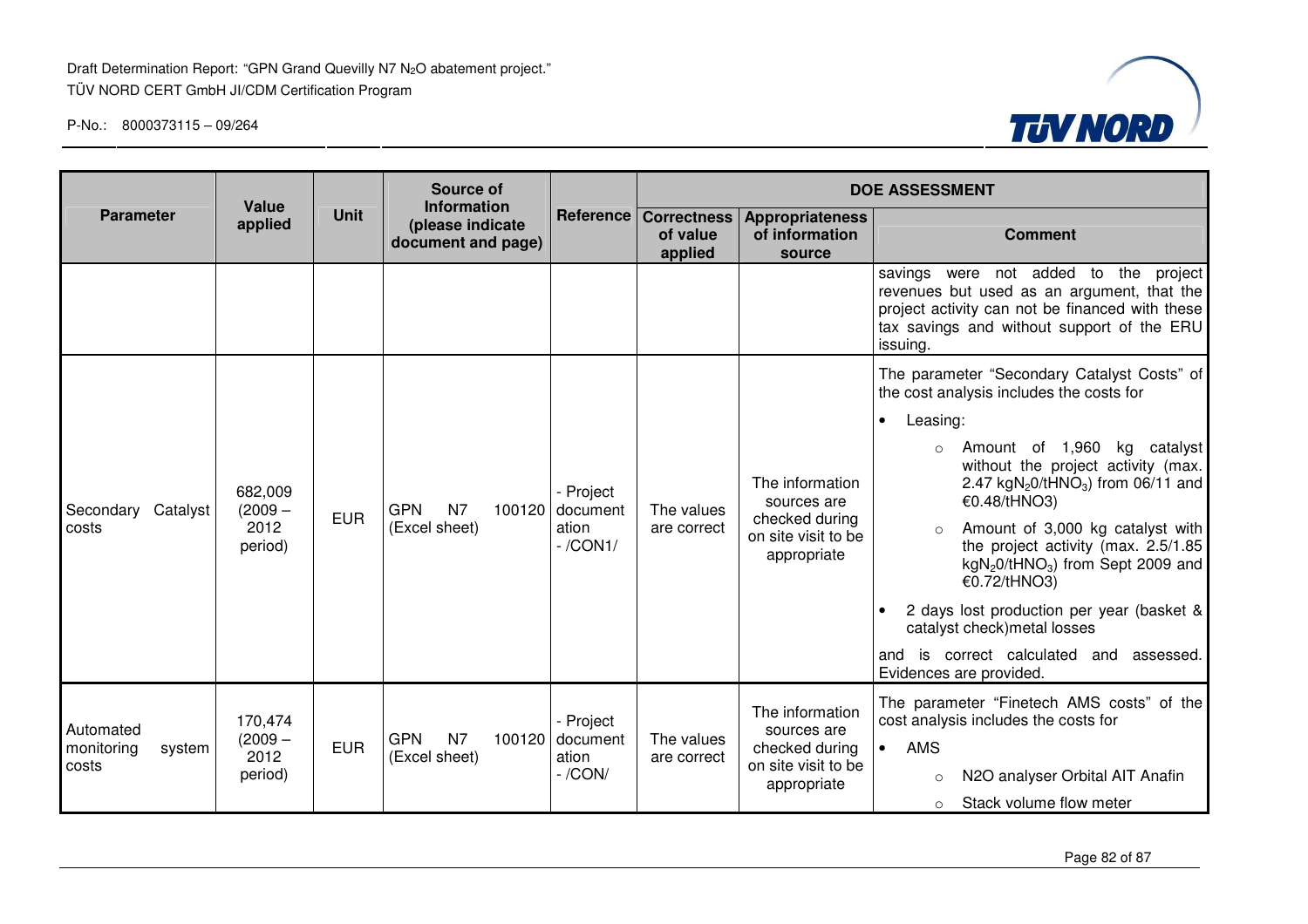

|                                                                               | Value                                   |            | Source of<br><b>Information</b>             |                                                    | <b>DOE ASSESSMENT</b>     |                                                                                        |                                                                                                                                                                                                                                                                                                                                                                                                                                                                                                     |  |
|-------------------------------------------------------------------------------|-----------------------------------------|------------|---------------------------------------------|----------------------------------------------------|---------------------------|----------------------------------------------------------------------------------------|-----------------------------------------------------------------------------------------------------------------------------------------------------------------------------------------------------------------------------------------------------------------------------------------------------------------------------------------------------------------------------------------------------------------------------------------------------------------------------------------------------|--|
| Unit<br><b>Parameter</b><br>applied<br>(please indicate<br>document and page) |                                         | Reference  | <b>Correctness</b><br>of value<br>applied   | <b>Appropriateness</b><br>of information<br>source | <b>Comment</b>            |                                                                                        |                                                                                                                                                                                                                                                                                                                                                                                                                                                                                                     |  |
|                                                                               |                                         |            |                                             |                                                    |                           |                                                                                        | Cabinet<br>$\circ$<br>Installation and connection<br>$\bullet$<br>Sampling points, cal gases,<br>pressure<br>regulators, access platform<br><b>Engineering Study</b><br>and is correct calculated and assessed.<br>Evidences are provided in the financial<br>proposal of Finetech as AMS supplier <sup>/FINETECH/</sup> .                                                                                                                                                                          |  |
| JI Project operating<br>costs                                                 | 230,000<br>$(2009 -$<br>2012<br>period) | <b>EUR</b> | N7<br>100120<br><b>GPN</b><br>(Excel sheet) | Project<br>document<br>ation                       | The values<br>are correct | The information<br>sources are<br>checked during<br>on site visit to be<br>appropriate | The parameter "JI Project operating costs" of<br>the cost analysis includes the costs for<br>QAL2 audit (2009, 2012)<br>$\bullet$<br>QAL 3 (maintenance, calibrations etc)<br>(ongoing)<br>Annual Surveillance Test (2010, 2011)<br>$\bullet$<br>Determination (once)<br>$\bullet$<br><b>First Verification</b><br>$\bullet$<br>Subsequent Verifications (x 5)<br>$\bullet$<br>and is correct calculated and assessed. The<br>determination team valuating these costs as<br>customary and correct. |  |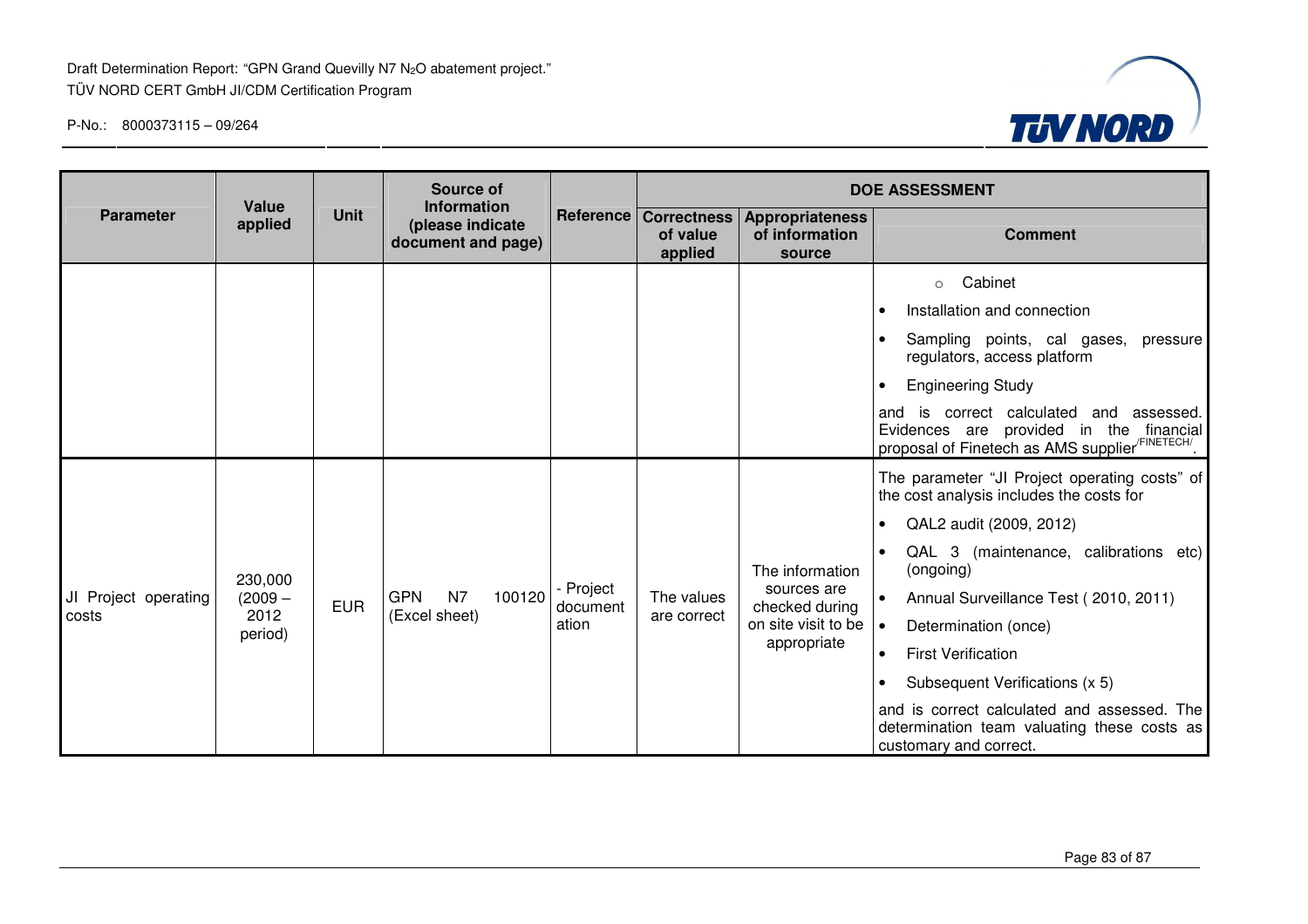

# **ANNEX 4: ASSESSMENT OF BARRIER ANALYSIS**

#### **Table A-4:** Assessment of Barrier Analysis

|             | No barrier parameters are used for additionality justification |  |  |  |  |  |
|-------------|----------------------------------------------------------------|--|--|--|--|--|
| $\boxtimes$ | Assessment of barriers see below                               |  |  |  |  |  |

| <b>Kind of</b>                             |                                                                                                                                                                                                                                                                                                                                                                                                                                                                                         | <b>Evidence</b><br>used                                             | Assessment of determination team                                                                                                                                                                     |                                                                           |  |  |
|--------------------------------------------|-----------------------------------------------------------------------------------------------------------------------------------------------------------------------------------------------------------------------------------------------------------------------------------------------------------------------------------------------------------------------------------------------------------------------------------------------------------------------------------------|---------------------------------------------------------------------|------------------------------------------------------------------------------------------------------------------------------------------------------------------------------------------------------|---------------------------------------------------------------------------|--|--|
| <b>Barrier</b><br>(invest,<br>tech, other) | <b>Description of Barrier</b>                                                                                                                                                                                                                                                                                                                                                                                                                                                           |                                                                     | <b>Appropriat</b><br>eness of<br>information<br>source                                                                                                                                               | <b>Explanation of final result</b>                                        |  |  |
| Investment                                 | None of the $N_2O$ destruction<br>technology options (including<br>NSCR) are expected to generate<br>any financial or economic benefits<br>other than JI-related income<br>(minor tax savings caused by<br>lower $N_2O$ -emissions excepted).<br>Their operation does not create<br>any marketable products or by-<br>products. However, any operator<br>willing to install and thereafter<br>operate such technology faces<br>significant investment and<br>additional operating costs | /PDD/<br>Check of<br>legal frame<br>conditions<br>of the<br>country | The<br>sources<br>are<br>appropriate<br>to prove,<br>that there<br>are no<br>financial<br>benefits<br>which can<br>be<br>generated<br>by the<br>reduction<br>of $N_2O$ or<br>other GHG<br>emissions. | The PP could prove, that the project activity faces an investment barrier |  |  |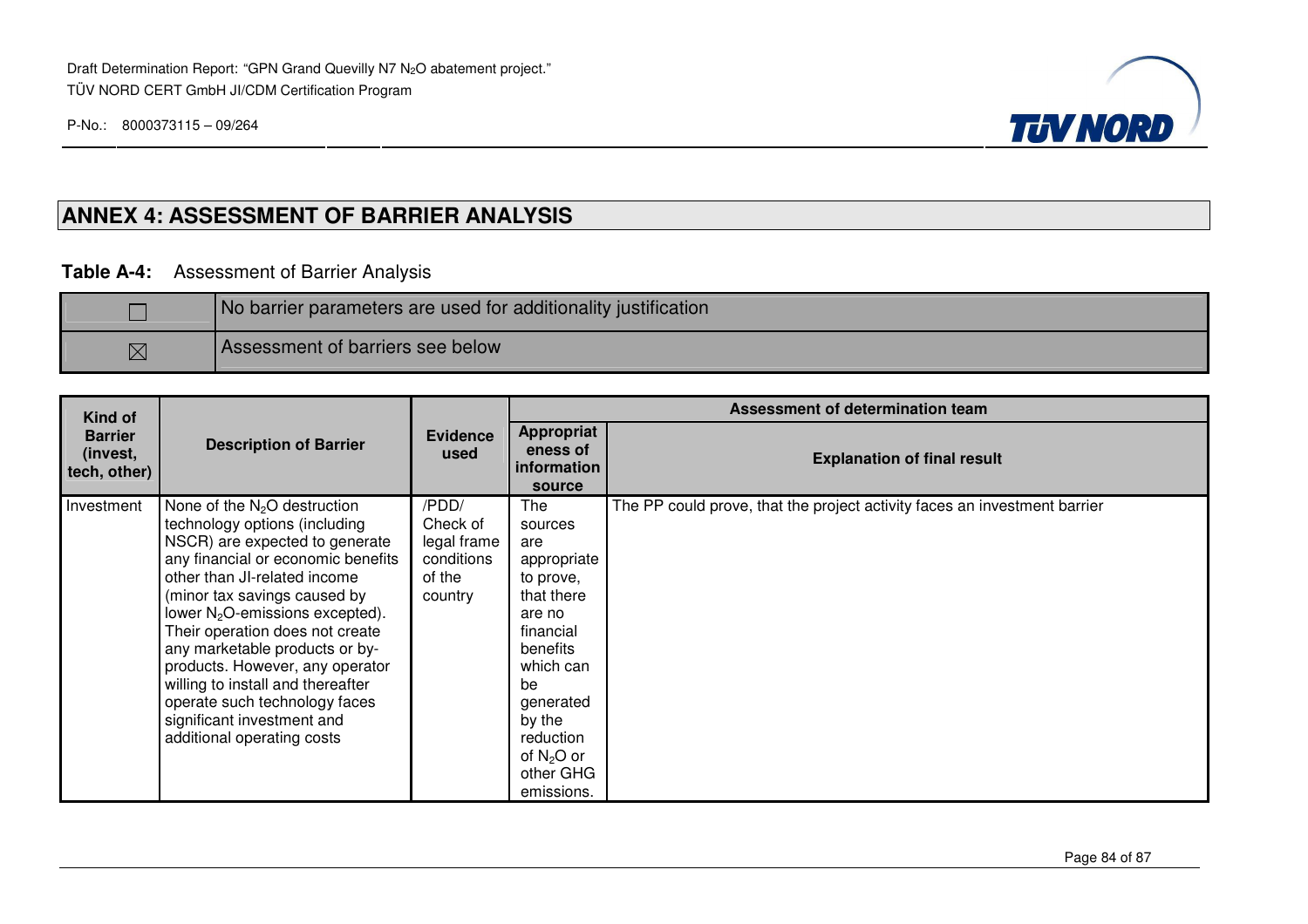

| Techno- | It is unlikely that any plant operator | /PDD/  | The BREF         | The PP could prove, that the project activity faces a technological barrier |
|---------|----------------------------------------|--------|------------------|-----------------------------------------------------------------------------|
| logical | would install such technologies on     | /BREF/ | documents        |                                                                             |
|         | a voluntary basis without the          |        | show             |                                                                             |
|         | incentive of any regulatory            |        | clearly, that    |                                                                             |
|         | requirements (emissions caps) or       |        | the imple-       |                                                                             |
|         | financial benefits (such as            |        | mentation        |                                                                             |
|         | revenues from the sale of ERUs).       |        | of an            |                                                                             |
|         |                                        |        | additional       |                                                                             |
|         |                                        |        | N <sub>2</sub> O |                                                                             |
|         |                                        |        | abatement        |                                                                             |
|         |                                        |        | technology       |                                                                             |
|         |                                        |        | in an exis-      |                                                                             |
|         |                                        |        | ting plant is    |                                                                             |
|         |                                        |        | coupled          |                                                                             |
|         |                                        |        | with com-        |                                                                             |
|         |                                        |        | prehensive       |                                                                             |
|         |                                        |        | construc-        |                                                                             |
|         |                                        |        | tion works.      |                                                                             |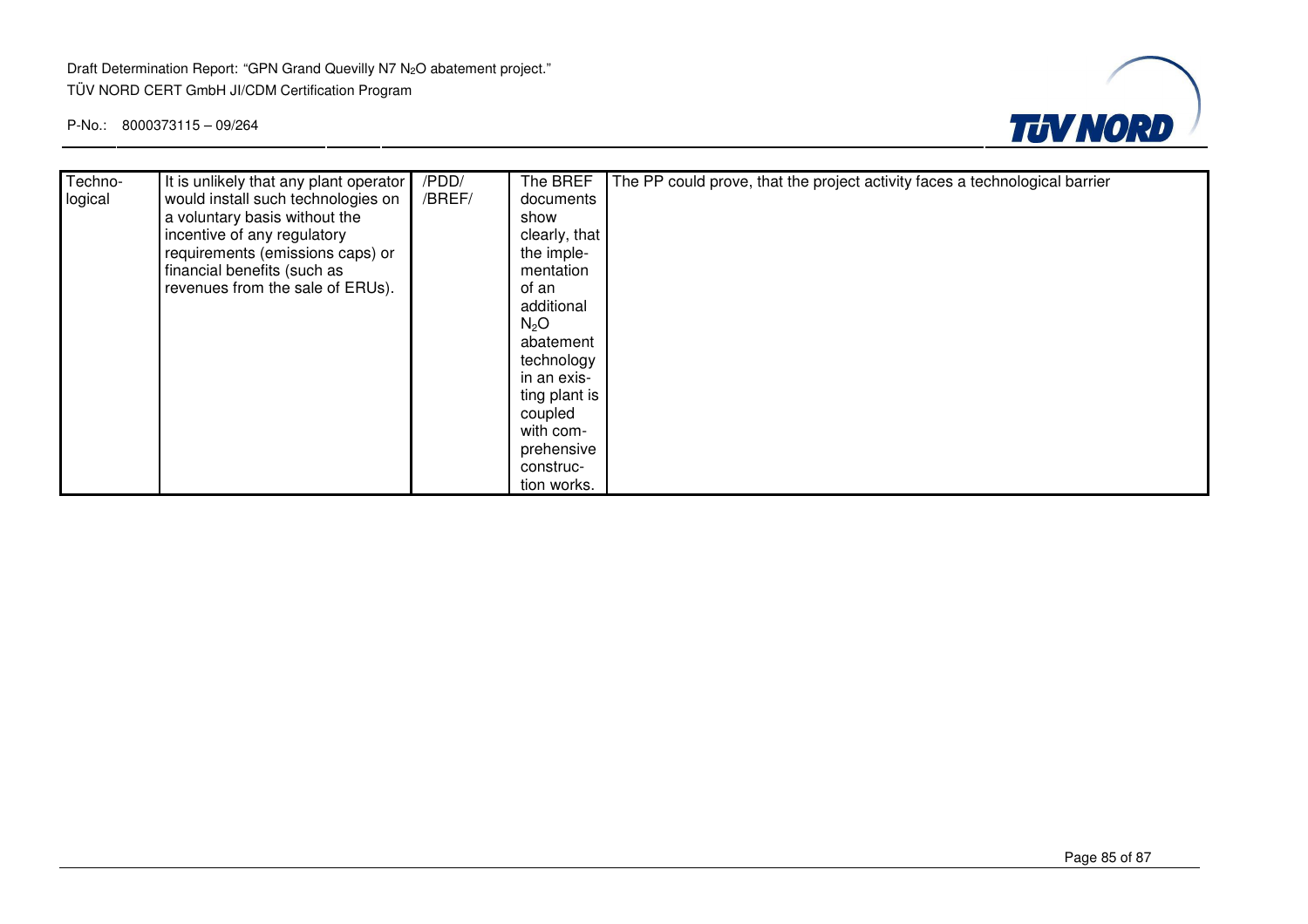

# **ANNEX 5: OUTCOME OF THE GSCP**

**Table A-5:** Outcome of the Global Stakeholder Consultation Process

| $\boxtimes$ | No comments were received during the global stakeholder consultation period                                                                                                                |
|-------------|--------------------------------------------------------------------------------------------------------------------------------------------------------------------------------------------|
|             | Comments were received during the global stakeholder consultation period. The comments (in unedited form) and the<br>consideration/response of the determination team are presented below: |

| Comment  <br>$No.$ : | <b>Comment by:</b> | Inserted on: | <b>Subject</b> | Comment <sup>"</sup> | <b>Response determination</b><br>team <sup>"</sup> | <b>Conclusion</b><br>(incl. CARs<br><b>CLs or</b><br>FARs) |
|----------------------|--------------------|--------------|----------------|----------------------|----------------------------------------------------|------------------------------------------------------------|
|                      |                    |              |                |                      |                                                    |                                                            |

 $\overline{1}$  In case clarifications have been requested by the determination team corresponding rows shall be added